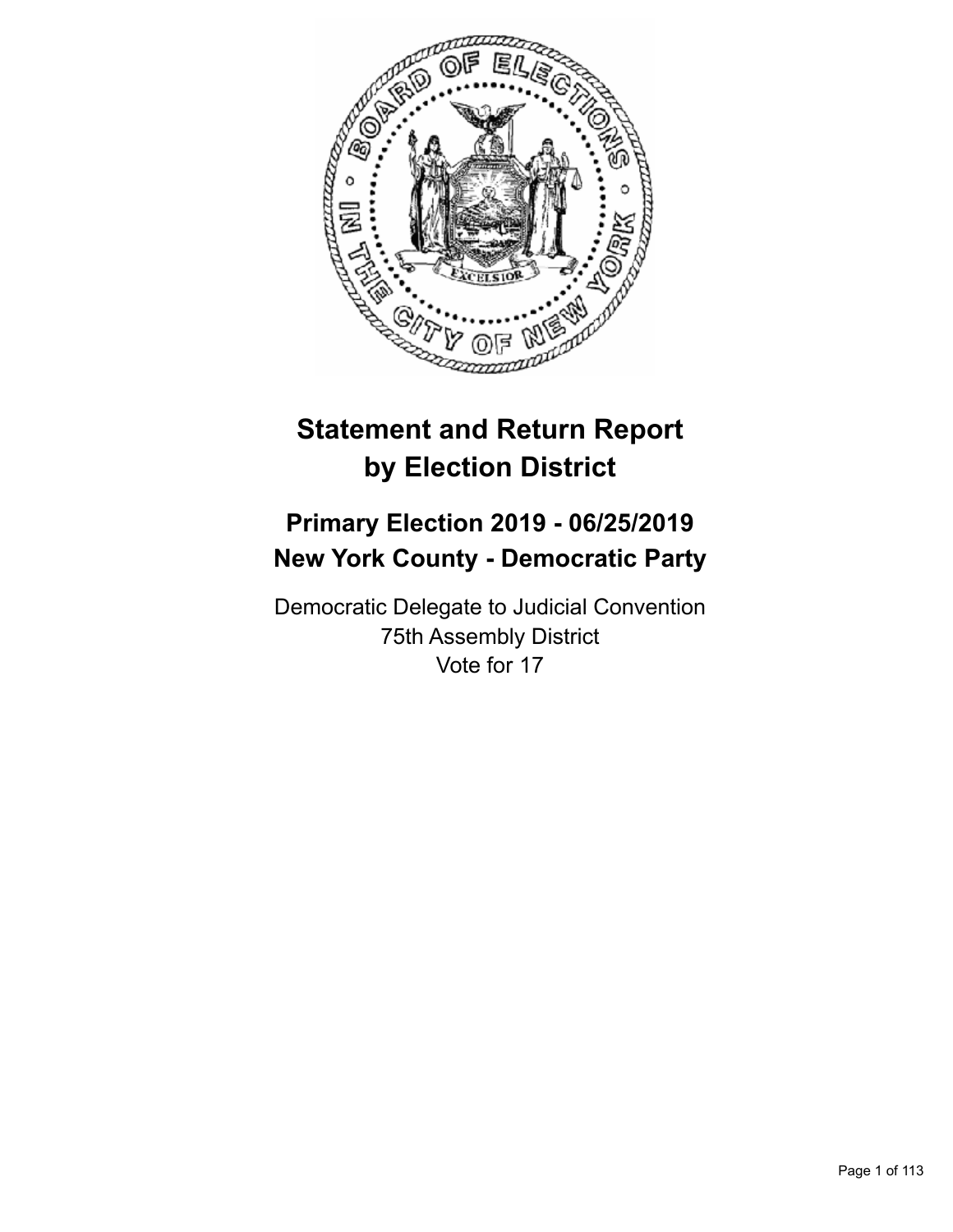

| PUBLIC COUNTER                                           | 38             |
|----------------------------------------------------------|----------------|
| MANUALLY COUNTED EMERGENCY                               | $\mathbf 0$    |
| <b>ABSENTEE / MILITARY</b>                               | $\overline{2}$ |
| <b>AFFIDAVIT</b>                                         | $\mathbf 0$    |
| <b>Total Ballots</b>                                     | 40             |
| Less - Inapplicable Federal/Special Presidential Ballots | 0              |
| <b>Total Applicable Ballots</b>                          | 40             |
| <b>THOMAS DUANE</b>                                      | 31             |
| ANDREW J. PATERSON                                       | 16             |
| <b>EVELYN SUAREZ</b>                                     | 30             |
| <b>JASPER R. MCGRUDER</b>                                | 17             |
| ROBERTA C. GELB                                          | 29             |
| <b>JOHN A. PEPEN</b>                                     | 17             |
| <b>LINDSEY BOYLAN</b>                                    | 25             |
| <b>KAREN S. RASCHKE</b>                                  | 25             |
| <b>BURT R. LAZARIN</b>                                   | 19             |
| <b>LIZBETH GILETTO</b>                                   | 26             |
| PHYLLIS M. SHANLEY                                       | 24             |
| PAULETTE R. OSBORNE                                      | 27             |
| JOANNE A. SINOVOI                                        | 27             |
| SHARON L. CLARK                                          | 26             |
| <b>SUSANNE WASSON</b>                                    | 28             |
| <b>TINA P. STAFFORD</b>                                  | 25             |
| <b>MINDY ROSIER</b>                                      | 30             |
| RONNIE M. ELDRIDGE                                       | 17             |
| <b>EMILY J. GOODMAN</b>                                  | 15             |
| <b>LIBBY FREIDMAN</b>                                    | 18             |
| YETTA G. KURLAND                                         | 13             |
| <b>KAREN J. VERSHBOW</b>                                 | 14             |
| LISA G. MEHOS                                            | 10             |
| <b>NANCY ANN FAESSLER</b>                                | 14             |
| ELLEN J. LANDSBERGER                                     | 15             |
| LORA L. LINDSEY                                          | 9              |
| JANICE G. ROVEN                                          | 9              |
| <b>DENISSE M. FRAND</b>                                  | $\overline{7}$ |
| JACQUELINE GOLDSHIN                                      | 12             |
| <b>LEANDRA ESTEVEZ</b>                                   | 13             |
| <b>SCOTT C. SARTIANO</b>                                 | 8              |
| <b>BRUCE ROSEN</b>                                       | 10             |
| <b>WILLIAM J. GERLICH</b>                                | 6              |
| NOAH PFEFFERBLIT                                         | 11             |
| <b>Total Votes</b>                                       | 623            |
| Unrecorded                                               | 57             |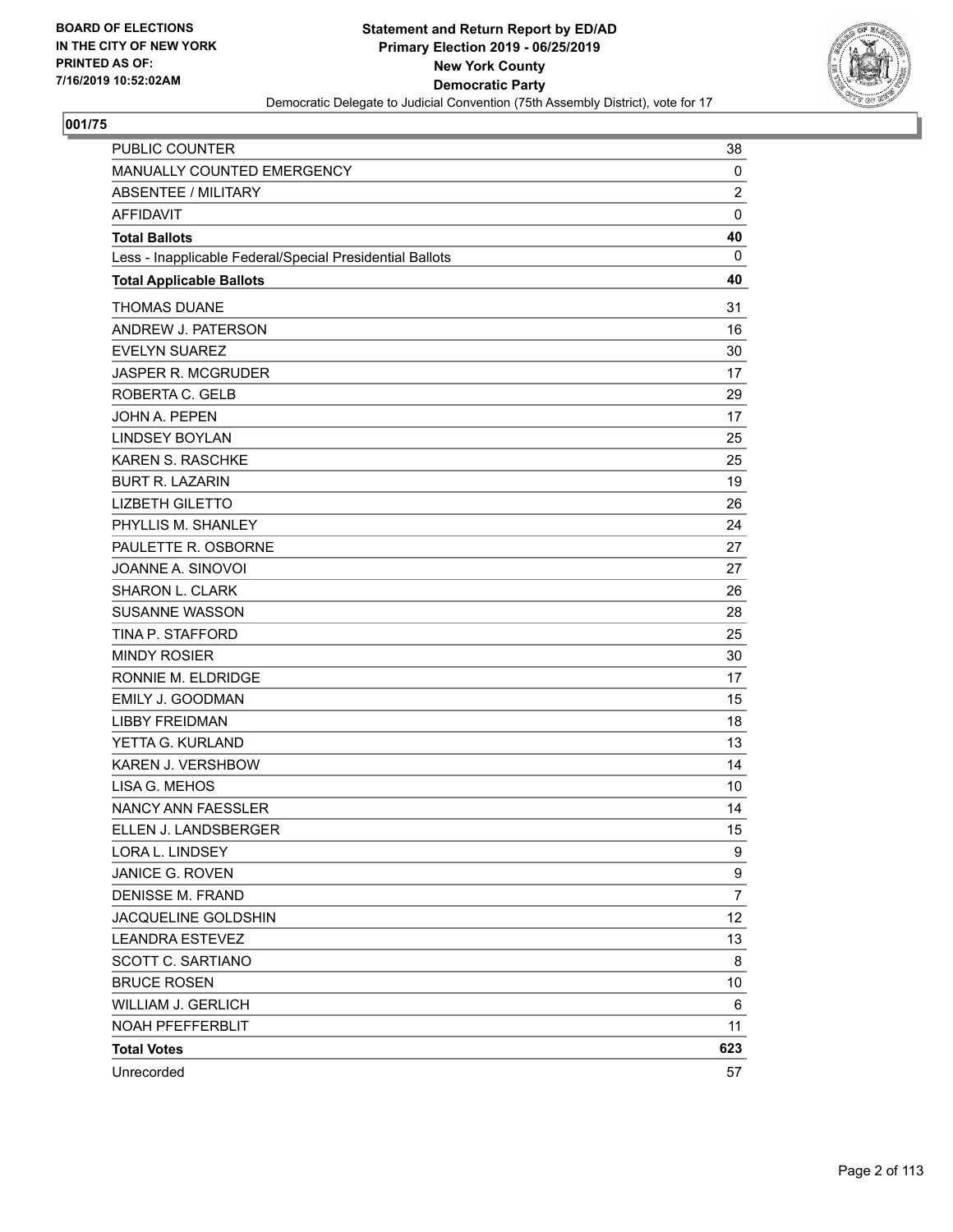

| <b>PUBLIC COUNTER</b>                                    | 86           |
|----------------------------------------------------------|--------------|
| MANUALLY COUNTED EMERGENCY                               | 0            |
| ABSENTEE / MILITARY                                      | 5            |
| <b>AFFIDAVIT</b>                                         | 0            |
| <b>Total Ballots</b>                                     | 91           |
| Less - Inapplicable Federal/Special Presidential Ballots | $\mathbf{0}$ |
| <b>Total Applicable Ballots</b>                          | 91           |
| <b>THOMAS DUANE</b>                                      | 74           |
| ANDREW J. PATERSON                                       | 52           |
| <b>EVELYN SUAREZ</b>                                     | 60           |
| <b>JASPER R. MCGRUDER</b>                                | 50           |
| ROBERTA C. GELB                                          | 66           |
| JOHN A. PEPEN                                            | 47           |
| <b>LINDSEY BOYLAN</b>                                    | 58           |
| <b>KAREN S. RASCHKE</b>                                  | 58           |
| <b>BURT R. LAZARIN</b>                                   | 52           |
| <b>LIZBETH GILETTO</b>                                   | 59           |
| PHYLLIS M. SHANLEY                                       | 62           |
| PAULETTE R. OSBORNE                                      | 57           |
| JOANNE A. SINOVOI                                        | 60           |
| <b>SHARON L. CLARK</b>                                   | 59           |
| <b>SUSANNE WASSON</b>                                    | 59           |
| <b>TINA P. STAFFORD</b>                                  | 59           |
| <b>MINDY ROSIER</b>                                      | 60           |
| RONNIE M. ELDRIDGE                                       | 24           |
| <b>EMILY J. GOODMAN</b>                                  | 20           |
| <b>LIBBY FREIDMAN</b>                                    | 18           |
| YETTA G. KURLAND                                         | 21           |
| <b>KAREN J. VERSHBOW</b>                                 | 13           |
| LISA G. MEHOS                                            | 14           |
| <b>NANCY ANN FAESSLER</b>                                | 10           |
| ELLEN J. LANDSBERGER                                     | 13           |
| LORA L. LINDSEY                                          | 13           |
| JANICE G. ROVEN                                          | 14           |
| DENISSE M. FRAND                                         | 9            |
| JACQUELINE GOLDSHIN                                      | 12           |
| <b>LEANDRA ESTEVEZ</b>                                   | 14           |
| SCOTT C. SARTIANO                                        | 9            |
| <b>BRUCE ROSEN</b>                                       | 17           |
| <b>WILLIAM J. GERLICH</b>                                | 11           |
| NOAH PFEFFERBLIT                                         | 11           |
| <b>Total Votes</b>                                       | 1,235        |
| Unrecorded                                               | 312          |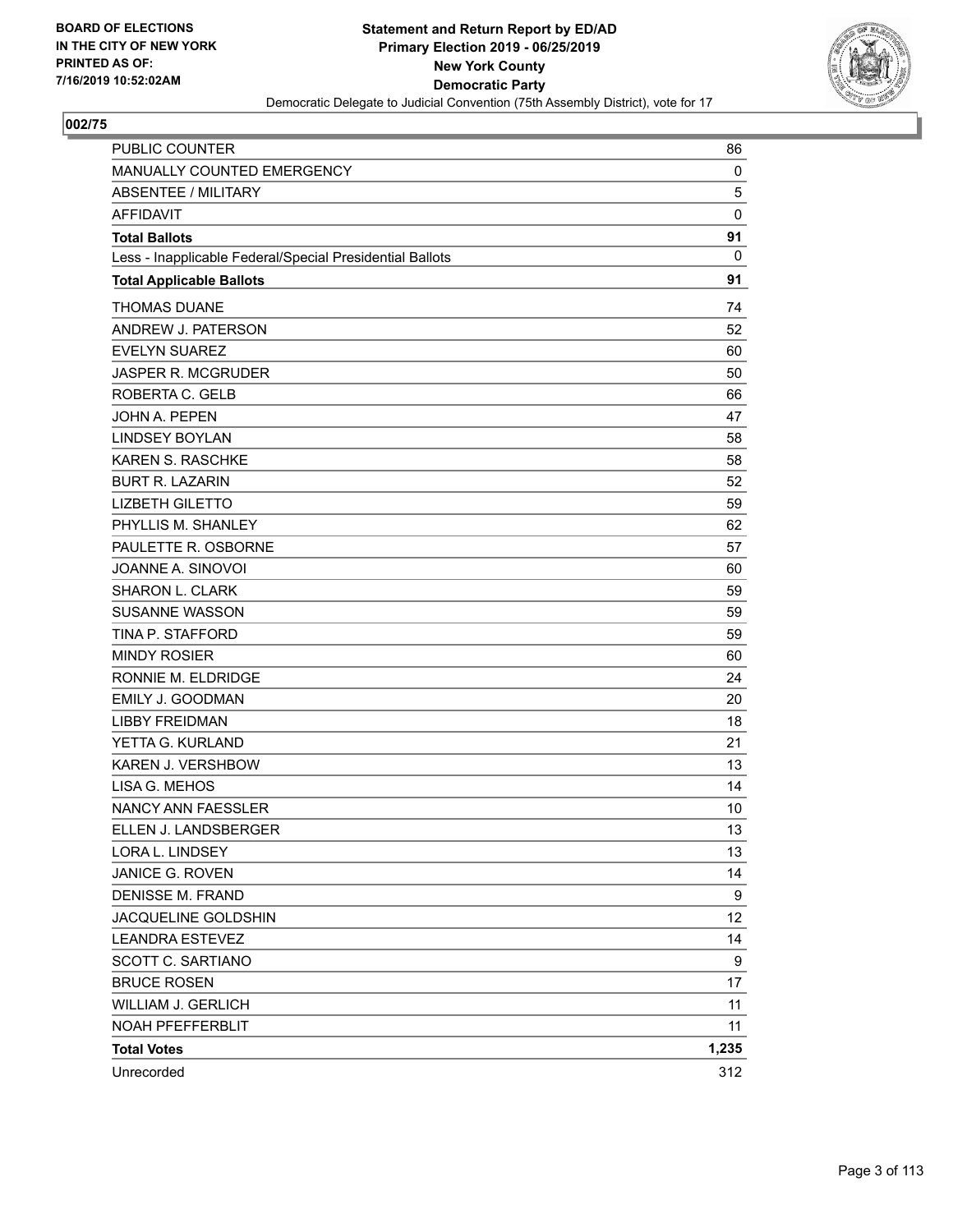

| PUBLIC COUNTER                                           | 31             |
|----------------------------------------------------------|----------------|
| MANUALLY COUNTED EMERGENCY                               | 0              |
| <b>ABSENTEE / MILITARY</b>                               | $\overline{2}$ |
| <b>AFFIDAVIT</b>                                         | 0              |
| <b>Total Ballots</b>                                     | 33             |
| Less - Inapplicable Federal/Special Presidential Ballots | 0              |
| <b>Total Applicable Ballots</b>                          | 33             |
| <b>THOMAS DUANE</b>                                      | 23             |
| ANDREW J. PATERSON                                       | 17             |
| <b>EVELYN SUAREZ</b>                                     | 22             |
| <b>JASPER R. MCGRUDER</b>                                | 16             |
| ROBERTA C. GELB                                          | 19             |
| <b>JOHN A. PEPEN</b>                                     | 16             |
| <b>LINDSEY BOYLAN</b>                                    | 20             |
| <b>KAREN S. RASCHKE</b>                                  | 18             |
| <b>BURT R. LAZARIN</b>                                   | 19             |
| <b>LIZBETH GILETTO</b>                                   | 18             |
| PHYLLIS M. SHANLEY                                       | 19             |
| PAULETTE R. OSBORNE                                      | 19             |
| JOANNE A. SINOVOI                                        | 18             |
| SHARON L. CLARK                                          | 20             |
| <b>SUSANNE WASSON</b>                                    | 17             |
| <b>TINA P. STAFFORD</b>                                  | 17             |
| <b>MINDY ROSIER</b>                                      | 20             |
| RONNIE M. ELDRIDGE                                       | 9              |
| <b>EMILY J. GOODMAN</b>                                  | $\overline{7}$ |
| <b>LIBBY FREIDMAN</b>                                    | 5              |
| YETTA G. KURLAND                                         | 9              |
| KAREN J. VERSHBOW                                        | 6              |
| LISA G. MEHOS                                            | 7              |
| NANCY ANN FAESSLER                                       | 5              |
| ELLEN J. LANDSBERGER                                     | $\overline{4}$ |
| LORA L. LINDSEY                                          | 6              |
| JANICE G. ROVEN                                          | 6              |
| <b>DENISSE M. FRAND</b>                                  | 5              |
| JACQUELINE GOLDSHIN                                      | 6              |
| <b>LEANDRA ESTEVEZ</b>                                   | 7              |
| SCOTT C. SARTIANO                                        | 7              |
| <b>BRUCE ROSEN</b>                                       | 6              |
| <b>WILLIAM J. GERLICH</b>                                | 6              |
| NOAH PFEFFERBLIT                                         | $\overline{7}$ |
| <b>Total Votes</b>                                       | 426            |
| Unrecorded                                               | 135            |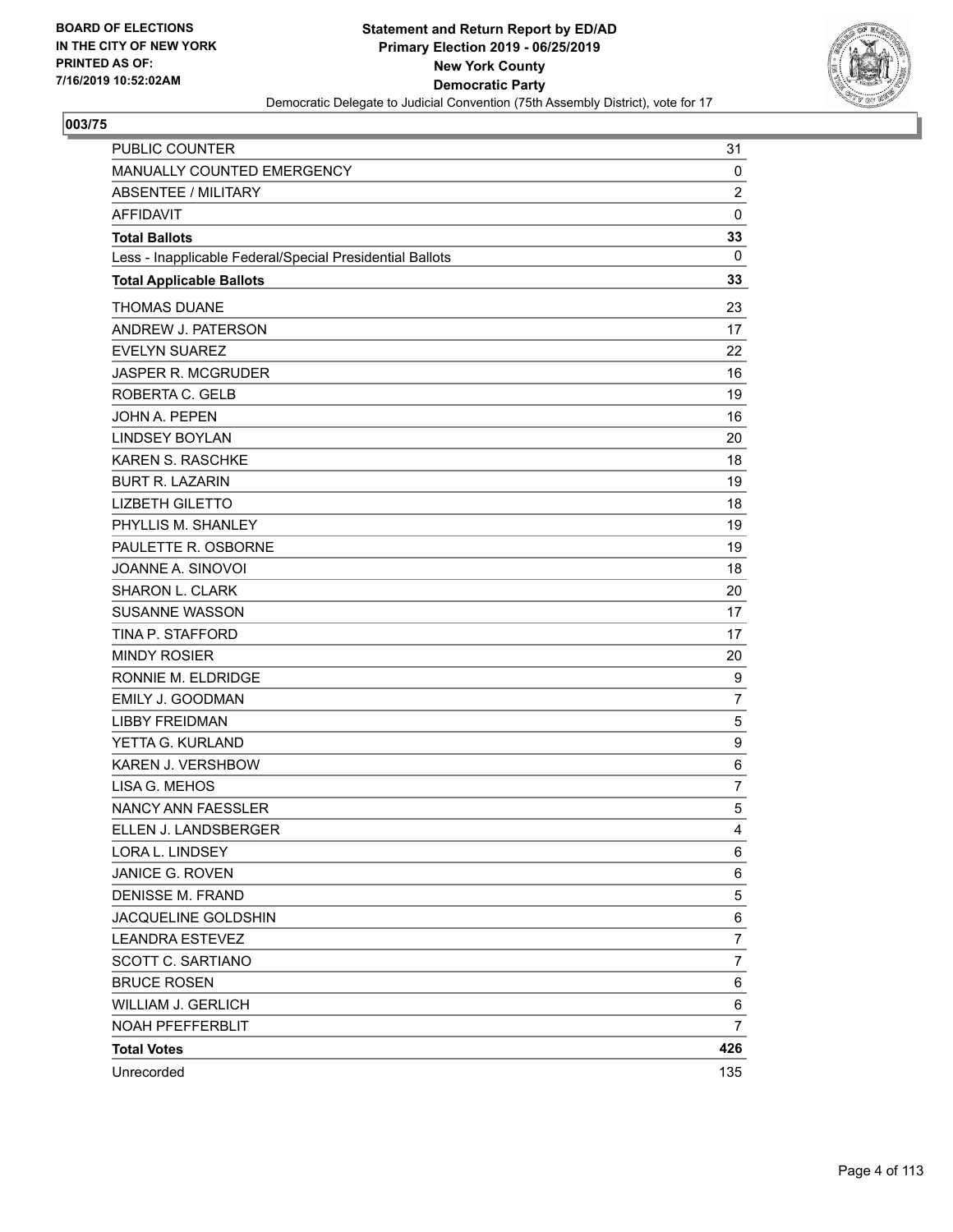

| PUBLIC COUNTER                                           | 31             |
|----------------------------------------------------------|----------------|
| MANUALLY COUNTED EMERGENCY                               | 0              |
| <b>ABSENTEE / MILITARY</b>                               | 3              |
| <b>AFFIDAVIT</b>                                         | $\mathbf 0$    |
| <b>Total Ballots</b>                                     | 34             |
| Less - Inapplicable Federal/Special Presidential Ballots | $\mathbf{0}$   |
| <b>Total Applicable Ballots</b>                          | 34             |
| <b>THOMAS DUANE</b>                                      | 25             |
| ANDREW J. PATERSON                                       | 15             |
| <b>EVELYN SUAREZ</b>                                     | 19             |
| <b>JASPER R. MCGRUDER</b>                                | 18             |
| ROBERTA C. GELB                                          | 19             |
| <b>JOHN A. PEPEN</b>                                     | 15             |
| <b>LINDSEY BOYLAN</b>                                    | 16             |
| <b>KAREN S. RASCHKE</b>                                  | 17             |
| <b>BURT R. LAZARIN</b>                                   | 14             |
| <b>LIZBETH GILETTO</b>                                   | 19             |
| PHYLLIS M. SHANLEY                                       | 15             |
| PAULETTE R. OSBORNE                                      | 19             |
| JOANNE A. SINOVOI                                        | 15             |
| <b>SHARON L. CLARK</b>                                   | 15             |
| <b>SUSANNE WASSON</b>                                    | 14             |
| TINA P. STAFFORD                                         | 14             |
| <b>MINDY ROSIER</b>                                      | 15             |
| RONNIE M. ELDRIDGE                                       | 13             |
| <b>EMILY J. GOODMAN</b>                                  | 13             |
| <b>LIBBY FREIDMAN</b>                                    | 12             |
| YETTA G. KURLAND                                         | 19             |
| KAREN J. VERSHBOW                                        | 8              |
| LISA G. MEHOS                                            | $\overline{7}$ |
| NANCY ANN FAESSLER                                       | 11             |
| ELLEN J. LANDSBERGER                                     | 10             |
| LORA L. LINDSEY                                          | 6              |
| JANICE G. ROVEN                                          | 9              |
| <b>DENISSE M. FRAND</b>                                  | 9              |
| JACQUELINE GOLDSHIN                                      | 12             |
| <b>LEANDRA ESTEVEZ</b>                                   | 13             |
| SCOTT C. SARTIANO                                        | 9              |
| <b>BRUCE ROSEN</b>                                       | 13             |
| WILLIAM J. GERLICH                                       | 9              |
| NOAH PFEFFERBLIT                                         | 10             |
| DENNIS A. DOHMAN (WRITE-IN)                              | 1              |
| <b>Total Votes</b>                                       | 468            |
| Unrecorded                                               | 110            |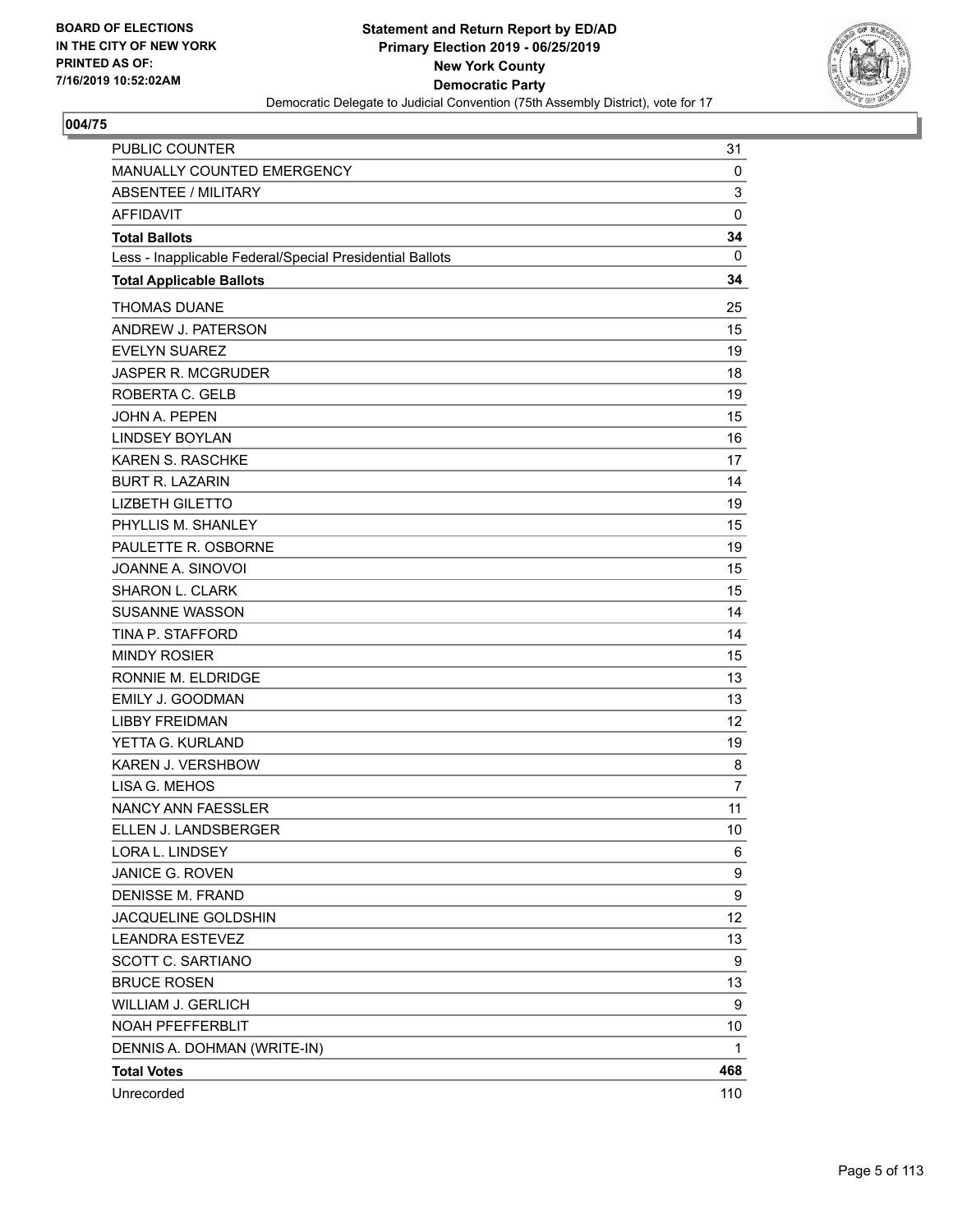

| PUBLIC COUNTER                                           | 22             |
|----------------------------------------------------------|----------------|
| MANUALLY COUNTED EMERGENCY                               | 0              |
| ABSENTEE / MILITARY                                      | 0              |
| <b>AFFIDAVIT</b>                                         | 0              |
| <b>Total Ballots</b>                                     | 22             |
| Less - Inapplicable Federal/Special Presidential Ballots | 0              |
| <b>Total Applicable Ballots</b>                          | 22             |
| <b>THOMAS DUANE</b>                                      | 20             |
| ANDREW J. PATERSON                                       | 15             |
| <b>EVELYN SUAREZ</b>                                     | 16             |
| <b>JASPER R. MCGRUDER</b>                                | 14             |
| ROBERTA C. GELB                                          | 15             |
| <b>JOHN A. PEPEN</b>                                     | 16             |
| <b>LINDSEY BOYLAN</b>                                    | 15             |
| <b>KAREN S. RASCHKE</b>                                  | 12             |
| <b>BURT R. LAZARIN</b>                                   | 13             |
| <b>LIZBETH GILETTO</b>                                   | 14             |
| PHYLLIS M. SHANLEY                                       | 12             |
| PAULETTE R. OSBORNE                                      | 14             |
| JOANNE A. SINOVOI                                        | 15             |
| SHARON L. CLARK                                          | 17             |
| <b>SUSANNE WASSON</b>                                    | 15             |
| TINA P. STAFFORD                                         | 13             |
| <b>MINDY ROSIER</b>                                      | 11             |
| RONNIE M. ELDRIDGE                                       | 6              |
| <b>EMILY J. GOODMAN</b>                                  | 6              |
| <b>LIBBY FREIDMAN</b>                                    | 3              |
| YETTA G. KURLAND                                         | 3              |
| KAREN J. VERSHBOW                                        | $\overline{2}$ |
| LISA G. MEHOS                                            | 4              |
| NANCY ANN FAESSLER                                       | $\overline{c}$ |
| ELLEN J. LANDSBERGER                                     | 3              |
| LORA L. LINDSEY                                          | 4              |
| JANICE G. ROVEN                                          | 2              |
| <b>DENISSE M. FRAND</b>                                  | 3              |
| JACQUELINE GOLDSHIN                                      | $\overline{c}$ |
| <b>LEANDRA ESTEVEZ</b>                                   | 5              |
| SCOTT C. SARTIANO                                        | 3              |
| <b>BRUCE ROSEN</b>                                       | $\overline{c}$ |
| <b>WILLIAM J. GERLICH</b>                                | $\mathbf 1$    |
| NOAH PFEFFERBLIT                                         | 4              |
| <b>Total Votes</b>                                       | 302            |
| Unrecorded                                               | 72             |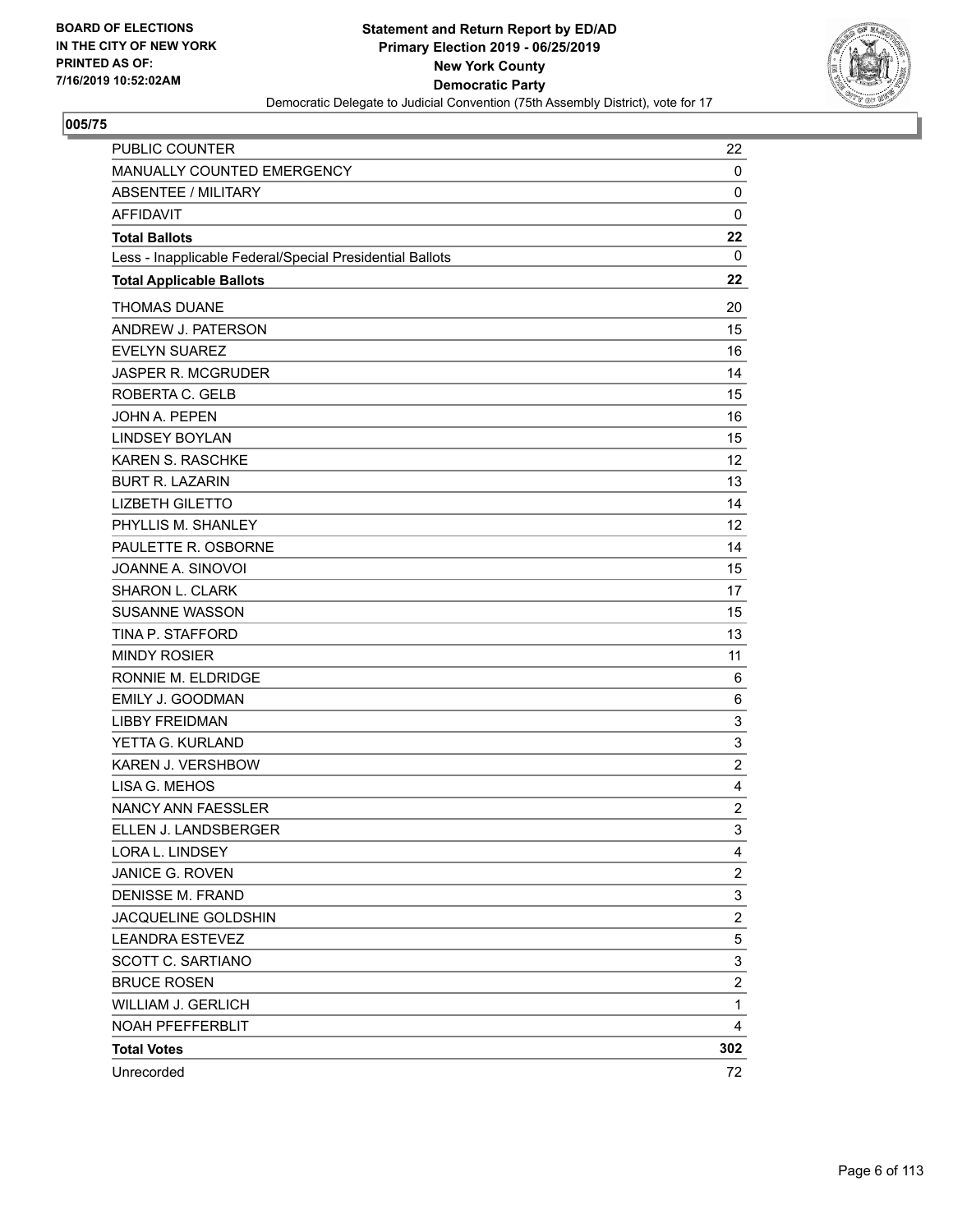

| <b>PUBLIC COUNTER</b>                                    | 43           |
|----------------------------------------------------------|--------------|
| MANUALLY COUNTED EMERGENCY                               | 0            |
| <b>ABSENTEE / MILITARY</b>                               | 3            |
| <b>AFFIDAVIT</b>                                         | $\pmb{0}$    |
| <b>Total Ballots</b>                                     | 46           |
| Less - Inapplicable Federal/Special Presidential Ballots | 0            |
| <b>Total Applicable Ballots</b>                          | 46           |
| <b>THOMAS DUANE</b>                                      | 36           |
| ANDREW J. PATERSON                                       | 24           |
| <b>EVELYN SUAREZ</b>                                     | 29           |
| <b>JASPER R. MCGRUDER</b>                                | 26           |
| ROBERTA C. GELB                                          | 29           |
| <b>JOHN A. PEPEN</b>                                     | 25           |
| <b>LINDSEY BOYLAN</b>                                    | 26           |
| KAREN S. RASCHKE                                         | 27           |
| <b>BURT R. LAZARIN</b>                                   | 21           |
| <b>LIZBETH GILETTO</b>                                   | 30           |
| PHYLLIS M. SHANLEY                                       | 26           |
| PAULETTE R. OSBORNE                                      | 28           |
| JOANNE A. SINOVOI                                        | 27           |
| <b>SHARON L. CLARK</b>                                   | 29           |
| <b>SUSANNE WASSON</b>                                    | 28           |
| TINA P. STAFFORD                                         | 26           |
| <b>MINDY ROSIER</b>                                      | 30           |
| RONNIE M. ELDRIDGE                                       | 15           |
| EMILY J. GOODMAN                                         | 14           |
| <b>LIBBY FREIDMAN</b>                                    | 11           |
| YETTA G. KURLAND                                         | 15           |
| KAREN J. VERSHBOW                                        | 8            |
| LISA G. MEHOS                                            | 8            |
| NANCY ANN FAESSLER                                       | 6            |
| ELLEN J. LANDSBERGER                                     | 8            |
| LORA L. LINDSEY                                          | 8            |
| JANICE G. ROVEN                                          | 7            |
| <b>DENISSE M. FRAND</b>                                  | 11           |
| JACQUELINE GOLDSHIN                                      | 10           |
| <b>LEANDRA ESTEVEZ</b>                                   | 9            |
| <b>SCOTT C. SARTIANO</b>                                 | 6            |
| <b>BRUCE ROSEN</b>                                       | 10           |
| WILLIAM J. GERLICH                                       | 7            |
| NOAH PFEFFERBLIT                                         | 8            |
| MARCIA MAYER (WRITE-IN)                                  | $\mathbf{1}$ |
| <b>Total Votes</b>                                       | 629          |
| Unrecorded                                               | 153          |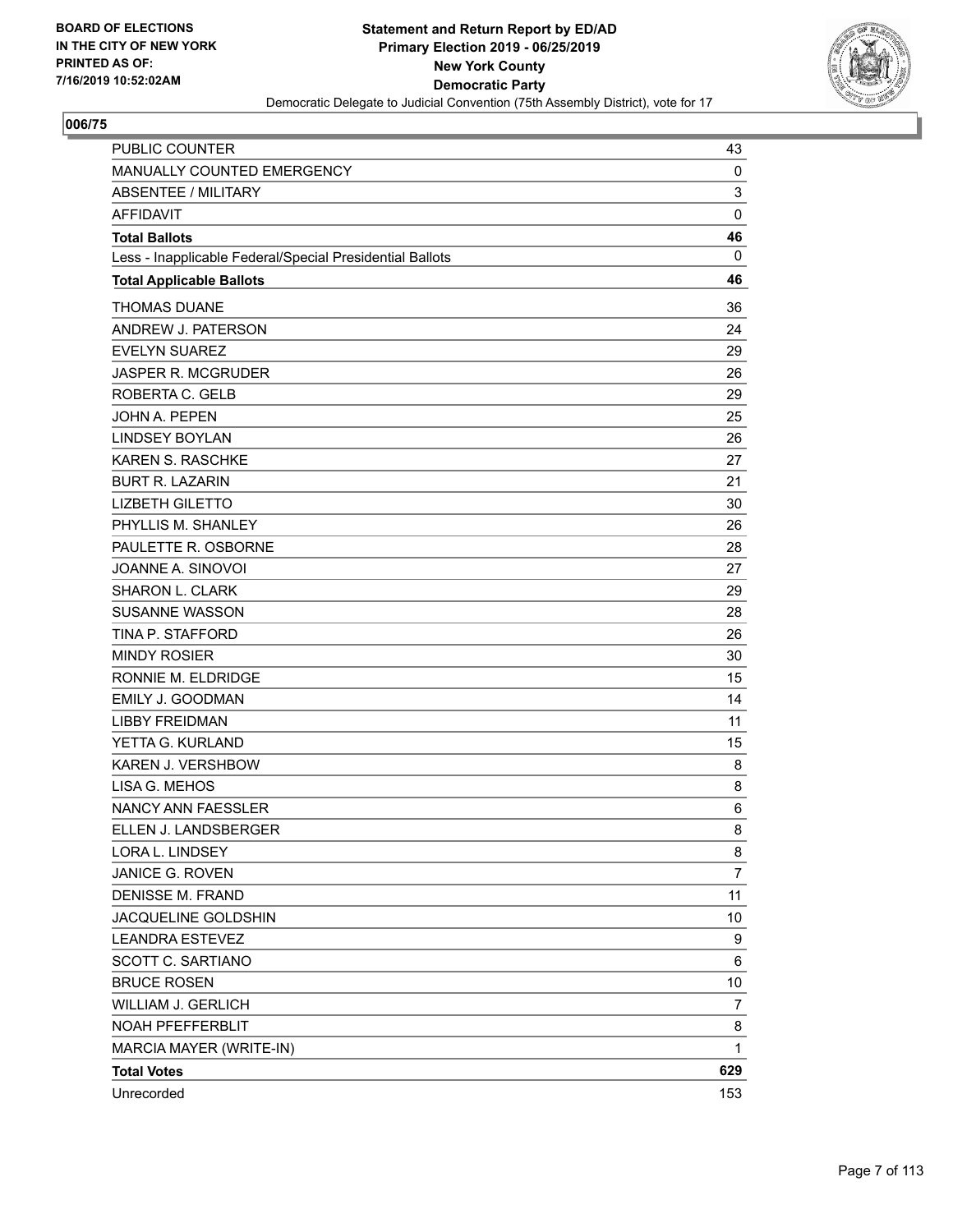

| PUBLIC COUNTER                                           | 33             |
|----------------------------------------------------------|----------------|
| MANUALLY COUNTED EMERGENCY                               | 0              |
| <b>ABSENTEE / MILITARY</b>                               | $\overline{2}$ |
| <b>AFFIDAVIT</b>                                         | $\mathbf 0$    |
| <b>Total Ballots</b>                                     | 35             |
| Less - Inapplicable Federal/Special Presidential Ballots | 0              |
| <b>Total Applicable Ballots</b>                          | 35             |
| <b>THOMAS DUANE</b>                                      | 31             |
| ANDREW J. PATERSON                                       | 21             |
| <b>EVELYN SUAREZ</b>                                     | 25             |
| JASPER R. MCGRUDER                                       | 19             |
| ROBERTA C. GELB                                          | 25             |
| JOHN A. PEPEN                                            | 21             |
| <b>LINDSEY BOYLAN</b>                                    | 23             |
| KAREN S. RASCHKE                                         | 22             |
| <b>BURT R. LAZARIN</b>                                   | 19             |
| <b>LIZBETH GILETTO</b>                                   | 21             |
| PHYLLIS M. SHANLEY                                       | 22             |
| PAULETTE R. OSBORNE                                      | 22             |
| JOANNE A. SINOVOI                                        | 20             |
| <b>SHARON L. CLARK</b>                                   | 19             |
| <b>SUSANNE WASSON</b>                                    | 21             |
| TINA P. STAFFORD                                         | 23             |
| <b>MINDY ROSIER</b>                                      | 23             |
| RONNIE M. ELDRIDGE                                       | 9              |
| <b>EMILY J. GOODMAN</b>                                  | 9              |
| <b>LIBBY FREIDMAN</b>                                    | 8              |
| YETTA G. KURLAND                                         | 8              |
| <b>KAREN J. VERSHBOW</b>                                 | 6              |
| LISA G. MEHOS                                            | 6              |
| <b>NANCY ANN FAESSLER</b>                                | 5              |
| ELLEN J. LANDSBERGER                                     | 6              |
| LORA L. LINDSEY                                          | 7              |
| JANICE G. ROVEN                                          | 5              |
| DENISSE M. FRAND                                         | 6              |
| JACQUELINE GOLDSHIN                                      | 7              |
| <b>LEANDRA ESTEVEZ</b>                                   | 6              |
| <b>SCOTT C. SARTIANO</b>                                 | 5              |
| <b>BRUCE ROSEN</b>                                       | 5              |
| WILLIAM J. GERLICH                                       | 5              |
| NOAH PFEFFERBLIT                                         | 5              |
| UNATTRIBUTABLE WRITE-IN (WRITE-IN)                       | 9              |
| <b>Total Votes</b>                                       | 494            |
| Unrecorded                                               | 101            |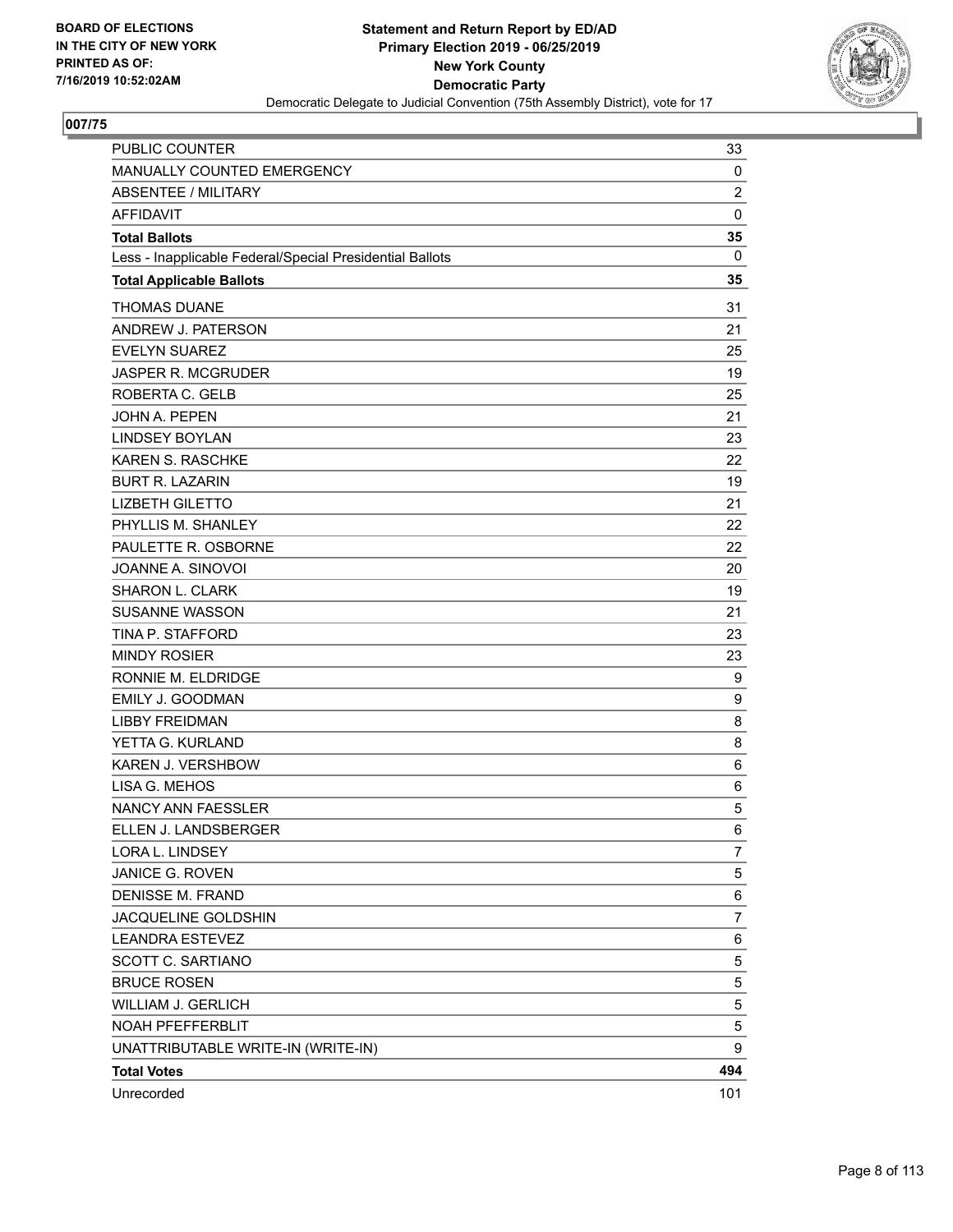

| PUBLIC COUNTER                                           | 13          |
|----------------------------------------------------------|-------------|
| MANUALLY COUNTED EMERGENCY                               | 0           |
| <b>ABSENTEE / MILITARY</b>                               | 0           |
| <b>AFFIDAVIT</b>                                         | $\mathbf 0$ |
| <b>Total Ballots</b>                                     | 13          |
| Less - Inapplicable Federal/Special Presidential Ballots | $\mathbf 0$ |
| <b>Total Applicable Ballots</b>                          | 13          |
| <b>THOMAS DUANE</b>                                      | 4           |
| ANDREW J. PATERSON                                       | 4           |
| <b>EVELYN SUAREZ</b>                                     | 4           |
| <b>JASPER R. MCGRUDER</b>                                | 3           |
| ROBERTA C. GELB                                          | 5           |
| <b>JOHN A. PEPEN</b>                                     | 3           |
| <b>LINDSEY BOYLAN</b>                                    | 4           |
| KAREN S. RASCHKE                                         | 5           |
| <b>BURT R. LAZARIN</b>                                   | 3           |
| <b>LIZBETH GILETTO</b>                                   | 4           |
| PHYLLIS M. SHANLEY                                       | 3           |
| PAULETTE R. OSBORNE                                      | 4           |
| JOANNE A. SINOVOI                                        | 3           |
| <b>SHARON L. CLARK</b>                                   | 4           |
| <b>SUSANNE WASSON</b>                                    | 3           |
| TINA P. STAFFORD                                         | 4           |
| <b>MINDY ROSIER</b>                                      | 3           |
| RONNIE M. ELDRIDGE                                       | 5           |
| EMILY J. GOODMAN                                         | 3           |
| <b>LIBBY FREIDMAN</b>                                    | 5           |
| YETTA G. KURLAND                                         | 4           |
| KAREN J. VERSHBOW                                        | 4           |
| LISA G. MEHOS                                            | 4           |
| NANCY ANN FAESSLER                                       | 4           |
| ELLEN J. LANDSBERGER                                     | 5           |
| LORA L. LINDSEY                                          | 3           |
| JANICE G. ROVEN                                          | 3           |
| <b>DENISSE M. FRAND</b>                                  | 4           |
| JACQUELINE GOLDSHIN                                      | 4           |
| <b>LEANDRA ESTEVEZ</b>                                   | 4           |
| SCOTT C. SARTIANO                                        | 4           |
| <b>BRUCE ROSEN</b>                                       | 4           |
| <b>WILLIAM J. GERLICH</b>                                | 3           |
| NOAH PFEFFERBLIT                                         | 4           |
| <b>Total Votes</b>                                       | 130         |
| Unrecorded                                               | 91          |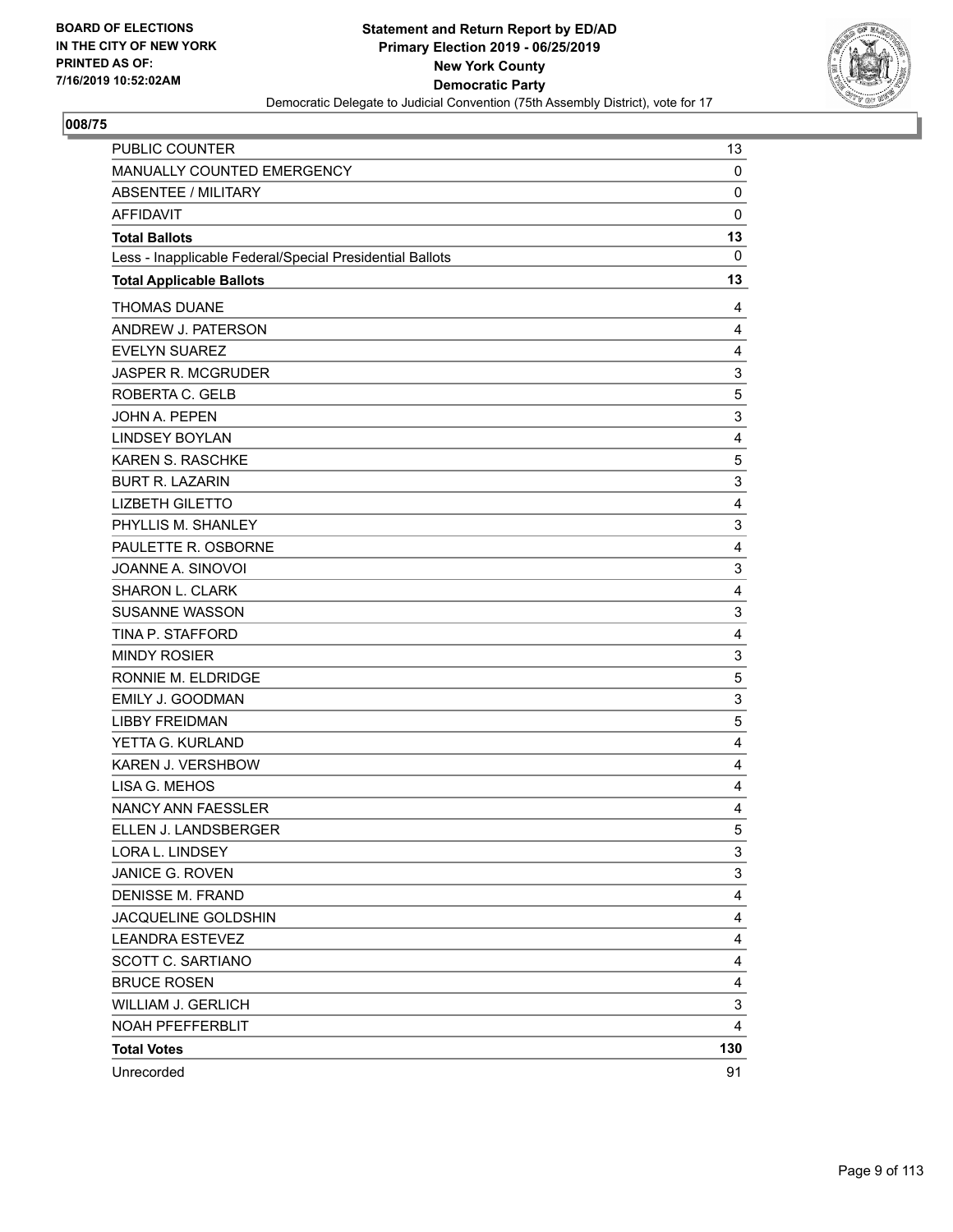

| <b>PUBLIC COUNTER</b>                                    | 16               |
|----------------------------------------------------------|------------------|
| MANUALLY COUNTED EMERGENCY                               | $\mathbf 0$      |
| <b>ABSENTEE / MILITARY</b>                               | $\overline{2}$   |
| <b>AFFIDAVIT</b>                                         | $\mathbf 0$      |
| <b>Total Ballots</b>                                     | 18               |
| Less - Inapplicable Federal/Special Presidential Ballots | 0                |
| <b>Total Applicable Ballots</b>                          | 18               |
| <b>THOMAS DUANE</b>                                      | 9                |
| ANDREW J. PATERSON                                       | 4                |
| <b>EVELYN SUAREZ</b>                                     | 11               |
| <b>JASPER R. MCGRUDER</b>                                | 5                |
| ROBERTA C. GELB                                          | 7                |
| <b>JOHN A. PEPEN</b>                                     | 5                |
| <b>LINDSEY BOYLAN</b>                                    | 8                |
| <b>KAREN S. RASCHKE</b>                                  | $\boldsymbol{9}$ |
| <b>BURT R. LAZARIN</b>                                   | 6                |
| <b>LIZBETH GILETTO</b>                                   | $\overline{7}$   |
| PHYLLIS M. SHANLEY                                       | $\boldsymbol{9}$ |
| PAULETTE R. OSBORNE                                      | $\overline{7}$   |
| JOANNE A. SINOVOI                                        | $\overline{7}$   |
| SHARON L. CLARK                                          | $\overline{7}$   |
| <b>SUSANNE WASSON</b>                                    | 8                |
| TINA P. STAFFORD                                         | 6                |
| <b>MINDY ROSIER</b>                                      | 10               |
| RONNIE M. ELDRIDGE                                       | 7                |
| <b>EMILY J. GOODMAN</b>                                  | 8                |
| <b>LIBBY FREIDMAN</b>                                    | $\overline{7}$   |
| YETTA G. KURLAND                                         | 11               |
| <b>KAREN J. VERSHBOW</b>                                 | 9                |
| LISA G. MEHOS                                            | 9                |
| <b>NANCY ANN FAESSLER</b>                                | 6                |
| ELLEN J. LANDSBERGER                                     | $\overline{7}$   |
| LORA L. LINDSEY                                          | 8                |
| JANICE G. ROVEN                                          | 7                |
| <b>DENISSE M. FRAND</b>                                  | $\boldsymbol{7}$ |
| JACQUELINE GOLDSHIN                                      | 7                |
| <b>LEANDRA ESTEVEZ</b>                                   | 6                |
| SCOTT C. SARTIANO                                        | 6                |
| <b>BRUCE ROSEN</b>                                       | $\overline{7}$   |
| WILLIAM J. GERLICH                                       | 5                |
| NOAH PFEFFERBLIT                                         | 5                |
| EDWARD ZATORSKI (WRITE-IN)                               | 1                |
| <b>Total Votes</b>                                       | 248              |
| Unrecorded                                               | 58               |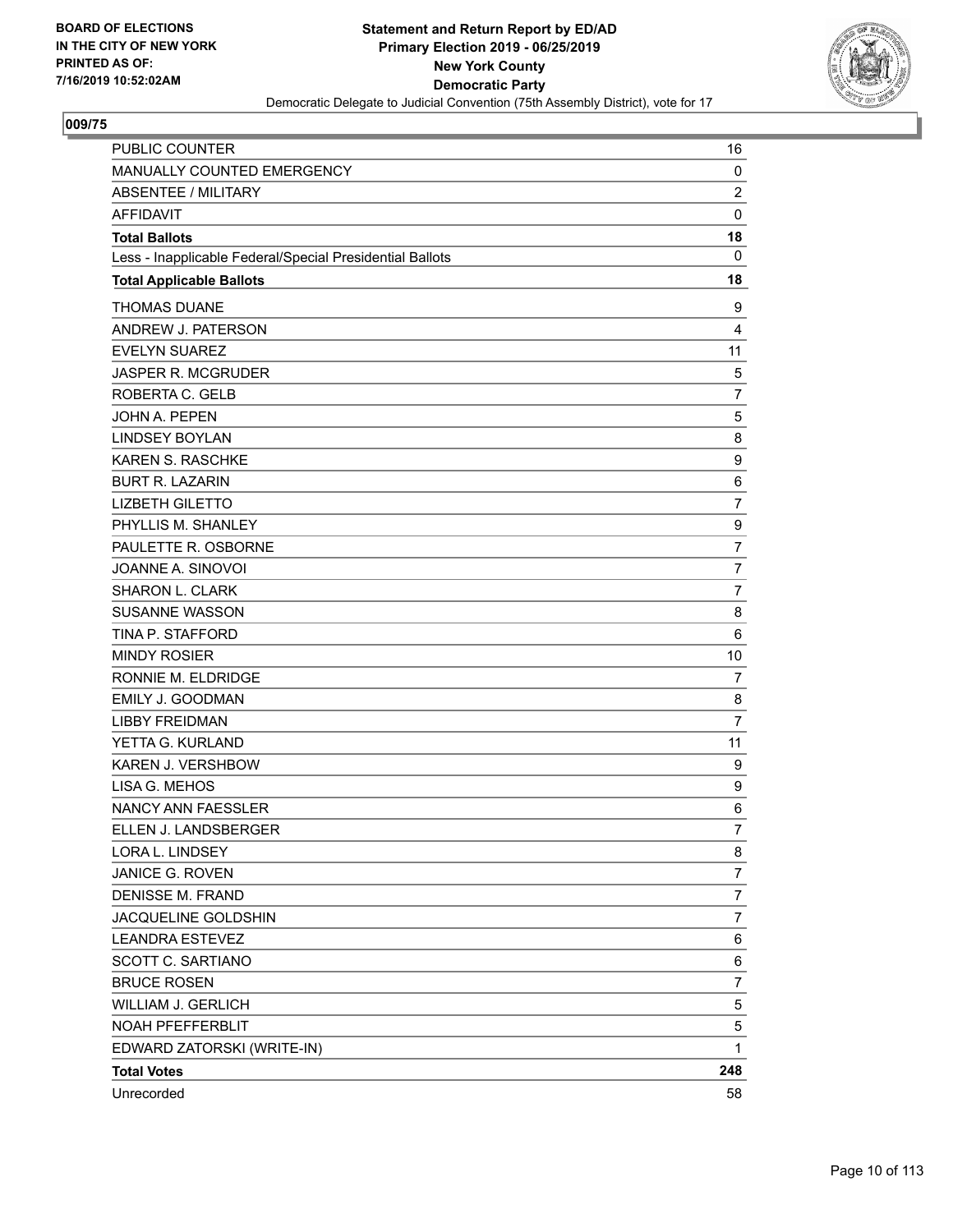

| PUBLIC COUNTER                                           | 17               |
|----------------------------------------------------------|------------------|
| MANUALLY COUNTED EMERGENCY                               | $\mathbf 0$      |
| ABSENTEE / MILITARY                                      | 0                |
| <b>AFFIDAVIT</b>                                         | $\mathbf 0$      |
| <b>Total Ballots</b>                                     | 17               |
| Less - Inapplicable Federal/Special Presidential Ballots | 0                |
| <b>Total Applicable Ballots</b>                          | 17               |
| <b>THOMAS DUANE</b>                                      | 11               |
| ANDREW J. PATERSON                                       | 8                |
| <b>EVELYN SUAREZ</b>                                     | 11               |
| <b>JASPER R. MCGRUDER</b>                                | 10               |
| ROBERTA C. GELB                                          | 10               |
| <b>JOHN A. PEPEN</b>                                     | 8                |
| <b>LINDSEY BOYLAN</b>                                    | 11               |
| <b>KAREN S. RASCHKE</b>                                  | 11               |
| <b>BURT R. LAZARIN</b>                                   | 9                |
| <b>LIZBETH GILETTO</b>                                   | 12               |
| PHYLLIS M. SHANLEY                                       | 11               |
| PAULETTE R. OSBORNE                                      | 13               |
| JOANNE A. SINOVOI                                        | 11               |
| SHARON L. CLARK                                          | 9                |
| <b>SUSANNE WASSON</b>                                    | 10               |
| TINA P. STAFFORD                                         | 10               |
| <b>MINDY ROSIER</b>                                      | 10               |
| RONNIE M. ELDRIDGE                                       | 6                |
| <b>EMILY J. GOODMAN</b>                                  | $\overline{2}$   |
| <b>LIBBY FREIDMAN</b>                                    | 4                |
| YETTA G. KURLAND                                         | 6                |
| <b>KAREN J. VERSHBOW</b>                                 | 4                |
| LISA G. MEHOS                                            | $\overline{2}$   |
| <b>NANCY ANN FAESSLER</b>                                | 4                |
| ELLEN J. LANDSBERGER                                     | 3                |
| LORA L. LINDSEY                                          | $\overline{c}$   |
| JANICE G. ROVEN                                          | 5                |
| <b>DENISSE M. FRAND</b>                                  | 3                |
| JACQUELINE GOLDSHIN                                      | 4                |
| <b>LEANDRA ESTEVEZ</b>                                   | $\overline{c}$   |
| SCOTT C. SARTIANO                                        | 3                |
| <b>BRUCE ROSEN</b>                                       | $\boldsymbol{2}$ |
| <b>WILLIAM J. GERLICH</b>                                | $\overline{c}$   |
| NOAH PFEFFERBLIT                                         | 3                |
| <b>Total Votes</b>                                       | 232              |
| Unrecorded                                               | 57               |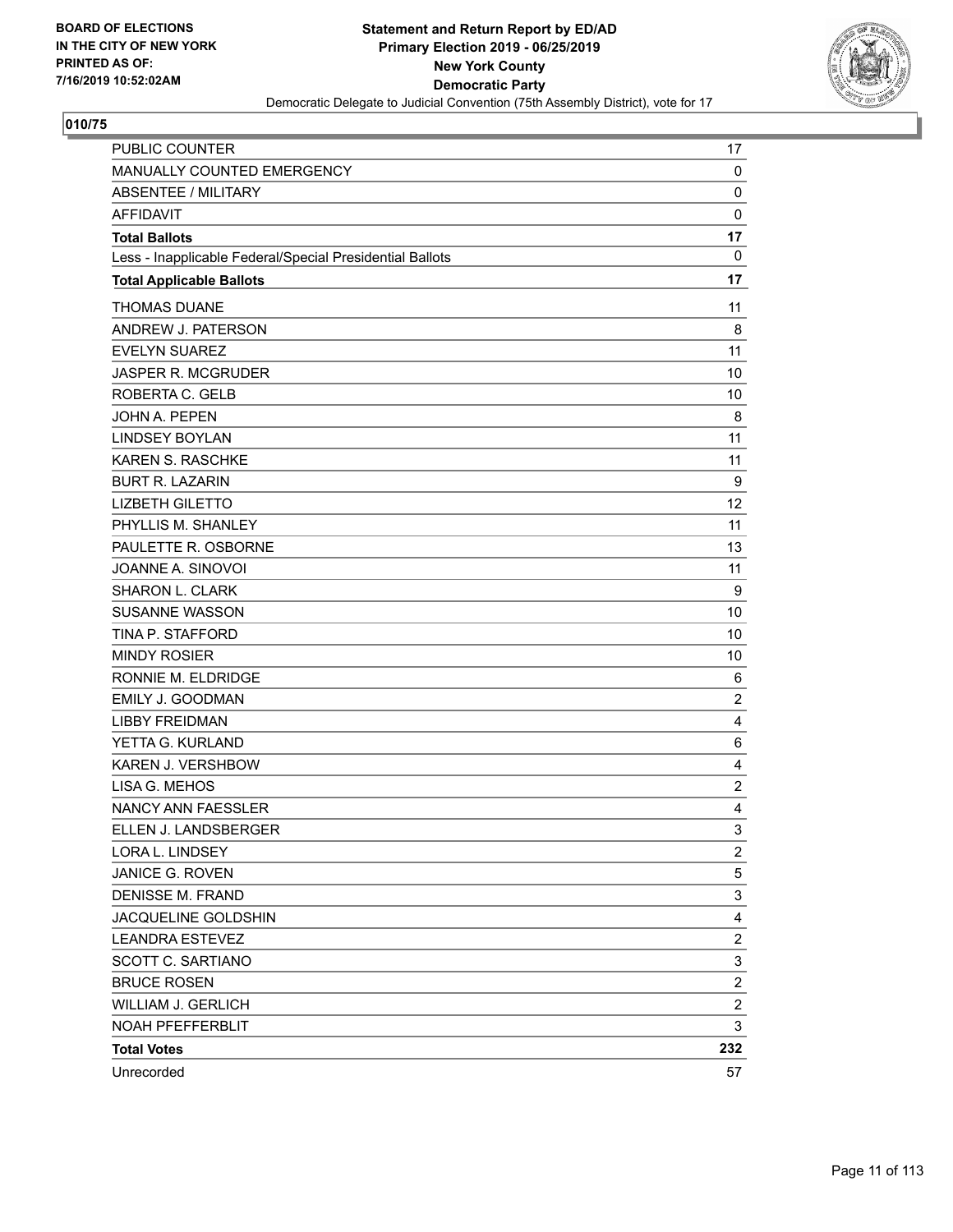

| PUBLIC COUNTER                                           | 23                      |
|----------------------------------------------------------|-------------------------|
| MANUALLY COUNTED EMERGENCY                               | $\mathbf 0$             |
| <b>ABSENTEE / MILITARY</b>                               | 0                       |
| <b>AFFIDAVIT</b>                                         | $\mathbf{1}$            |
| <b>Total Ballots</b>                                     | 24                      |
| Less - Inapplicable Federal/Special Presidential Ballots | 0                       |
| <b>Total Applicable Ballots</b>                          | 24                      |
| <b>THOMAS DUANE</b>                                      | 19                      |
| ANDREW J. PATERSON                                       | 12                      |
| <b>EVELYN SUAREZ</b>                                     | 11                      |
| JASPER R. MCGRUDER                                       | 12                      |
| ROBERTA C. GELB                                          | 11                      |
| JOHN A. PEPEN                                            | 10                      |
| <b>LINDSEY BOYLAN</b>                                    | 9                       |
| KAREN S. RASCHKE                                         | 12                      |
| <b>BURT R. LAZARIN</b>                                   | 12                      |
| <b>LIZBETH GILETTO</b>                                   | 13                      |
| PHYLLIS M. SHANLEY                                       | 11                      |
| PAULETTE R. OSBORNE                                      | 11                      |
| JOANNE A. SINOVOI                                        | 10                      |
| SHARON L. CLARK                                          | 12                      |
| <b>SUSANNE WASSON</b>                                    | 12                      |
| TINA P. STAFFORD                                         | 10                      |
| <b>MINDY ROSIER</b>                                      | 12                      |
| RONNIE M. ELDRIDGE                                       | 4                       |
| EMILY J. GOODMAN                                         | 5                       |
| <b>LIBBY FREIDMAN</b>                                    | 5                       |
| YETTA G. KURLAND                                         | 5                       |
| KAREN J. VERSHBOW                                        | 4                       |
| LISA G. MEHOS                                            | 3                       |
| NANCY ANN FAESSLER                                       | 3                       |
| ELLEN J. LANDSBERGER                                     | 5                       |
| LORA L. LINDSEY                                          | 5                       |
| <b>JANICE G. ROVEN</b>                                   | 3                       |
| <b>DENISSE M. FRAND</b>                                  | $\overline{\mathbf{c}}$ |
| JACQUELINE GOLDSHIN                                      | 3                       |
| <b>LEANDRA ESTEVEZ</b>                                   | 4                       |
| SCOTT C. SARTIANO                                        | 3                       |
| <b>BRUCE ROSEN</b>                                       | 4                       |
| <b>WILLIAM J. GERLICH</b>                                | 5                       |
| NOAH PFEFFERBLIT                                         | 3                       |
| <b>Total Votes</b>                                       | 265                     |
| Unrecorded                                               | 143                     |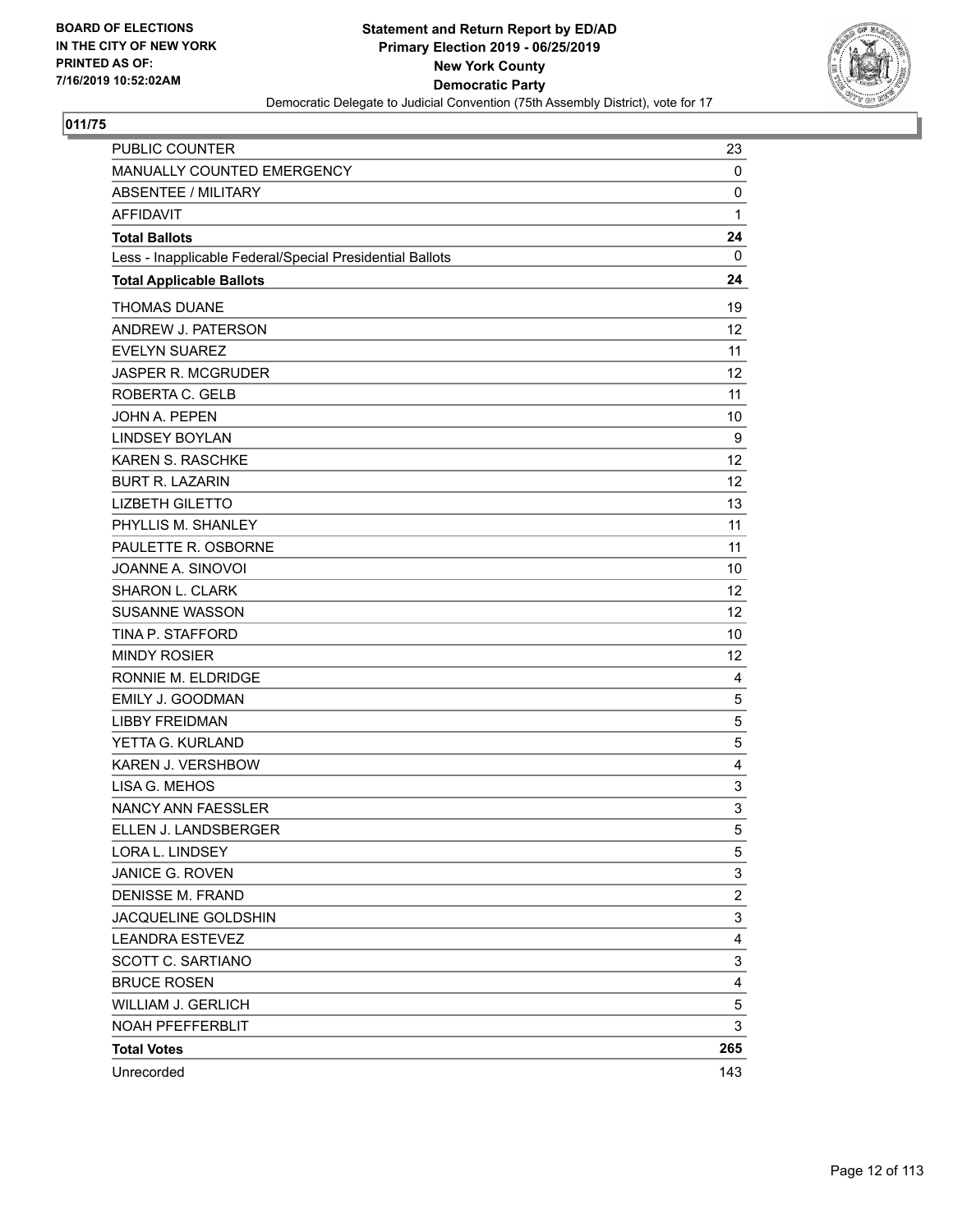

| PUBLIC COUNTER                                           | 11                      |
|----------------------------------------------------------|-------------------------|
| MANUALLY COUNTED EMERGENCY                               | 0                       |
| <b>ABSENTEE / MILITARY</b>                               | $\overline{\mathbf{c}}$ |
| <b>AFFIDAVIT</b>                                         | $\mathbf 0$             |
| <b>Total Ballots</b>                                     | 13                      |
| Less - Inapplicable Federal/Special Presidential Ballots | $\mathbf{0}$            |
| <b>Total Applicable Ballots</b>                          | 13                      |
| <b>THOMAS DUANE</b>                                      | 8                       |
| ANDREW J. PATERSON                                       | $\overline{c}$          |
| <b>EVELYN SUAREZ</b>                                     | $\mathbf{1}$            |
| JASPER R. MCGRUDER                                       | $\mathbf{1}$            |
| ROBERTA C. GELB                                          | $\overline{c}$          |
| JOHN A. PEPEN                                            | 4                       |
| <b>LINDSEY BOYLAN</b>                                    | 3                       |
| <b>KAREN S. RASCHKE</b>                                  | 0                       |
| <b>BURT R. LAZARIN</b>                                   | $\mathbf{1}$            |
| <b>LIZBETH GILETTO</b>                                   | $\mathbf{1}$            |
| PHYLLIS M. SHANLEY                                       | $\mathbf{1}$            |
| PAULETTE R. OSBORNE                                      | $\mathbf{1}$            |
| JOANNE A. SINOVOI                                        | 0                       |
| <b>SHARON L. CLARK</b>                                   | 3                       |
| <b>SUSANNE WASSON</b>                                    | 0                       |
| TINA P. STAFFORD                                         | $\overline{c}$          |
| <b>MINDY ROSIER</b>                                      | $\mathbf{1}$            |
| RONNIE M. ELDRIDGE                                       | 5                       |
| EMILY J. GOODMAN                                         | 3                       |
| <b>LIBBY FREIDMAN</b>                                    | 3                       |
| YETTA G. KURLAND                                         | $\overline{\mathbf{c}}$ |
| KAREN J. VERSHBOW                                        | 5                       |
| LISA G. MEHOS                                            | $\overline{c}$          |
| NANCY ANN FAESSLER                                       | 4                       |
| ELLEN J. LANDSBERGER                                     | 3                       |
| LORA L. LINDSEY                                          | $\overline{\mathbf{c}}$ |
| JANICE G. ROVEN                                          | $\overline{\mathbf{c}}$ |
| <b>DENISSE M. FRAND</b>                                  | 3                       |
| JACQUELINE GOLDSHIN                                      | 3                       |
| <b>LEANDRA ESTEVEZ</b>                                   | 3                       |
| SCOTT C. SARTIANO                                        | 3                       |
| <b>BRUCE ROSEN</b>                                       | $\overline{c}$          |
| <b>WILLIAM J. GERLICH</b>                                | 4                       |
| NOAH PFEFFERBLIT                                         | 3                       |
| <b>Total Votes</b>                                       | 83                      |
| Unrecorded                                               | 138                     |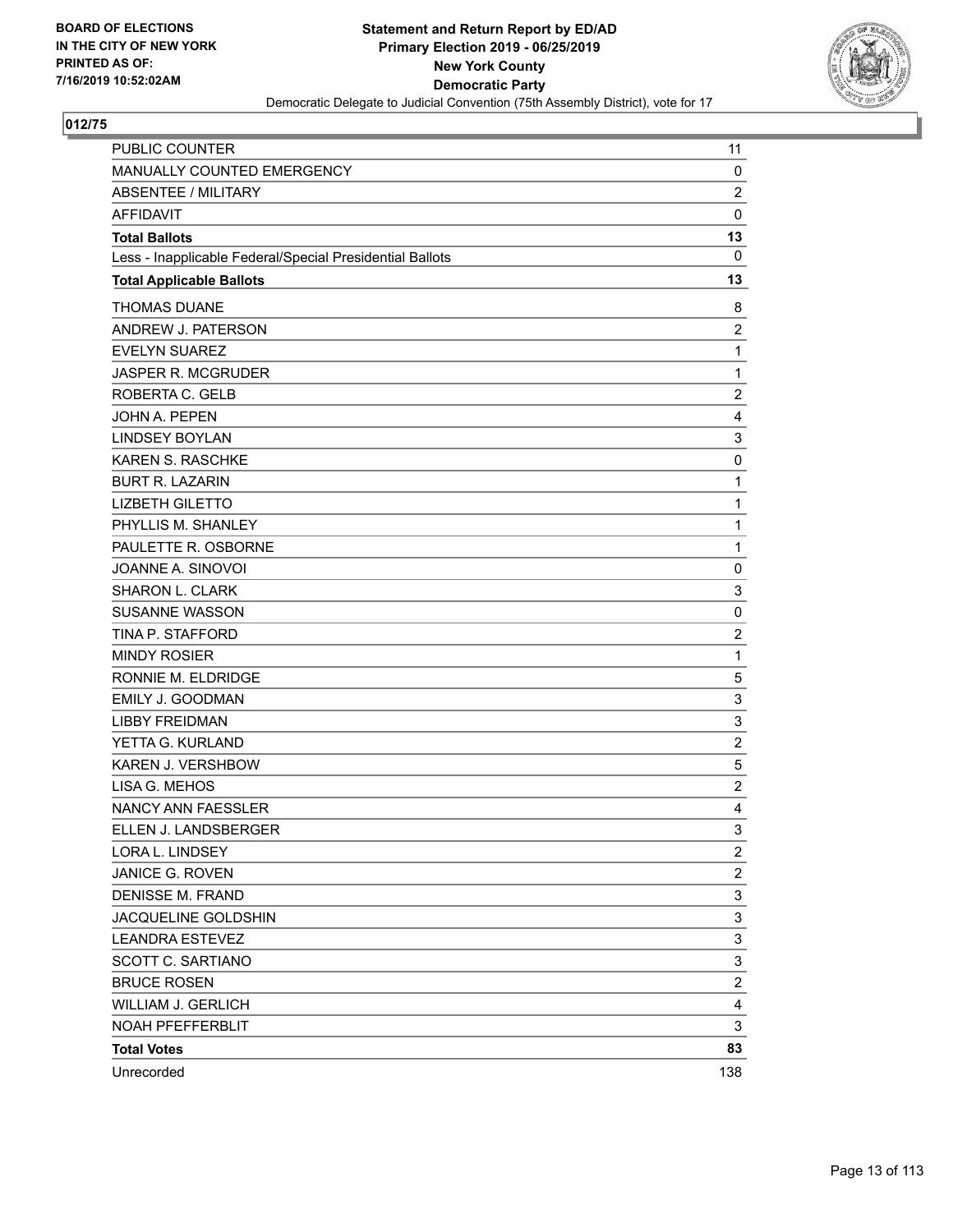

| <b>PUBLIC COUNTER</b>                                    | 32                      |
|----------------------------------------------------------|-------------------------|
| MANUALLY COUNTED EMERGENCY                               | 0                       |
| <b>ABSENTEE / MILITARY</b>                               | 4                       |
| <b>AFFIDAVIT</b>                                         | 0                       |
| <b>Total Ballots</b>                                     | 36                      |
| Less - Inapplicable Federal/Special Presidential Ballots | 0                       |
| <b>Total Applicable Ballots</b>                          | 36                      |
| <b>THOMAS DUANE</b>                                      | 26                      |
| ANDREW J. PATERSON                                       | 13                      |
| <b>EVELYN SUAREZ</b>                                     | 22                      |
| <b>JASPER R. MCGRUDER</b>                                | 14                      |
| ROBERTA C. GELB                                          | 17                      |
| <b>JOHN A. PEPEN</b>                                     | 13                      |
| <b>LINDSEY BOYLAN</b>                                    | 15                      |
| <b>KAREN S. RASCHKE</b>                                  | 15                      |
| <b>BURT R. LAZARIN</b>                                   | 14                      |
| <b>LIZBETH GILETTO</b>                                   | 15                      |
| PHYLLIS M. SHANLEY                                       | 16                      |
| PAULETTE R. OSBORNE                                      | 14                      |
| JOANNE A. SINOVOI                                        | 15                      |
| <b>SHARON L. CLARK</b>                                   | 16                      |
| <b>SUSANNE WASSON</b>                                    | 16                      |
| TINA P. STAFFORD                                         | 15                      |
| <b>MINDY ROSIER</b>                                      | 13                      |
| RONNIE M. ELDRIDGE                                       | 9                       |
| EMILY J. GOODMAN                                         | 9                       |
| <b>LIBBY FREIDMAN</b>                                    | 5                       |
| YETTA G. KURLAND                                         | 8                       |
| KAREN J. VERSHBOW                                        | 6                       |
| LISA G. MEHOS                                            | $\overline{7}$          |
| <b>NANCY ANN FAESSLER</b>                                | 4                       |
| ELLEN J. LANDSBERGER                                     | 6                       |
| LORA L. LINDSEY                                          | 5                       |
| JANICE G. ROVEN                                          | 3                       |
| <b>DENISSE M. FRAND</b>                                  | 6                       |
| JACQUELINE GOLDSHIN                                      | 6                       |
| <b>LEANDRA ESTEVEZ</b>                                   | $\overline{7}$          |
| SCOTT C. SARTIANO                                        | 5                       |
| <b>BRUCE ROSEN</b>                                       | $\overline{\mathbf{c}}$ |
| WILLIAM J. GERLICH                                       | 3                       |
| NOAH PFEFFERBLIT                                         | 3                       |
| <b>Total Votes</b>                                       | 363                     |
| Unrecorded                                               | 249                     |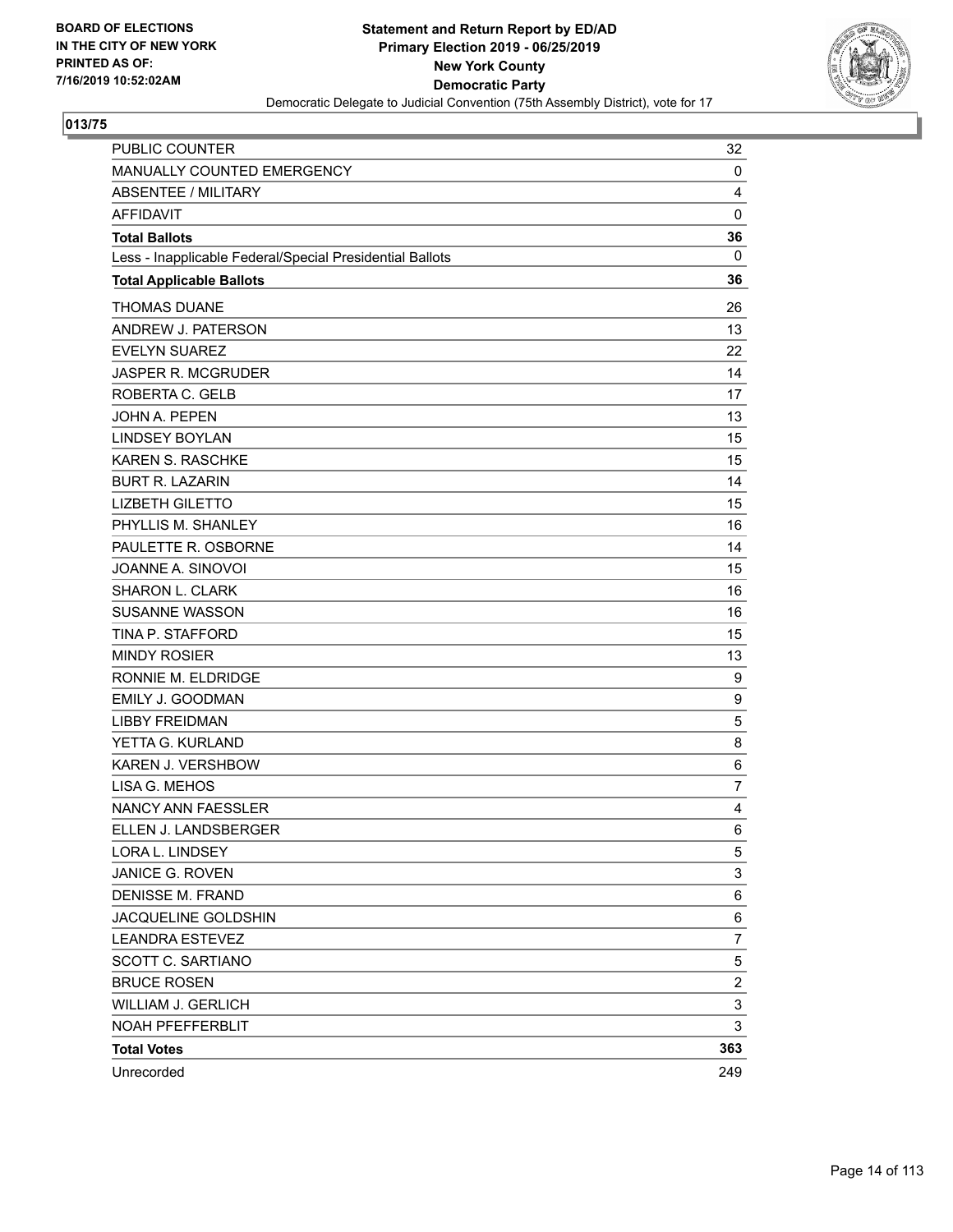

| PUBLIC COUNTER                                           | 13                      |
|----------------------------------------------------------|-------------------------|
| MANUALLY COUNTED EMERGENCY                               | 0                       |
| <b>ABSENTEE / MILITARY</b>                               | $\mathbf{1}$            |
| <b>AFFIDAVIT</b>                                         | $\mathbf 0$             |
| <b>Total Ballots</b>                                     | 14                      |
| Less - Inapplicable Federal/Special Presidential Ballots | $\mathbf 0$             |
| <b>Total Applicable Ballots</b>                          | 14                      |
| <b>THOMAS DUANE</b>                                      | 3                       |
| ANDREW J. PATERSON                                       | 3                       |
| <b>EVELYN SUAREZ</b>                                     | 6                       |
| JASPER R. MCGRUDER                                       | $\mathbf{1}$            |
| ROBERTA C. GELB                                          | 3                       |
| JOHN A. PEPEN                                            | $\overline{\mathbf{c}}$ |
| <b>LINDSEY BOYLAN</b>                                    | $\mathbf{1}$            |
| <b>KAREN S. RASCHKE</b>                                  | 0                       |
| <b>BURT R. LAZARIN</b>                                   | $\mathbf{1}$            |
| <b>LIZBETH GILETTO</b>                                   | $\mathbf{1}$            |
| PHYLLIS M. SHANLEY                                       | $\mathbf{1}$            |
| PAULETTE R. OSBORNE                                      | 0                       |
| JOANNE A. SINOVOI                                        | 3                       |
| <b>SHARON L. CLARK</b>                                   | $\overline{c}$          |
| <b>SUSANNE WASSON</b>                                    | $\mathbf{1}$            |
| TINA P. STAFFORD                                         | $\overline{c}$          |
| <b>MINDY ROSIER</b>                                      | 0                       |
| RONNIE M. ELDRIDGE                                       | 3                       |
| EMILY J. GOODMAN                                         | 3                       |
| <b>LIBBY FREIDMAN</b>                                    | 4                       |
| YETTA G. KURLAND                                         | 4                       |
| KAREN J. VERSHBOW                                        | 4                       |
| LISA G. MEHOS                                            | $\overline{c}$          |
| NANCY ANN FAESSLER                                       | 3                       |
| ELLEN J. LANDSBERGER                                     | $\overline{2}$          |
| LORA L. LINDSEY                                          | 4                       |
| JANICE G. ROVEN                                          | 2                       |
| <b>DENISSE M. FRAND</b>                                  | 4                       |
| JACQUELINE GOLDSHIN                                      | 3                       |
| <b>LEANDRA ESTEVEZ</b>                                   | 3                       |
| <b>SCOTT C. SARTIANO</b>                                 | 4                       |
| <b>BRUCE ROSEN</b>                                       | $\overline{\mathbf{c}}$ |
| <b>WILLIAM J. GERLICH</b>                                | $\overline{\mathbf{c}}$ |
| NOAH PFEFFERBLIT                                         | $\overline{c}$          |
| UNCOUNTED WRITE-IN PER STATUTE (WRITE-IN)                | $\mathbf{1}$            |
| <b>Total Votes</b>                                       | 82                      |
| Unrecorded                                               | 156                     |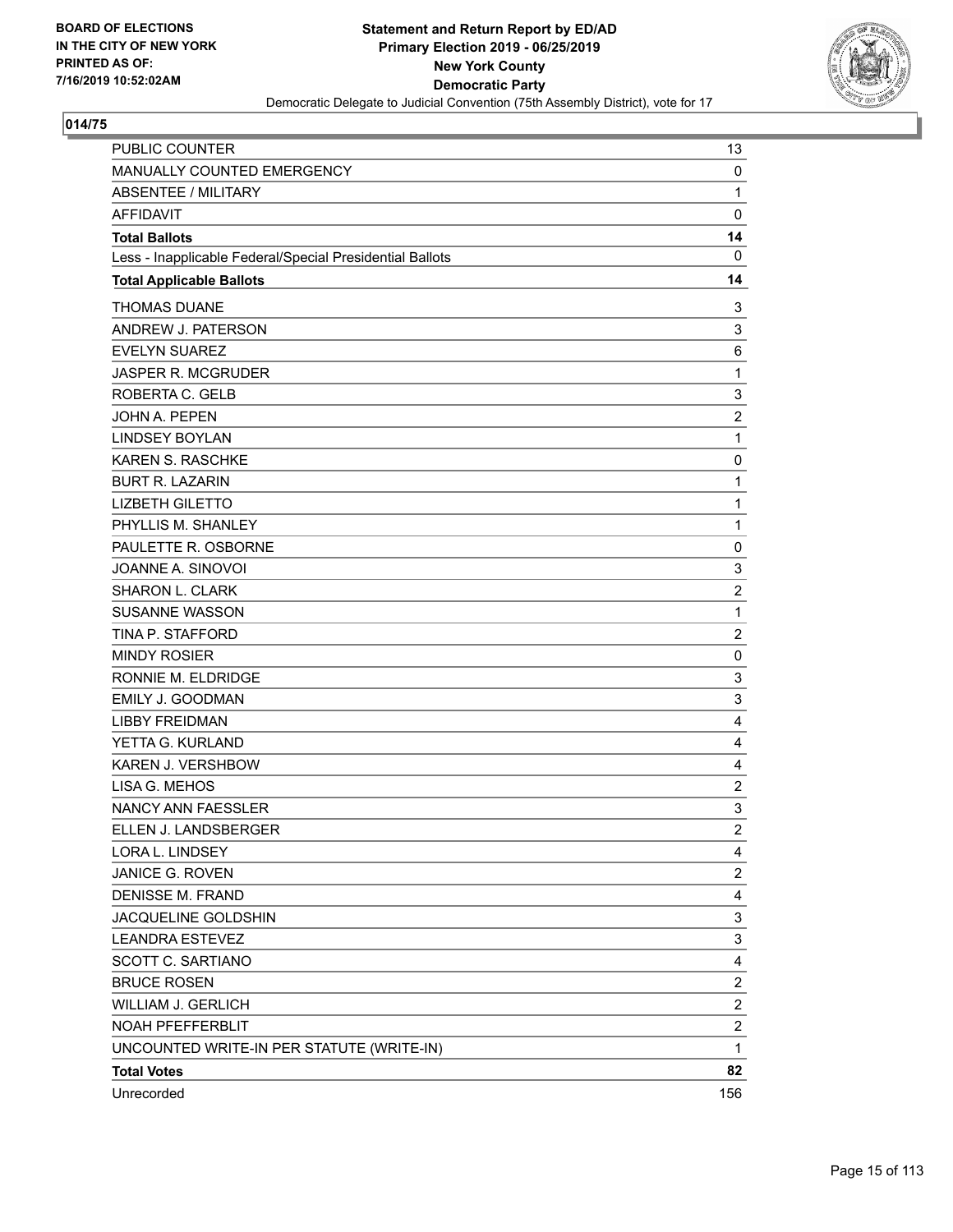

| <b>PUBLIC COUNTER</b>                                    | 37             |
|----------------------------------------------------------|----------------|
| MANUALLY COUNTED EMERGENCY                               | 0              |
| <b>ABSENTEE / MILITARY</b>                               | 1              |
| <b>AFFIDAVIT</b>                                         | 0              |
| <b>Total Ballots</b>                                     | 38             |
| Less - Inapplicable Federal/Special Presidential Ballots | 0              |
| <b>Total Applicable Ballots</b>                          | 38             |
| <b>THOMAS DUANE</b>                                      | 29             |
| ANDREW J. PATERSON                                       | 26             |
| <b>EVELYN SUAREZ</b>                                     | 32             |
| <b>JASPER R. MCGRUDER</b>                                | 24             |
| ROBERTA C. GELB                                          | 30             |
| JOHN A. PEPEN                                            | 25             |
| <b>LINDSEY BOYLAN</b>                                    | 31             |
| <b>KAREN S. RASCHKE</b>                                  | 28             |
| <b>BURT R. LAZARIN</b>                                   | 25             |
| <b>LIZBETH GILETTO</b>                                   | 29             |
| PHYLLIS M. SHANLEY                                       | 29             |
| PAULETTE R. OSBORNE                                      | 31             |
| JOANNE A. SINOVOI                                        | 28             |
| <b>SHARON L. CLARK</b>                                   | 31             |
| <b>SUSANNE WASSON</b>                                    | 29             |
| TINA P. STAFFORD                                         | 28             |
| <b>MINDY ROSIER</b>                                      | 26             |
| RONNIE M. ELDRIDGE                                       | 5              |
| EMILY J. GOODMAN                                         | 6              |
| <b>LIBBY FREIDMAN</b>                                    | 6              |
| YETTA G. KURLAND                                         | 8              |
| KAREN J. VERSHBOW                                        | 4              |
| LISA G. MEHOS                                            | 6              |
| <b>NANCY ANN FAESSLER</b>                                | 4              |
| ELLEN J. LANDSBERGER                                     | $\overline{2}$ |
| LORA L. LINDSEY                                          | 4              |
| JANICE G. ROVEN                                          | 1              |
| <b>DENISSE M. FRAND</b>                                  | $\overline{c}$ |
| JACQUELINE GOLDSHIN                                      | 3              |
| <b>LEANDRA ESTEVEZ</b>                                   | 6              |
| <b>SCOTT C. SARTIANO</b>                                 | $\mathbf{1}$   |
| <b>BRUCE ROSEN</b>                                       | 5              |
| WILLIAM J. GERLICH                                       | 1              |
| NOAH PFEFFERBLIT                                         | 5              |
| UNATTRIBUTABLE WRITE-IN (WRITE-IN)                       | 4              |
| <b>Total Votes</b>                                       | 554            |
| Unrecorded                                               | 92             |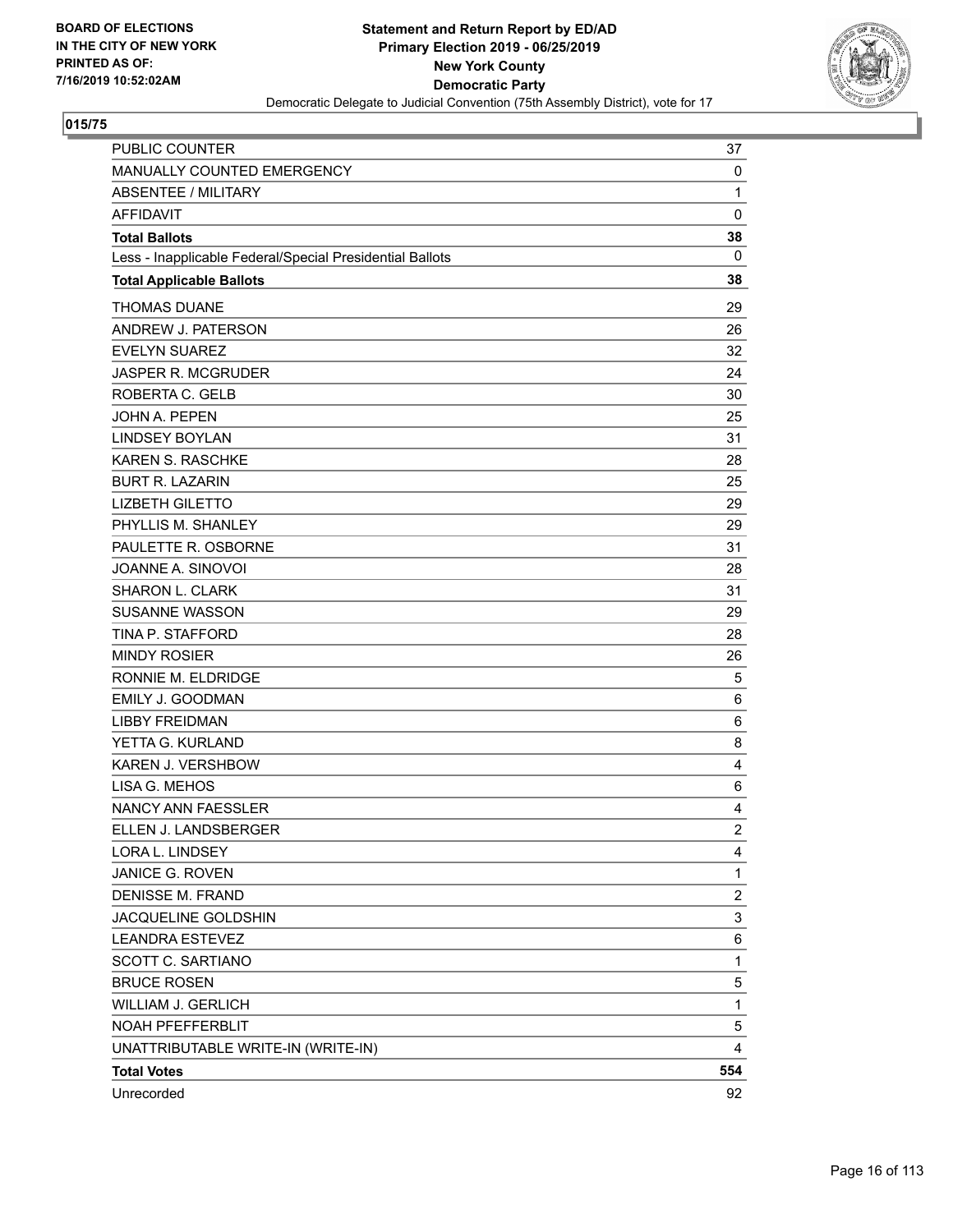

| <b>PUBLIC COUNTER</b>                                    | 10               |
|----------------------------------------------------------|------------------|
| MANUALLY COUNTED EMERGENCY                               | 0                |
| <b>ABSENTEE / MILITARY</b>                               | 0                |
| <b>AFFIDAVIT</b>                                         | $\mathbf 0$      |
| <b>Total Ballots</b>                                     | 10               |
| Less - Inapplicable Federal/Special Presidential Ballots | $\mathbf 0$      |
| <b>Total Applicable Ballots</b>                          | 10               |
| <b>THOMAS DUANE</b>                                      | 10               |
| ANDREW J. PATERSON                                       | 8                |
| <b>EVELYN SUAREZ</b>                                     | 9                |
| <b>JASPER R. MCGRUDER</b>                                | 8                |
| ROBERTA C. GELB                                          | 8                |
| <b>JOHN A. PEPEN</b>                                     | 8                |
| <b>LINDSEY BOYLAN</b>                                    | 9                |
| KAREN S. RASCHKE                                         | 8                |
| <b>BURT R. LAZARIN</b>                                   | 9                |
| <b>LIZBETH GILETTO</b>                                   | 9                |
| PHYLLIS M. SHANLEY                                       | $\boldsymbol{9}$ |
| PAULETTE R. OSBORNE                                      | 9                |
| JOANNE A. SINOVOI                                        | $\overline{7}$   |
| SHARON L. CLARK                                          | 9                |
| <b>SUSANNE WASSON</b>                                    | $\overline{7}$   |
| TINA P. STAFFORD                                         | 8                |
| <b>MINDY ROSIER</b>                                      | 8                |
| RONNIE M. ELDRIDGE                                       | 3                |
| <b>EMILY J. GOODMAN</b>                                  | $\mathbf{1}$     |
| <b>LIBBY FREIDMAN</b>                                    | 3                |
| YETTA G. KURLAND                                         | 3                |
| KAREN J. VERSHBOW                                        | $\boldsymbol{2}$ |
| LISA G. MEHOS                                            | 3                |
| NANCY ANN FAESSLER                                       | $\overline{c}$   |
| ELLEN J. LANDSBERGER                                     | 1                |
| LORA L. LINDSEY                                          | $\overline{2}$   |
| JANICE G. ROVEN                                          | 0                |
| <b>DENISSE M. FRAND</b>                                  | $\mathbf{1}$     |
| JACQUELINE GOLDSHIN                                      | 0                |
| <b>LEANDRA ESTEVEZ</b>                                   | $\mathbf{1}$     |
| SCOTT C. SARTIANO                                        | $\mathbf{1}$     |
| <b>BRUCE ROSEN</b>                                       | $\overline{2}$   |
| <b>WILLIAM J. GERLICH</b>                                | 1                |
| NOAH PFEFFERBLIT                                         | $\mathbf{1}$     |
| <b>Total Votes</b>                                       | 170              |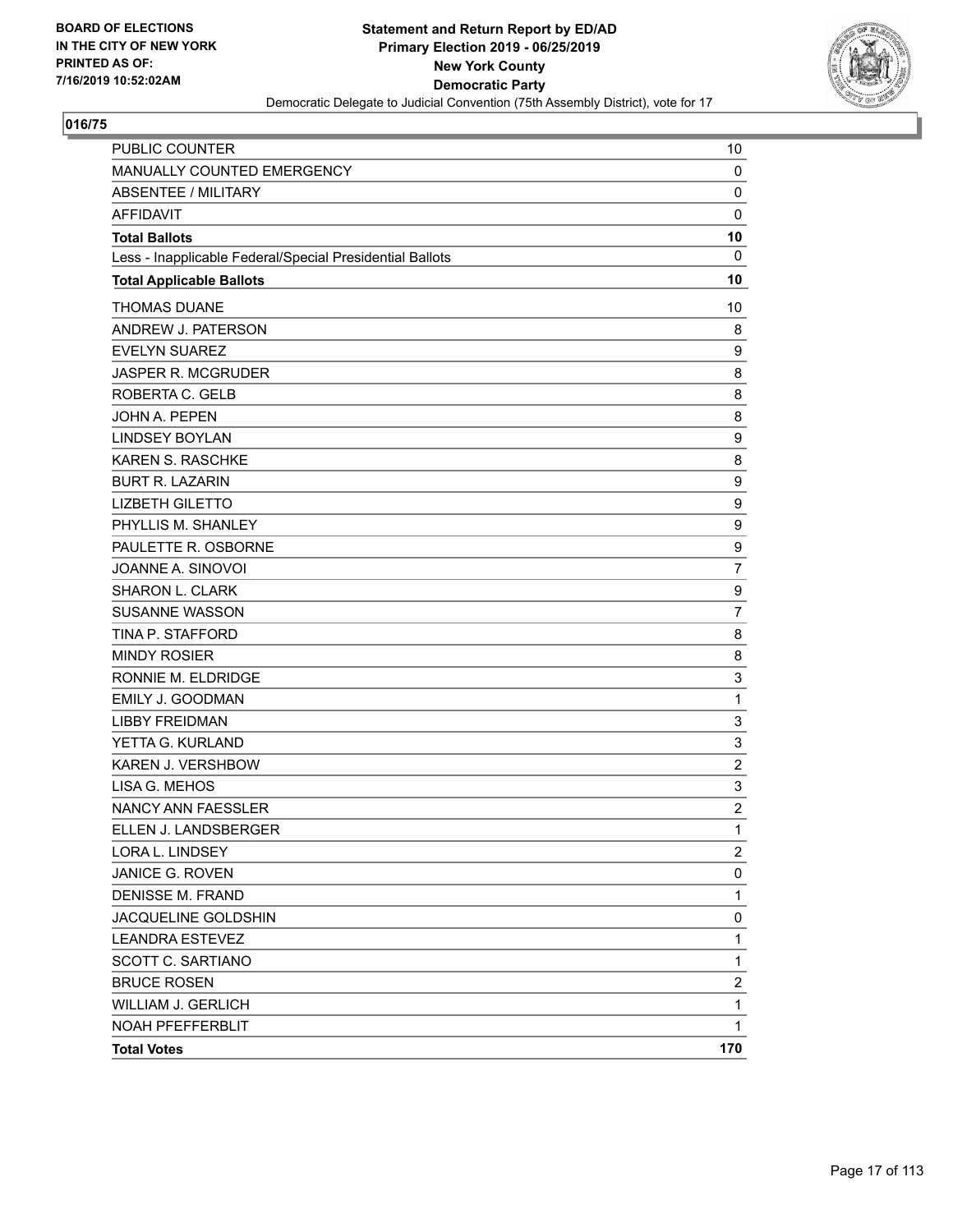

| PUBLIC COUNTER                                           | 13             |
|----------------------------------------------------------|----------------|
| MANUALLY COUNTED EMERGENCY                               | 0              |
| <b>ABSENTEE / MILITARY</b>                               | $\mathbf{1}$   |
| <b>AFFIDAVIT</b>                                         | $\mathbf 0$    |
| <b>Total Ballots</b>                                     | 14             |
| Less - Inapplicable Federal/Special Presidential Ballots | $\mathbf{0}$   |
| <b>Total Applicable Ballots</b>                          | 14             |
| <b>THOMAS DUANE</b>                                      | 8              |
| ANDREW J. PATERSON                                       | 7              |
| <b>EVELYN SUAREZ</b>                                     | 8              |
| <b>JASPER R. MCGRUDER</b>                                | $\overline{7}$ |
| ROBERTA C. GELB                                          | 6              |
| JOHN A. PEPEN                                            | $\overline{7}$ |
| <b>LINDSEY BOYLAN</b>                                    | 8              |
| <b>KAREN S. RASCHKE</b>                                  | $\overline{7}$ |
| <b>BURT R. LAZARIN</b>                                   | 6              |
| <b>LIZBETH GILETTO</b>                                   | $\overline{7}$ |
| PHYLLIS M. SHANLEY                                       | 8              |
| PAULETTE R. OSBORNE                                      | 6              |
| JOANNE A. SINOVOI                                        | $\overline{7}$ |
| <b>SHARON L. CLARK</b>                                   | $\overline{7}$ |
| <b>SUSANNE WASSON</b>                                    | 5              |
| TINA P. STAFFORD                                         | 6              |
| <b>MINDY ROSIER</b>                                      | $\overline{7}$ |
| RONNIE M. ELDRIDGE                                       | 4              |
| EMILY J. GOODMAN                                         | 3              |
| <b>LIBBY FREIDMAN</b>                                    | 6              |
| YETTA G. KURLAND                                         | 6              |
| KAREN J. VERSHBOW                                        | 5              |
| LISA G. MEHOS                                            | 5              |
| NANCY ANN FAESSLER                                       | 3              |
| ELLEN J. LANDSBERGER                                     | $\overline{4}$ |
| LORA L. LINDSEY                                          | 6              |
| JANICE G. ROVEN                                          | 4              |
| <b>DENISSE M. FRAND</b>                                  | 3              |
| JACQUELINE GOLDSHIN                                      | 4              |
| <b>LEANDRA ESTEVEZ</b>                                   | 6              |
| <b>SCOTT C. SARTIANO</b>                                 | 5              |
| <b>BRUCE ROSEN</b>                                       | 3              |
| <b>WILLIAM J. GERLICH</b>                                | 3              |
| NOAH PFEFFERBLIT                                         | 4              |
| <b>Total Votes</b>                                       | 191            |
| Unrecorded                                               | 47             |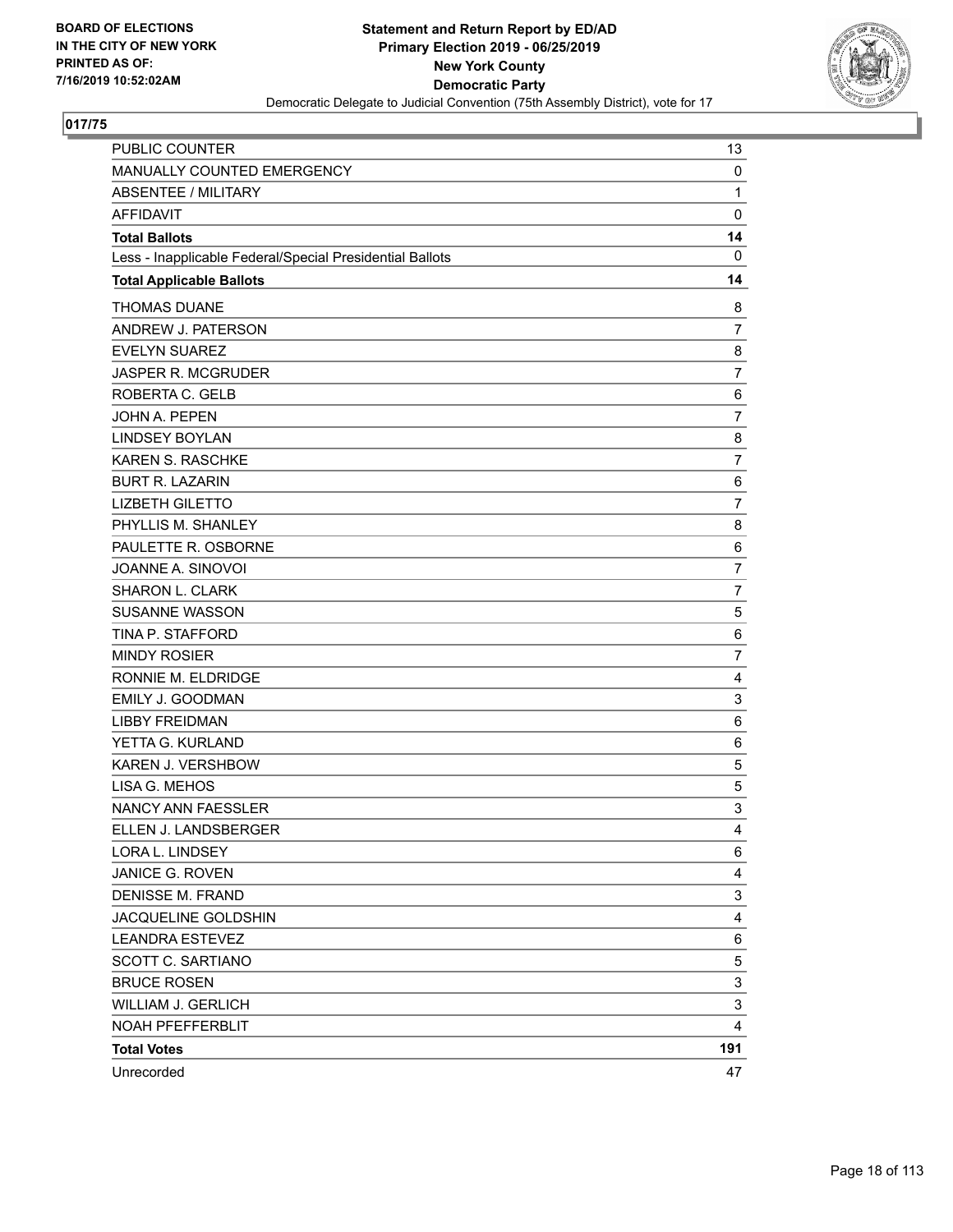

| <b>PUBLIC COUNTER</b>                                    | 16                      |
|----------------------------------------------------------|-------------------------|
| MANUALLY COUNTED EMERGENCY                               | $\mathbf 0$             |
| <b>ABSENTEE / MILITARY</b>                               | $\mathbf{1}$            |
| <b>AFFIDAVIT</b>                                         | $\mathbf 0$             |
| <b>Total Ballots</b>                                     | 17                      |
| Less - Inapplicable Federal/Special Presidential Ballots | 0                       |
| <b>Total Applicable Ballots</b>                          | 17                      |
| <b>THOMAS DUANE</b>                                      | 11                      |
| ANDREW J. PATERSON                                       | 11                      |
| <b>EVELYN SUAREZ</b>                                     | 11                      |
| <b>JASPER R. MCGRUDER</b>                                | 12                      |
| ROBERTA C. GELB                                          | 12                      |
| <b>JOHN A. PEPEN</b>                                     | 11                      |
| <b>LINDSEY BOYLAN</b>                                    | 11                      |
| <b>KAREN S. RASCHKE</b>                                  | 10                      |
| <b>BURT R. LAZARIN</b>                                   | 11                      |
| <b>LIZBETH GILETTO</b>                                   | 12                      |
| PHYLLIS M. SHANLEY                                       | 10                      |
| PAULETTE R. OSBORNE                                      | 11                      |
| JOANNE A. SINOVOI                                        | 11                      |
| SHARON L. CLARK                                          | 12                      |
| <b>SUSANNE WASSON</b>                                    | 9                       |
| TINA P. STAFFORD                                         | 13                      |
| <b>MINDY ROSIER</b>                                      | 11                      |
| RONNIE M. ELDRIDGE                                       | 4                       |
| <b>EMILY J. GOODMAN</b>                                  | $\overline{4}$          |
| <b>LIBBY FREIDMAN</b>                                    | $\mathbf{1}$            |
| YETTA G. KURLAND                                         | 3                       |
| <b>KAREN J. VERSHBOW</b>                                 | $\overline{2}$          |
| LISA G. MEHOS                                            | 3                       |
| <b>NANCY ANN FAESSLER</b>                                | 3                       |
| ELLEN J. LANDSBERGER                                     | 3                       |
| LORA L. LINDSEY                                          | 3                       |
| JANICE G. ROVEN                                          | 2                       |
| <b>DENISSE M. FRAND</b>                                  | $\overline{c}$          |
| JACQUELINE GOLDSHIN                                      | 3                       |
| <b>LEANDRA ESTEVEZ</b>                                   | 3                       |
| SCOTT C. SARTIANO                                        | 3                       |
| <b>BRUCE ROSEN</b>                                       | $\overline{\mathbf{c}}$ |
| <b>WILLIAM J. GERLICH</b>                                | 2                       |
| NOAH PFEFFERBLIT                                         | 1                       |
| <b>Total Votes</b>                                       | 233                     |
| Unrecorded                                               | 56                      |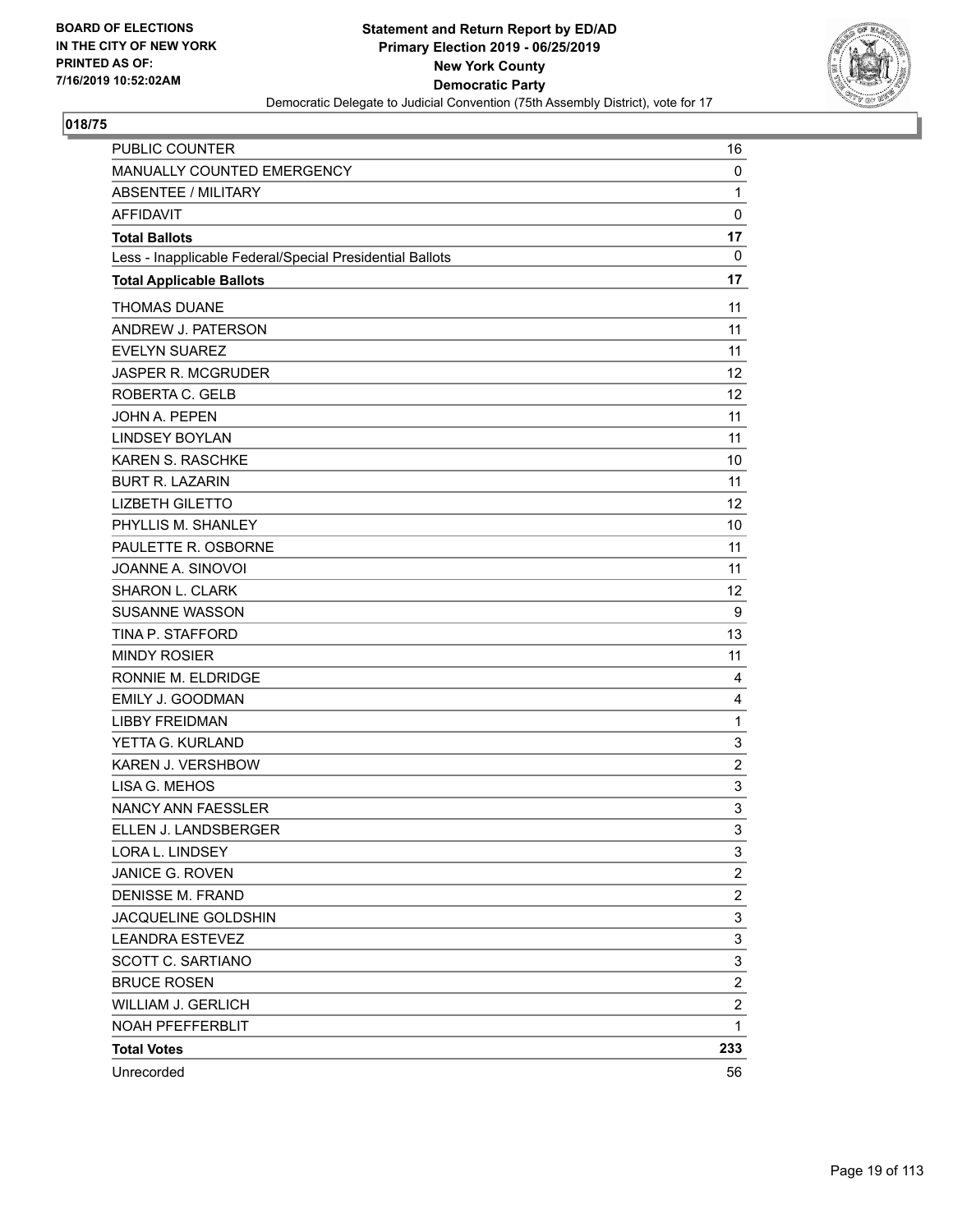

| PUBLIC COUNTER                                           | 23             |
|----------------------------------------------------------|----------------|
| MANUALLY COUNTED EMERGENCY                               | 0              |
| <b>ABSENTEE / MILITARY</b>                               | 0              |
| <b>AFFIDAVIT</b>                                         | $\mathbf 0$    |
| <b>Total Ballots</b>                                     | 23             |
| Less - Inapplicable Federal/Special Presidential Ballots | 0              |
| <b>Total Applicable Ballots</b>                          | 23             |
| <b>THOMAS DUANE</b>                                      | 16             |
| ANDREW J. PATERSON                                       | 12             |
| <b>EVELYN SUAREZ</b>                                     | 13             |
| <b>JASPER R. MCGRUDER</b>                                | 11             |
| ROBERTA C. GELB                                          | 15             |
| <b>JOHN A. PEPEN</b>                                     | 11             |
| <b>LINDSEY BOYLAN</b>                                    | 14             |
| <b>KAREN S. RASCHKE</b>                                  | 14             |
| <b>BURT R. LAZARIN</b>                                   | 12             |
| <b>LIZBETH GILETTO</b>                                   | 14             |
| PHYLLIS M. SHANLEY                                       | 14             |
| PAULETTE R. OSBORNE                                      | 14             |
| JOANNE A. SINOVOI                                        | 14             |
| <b>SHARON L. CLARK</b>                                   | 14             |
| <b>SUSANNE WASSON</b>                                    | 12             |
| TINA P. STAFFORD                                         | 13             |
| <b>MINDY ROSIER</b>                                      | 14             |
| RONNIE M. ELDRIDGE                                       | 7              |
| EMILY J. GOODMAN                                         | 6              |
| <b>LIBBY FREIDMAN</b>                                    | $\overline{7}$ |
| YETTA G. KURLAND                                         | 8              |
| KAREN J. VERSHBOW                                        | $\overline{7}$ |
| LISA G. MEHOS                                            | $\overline{7}$ |
| NANCY ANN FAESSLER                                       | 6              |
| ELLEN J. LANDSBERGER                                     | $\overline{7}$ |
| LORA L. LINDSEY                                          | 5              |
| JANICE G. ROVEN                                          | 6              |
| <b>DENISSE M. FRAND</b>                                  | 4              |
| JACQUELINE GOLDSHIN                                      | 6              |
| <b>LEANDRA ESTEVEZ</b>                                   | 6              |
| <b>SCOTT C. SARTIANO</b>                                 | 5              |
| <b>BRUCE ROSEN</b>                                       | 5              |
| WILLIAM J. GERLICH                                       | 4              |
| NOAH PFEFFERBLIT                                         | 5              |
| <b>Total Votes</b>                                       | 328            |
| Unrecorded                                               | 63             |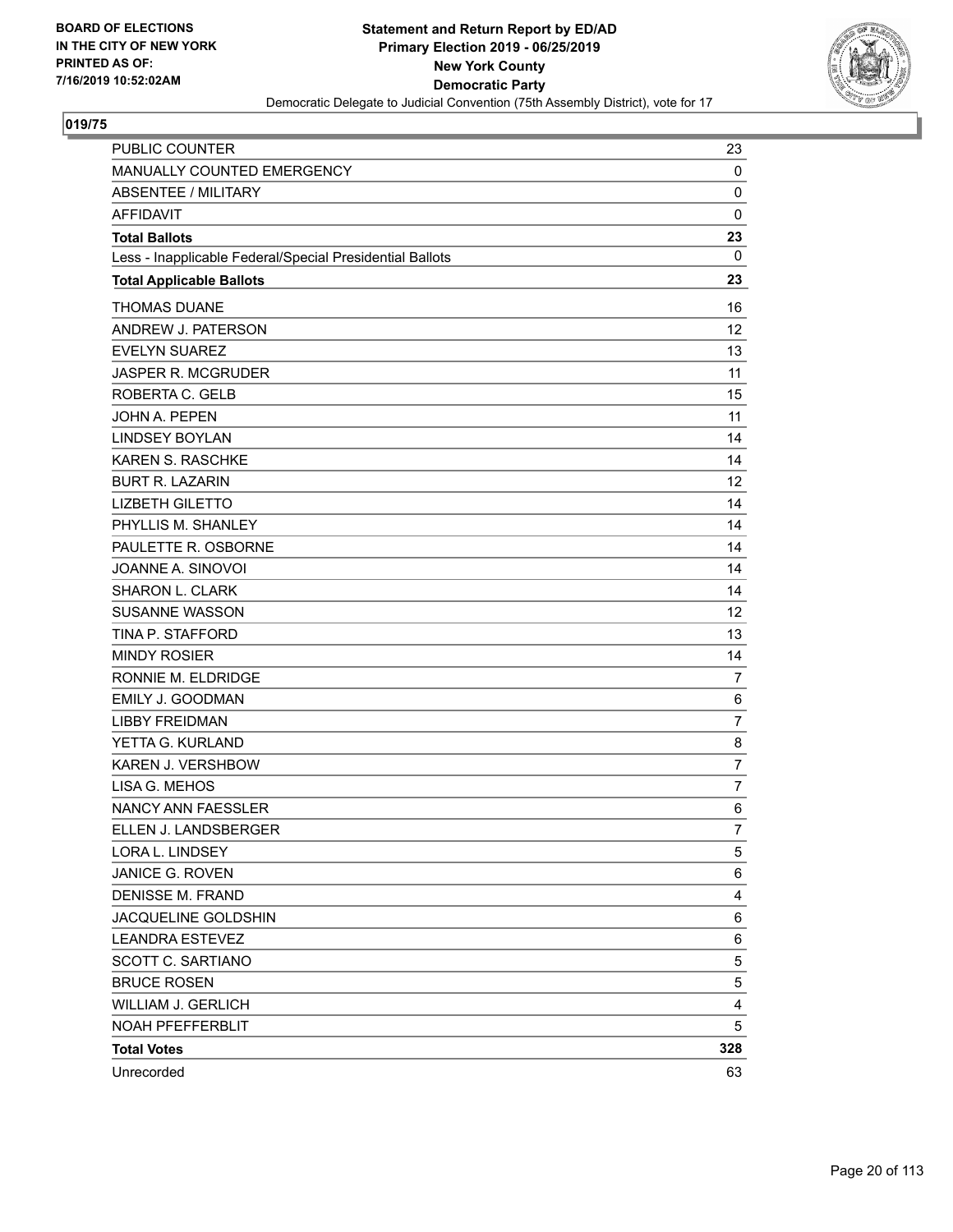

| <b>PUBLIC COUNTER</b>                                    | 25             |
|----------------------------------------------------------|----------------|
| MANUALLY COUNTED EMERGENCY                               | 0              |
| <b>ABSENTEE / MILITARY</b>                               | $\overline{c}$ |
| <b>AFFIDAVIT</b>                                         | $\mathbf 0$    |
| <b>Total Ballots</b>                                     | 27             |
| Less - Inapplicable Federal/Special Presidential Ballots | 0              |
| <b>Total Applicable Ballots</b>                          | 27             |
| <b>THOMAS DUANE</b>                                      | 23             |
| ANDREW J. PATERSON                                       | 19             |
| <b>EVELYN SUAREZ</b>                                     | 22             |
| <b>JASPER R. MCGRUDER</b>                                | 21             |
| ROBERTA C. GELB                                          | 21             |
| <b>JOHN A. PEPEN</b>                                     | 19             |
| <b>LINDSEY BOYLAN</b>                                    | 20             |
| <b>KAREN S. RASCHKE</b>                                  | 20             |
| <b>BURT R. LAZARIN</b>                                   | 18             |
| <b>LIZBETH GILETTO</b>                                   | 23             |
| PHYLLIS M. SHANLEY                                       | 22             |
| PAULETTE R. OSBORNE                                      | 22             |
| JOANNE A. SINOVOI                                        | 21             |
| SHARON L. CLARK                                          | 21             |
| <b>SUSANNE WASSON</b>                                    | 20             |
| TINA P. STAFFORD                                         | 22             |
| <b>MINDY ROSIER</b>                                      | 22             |
| RONNIE M. ELDRIDGE                                       | 6              |
| <b>EMILY J. GOODMAN</b>                                  | 6              |
| <b>LIBBY FREIDMAN</b>                                    | 5              |
| YETTA G. KURLAND                                         | $\overline{7}$ |
| <b>KAREN J. VERSHBOW</b>                                 | 5              |
| LISA G. MEHOS                                            | 5              |
| NANCY ANN FAESSLER                                       | 4              |
| ELLEN J. LANDSBERGER                                     | 5              |
| LORA L. LINDSEY                                          | 5              |
| JANICE G. ROVEN                                          | 4              |
| <b>DENISSE M. FRAND</b>                                  | 5              |
| JACQUELINE GOLDSHIN                                      | 5              |
| <b>LEANDRA ESTEVEZ</b>                                   | 5              |
| <b>SCOTT C. SARTIANO</b>                                 | 5              |
| <b>BRUCE ROSEN</b>                                       | $\overline{c}$ |
| <b>WILLIAM J. GERLICH</b>                                | 3              |
| NOAH PFEFFERBLIT                                         | 3              |
| JAMES MCEVOY (WRITE-IN)                                  | 1              |
| <b>Total Votes</b>                                       | 437            |
| Unrecorded                                               | 22             |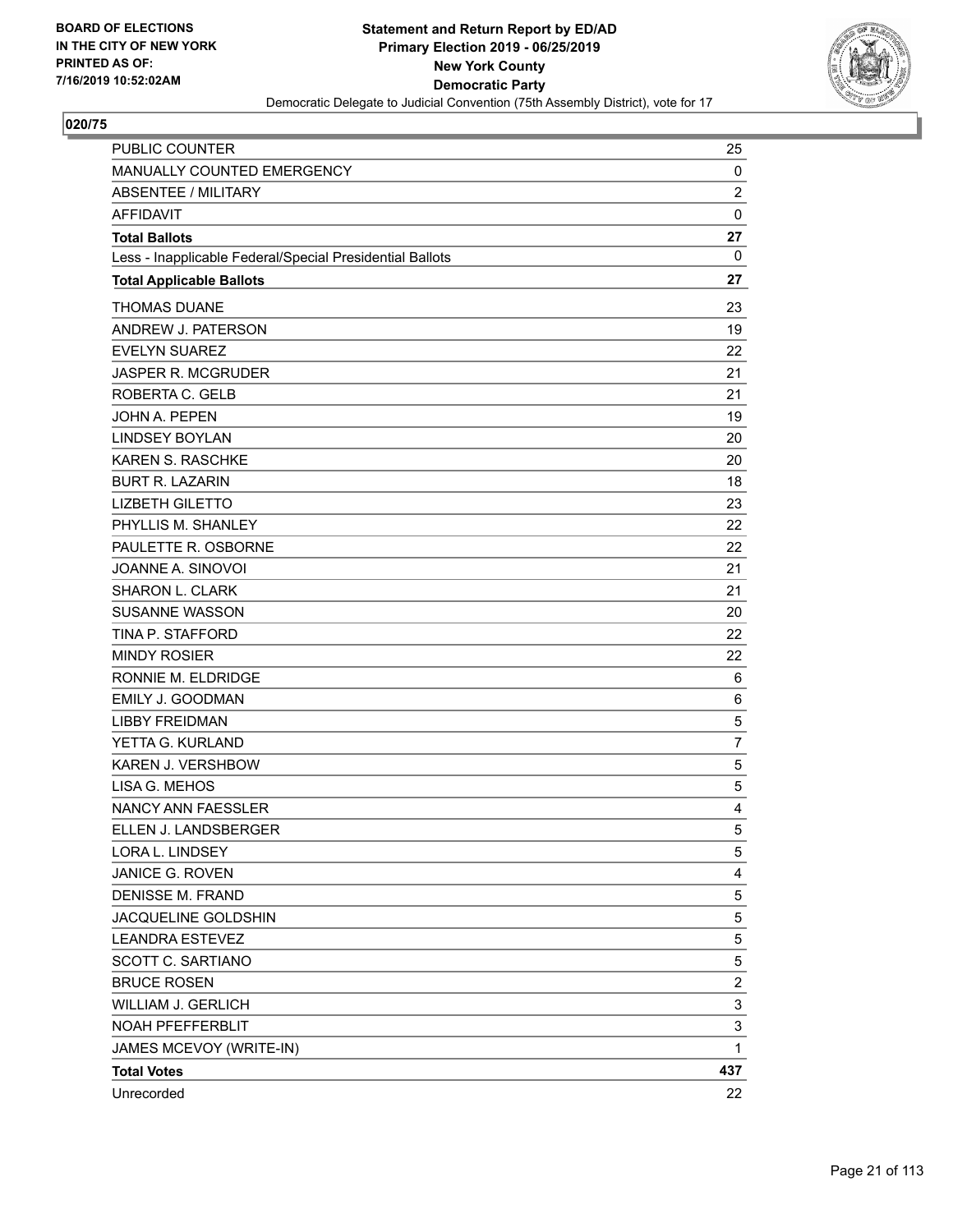

| PUBLIC COUNTER                                           | 25                      |
|----------------------------------------------------------|-------------------------|
| MANUALLY COUNTED EMERGENCY                               | 0                       |
| <b>ABSENTEE / MILITARY</b>                               | 1                       |
| <b>AFFIDAVIT</b>                                         | $\mathbf 0$             |
| <b>Total Ballots</b>                                     | 26                      |
| Less - Inapplicable Federal/Special Presidential Ballots | 0                       |
| <b>Total Applicable Ballots</b>                          | 26                      |
| <b>THOMAS DUANE</b>                                      | 23                      |
| ANDREW J. PATERSON                                       | 16                      |
| <b>EVELYN SUAREZ</b>                                     | 17                      |
| <b>JASPER R. MCGRUDER</b>                                | 15                      |
| ROBERTA C. GELB                                          | 17                      |
| JOHN A. PEPEN                                            | 14                      |
| <b>LINDSEY BOYLAN</b>                                    | 17                      |
| <b>KAREN S. RASCHKE</b>                                  | 16                      |
| <b>BURT R. LAZARIN</b>                                   | 17                      |
| <b>LIZBETH GILETTO</b>                                   | 16                      |
| PHYLLIS M. SHANLEY                                       | 16                      |
| PAULETTE R. OSBORNE                                      | 17                      |
| JOANNE A. SINOVOI                                        | 17                      |
| <b>SHARON L. CLARK</b>                                   | 16                      |
| <b>SUSANNE WASSON</b>                                    | 16                      |
| TINA P. STAFFORD                                         | 16                      |
| <b>MINDY ROSIER</b>                                      | 13                      |
| RONNIE M. ELDRIDGE                                       | 6                       |
| EMILY J. GOODMAN                                         | 5                       |
| <b>LIBBY FREIDMAN</b>                                    | 5                       |
| YETTA G. KURLAND                                         | 5                       |
| KAREN J. VERSHBOW                                        | $\overline{7}$          |
| LISA G. MEHOS                                            | $\mathbf{1}$            |
| NANCY ANN FAESSLER                                       | $\overline{c}$          |
| ELLEN J. LANDSBERGER                                     | $\overline{4}$          |
| LORA L. LINDSEY                                          | 4                       |
| JANICE G. ROVEN                                          | 3                       |
| <b>DENISSE M. FRAND</b>                                  | 3                       |
| JACQUELINE GOLDSHIN                                      | 4                       |
| <b>LEANDRA ESTEVEZ</b>                                   | $\overline{2}$          |
| SCOTT C. SARTIANO                                        | $\overline{c}$          |
| <b>BRUCE ROSEN</b>                                       | $\overline{\mathbf{c}}$ |
| <b>WILLIAM J. GERLICH</b>                                | $\overline{c}$          |
| NOAH PFEFFERBLIT                                         | $\overline{c}$          |
| <b>Total Votes</b>                                       | 338                     |
| Unrecorded                                               | 104                     |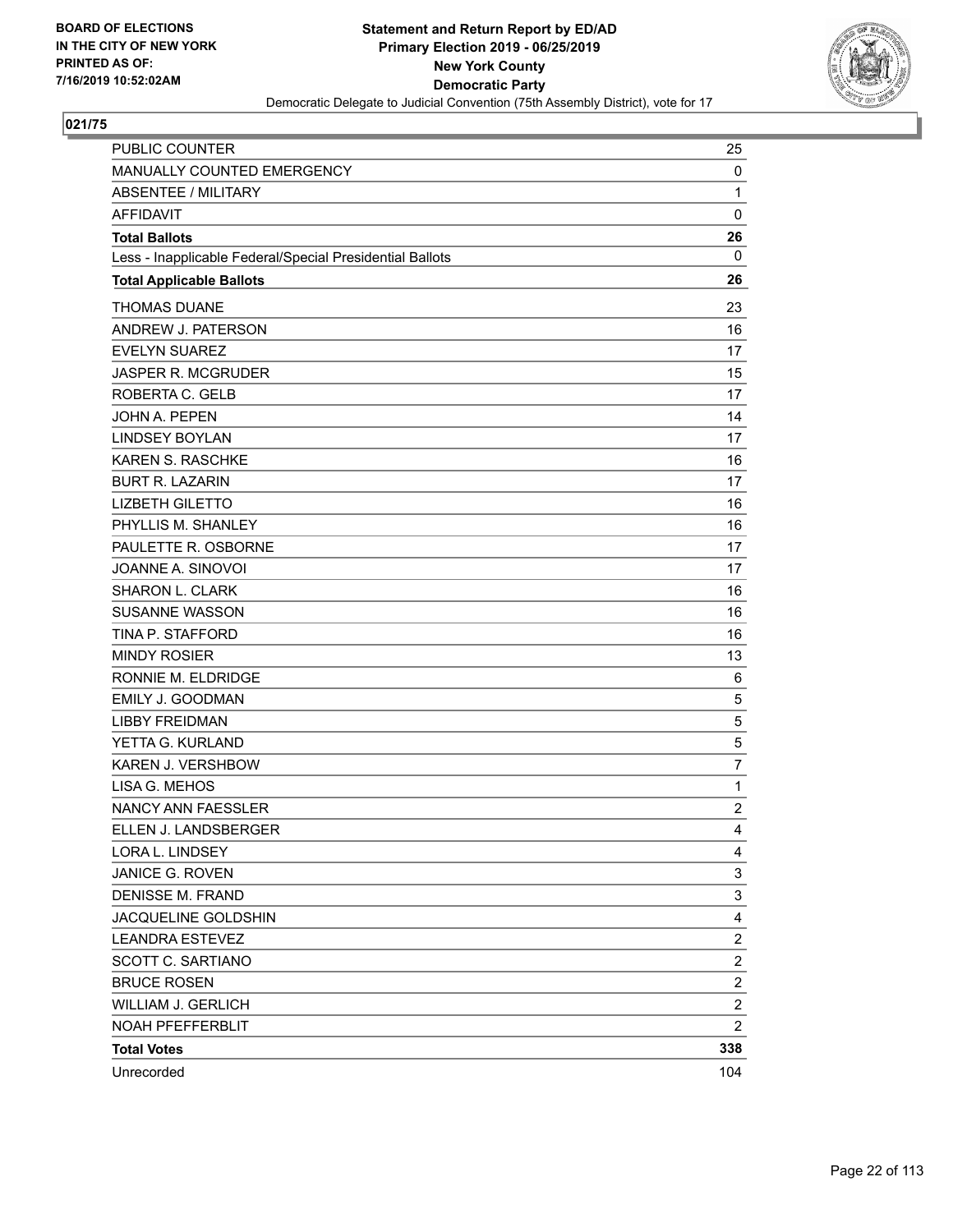

| PUBLIC COUNTER                                           | 21               |
|----------------------------------------------------------|------------------|
| MANUALLY COUNTED EMERGENCY                               | 0                |
| <b>ABSENTEE / MILITARY</b>                               | $\boldsymbol{2}$ |
| <b>AFFIDAVIT</b>                                         | $\mathbf 0$      |
| <b>Total Ballots</b>                                     | 23               |
| Less - Inapplicable Federal/Special Presidential Ballots | $\mathbf{0}$     |
| <b>Total Applicable Ballots</b>                          | 23               |
| <b>THOMAS DUANE</b>                                      | 9                |
| ANDREW J. PATERSON                                       | 5                |
| <b>EVELYN SUAREZ</b>                                     | 11               |
| <b>JASPER R. MCGRUDER</b>                                | 5                |
| ROBERTA C. GELB                                          | 11               |
| <b>JOHN A. PEPEN</b>                                     | 5                |
| <b>LINDSEY BOYLAN</b>                                    | 8                |
| <b>KAREN S. RASCHKE</b>                                  | 8                |
| <b>BURT R. LAZARIN</b>                                   | $\overline{7}$   |
| <b>LIZBETH GILETTO</b>                                   | 8                |
| PHYLLIS M. SHANLEY                                       | 8                |
| PAULETTE R. OSBORNE                                      | 6                |
| JOANNE A. SINOVOI                                        | 8                |
| <b>SHARON L. CLARK</b>                                   | 8                |
| <b>SUSANNE WASSON</b>                                    | $\overline{7}$   |
| TINA P. STAFFORD                                         | 9                |
| <b>MINDY ROSIER</b>                                      | 9                |
| RONNIE M. ELDRIDGE                                       | 11               |
| EMILY J. GOODMAN                                         | 11               |
| <b>LIBBY FREIDMAN</b>                                    | 11               |
| YETTA G. KURLAND                                         | 10               |
| KAREN J. VERSHBOW                                        | 7                |
| LISA G. MEHOS                                            | 11               |
| NANCY ANN FAESSLER                                       | 9                |
| ELLEN J. LANDSBERGER                                     | 8                |
| LORA L. LINDSEY                                          | 10               |
| JANICE G. ROVEN                                          | 8                |
| <b>DENISSE M. FRAND</b>                                  | 8                |
| JACQUELINE GOLDSHIN                                      | 9                |
| <b>LEANDRA ESTEVEZ</b>                                   | 9                |
| SCOTT C. SARTIANO                                        | 8                |
| <b>BRUCE ROSEN</b>                                       | $\overline{7}$   |
| <b>WILLIAM J. GERLICH</b>                                | 7                |
| NOAH PFEFFERBLIT                                         | 8                |
| <b>Total Votes</b>                                       | 284              |
| Unrecorded                                               | 107              |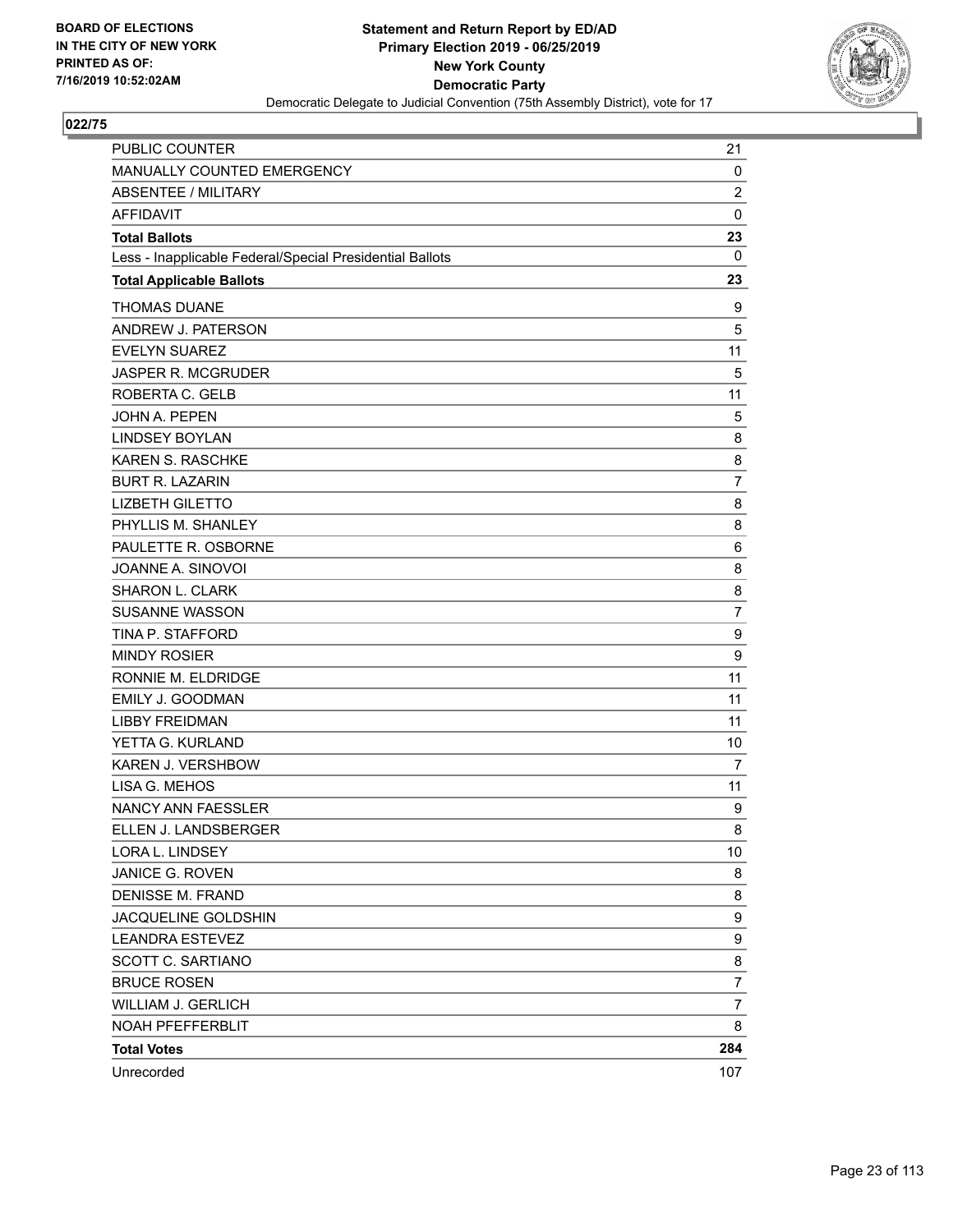

| <b>PUBLIC COUNTER</b>                                    | 36             |
|----------------------------------------------------------|----------------|
| MANUALLY COUNTED EMERGENCY                               | 0              |
| <b>ABSENTEE / MILITARY</b>                               | 8              |
| <b>AFFIDAVIT</b>                                         | $\mathbf 0$    |
| <b>Total Ballots</b>                                     | 44             |
| Less - Inapplicable Federal/Special Presidential Ballots | $\mathbf{0}$   |
| <b>Total Applicable Ballots</b>                          | 44             |
| <b>THOMAS DUANE</b>                                      | 38             |
| ANDREW J. PATERSON                                       | 29             |
| <b>EVELYN SUAREZ</b>                                     | 32             |
| <b>JASPER R. MCGRUDER</b>                                | 26             |
| ROBERTA C. GELB                                          | 31             |
| <b>JOHN A. PEPEN</b>                                     | 26             |
| <b>LINDSEY BOYLAN</b>                                    | 30             |
| <b>KAREN S. RASCHKE</b>                                  | 27             |
| <b>BURT R. LAZARIN</b>                                   | 29             |
| <b>LIZBETH GILETTO</b>                                   | 27             |
| PHYLLIS M. SHANLEY                                       | 30             |
| PAULETTE R. OSBORNE                                      | 27             |
| JOANNE A. SINOVOI                                        | 28             |
| <b>SHARON L. CLARK</b>                                   | 27             |
| <b>SUSANNE WASSON</b>                                    | 26             |
| TINA P. STAFFORD                                         | 26             |
| <b>MINDY ROSIER</b>                                      | 27             |
| RONNIE M. ELDRIDGE                                       | 12             |
| <b>EMILY J. GOODMAN</b>                                  | 16             |
| <b>LIBBY FREIDMAN</b>                                    | 11             |
| YETTA G. KURLAND                                         | 14             |
| KAREN J. VERSHBOW                                        | 8              |
| LISA G. MEHOS                                            | 10             |
| <b>NANCY ANN FAESSLER</b>                                | 6              |
| ELLEN J. LANDSBERGER                                     | 10             |
| LORA L. LINDSEY                                          | 8              |
| JANICE G. ROVEN                                          | 8              |
| <b>DENISSE M. FRAND</b>                                  | 6              |
| JACQUELINE GOLDSHIN                                      | 11             |
| <b>LEANDRA ESTEVEZ</b>                                   | 8              |
| SCOTT C. SARTIANO                                        | 7              |
| <b>BRUCE ROSEN</b>                                       | $\overline{7}$ |
| WILLIAM J. GERLICH                                       | 6              |
| NOAH PFEFFERBLIT                                         | 8              |
| <b>Total Votes</b>                                       | 642            |
| Unrecorded                                               | 106            |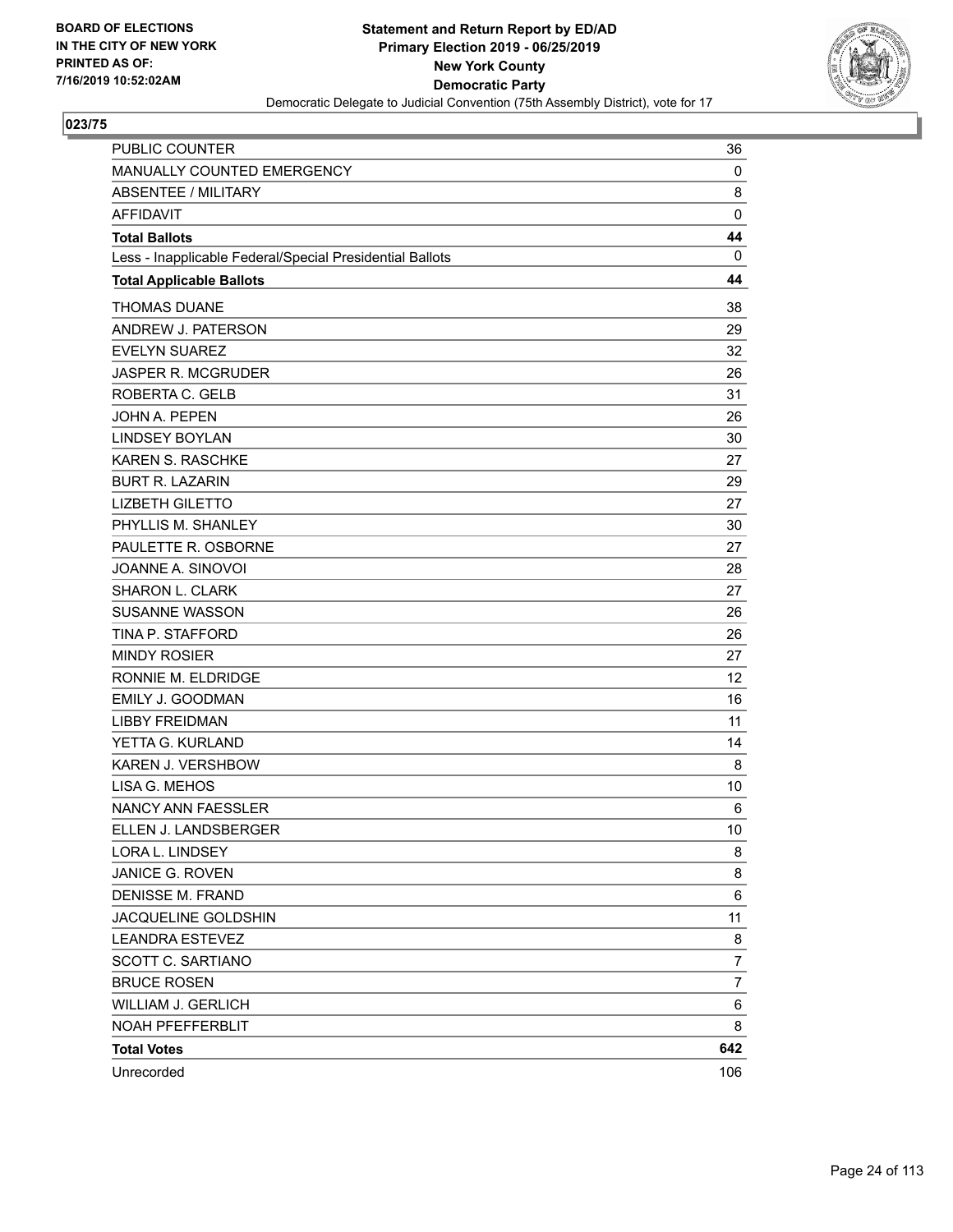

| PUBLIC COUNTER                                           | 7                       |
|----------------------------------------------------------|-------------------------|
| MANUALLY COUNTED EMERGENCY                               | 0                       |
| <b>ABSENTEE / MILITARY</b>                               | 3                       |
| <b>AFFIDAVIT</b>                                         | $\mathbf 0$             |
| <b>Total Ballots</b>                                     | 10                      |
| Less - Inapplicable Federal/Special Presidential Ballots | 0                       |
| <b>Total Applicable Ballots</b>                          | 10                      |
| <b>THOMAS DUANE</b>                                      | 9                       |
| ANDREW J. PATERSON                                       | 4                       |
| <b>EVELYN SUAREZ</b>                                     | 6                       |
| JASPER R. MCGRUDER                                       | 4                       |
| ROBERTA C. GELB                                          | 4                       |
| JOHN A. PEPEN                                            | 4                       |
| <b>LINDSEY BOYLAN</b>                                    | 5                       |
| KAREN S. RASCHKE                                         | 5                       |
| <b>BURT R. LAZARIN</b>                                   | 5                       |
| <b>LIZBETH GILETTO</b>                                   | 5                       |
| PHYLLIS M. SHANLEY                                       | 4                       |
| PAULETTE R. OSBORNE                                      | 4                       |
| JOANNE A. SINOVOI                                        | 5                       |
| SHARON L. CLARK                                          | 3                       |
| <b>SUSANNE WASSON</b>                                    | 3                       |
| TINA P. STAFFORD                                         | 3                       |
| <b>MINDY ROSIER</b>                                      | 5                       |
| RONNIE M. ELDRIDGE                                       | 5                       |
| EMILY J. GOODMAN                                         | 4                       |
| <b>LIBBY FREIDMAN</b>                                    | $\overline{c}$          |
| YETTA G. KURLAND                                         | 3                       |
| KAREN J. VERSHBOW                                        | $\overline{c}$          |
| LISA G. MEHOS                                            | 3                       |
| <b>NANCY ANN FAESSLER</b>                                | $\overline{c}$          |
| ELLEN J. LANDSBERGER                                     | 1                       |
| LORA L. LINDSEY                                          | 1                       |
| <b>JANICE G. ROVEN</b>                                   | 3                       |
| <b>DENISSE M. FRAND</b>                                  | 1                       |
| JACQUELINE GOLDSHIN                                      | $\overline{c}$          |
| <b>LEANDRA ESTEVEZ</b>                                   | $\overline{c}$          |
| <b>SCOTT C. SARTIANO</b>                                 | $\overline{\mathbf{c}}$ |
| <b>BRUCE ROSEN</b>                                       | 1                       |
| <b>WILLIAM J. GERLICH</b>                                | 1                       |
| NOAH PFEFFERBLIT                                         | $\overline{c}$          |
| <b>Total Votes</b>                                       | 115                     |
| Unrecorded                                               | 55                      |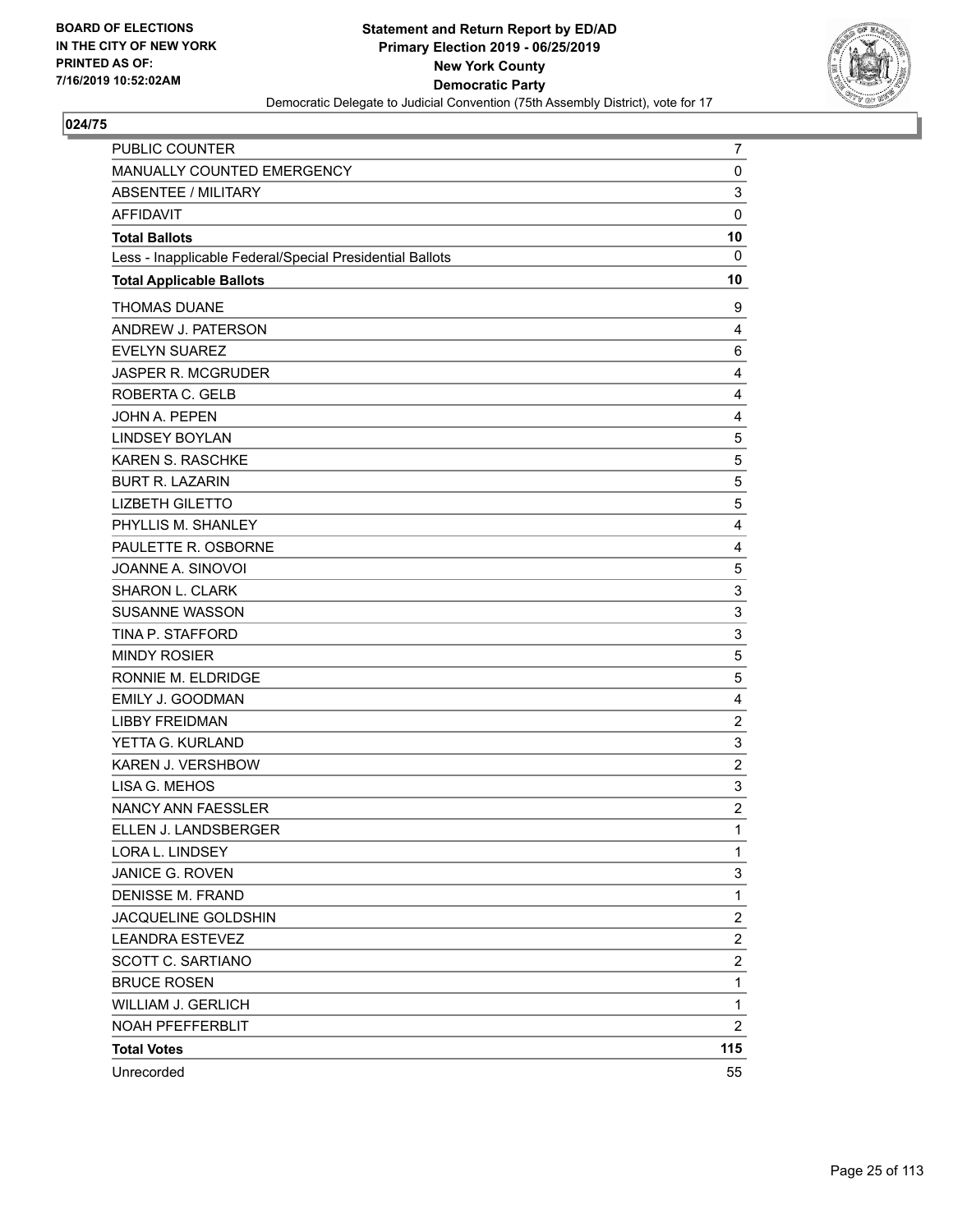

| <b>PUBLIC COUNTER</b>                                    | 26                      |
|----------------------------------------------------------|-------------------------|
| MANUALLY COUNTED EMERGENCY                               | 0                       |
| <b>ABSENTEE / MILITARY</b>                               | 0                       |
| <b>AFFIDAVIT</b>                                         | 0                       |
| <b>Total Ballots</b>                                     | 26                      |
| Less - Inapplicable Federal/Special Presidential Ballots | 0                       |
| <b>Total Applicable Ballots</b>                          | 26                      |
| <b>THOMAS DUANE</b>                                      | 25                      |
| ANDREW J. PATERSON                                       | 20                      |
| <b>EVELYN SUAREZ</b>                                     | 20                      |
| JASPER R. MCGRUDER                                       | 18                      |
| ROBERTA C. GELB                                          | 22                      |
| <b>JOHN A. PEPEN</b>                                     | 18                      |
| <b>LINDSEY BOYLAN</b>                                    | 17                      |
| KAREN S. RASCHKE                                         | 18                      |
| <b>BURT R. LAZARIN</b>                                   | 18                      |
| <b>LIZBETH GILETTO</b>                                   | 17                      |
| PHYLLIS M. SHANLEY                                       | 18                      |
| PAULETTE R. OSBORNE                                      | 18                      |
| JOANNE A. SINOVOI                                        | 17                      |
| <b>SHARON L. CLARK</b>                                   | 17                      |
| <b>SUSANNE WASSON</b>                                    | 17                      |
| TINA P. STAFFORD                                         | 19                      |
| <b>MINDY ROSIER</b>                                      | 19                      |
| RONNIE M. ELDRIDGE                                       | 5                       |
| EMILY J. GOODMAN                                         | 6                       |
| <b>LIBBY FREIDMAN</b>                                    | 5                       |
| YETTA G. KURLAND                                         | 8                       |
| KAREN J. VERSHBOW                                        | 6                       |
| LISA G. MEHOS                                            | $\overline{c}$          |
| NANCY ANN FAESSLER                                       | 3                       |
| ELLEN J. LANDSBERGER                                     | 5                       |
| LORA L. LINDSEY                                          | 3                       |
| JANICE G. ROVEN                                          | 2                       |
| <b>DENISSE M. FRAND</b>                                  | $\overline{c}$          |
| JACQUELINE GOLDSHIN                                      | 4                       |
| <b>LEANDRA ESTEVEZ</b>                                   | $\overline{\mathbf{c}}$ |
| <b>SCOTT C. SARTIANO</b>                                 | $\overline{c}$          |
| <b>BRUCE ROSEN</b>                                       | 3                       |
| WILLIAM J. GERLICH                                       | $\overline{\mathbf{c}}$ |
| NOAH PFEFFERBLIT                                         | $\overline{2}$          |
| <b>Total Votes</b>                                       | 380                     |
| Unrecorded                                               | 62                      |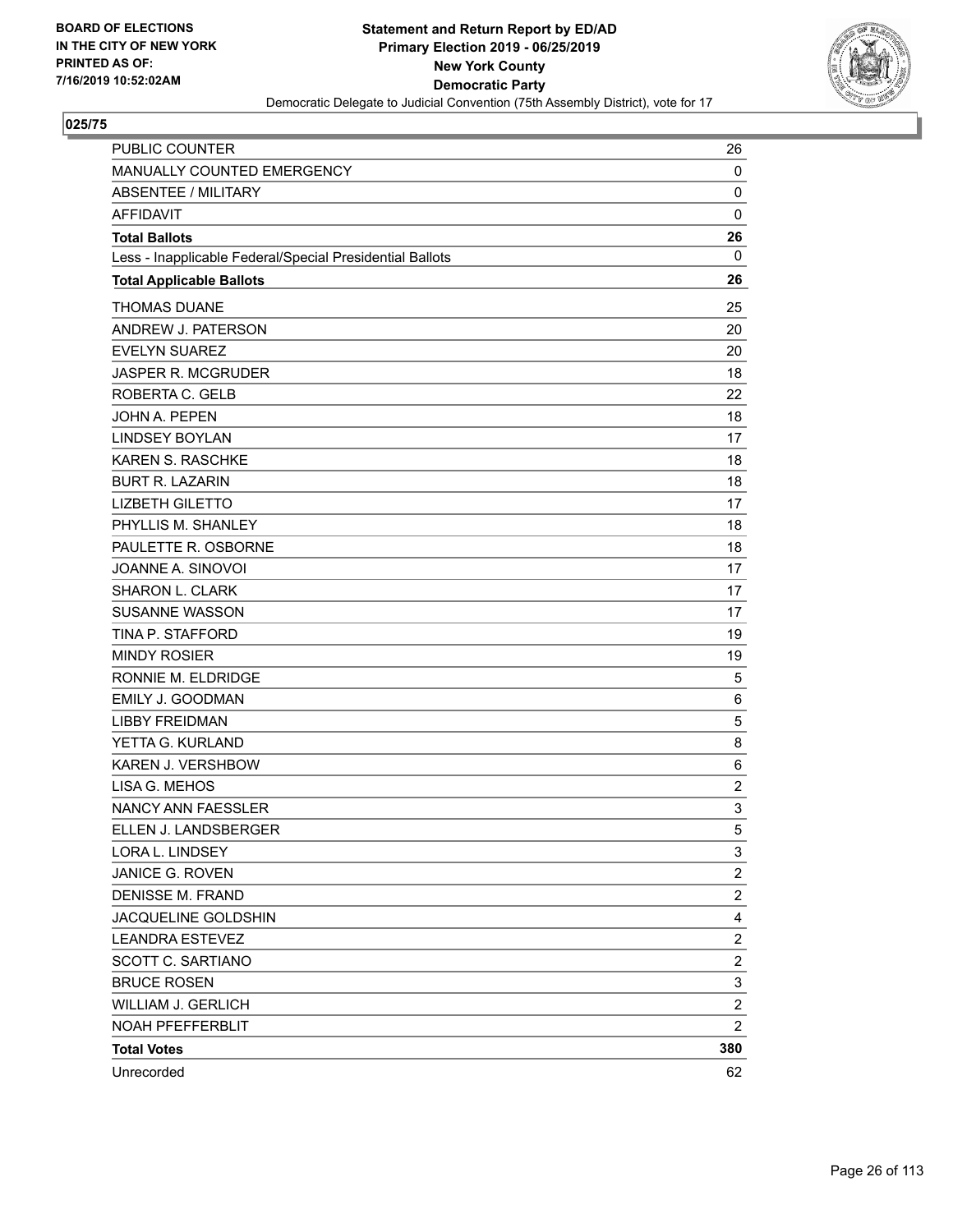

| PUBLIC COUNTER                                           | 19           |
|----------------------------------------------------------|--------------|
| MANUALLY COUNTED EMERGENCY                               | $\mathbf 0$  |
| ABSENTEE / MILITARY                                      | $\mathbf{1}$ |
| <b>AFFIDAVIT</b>                                         | $\mathbf 0$  |
| <b>Total Ballots</b>                                     | 20           |
| Less - Inapplicable Federal/Special Presidential Ballots | 0            |
| <b>Total Applicable Ballots</b>                          | 20           |
| <b>THOMAS DUANE</b>                                      | 13           |
| ANDREW J. PATERSON                                       | 10           |
| <b>EVELYN SUAREZ</b>                                     | 11           |
| <b>JASPER R. MCGRUDER</b>                                | 9            |
| ROBERTA C. GELB                                          | 11           |
| <b>JOHN A. PEPEN</b>                                     | 9            |
| <b>LINDSEY BOYLAN</b>                                    | 10           |
| <b>KAREN S. RASCHKE</b>                                  | 10           |
| <b>BURT R. LAZARIN</b>                                   | 10           |
| <b>LIZBETH GILETTO</b>                                   | 9            |
| PHYLLIS M. SHANLEY                                       | 10           |
| PAULETTE R. OSBORNE                                      | 10           |
| JOANNE A. SINOVOI                                        | 9            |
| SHARON L. CLARK                                          | 8            |
| <b>SUSANNE WASSON</b>                                    | 9            |
| TINA P. STAFFORD                                         | 8            |
| <b>MINDY ROSIER</b>                                      | 9            |
| RONNIE M. ELDRIDGE                                       | 8            |
| <b>EMILY J. GOODMAN</b>                                  | 8            |
| <b>LIBBY FREIDMAN</b>                                    | 5            |
| YETTA G. KURLAND                                         | 6            |
| KAREN J. VERSHBOW                                        | 6            |
| LISA G. MEHOS                                            | 5            |
| NANCY ANN FAESSLER                                       | 5            |
| ELLEN J. LANDSBERGER                                     | 6            |
| LORA L. LINDSEY                                          | 5            |
| JANICE G. ROVEN                                          | 4            |
| <b>DENISSE M. FRAND</b>                                  | 5            |
| JACQUELINE GOLDSHIN                                      | 6            |
| <b>LEANDRA ESTEVEZ</b>                                   | 4            |
| SCOTT C. SARTIANO                                        | 4            |
| <b>BRUCE ROSEN</b>                                       | 6            |
| <b>WILLIAM J. GERLICH</b>                                | 5            |
| NOAH PFEFFERBLIT                                         | 5            |
| <b>Total Votes</b>                                       | 258          |
| Unrecorded                                               | 82           |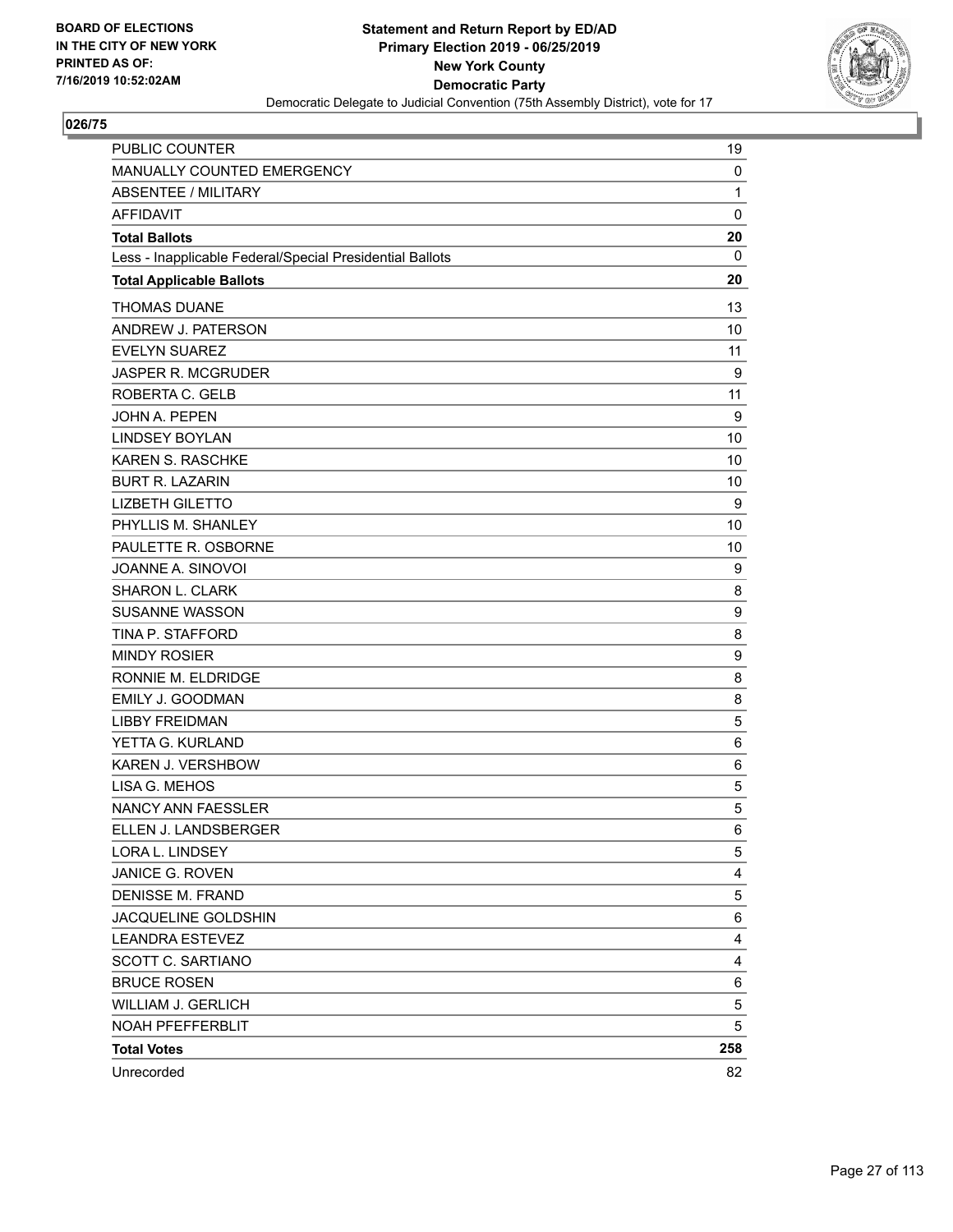

| PUBLIC COUNTER                                           | 19             |
|----------------------------------------------------------|----------------|
| MANUALLY COUNTED EMERGENCY                               | 0              |
| <b>ABSENTEE / MILITARY</b>                               | 4              |
| <b>AFFIDAVIT</b>                                         | $\mathbf 0$    |
| <b>Total Ballots</b>                                     | 23             |
| Less - Inapplicable Federal/Special Presidential Ballots | 0              |
| <b>Total Applicable Ballots</b>                          | 23             |
| <b>THOMAS DUANE</b>                                      | 18             |
| ANDREW J. PATERSON                                       | 14             |
| <b>EVELYN SUAREZ</b>                                     | 14             |
| JASPER R. MCGRUDER                                       | 16             |
| ROBERTA C. GELB                                          | 17             |
| <b>JOHN A. PEPEN</b>                                     | 13             |
| <b>LINDSEY BOYLAN</b>                                    | 14             |
| KAREN S. RASCHKE                                         | 16             |
| <b>BURT R. LAZARIN</b>                                   | 14             |
| <b>LIZBETH GILETTO</b>                                   | 13             |
| PHYLLIS M. SHANLEY                                       | 17             |
| PAULETTE R. OSBORNE                                      | 16             |
| JOANNE A. SINOVOI                                        | 15             |
| <b>SHARON L. CLARK</b>                                   | 15             |
| <b>SUSANNE WASSON</b>                                    | 14             |
| TINA P. STAFFORD                                         | 13             |
| <b>MINDY ROSIER</b>                                      | 18             |
| RONNIE M. ELDRIDGE                                       | 5              |
| EMILY J. GOODMAN                                         | 6              |
| <b>LIBBY FREIDMAN</b>                                    | 5              |
| YETTA G. KURLAND                                         | 5              |
| KAREN J. VERSHBOW                                        | $\overline{c}$ |
| LISA G. MEHOS                                            | 3              |
| NANCY ANN FAESSLER                                       | 6              |
| ELLEN J. LANDSBERGER                                     | 5              |
| LORA L. LINDSEY                                          | 3              |
| JANICE G. ROVEN                                          | 4              |
| <b>DENISSE M. FRAND</b>                                  | 5              |
| JACQUELINE GOLDSHIN                                      | 5              |
| <b>LEANDRA ESTEVEZ</b>                                   | 2              |
| <b>SCOTT C. SARTIANO</b>                                 | 4              |
| <b>BRUCE ROSEN</b>                                       | 5              |
| <b>WILLIAM J. GERLICH</b>                                | 3              |
| NOAH PFEFFERBLIT                                         | 6              |
| <b>Total Votes</b>                                       | 331            |
| Unrecorded                                               | 60             |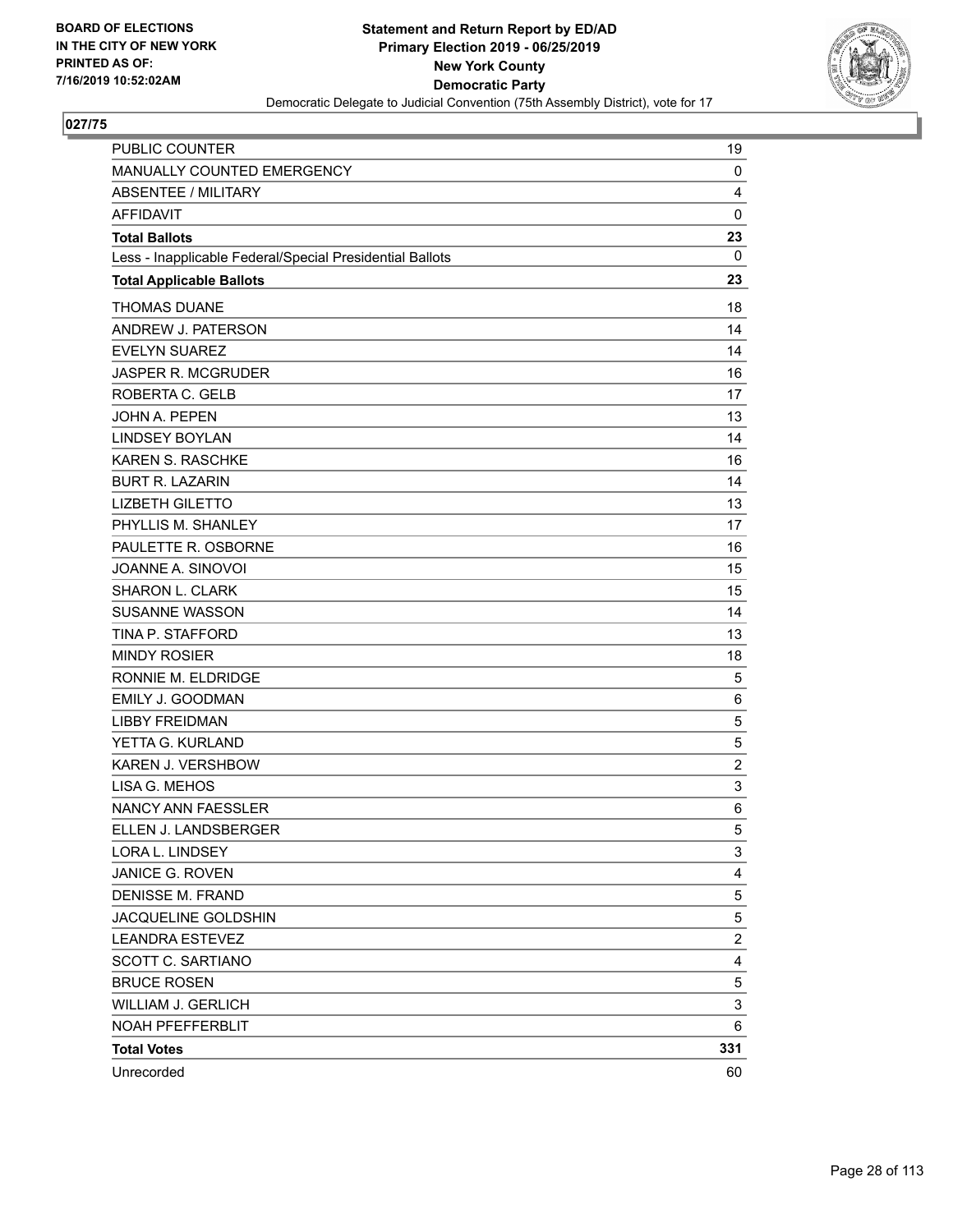

| <b>PUBLIC COUNTER</b>                                    | 50             |
|----------------------------------------------------------|----------------|
| MANUALLY COUNTED EMERGENCY                               | 0              |
| <b>ABSENTEE / MILITARY</b>                               | $\mathbf{1}$   |
| <b>AFFIDAVIT</b>                                         | 0              |
| <b>Total Ballots</b>                                     | 51             |
| Less - Inapplicable Federal/Special Presidential Ballots | 0              |
| <b>Total Applicable Ballots</b>                          | 51             |
| <b>THOMAS DUANE</b>                                      | 37             |
| ANDREW J. PATERSON                                       | 32             |
| <b>EVELYN SUAREZ</b>                                     | 30             |
| <b>JASPER R. MCGRUDER</b>                                | 22             |
| ROBERTA C. GELB                                          | 26             |
| <b>JOHN A. PEPEN</b>                                     | 22             |
| <b>LINDSEY BOYLAN</b>                                    | 25             |
| <b>KAREN S. RASCHKE</b>                                  | 25             |
| <b>BURT R. LAZARIN</b>                                   | 23             |
| <b>LIZBETH GILETTO</b>                                   | 25             |
| PHYLLIS M. SHANLEY                                       | 25             |
| PAULETTE R. OSBORNE                                      | 26             |
| JOANNE A. SINOVOI                                        | 25             |
| <b>SHARON L. CLARK</b>                                   | 32             |
| <b>SUSANNE WASSON</b>                                    | 28             |
| TINA P. STAFFORD                                         | 26             |
| <b>MINDY ROSIER</b>                                      | 26             |
| RONNIE M. ELDRIDGE                                       | 9              |
| <b>EMILY J. GOODMAN</b>                                  | 13             |
| <b>LIBBY FREIDMAN</b>                                    | 9              |
| YETTA G. KURLAND                                         | 8              |
| <b>KAREN J. VERSHBOW</b>                                 | 5              |
| LISA G. MEHOS                                            | 9              |
| NANCY ANN FAESSLER                                       | 9              |
| ELLEN J. LANDSBERGER                                     | 13             |
| LORA L. LINDSEY                                          | 12             |
| JANICE G. ROVEN                                          | 11             |
| <b>DENISSE M. FRAND</b>                                  | 10             |
| JACQUELINE GOLDSHIN                                      | 10             |
| <b>LEANDRA ESTEVEZ</b>                                   | 8              |
| SCOTT C. SARTIANO                                        | 5              |
| <b>BRUCE ROSEN</b>                                       | 8              |
| WILLIAM J. GERLICH                                       | $\overline{7}$ |
| NOAH PFEFFERBLIT                                         | 3              |
| UNATTRIBUTABLE WRITE-IN (WRITE-IN)                       | $\mathbf 1$    |
| UNCOUNTED WRITE-IN PER STATUTE (WRITE-IN)                | 1              |
| <b>Total Votes</b>                                       | 606            |
| Unrecorded                                               | 261            |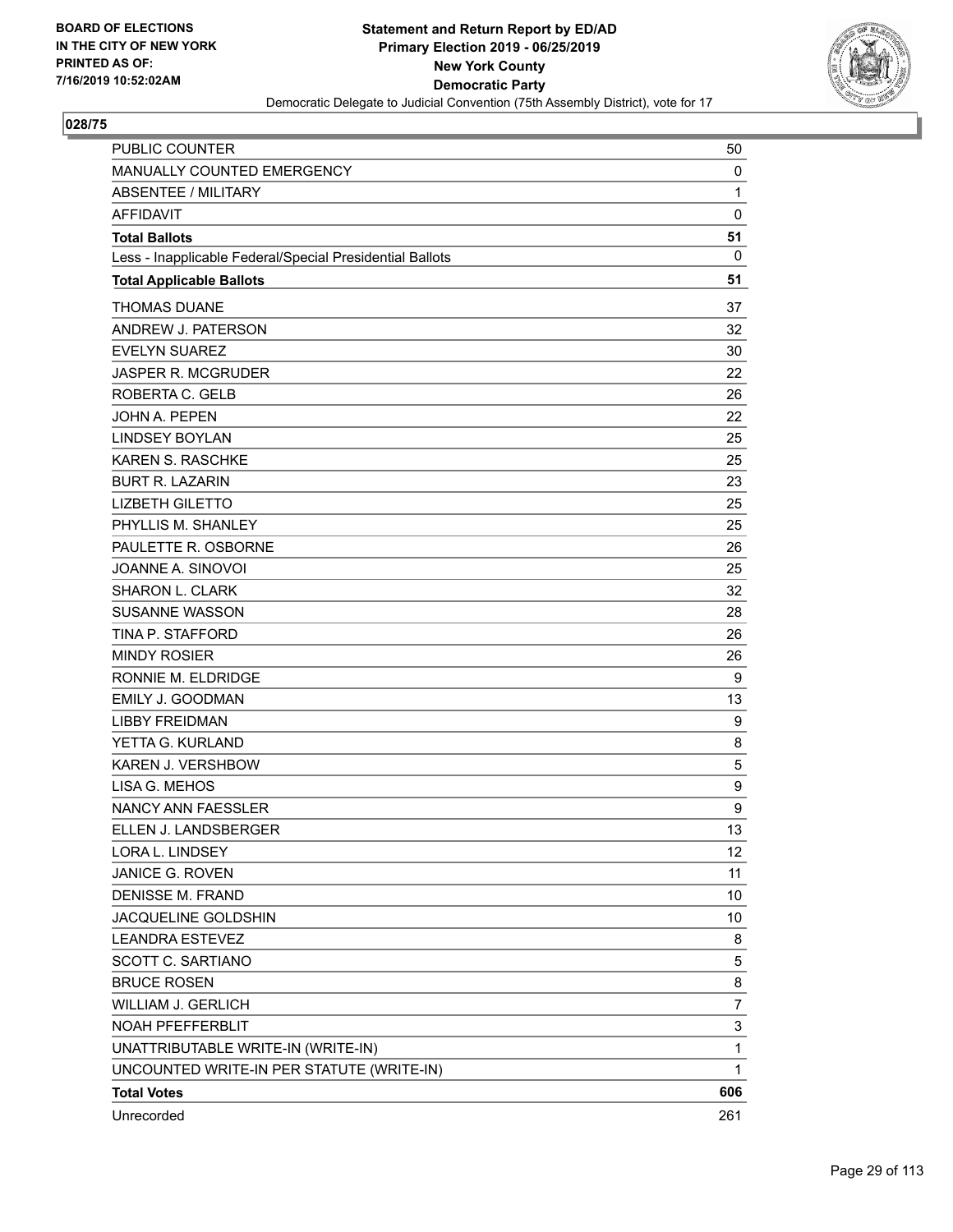

| PUBLIC COUNTER                                           | 9              |
|----------------------------------------------------------|----------------|
| MANUALLY COUNTED EMERGENCY                               | 0              |
| <b>ABSENTEE / MILITARY</b>                               | $\mathbf{1}$   |
| <b>AFFIDAVIT</b>                                         | $\mathbf 0$    |
| <b>Total Ballots</b>                                     | 10             |
| Less - Inapplicable Federal/Special Presidential Ballots | $\mathbf 0$    |
| <b>Total Applicable Ballots</b>                          | 10             |
| <b>THOMAS DUANE</b>                                      | 7              |
| ANDREW J. PATERSON                                       | 3              |
| <b>EVELYN SUAREZ</b>                                     | 6              |
| <b>JASPER R. MCGRUDER</b>                                | 4              |
| ROBERTA C. GELB                                          | 4              |
| <b>JOHN A. PEPEN</b>                                     | 5              |
| <b>LINDSEY BOYLAN</b>                                    | 5              |
| KAREN S. RASCHKE                                         | 4              |
| <b>BURT R. LAZARIN</b>                                   | 5              |
| <b>LIZBETH GILETTO</b>                                   | 4              |
| PHYLLIS M. SHANLEY                                       | 6              |
| PAULETTE R. OSBORNE                                      | 4              |
| JOANNE A. SINOVOI                                        | $\mathbf 5$    |
| <b>SHARON L. CLARK</b>                                   | 5              |
| <b>SUSANNE WASSON</b>                                    | 4              |
| TINA P. STAFFORD                                         | 5              |
| <b>MINDY ROSIER</b>                                      | $\,6$          |
| RONNIE M. ELDRIDGE                                       | 4              |
| EMILY J. GOODMAN                                         | 4              |
| <b>LIBBY FREIDMAN</b>                                    | 4              |
| YETTA G. KURLAND                                         | 4              |
| KAREN J. VERSHBOW                                        | 5              |
| LISA G. MEHOS                                            | 4              |
| NANCY ANN FAESSLER                                       | 4              |
| ELLEN J. LANDSBERGER                                     | 3              |
| LORA L. LINDSEY                                          | 4              |
| JANICE G. ROVEN                                          | 4              |
| <b>DENISSE M. FRAND</b>                                  | $\overline{c}$ |
| JACQUELINE GOLDSHIN                                      | 4              |
| <b>LEANDRA ESTEVEZ</b>                                   | 3              |
| SCOTT C. SARTIANO                                        | 4              |
| <b>BRUCE ROSEN</b>                                       | 3              |
| <b>WILLIAM J. GERLICH</b>                                | $\overline{c}$ |
| NOAH PFEFFERBLIT                                         | 3              |
| <b>Total Votes</b>                                       | 143            |
| Unrecorded                                               | 27             |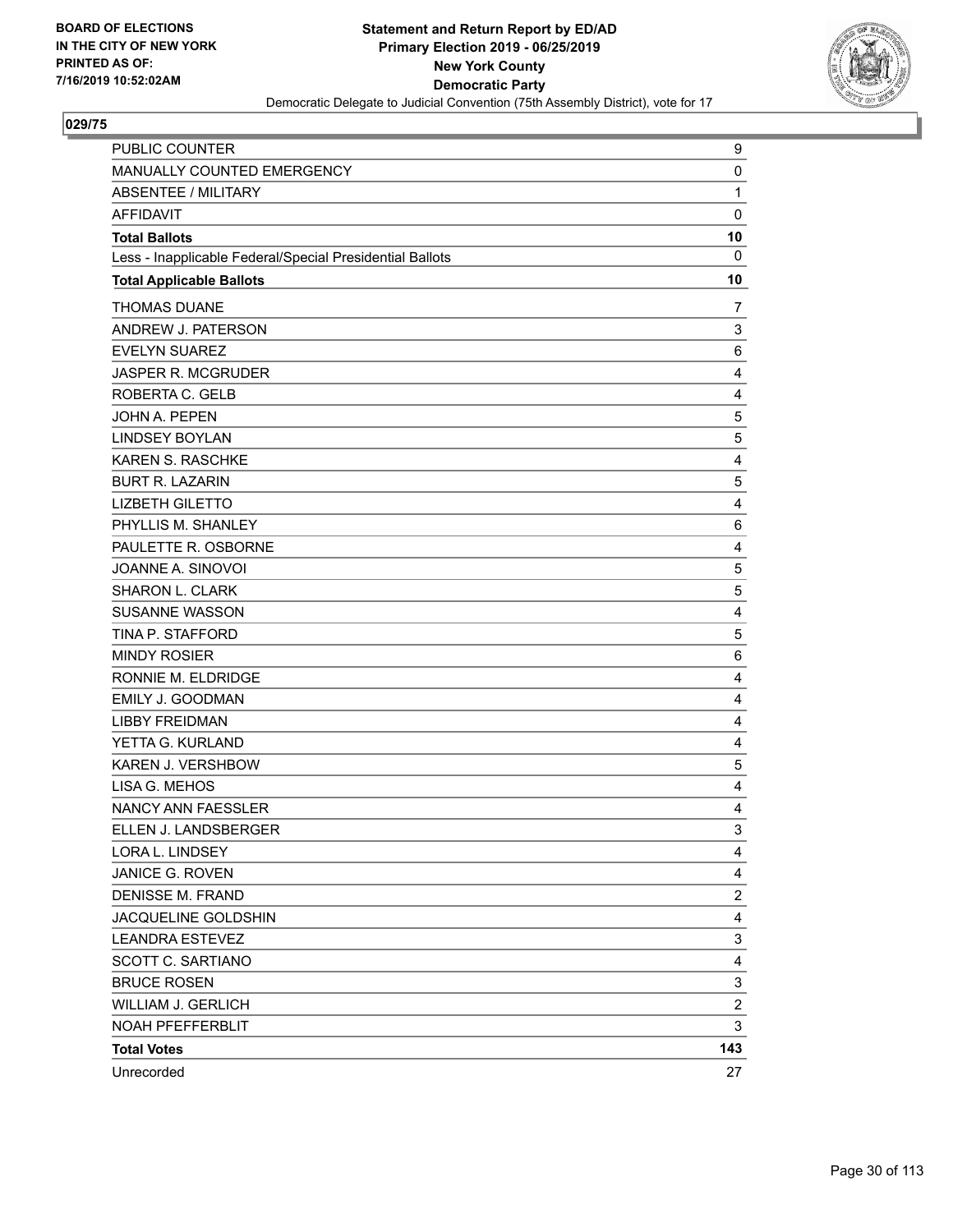

| <b>PUBLIC COUNTER</b>                                    | 14                      |
|----------------------------------------------------------|-------------------------|
| MANUALLY COUNTED EMERGENCY                               | 0                       |
| <b>ABSENTEE / MILITARY</b>                               | 0                       |
| <b>AFFIDAVIT</b>                                         | $\mathbf 0$             |
| <b>Total Ballots</b>                                     | 14                      |
| Less - Inapplicable Federal/Special Presidential Ballots | 0                       |
| <b>Total Applicable Ballots</b>                          | 14                      |
| <b>THOMAS DUANE</b>                                      | 9                       |
| ANDREW J. PATERSON                                       | 10                      |
| <b>EVELYN SUAREZ</b>                                     | 9                       |
| <b>JASPER R. MCGRUDER</b>                                | $\overline{7}$          |
| ROBERTA C. GELB                                          | 10                      |
| <b>JOHN A. PEPEN</b>                                     | 8                       |
| <b>LINDSEY BOYLAN</b>                                    | 13                      |
| <b>KAREN S. RASCHKE</b>                                  | 10                      |
| <b>BURT R. LAZARIN</b>                                   | 7                       |
| <b>LIZBETH GILETTO</b>                                   | 13                      |
| PHYLLIS M. SHANLEY                                       | 10                      |
| PAULETTE R. OSBORNE                                      | 11                      |
| JOANNE A. SINOVOI                                        | 10                      |
| <b>SHARON L. CLARK</b>                                   | 10                      |
| <b>SUSANNE WASSON</b>                                    | 11                      |
| TINA P. STAFFORD                                         | 10                      |
| <b>MINDY ROSIER</b>                                      | 10                      |
| RONNIE M. ELDRIDGE                                       | $\overline{c}$          |
| <b>EMILY J. GOODMAN</b>                                  | 5                       |
| <b>LIBBY FREIDMAN</b>                                    | 4                       |
| YETTA G. KURLAND                                         | $\mathbf{1}$            |
| KAREN J. VERSHBOW                                        | $\overline{c}$          |
| LISA G. MEHOS                                            | 5                       |
| NANCY ANN FAESSLER                                       | 4                       |
| ELLEN J. LANDSBERGER                                     | 3                       |
| LORA L. LINDSEY                                          | 3                       |
| JANICE G. ROVEN                                          | 3                       |
| <b>DENISSE M. FRAND</b>                                  | $\overline{c}$          |
| JACQUELINE GOLDSHIN                                      | 4                       |
| <b>LEANDRA ESTEVEZ</b>                                   | $\overline{\mathbf{c}}$ |
| SCOTT C. SARTIANO                                        | $\mathbf{1}$            |
| <b>BRUCE ROSEN</b>                                       | $\mathbf{1}$            |
| <b>WILLIAM J. GERLICH</b>                                | 1                       |
| NOAH PFEFFERBLIT                                         | $\mathbf{1}$            |
| <b>Total Votes</b>                                       | 212                     |
| Unrecorded                                               | 26                      |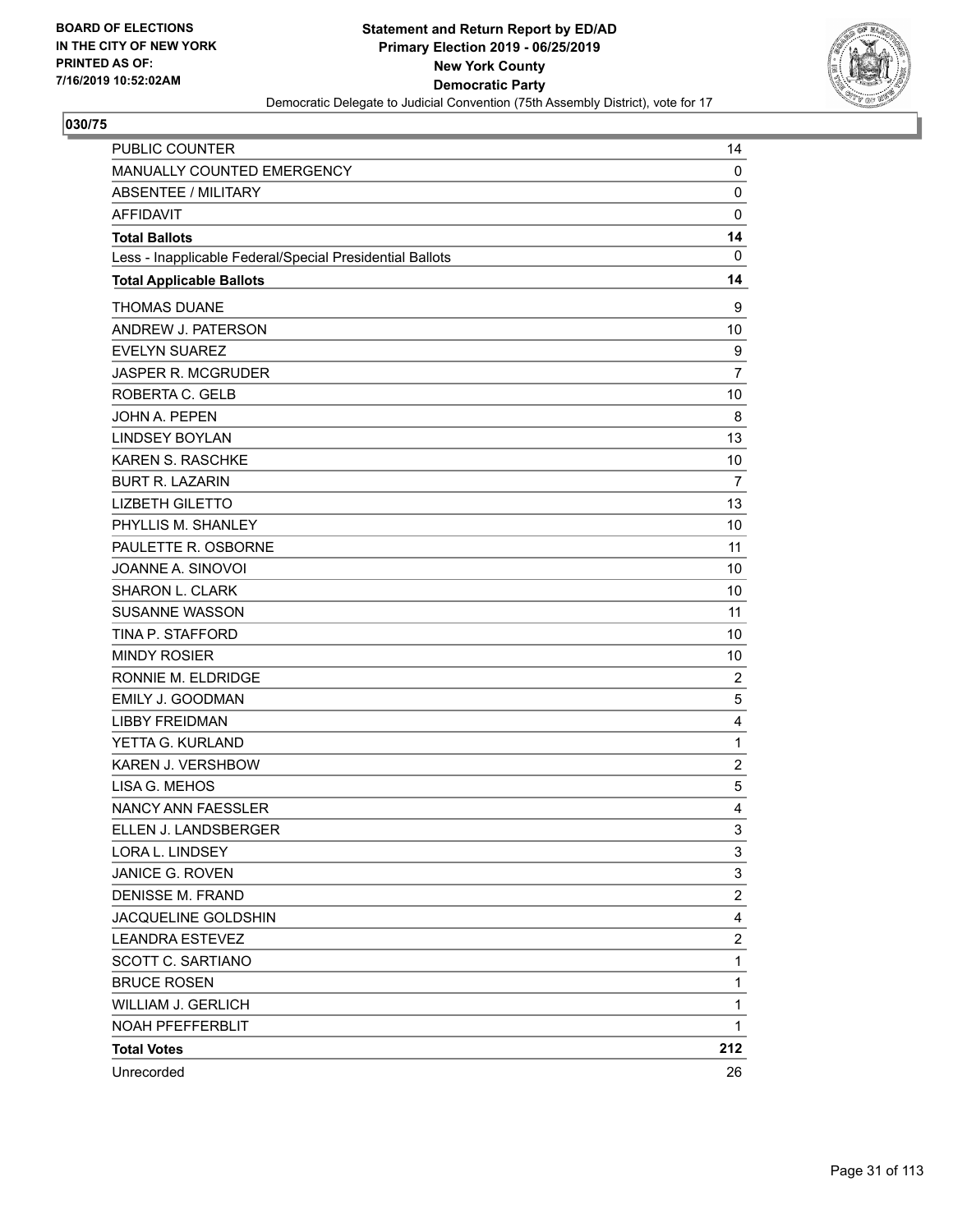

| <b>PUBLIC COUNTER</b>                                    | 39           |
|----------------------------------------------------------|--------------|
| MANUALLY COUNTED EMERGENCY                               | 0            |
| <b>ABSENTEE / MILITARY</b>                               | $\mathbf{1}$ |
| <b>AFFIDAVIT</b>                                         | 0            |
| <b>Total Ballots</b>                                     | 40           |
| Less - Inapplicable Federal/Special Presidential Ballots | 0            |
| <b>Total Applicable Ballots</b>                          | 40           |
| <b>THOMAS DUANE</b>                                      | 16           |
| ANDREW J. PATERSON                                       | 9            |
| <b>EVELYN SUAREZ</b>                                     | 16           |
| JASPER R. MCGRUDER                                       | 11           |
| ROBERTA C. GELB                                          | 12           |
| <b>JOHN A. PEPEN</b>                                     | 8            |
| <b>LINDSEY BOYLAN</b>                                    | 16           |
| <b>KAREN S. RASCHKE</b>                                  | 14           |
| <b>BURT R. LAZARIN</b>                                   | 8            |
| <b>LIZBETH GILETTO</b>                                   | 10           |
| PHYLLIS M. SHANLEY                                       | 12           |
| PAULETTE R. OSBORNE                                      | 12           |
| JOANNE A. SINOVOI                                        | 11           |
| <b>SHARON L. CLARK</b>                                   | 14           |
| <b>SUSANNE WASSON</b>                                    | 14           |
| TINA P. STAFFORD                                         | 11           |
| <b>MINDY ROSIER</b>                                      | 13           |
| RONNIE M. ELDRIDGE                                       | 18           |
| <b>EMILY J. GOODMAN</b>                                  | 17           |
| <b>LIBBY FREIDMAN</b>                                    | 20           |
| YETTA G. KURLAND                                         | 15           |
| KAREN J. VERSHBOW                                        | 12           |
| LISA G. MEHOS                                            | 14           |
| NANCY ANN FAESSLER                                       | 13           |
| ELLEN J. LANDSBERGER                                     | 15           |
| LORA L. LINDSEY                                          | 14           |
| JANICE G. ROVEN                                          | 13           |
| <b>DENISSE M. FRAND</b>                                  | 12           |
| JACQUELINE GOLDSHIN                                      | 18           |
| <b>LEANDRA ESTEVEZ</b>                                   | 13           |
| SCOTT C. SARTIANO                                        | 9            |
| <b>BRUCE ROSEN</b>                                       | 15           |
| <b>WILLIAM J. GERLICH</b>                                | 10           |
| NOAH PFEFFERBLIT                                         | 10           |
| <b>Total Votes</b>                                       | 445          |
| Unrecorded                                               | 235          |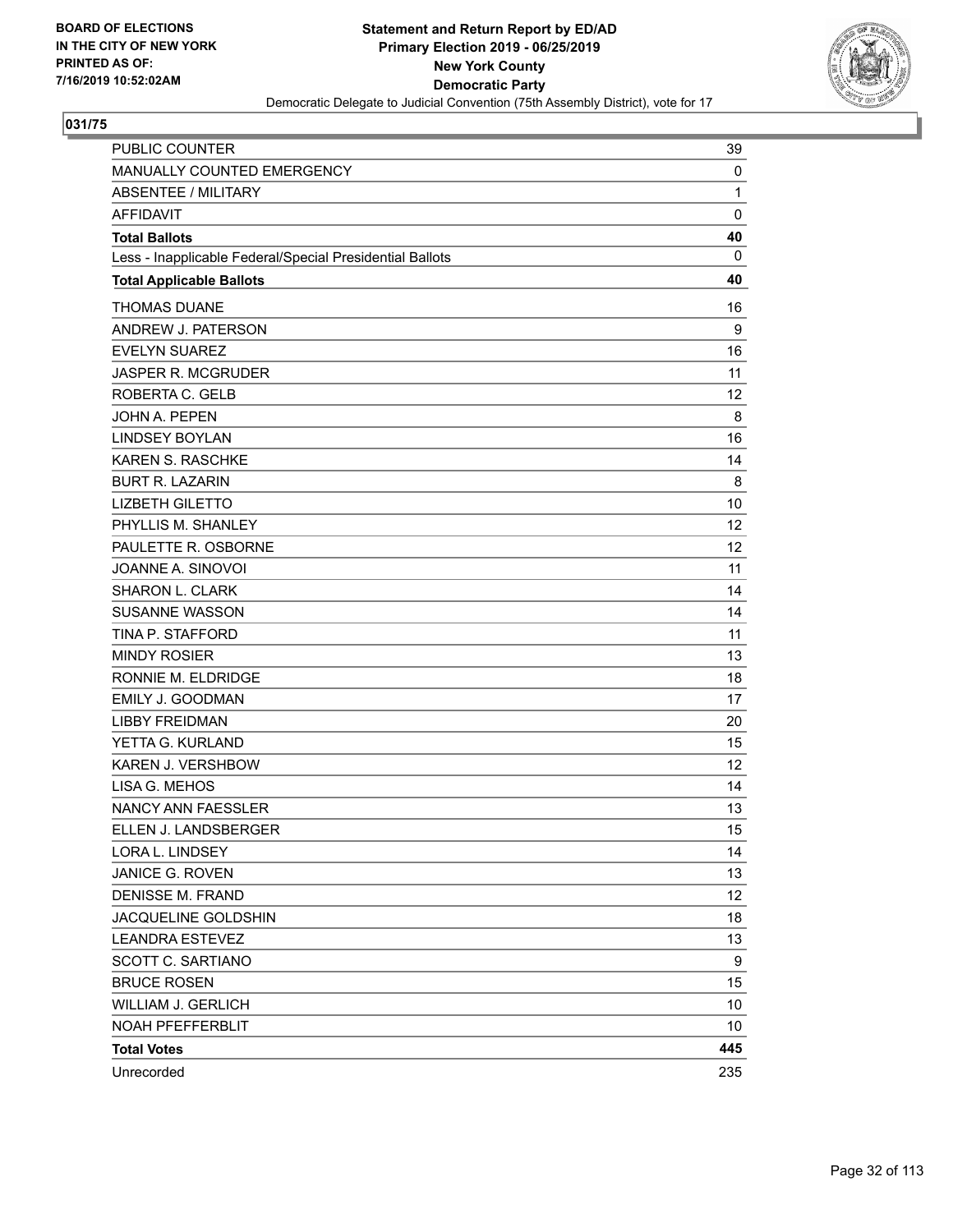

| <b>PUBLIC COUNTER</b>                                    | 39           |
|----------------------------------------------------------|--------------|
| MANUALLY COUNTED EMERGENCY                               | 0            |
| <b>ABSENTEE / MILITARY</b>                               | 3            |
| <b>AFFIDAVIT</b>                                         | 0            |
| <b>Total Ballots</b>                                     | 42           |
| Less - Inapplicable Federal/Special Presidential Ballots | 0            |
| <b>Total Applicable Ballots</b>                          | 42           |
| <b>THOMAS DUANE</b>                                      | 13           |
| ANDREW J. PATERSON                                       | 8            |
| <b>EVELYN SUAREZ</b>                                     | 14           |
| <b>JASPER R. MCGRUDER</b>                                | 10           |
| ROBERTA C. GELB                                          | 16           |
| <b>JOHN A. PEPEN</b>                                     | 8            |
| <b>LINDSEY BOYLAN</b>                                    | 13           |
| <b>KAREN S. RASCHKE</b>                                  | 14           |
| <b>BURT R. LAZARIN</b>                                   | 9            |
| <b>LIZBETH GILETTO</b>                                   | 17           |
| PHYLLIS M. SHANLEY                                       | 16           |
| PAULETTE R. OSBORNE                                      | 14           |
| JOANNE A. SINOVOI                                        | 16           |
| <b>SHARON L. CLARK</b>                                   | 16           |
| <b>SUSANNE WASSON</b>                                    | 17           |
| TINA P. STAFFORD                                         | 16           |
| <b>MINDY ROSIER</b>                                      | 15           |
| RONNIE M. ELDRIDGE                                       | 13           |
| EMILY J. GOODMAN                                         | 17           |
| <b>LIBBY FREIDMAN</b>                                    | 17           |
| YETTA G. KURLAND                                         | 15           |
| KAREN J. VERSHBOW                                        | 13           |
| LISA G. MEHOS                                            | 14           |
| NANCY ANN FAESSLER                                       | 13           |
| ELLEN J. LANDSBERGER                                     | 14           |
| LORA L. LINDSEY                                          | 12           |
| JANICE G. ROVEN                                          | 10           |
| <b>DENISSE M. FRAND</b>                                  | 10           |
| JACQUELINE GOLDSHIN                                      | 12           |
| <b>LEANDRA ESTEVEZ</b>                                   | 12           |
| <b>SCOTT C. SARTIANO</b>                                 | 7            |
| <b>BRUCE ROSEN</b>                                       | 11           |
| WILLIAM J. GERLICH                                       | 8            |
| NOAH PFEFFERBLIT                                         | 9            |
| UNATTRIBUTABLE WRITE-IN (WRITE-IN)                       | $\mathbf{1}$ |
| <b>Total Votes</b>                                       | 440          |
| Unrecorded                                               | 274          |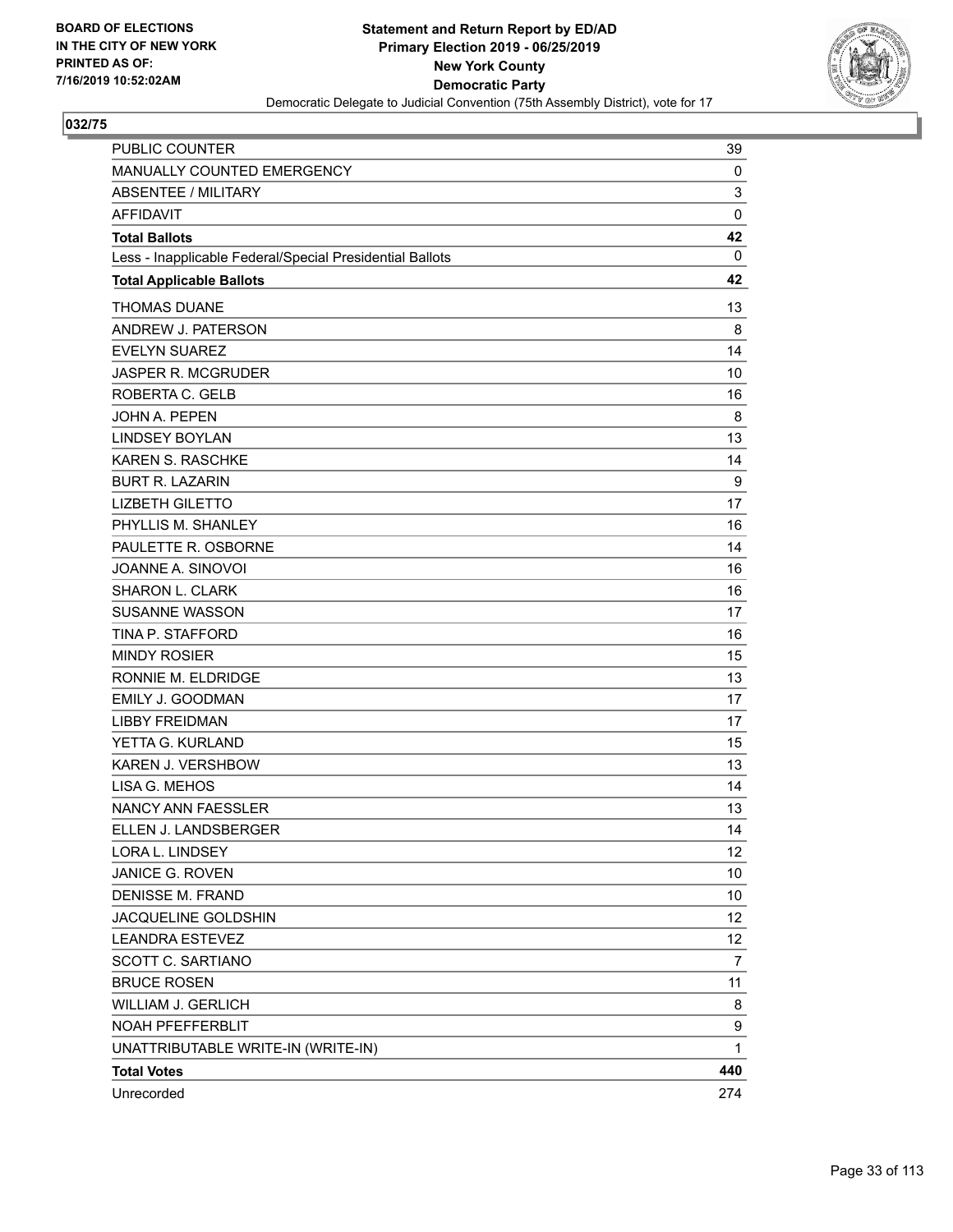

| PUBLIC COUNTER                                           | 9                       |
|----------------------------------------------------------|-------------------------|
| MANUALLY COUNTED EMERGENCY                               | 0                       |
| <b>ABSENTEE / MILITARY</b>                               | $\overline{c}$          |
| <b>AFFIDAVIT</b>                                         | $\mathbf 0$             |
| <b>Total Ballots</b>                                     | 11                      |
| Less - Inapplicable Federal/Special Presidential Ballots | 0                       |
| <b>Total Applicable Ballots</b>                          | 11                      |
| <b>THOMAS DUANE</b>                                      | 6                       |
| ANDREW J. PATERSON                                       | 3                       |
| <b>EVELYN SUAREZ</b>                                     | 8                       |
| <b>JASPER R. MCGRUDER</b>                                | $\overline{c}$          |
| ROBERTA C. GELB                                          | $\,6$                   |
| <b>JOHN A. PEPEN</b>                                     | $\overline{c}$          |
| <b>LINDSEY BOYLAN</b>                                    | 5                       |
| <b>KAREN S. RASCHKE</b>                                  | 6                       |
| <b>BURT R. LAZARIN</b>                                   | 3                       |
| <b>LIZBETH GILETTO</b>                                   | $\mathbf 5$             |
| PHYLLIS M. SHANLEY                                       | 5                       |
| PAULETTE R. OSBORNE                                      | 5                       |
| JOANNE A. SINOVOI                                        | 6                       |
| SHARON L. CLARK                                          | 6                       |
| <b>SUSANNE WASSON</b>                                    | 5                       |
| TINA P. STAFFORD                                         | 6                       |
| <b>MINDY ROSIER</b>                                      | 4                       |
| RONNIE M. ELDRIDGE                                       | 3                       |
| <b>EMILY J. GOODMAN</b>                                  | $\overline{4}$          |
| <b>LIBBY FREIDMAN</b>                                    | 5                       |
| YETTA G. KURLAND                                         | 3                       |
| KAREN J. VERSHBOW                                        | 3                       |
| LISA G. MEHOS                                            | 4                       |
| NANCY ANN FAESSLER                                       | 3                       |
| ELLEN J. LANDSBERGER                                     | $\overline{7}$          |
| LORA L. LINDSEY                                          | 3                       |
| JANICE G. ROVEN                                          | 5                       |
| <b>DENISSE M. FRAND</b>                                  | $\overline{c}$          |
| JACQUELINE GOLDSHIN                                      | 4                       |
| <b>LEANDRA ESTEVEZ</b>                                   | $\overline{\mathbf{c}}$ |
| SCOTT C. SARTIANO                                        | $\overline{\mathbf{c}}$ |
| <b>BRUCE ROSEN</b>                                       | 5                       |
| <b>WILLIAM J. GERLICH</b>                                | 3                       |
| NOAH PFEFFERBLIT                                         | $\mathbf{1}$            |
| <b>Total Votes</b>                                       | 142                     |
| Unrecorded                                               | 45                      |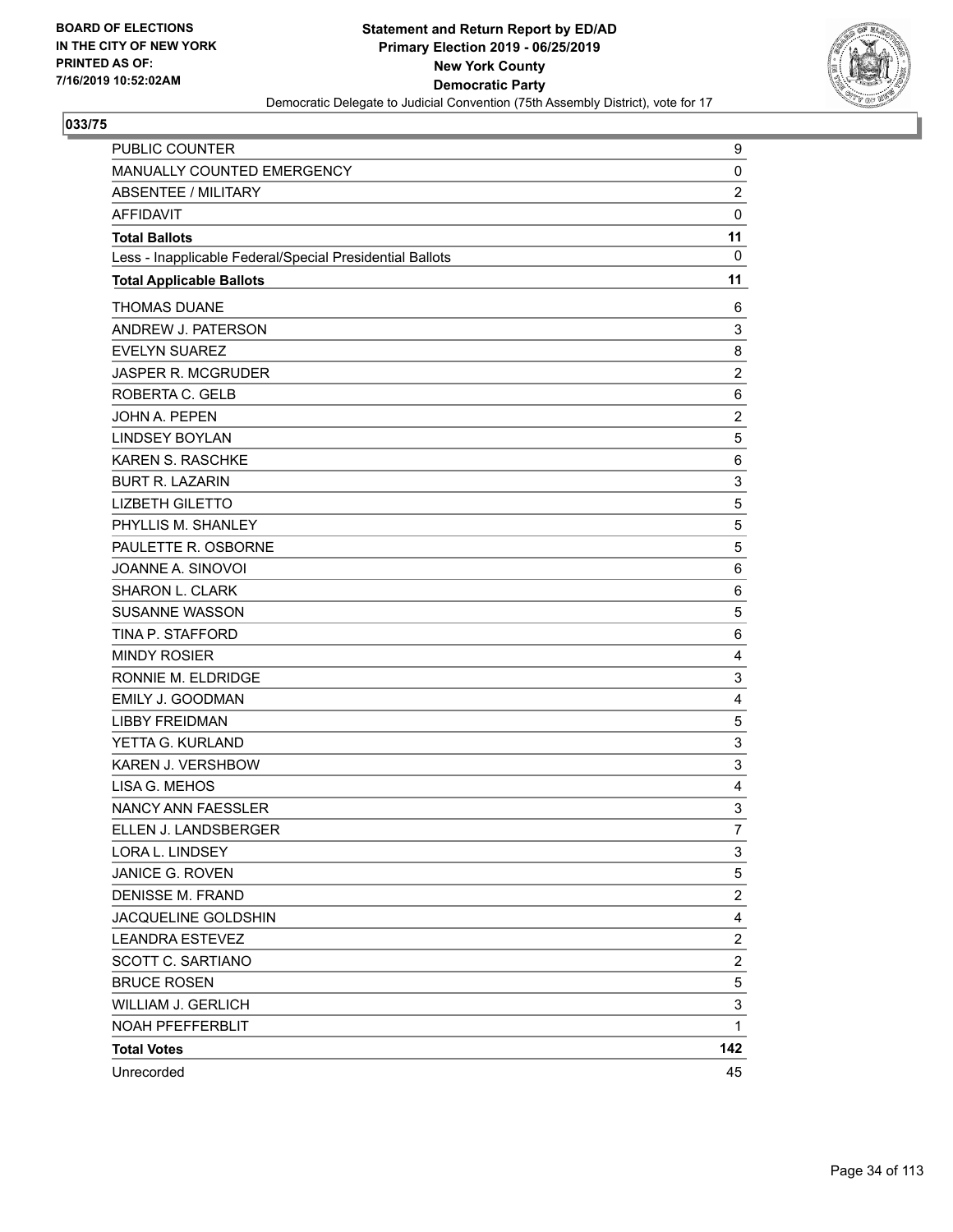

| <b>PUBLIC COUNTER</b>                                    | 20             |
|----------------------------------------------------------|----------------|
| MANUALLY COUNTED EMERGENCY                               | 0              |
| <b>ABSENTEE / MILITARY</b>                               | 3              |
| <b>AFFIDAVIT</b>                                         | 0              |
| <b>Total Ballots</b>                                     | 23             |
| Less - Inapplicable Federal/Special Presidential Ballots | 0              |
| <b>Total Applicable Ballots</b>                          | 23             |
| <b>THOMAS DUANE</b>                                      | 7              |
| ANDREW J. PATERSON                                       | 6              |
| <b>EVELYN SUAREZ</b>                                     | 10             |
| <b>JASPER R. MCGRUDER</b>                                | 7              |
| ROBERTA C. GELB                                          | $\overline{7}$ |
| JOHN A. PEPEN                                            | 5              |
| <b>LINDSEY BOYLAN</b>                                    | $\overline{7}$ |
| <b>KAREN S. RASCHKE</b>                                  | 8              |
| <b>BURT R. LAZARIN</b>                                   | 5              |
| <b>LIZBETH GILETTO</b>                                   | 6              |
| PHYLLIS M. SHANLEY                                       | $\overline{7}$ |
| PAULETTE R. OSBORNE                                      | 8              |
| JOANNE A. SINOVOI                                        | $\overline{7}$ |
| SHARON L. CLARK                                          | 12             |
| <b>SUSANNE WASSON</b>                                    | 8              |
| <b>TINA P. STAFFORD</b>                                  | 8              |
| <b>MINDY ROSIER</b>                                      | $\overline{7}$ |
| RONNIE M. ELDRIDGE                                       | 9              |
| <b>EMILY J. GOODMAN</b>                                  | 9              |
| <b>LIBBY FREIDMAN</b>                                    | 4              |
| YETTA G. KURLAND                                         | 8              |
| KAREN J. VERSHBOW                                        | 6              |
| LISA G. MEHOS                                            | 9              |
| NANCY ANN FAESSLER                                       | 4              |
| ELLEN J. LANDSBERGER                                     | 5              |
| LORA L. LINDSEY                                          | 6              |
| JANICE G. ROVEN                                          | 6              |
| DENISSE M. FRAND                                         | $\overline{7}$ |
| JACQUELINE GOLDSHIN                                      | 6              |
| <b>LEANDRA ESTEVEZ</b>                                   | 9              |
| <b>SCOTT C. SARTIANO</b>                                 | 6              |
| <b>BRUCE ROSEN</b>                                       | 5              |
| WILLIAM J. GERLICH                                       | 5              |
| NOAH PFEFFERBLIT                                         | 5              |
| ANDRE M. CHRISTIE (WRITE-IN)                             | $\mathbf 1$    |
| WILLSON L. HENDERSON (WRITE-IN)                          | 1              |
| <b>Total Votes</b>                                       | 236            |
| Unrecorded                                               | 155            |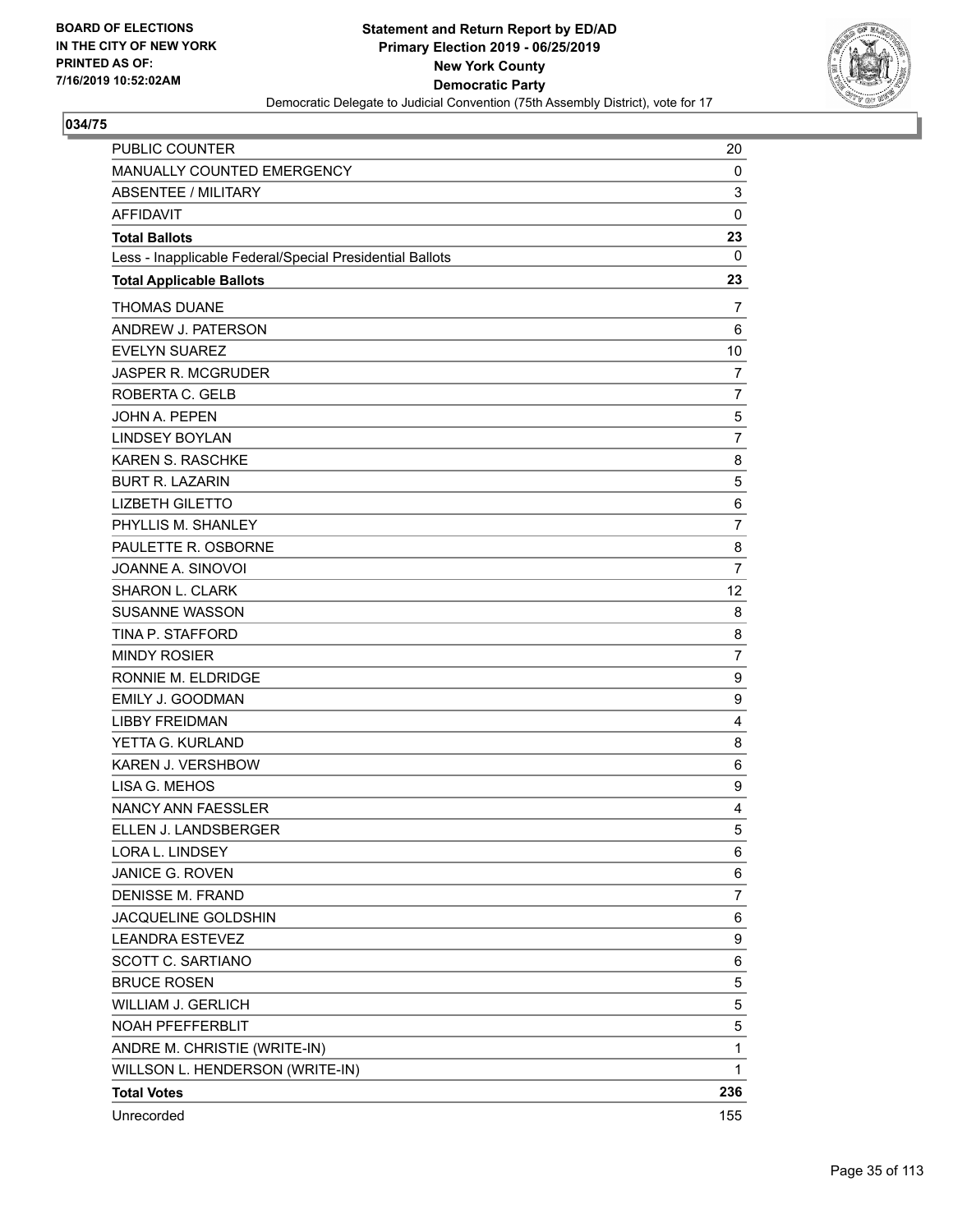

| PUBLIC COUNTER                                           | 4                         |
|----------------------------------------------------------|---------------------------|
| MANUALLY COUNTED EMERGENCY                               | 0                         |
| <b>ABSENTEE / MILITARY</b>                               | $\overline{\mathbf{c}}$   |
| <b>AFFIDAVIT</b>                                         | 0                         |
| <b>Total Ballots</b>                                     | 6                         |
| Less - Inapplicable Federal/Special Presidential Ballots | 0                         |
| <b>Total Applicable Ballots</b>                          | 6                         |
| <b>THOMAS DUANE</b>                                      | 5                         |
| ANDREW J. PATERSON                                       | 5                         |
| <b>EVELYN SUAREZ</b>                                     | 4                         |
| JASPER R. MCGRUDER                                       | 4                         |
| ROBERTA C. GELB                                          | 3                         |
| JOHN A. PEPEN                                            | 5                         |
| <b>LINDSEY BOYLAN</b>                                    | 4                         |
| <b>KAREN S. RASCHKE</b>                                  | 3                         |
| <b>BURT R. LAZARIN</b>                                   | 4                         |
| <b>LIZBETH GILETTO</b>                                   | 3                         |
| PHYLLIS M. SHANLEY                                       | $\ensuremath{\mathsf{3}}$ |
| PAULETTE R. OSBORNE                                      | 3                         |
| JOANNE A. SINOVOI                                        | 4                         |
| SHARON L. CLARK                                          | 4                         |
| <b>SUSANNE WASSON</b>                                    | 4                         |
| TINA P. STAFFORD                                         | 4                         |
| <b>MINDY ROSIER</b>                                      | 3                         |
| RONNIE M. ELDRIDGE                                       | $\mathbf{1}$              |
| EMILY J. GOODMAN                                         | 0                         |
| <b>LIBBY FREIDMAN</b>                                    | $\mathbf{1}$              |
| YETTA G. KURLAND                                         | 0                         |
| KAREN J. VERSHBOW                                        | 0                         |
| LISA G. MEHOS                                            | $\mathbf{1}$              |
| NANCY ANN FAESSLER                                       | $\mathbf{1}$              |
| ELLEN J. LANDSBERGER                                     | $\mathbf 0$               |
| LORA L. LINDSEY                                          | 1                         |
| JANICE G. ROVEN                                          | 0                         |
| <b>DENISSE M. FRAND</b>                                  | 0                         |
| JACQUELINE GOLDSHIN                                      | $\mathbf{1}$              |
| <b>LEANDRA ESTEVEZ</b>                                   | 0                         |
| SCOTT C. SARTIANO                                        | $\overline{c}$            |
| <b>BRUCE ROSEN</b>                                       | $\overline{\mathbf{c}}$   |
| <b>WILLIAM J. GERLICH</b>                                | $\overline{\mathbf{c}}$   |
| NOAH PFEFFERBLIT                                         | $\mathbf{1}$              |
| <b>Total Votes</b>                                       | 78                        |
| Unrecorded                                               | 24                        |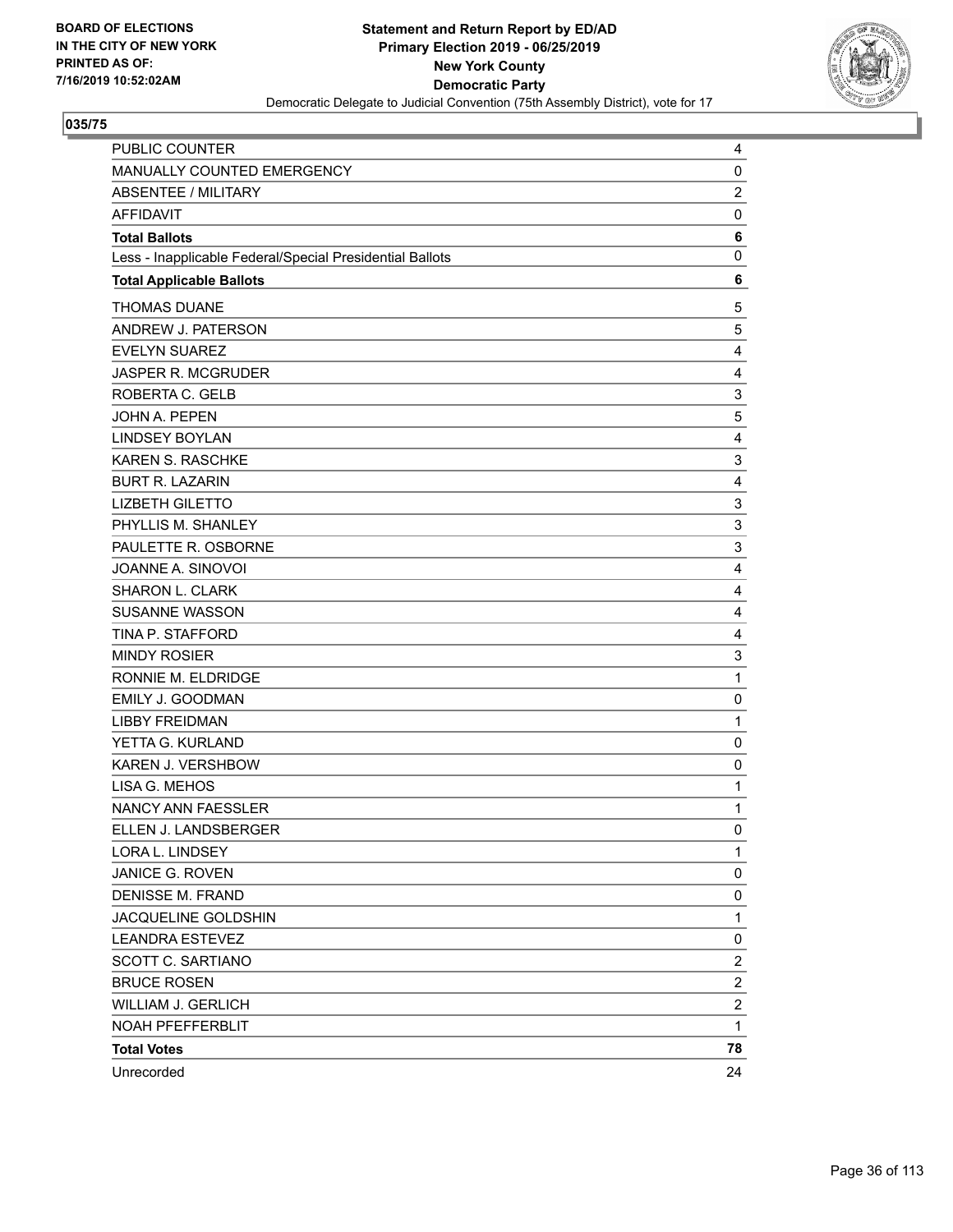

| <b>PUBLIC COUNTER</b>                                    | 16                      |
|----------------------------------------------------------|-------------------------|
| MANUALLY COUNTED EMERGENCY                               | $\mathbf 0$             |
| <b>ABSENTEE / MILITARY</b>                               | $\overline{c}$          |
| <b>AFFIDAVIT</b>                                         | $\mathbf 0$             |
| <b>Total Ballots</b>                                     | 18                      |
| Less - Inapplicable Federal/Special Presidential Ballots | 0                       |
| <b>Total Applicable Ballots</b>                          | 18                      |
| <b>THOMAS DUANE</b>                                      | 15                      |
| ANDREW J. PATERSON                                       | 8                       |
| <b>EVELYN SUAREZ</b>                                     | 13                      |
| <b>JASPER R. MCGRUDER</b>                                | 8                       |
| ROBERTA C. GELB                                          | 13                      |
| <b>JOHN A. PEPEN</b>                                     | 8                       |
| <b>LINDSEY BOYLAN</b>                                    | 12                      |
| <b>KAREN S. RASCHKE</b>                                  | 11                      |
| <b>BURT R. LAZARIN</b>                                   | 10                      |
| <b>LIZBETH GILETTO</b>                                   | 10                      |
| PHYLLIS M. SHANLEY                                       | 11                      |
| PAULETTE R. OSBORNE                                      | 11                      |
| JOANNE A. SINOVOI                                        | 12                      |
| SHARON L. CLARK                                          | 12                      |
| <b>SUSANNE WASSON</b>                                    | 12                      |
| TINA P. STAFFORD                                         | 11                      |
| <b>MINDY ROSIER</b>                                      | 12                      |
| RONNIE M. ELDRIDGE                                       | $\overline{c}$          |
| <b>EMILY J. GOODMAN</b>                                  | $\overline{7}$          |
| <b>LIBBY FREIDMAN</b>                                    | 4                       |
| YETTA G. KURLAND                                         | 6                       |
| <b>KAREN J. VERSHBOW</b>                                 | 4                       |
| LISA G. MEHOS                                            | 4                       |
| NANCY ANN FAESSLER                                       | 4                       |
| ELLEN J. LANDSBERGER                                     | 4                       |
| LORA L. LINDSEY                                          | 3                       |
| JANICE G. ROVEN                                          | 4                       |
| <b>DENISSE M. FRAND</b>                                  | 3                       |
| JACQUELINE GOLDSHIN                                      | $\boldsymbol{2}$        |
| <b>LEANDRA ESTEVEZ</b>                                   | $\overline{\mathbf{c}}$ |
| <b>SCOTT C. SARTIANO</b>                                 | 4                       |
| <b>BRUCE ROSEN</b>                                       | $\overline{c}$          |
| <b>WILLIAM J. GERLICH</b>                                | 4                       |
| NOAH PFEFFERBLIT                                         | 3                       |
| BETTY LEE (WRITE-IN)                                     | $\mathbf 1$             |
| <b>Total Votes</b>                                       | 252                     |
| Unrecorded                                               | 54                      |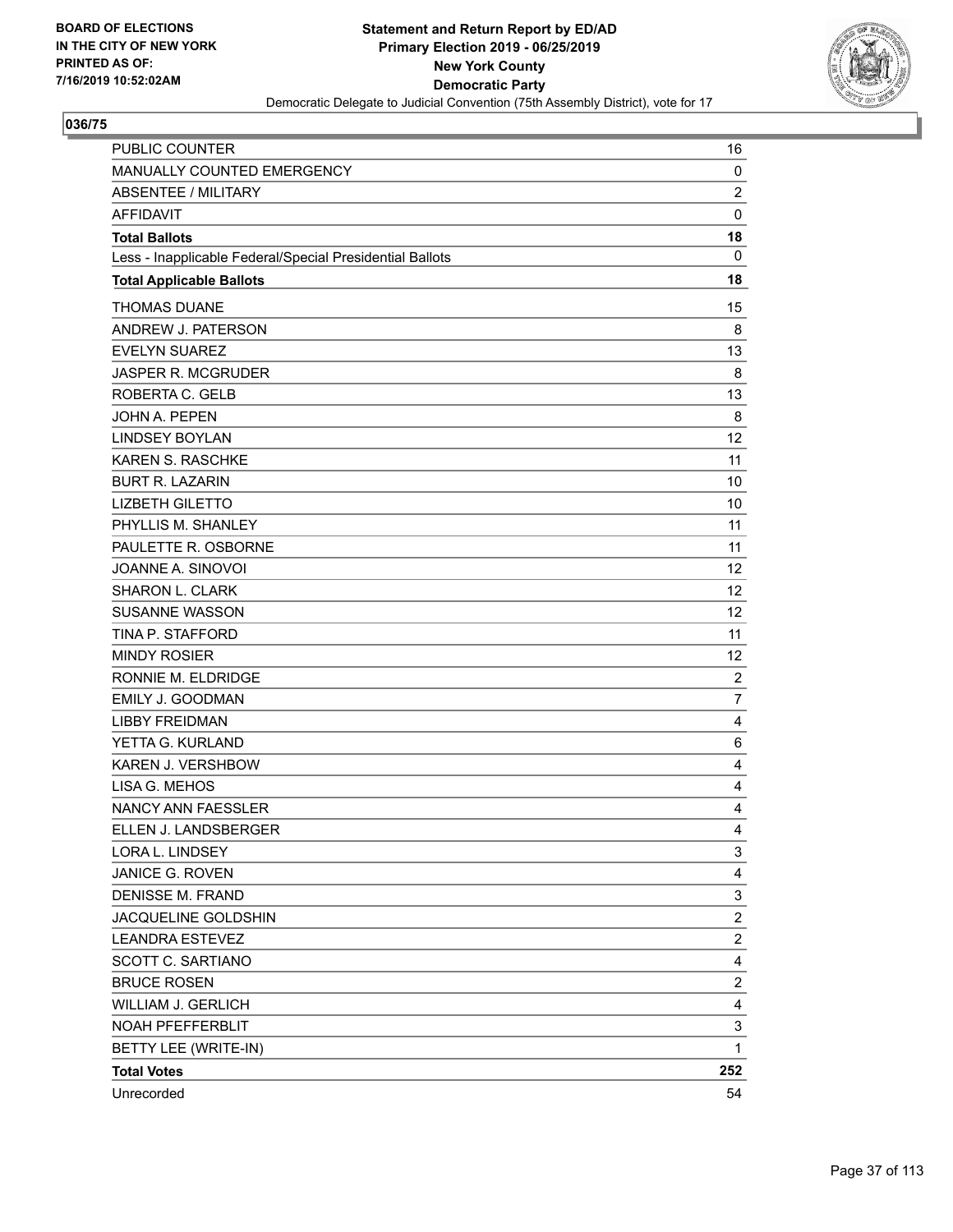

| <b>PUBLIC COUNTER</b>                                    | 43             |
|----------------------------------------------------------|----------------|
| MANUALLY COUNTED EMERGENCY                               | 0              |
| <b>ABSENTEE / MILITARY</b>                               | $\overline{c}$ |
| <b>AFFIDAVIT</b>                                         | $\mathbf 0$    |
| <b>Total Ballots</b>                                     | 45             |
| Less - Inapplicable Federal/Special Presidential Ballots | $\mathbf{0}$   |
| <b>Total Applicable Ballots</b>                          | 45             |
| <b>THOMAS DUANE</b>                                      | 20             |
| ANDREW J. PATERSON                                       | 17             |
| <b>EVELYN SUAREZ</b>                                     | 24             |
| <b>JASPER R. MCGRUDER</b>                                | 16             |
| ROBERTA C. GELB                                          | 18             |
| <b>JOHN A. PEPEN</b>                                     | 15             |
| <b>LINDSEY BOYLAN</b>                                    | 19             |
| <b>KAREN S. RASCHKE</b>                                  | 17             |
| <b>BURT R. LAZARIN</b>                                   | 13             |
| <b>LIZBETH GILETTO</b>                                   | 19             |
| PHYLLIS M. SHANLEY                                       | 17             |
| PAULETTE R. OSBORNE                                      | 16             |
| JOANNE A. SINOVOI                                        | 18             |
| <b>SHARON L. CLARK</b>                                   | 20             |
| <b>SUSANNE WASSON</b>                                    | 16             |
| TINA P. STAFFORD                                         | 16             |
| <b>MINDY ROSIER</b>                                      | 17             |
| RONNIE M. ELDRIDGE                                       | 15             |
| <b>EMILY J. GOODMAN</b>                                  | 14             |
| <b>LIBBY FREIDMAN</b>                                    | 16             |
| YETTA G. KURLAND                                         | 17             |
| KAREN J. VERSHBOW                                        | 10             |
| LISA G. MEHOS                                            | 12             |
| NANCY ANN FAESSLER                                       | 14             |
| ELLEN J. LANDSBERGER                                     | 12             |
| LORA L. LINDSEY                                          | 14             |
| <b>JANICE G. ROVEN</b>                                   | 14             |
| <b>DENISSE M. FRAND</b>                                  | 14             |
| JACQUELINE GOLDSHIN                                      | 13             |
| <b>LEANDRA ESTEVEZ</b>                                   | 18             |
| SCOTT C. SARTIANO                                        | 14             |
| <b>BRUCE ROSEN</b>                                       | 13             |
| WILLIAM J. GERLICH                                       | 10             |
| NOAH PFEFFERBLIT                                         | 10             |
| <b>Total Votes</b>                                       | 528            |
| Unrecorded                                               | 237            |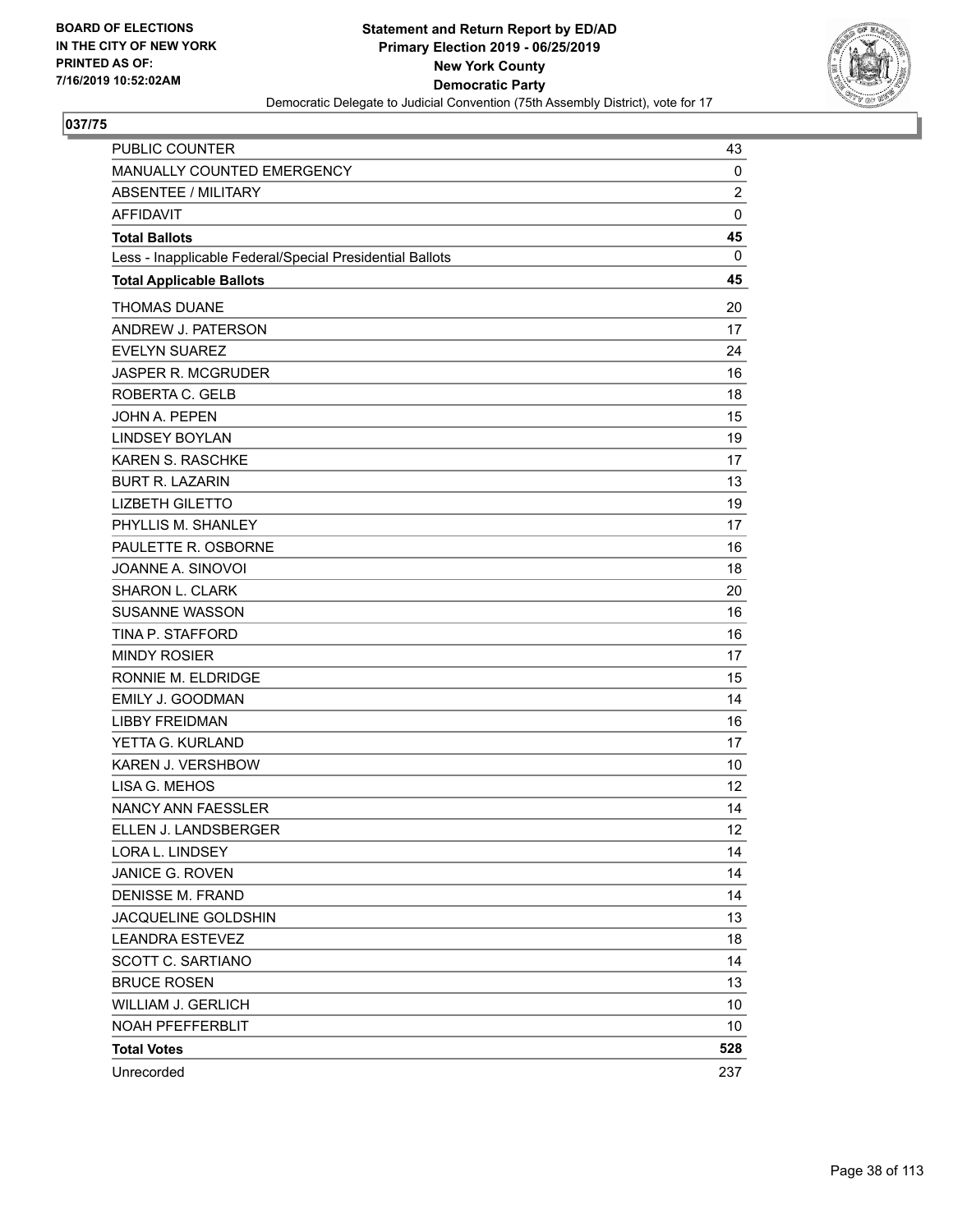

| <b>PUBLIC COUNTER</b>                                    | 63           |
|----------------------------------------------------------|--------------|
| MANUALLY COUNTED EMERGENCY                               | 0            |
| <b>ABSENTEE / MILITARY</b>                               | 3            |
| <b>AFFIDAVIT</b>                                         | $\mathbf 0$  |
| <b>Total Ballots</b>                                     | 66           |
| Less - Inapplicable Federal/Special Presidential Ballots | 0            |
| <b>Total Applicable Ballots</b>                          | 66           |
| <b>THOMAS DUANE</b>                                      | 54           |
| ANDREW J. PATERSON                                       | 29           |
| <b>EVELYN SUAREZ</b>                                     | 39           |
| <b>JASPER R. MCGRUDER</b>                                | 28           |
| ROBERTA C. GELB                                          | 36           |
| JOHN A. PEPEN                                            | 27           |
| <b>LINDSEY BOYLAN</b>                                    | 33           |
| <b>KAREN S. RASCHKE</b>                                  | 33           |
| <b>BURT R. LAZARIN</b>                                   | 28           |
| <b>LIZBETH GILETTO</b>                                   | 36           |
| PHYLLIS M. SHANLEY                                       | 33           |
| PAULETTE R. OSBORNE                                      | 34           |
| JOANNE A. SINOVOI                                        | 31           |
| <b>SHARON L. CLARK</b>                                   | 35           |
| <b>SUSANNE WASSON</b>                                    | 34           |
| TINA P. STAFFORD                                         | 30           |
| <b>MINDY ROSIER</b>                                      | 38           |
| RONNIE M. ELDRIDGE                                       | 16           |
| <b>EMILY J. GOODMAN</b>                                  | 16           |
| <b>LIBBY FREIDMAN</b>                                    | 16           |
| YETTA G. KURLAND                                         | 21           |
| <b>KAREN J. VERSHBOW</b>                                 | 8            |
| LISA G. MEHOS                                            | 8            |
| <b>NANCY ANN FAESSLER</b>                                | 5            |
| ELLEN J. LANDSBERGER                                     | 8            |
| LORA L. LINDSEY                                          | 10           |
| JANICE G. ROVEN                                          | 7            |
| <b>DENISSE M. FRAND</b>                                  | 6            |
| JACQUELINE GOLDSHIN                                      | 11           |
| <b>LEANDRA ESTEVEZ</b>                                   | 11           |
| SCOTT C. SARTIANO                                        | 5            |
| <b>BRUCE ROSEN</b>                                       | 9            |
| <b>WILLIAM J. GERLICH</b>                                | 4            |
| NOAH PFEFFERBLIT                                         | 8            |
| JOHNATHAN GARDNHIRE (WRITE-IN)                           | $\mathbf{1}$ |
| JOSEPH FUSCO (WRITE-IN)                                  | $\mathbf{1}$ |
| <b>Total Votes</b>                                       | 749          |
| Unrecorded                                               | 373          |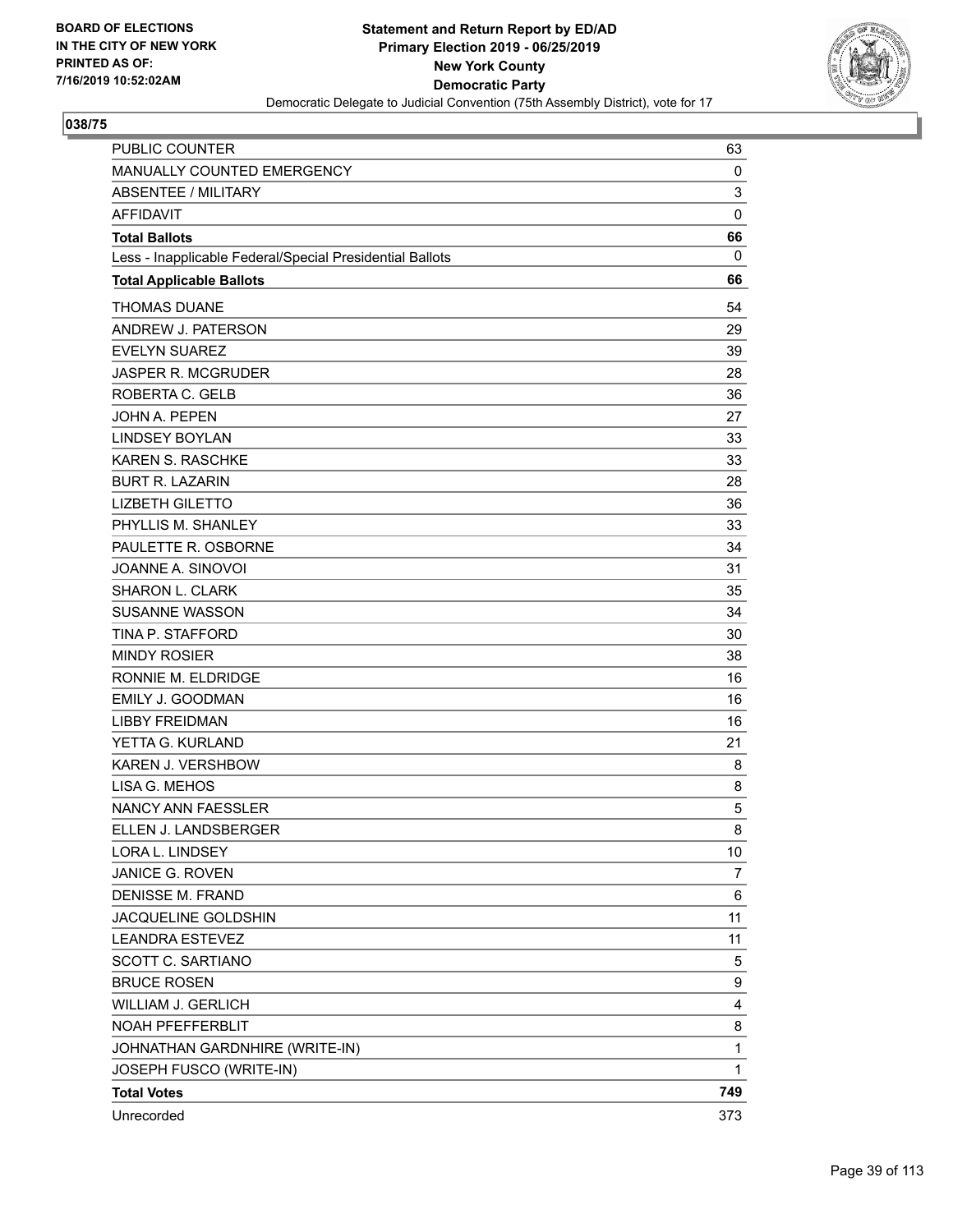

| <b>PUBLIC COUNTER</b>                                    | 20             |
|----------------------------------------------------------|----------------|
| MANUALLY COUNTED EMERGENCY                               | 0              |
| <b>ABSENTEE / MILITARY</b>                               | 4              |
| <b>AFFIDAVIT</b>                                         | 0              |
| <b>Total Ballots</b>                                     | 24             |
| Less - Inapplicable Federal/Special Presidential Ballots | 0              |
| <b>Total Applicable Ballots</b>                          | 24             |
| <b>THOMAS DUANE</b>                                      | 15             |
| ANDREW J. PATERSON                                       | 12             |
| <b>EVELYN SUAREZ</b>                                     | 12             |
| <b>JASPER R. MCGRUDER</b>                                | 12             |
| ROBERTA C. GELB                                          | 11             |
| <b>JOHN A. PEPEN</b>                                     | 10             |
| <b>LINDSEY BOYLAN</b>                                    | 9              |
| <b>KAREN S. RASCHKE</b>                                  | 13             |
| <b>BURT R. LAZARIN</b>                                   | 9              |
| <b>LIZBETH GILETTO</b>                                   | 13             |
| PHYLLIS M. SHANLEY                                       | 11             |
| PAULETTE R. OSBORNE                                      | 13             |
| JOANNE A. SINOVOI                                        | 12             |
| SHARON L. CLARK                                          | 12             |
| <b>SUSANNE WASSON</b>                                    | 11             |
| TINA P. STAFFORD                                         | 12             |
| <b>MINDY ROSIER</b>                                      | 11             |
| RONNIE M. ELDRIDGE                                       | 9              |
| <b>EMILY J. GOODMAN</b>                                  | 12             |
| <b>LIBBY FREIDMAN</b>                                    | 7              |
| YETTA G. KURLAND                                         | 11             |
| <b>KAREN J. VERSHBOW</b>                                 | 8              |
| LISA G. MEHOS                                            | 11             |
| NANCY ANN FAESSLER                                       | 8              |
| ELLEN J. LANDSBERGER                                     | 10             |
| LORA L. LINDSEY                                          | 8              |
| JANICE G. ROVEN                                          | 8              |
| <b>DENISSE M. FRAND</b>                                  | $\overline{7}$ |
| JACQUELINE GOLDSHIN                                      | 11             |
| <b>LEANDRA ESTEVEZ</b>                                   | 8              |
| SCOTT C. SARTIANO                                        | $\overline{7}$ |
| <b>BRUCE ROSEN</b>                                       | 9              |
| <b>WILLIAM J. GERLICH</b>                                | 8              |
| NOAH PFEFFERBLIT                                         | 10             |
| <b>Total Votes</b>                                       | 350            |
| Unrecorded                                               | 58             |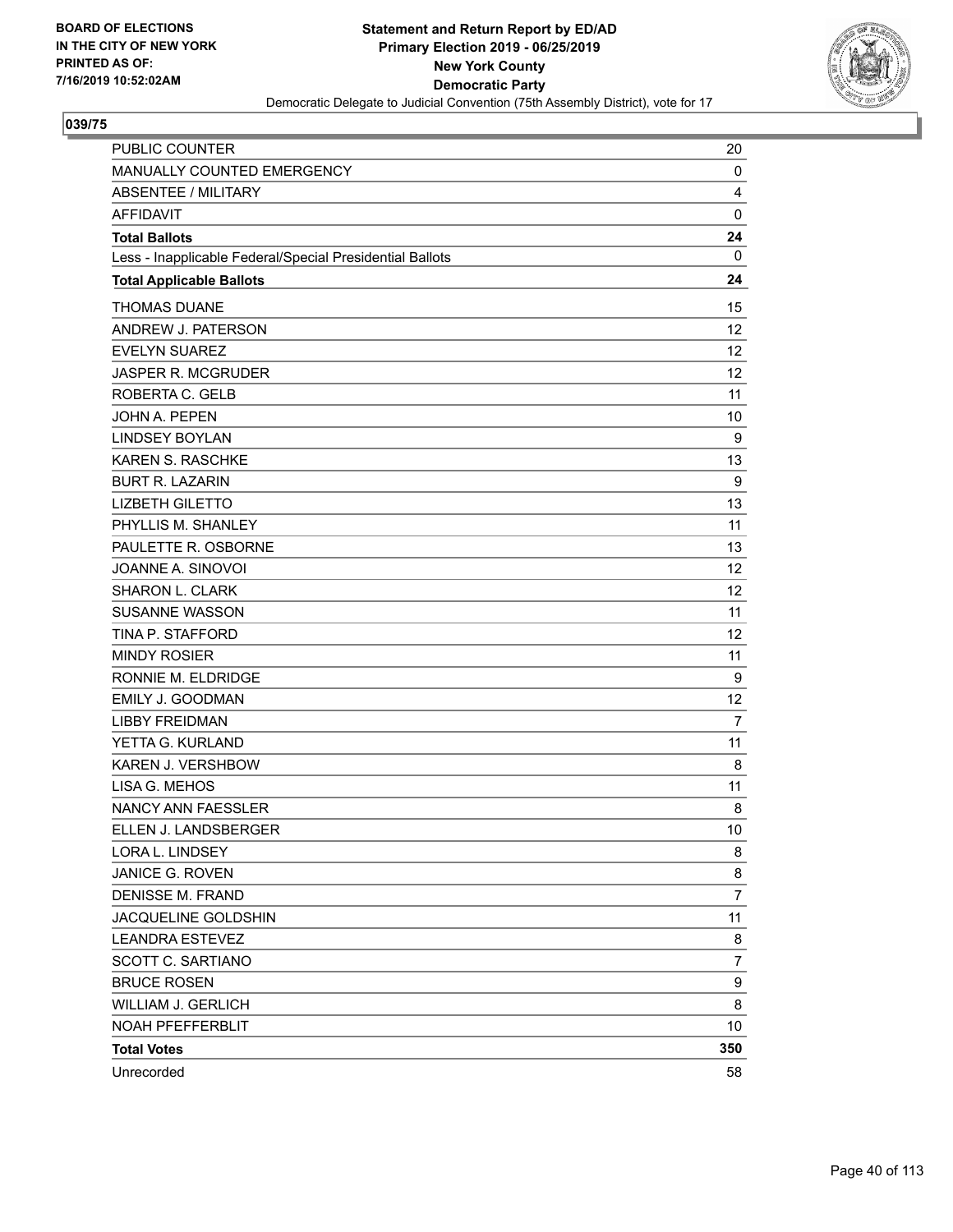

| <b>PUBLIC COUNTER</b>                                    | 29             |
|----------------------------------------------------------|----------------|
| MANUALLY COUNTED EMERGENCY                               | 0              |
| <b>ABSENTEE / MILITARY</b>                               | 3              |
| <b>AFFIDAVIT</b>                                         | $\mathbf{1}$   |
| <b>Total Ballots</b>                                     | 33             |
| Less - Inapplicable Federal/Special Presidential Ballots | 0              |
| <b>Total Applicable Ballots</b>                          | 33             |
| <b>THOMAS DUANE</b>                                      | 24             |
| ANDREW J. PATERSON                                       | 20             |
| <b>EVELYN SUAREZ</b>                                     | 22             |
| <b>JASPER R. MCGRUDER</b>                                | 20             |
| ROBERTA C. GELB                                          | 18             |
| <b>JOHN A. PEPEN</b>                                     | 21             |
| <b>LINDSEY BOYLAN</b>                                    | 16             |
| <b>KAREN S. RASCHKE</b>                                  | 20             |
| <b>BURT R. LAZARIN</b>                                   | 13             |
| <b>LIZBETH GILETTO</b>                                   | 21             |
| PHYLLIS M. SHANLEY                                       | 15             |
| PAULETTE R. OSBORNE                                      | 20             |
| JOANNE A. SINOVOI                                        | 16             |
| <b>SHARON L. CLARK</b>                                   | 19             |
| <b>SUSANNE WASSON</b>                                    | 18             |
| TINA P. STAFFORD                                         | 17             |
| <b>MINDY ROSIER</b>                                      | 18             |
| RONNIE M. ELDRIDGE                                       | 8              |
| EMILY J. GOODMAN                                         | 11             |
| <b>LIBBY FREIDMAN</b>                                    | 6              |
| YETTA G. KURLAND                                         | 9              |
| KAREN J. VERSHBOW                                        | 3              |
| LISA G. MEHOS                                            | 12             |
| NANCY ANN FAESSLER                                       | 8              |
| ELLEN J. LANDSBERGER                                     | 3              |
| LORA L. LINDSEY                                          | 6              |
| JANICE G. ROVEN                                          | 6              |
| <b>DENISSE M. FRAND</b>                                  | 6              |
| JACQUELINE GOLDSHIN                                      | $\overline{7}$ |
| <b>LEANDRA ESTEVEZ</b>                                   | 8              |
| SCOTT C. SARTIANO                                        | 9              |
| <b>BRUCE ROSEN</b>                                       | $\overline{7}$ |
| WILLIAM J. GERLICH                                       | 12             |
| NOAH PFEFFERBLIT                                         | 5              |
| JAMES F. MCPARTLIN (WRITE-IN)                            | $\mathbf{1}$   |
| UNATTRIBUTABLE WRITE-IN (WRITE-IN)                       | 1              |
| <b>Total Votes</b>                                       | 446            |
| Unrecorded                                               | 115            |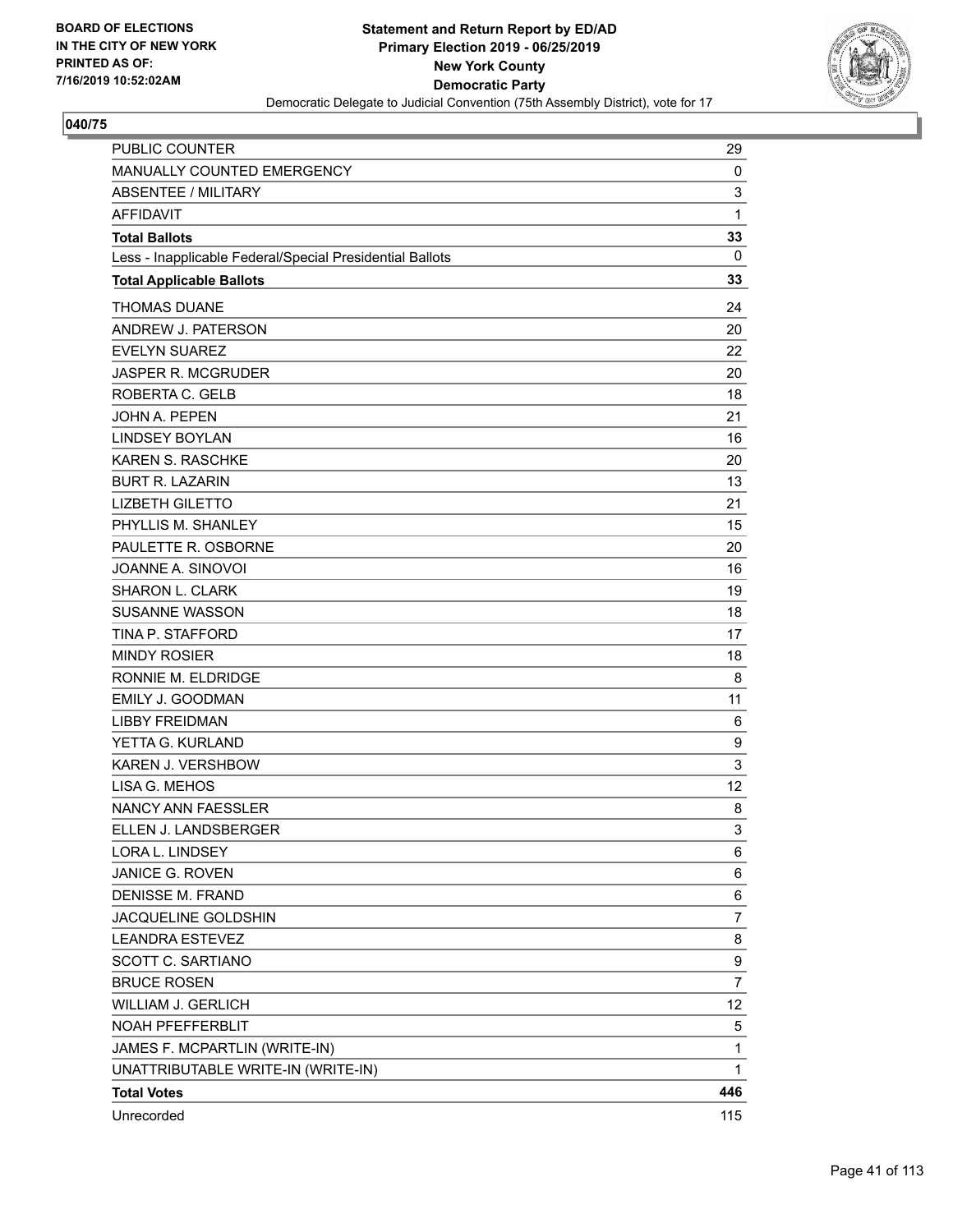

| <b>PUBLIC COUNTER</b>                                    | 29               |
|----------------------------------------------------------|------------------|
| MANUALLY COUNTED EMERGENCY                               | 0                |
| ABSENTEE / MILITARY                                      | 0                |
| <b>AFFIDAVIT</b>                                         | 0                |
| <b>Total Ballots</b>                                     | 29               |
| Less - Inapplicable Federal/Special Presidential Ballots | 0                |
| <b>Total Applicable Ballots</b>                          | 29               |
| <b>THOMAS DUANE</b>                                      | 22               |
| ANDREW J. PATERSON                                       | 11               |
| <b>EVELYN SUAREZ</b>                                     | 17               |
| <b>JASPER R. MCGRUDER</b>                                | 9                |
| ROBERTA C. GELB                                          | 12               |
| <b>JOHN A. PEPEN</b>                                     | 10               |
| <b>LINDSEY BOYLAN</b>                                    | 10               |
| <b>KAREN S. RASCHKE</b>                                  | 10               |
| <b>BURT R. LAZARIN</b>                                   | 11               |
| <b>LIZBETH GILETTO</b>                                   | 11               |
| PHYLLIS M. SHANLEY                                       | 9                |
| PAULETTE R. OSBORNE                                      | 8                |
| JOANNE A. SINOVOI                                        | 15               |
| SHARON L. CLARK                                          | 12               |
| <b>SUSANNE WASSON</b>                                    | 9                |
| TINA P. STAFFORD                                         | 9                |
| <b>MINDY ROSIER</b>                                      | $\overline{7}$   |
| RONNIE M. ELDRIDGE                                       | 8                |
| <b>EMILY J. GOODMAN</b>                                  | 8                |
| <b>LIBBY FREIDMAN</b>                                    | 10               |
| YETTA G. KURLAND                                         | 12               |
| <b>KAREN J. VERSHBOW</b>                                 | 6                |
| LISA G. MEHOS                                            | 7                |
| NANCY ANN FAESSLER                                       | 7                |
| ELLEN J. LANDSBERGER                                     | 5                |
| LORA L. LINDSEY                                          | $\overline{7}$   |
| JANICE G. ROVEN                                          | 7                |
| <b>DENISSE M. FRAND</b>                                  | $\boldsymbol{7}$ |
| JACQUELINE GOLDSHIN                                      | 6                |
| <b>LEANDRA ESTEVEZ</b>                                   | 10               |
| SCOTT C. SARTIANO                                        | 4                |
| <b>BRUCE ROSEN</b>                                       | 4                |
| WILLIAM J. GERLICH                                       | $\overline{4}$   |
| NOAH PFEFFERBLIT                                         | 5                |
| LOUIS A. BERTOT (WRITE-IN)                               | 1                |
| <b>Total Votes</b>                                       | 310              |
| Unrecorded                                               | 183              |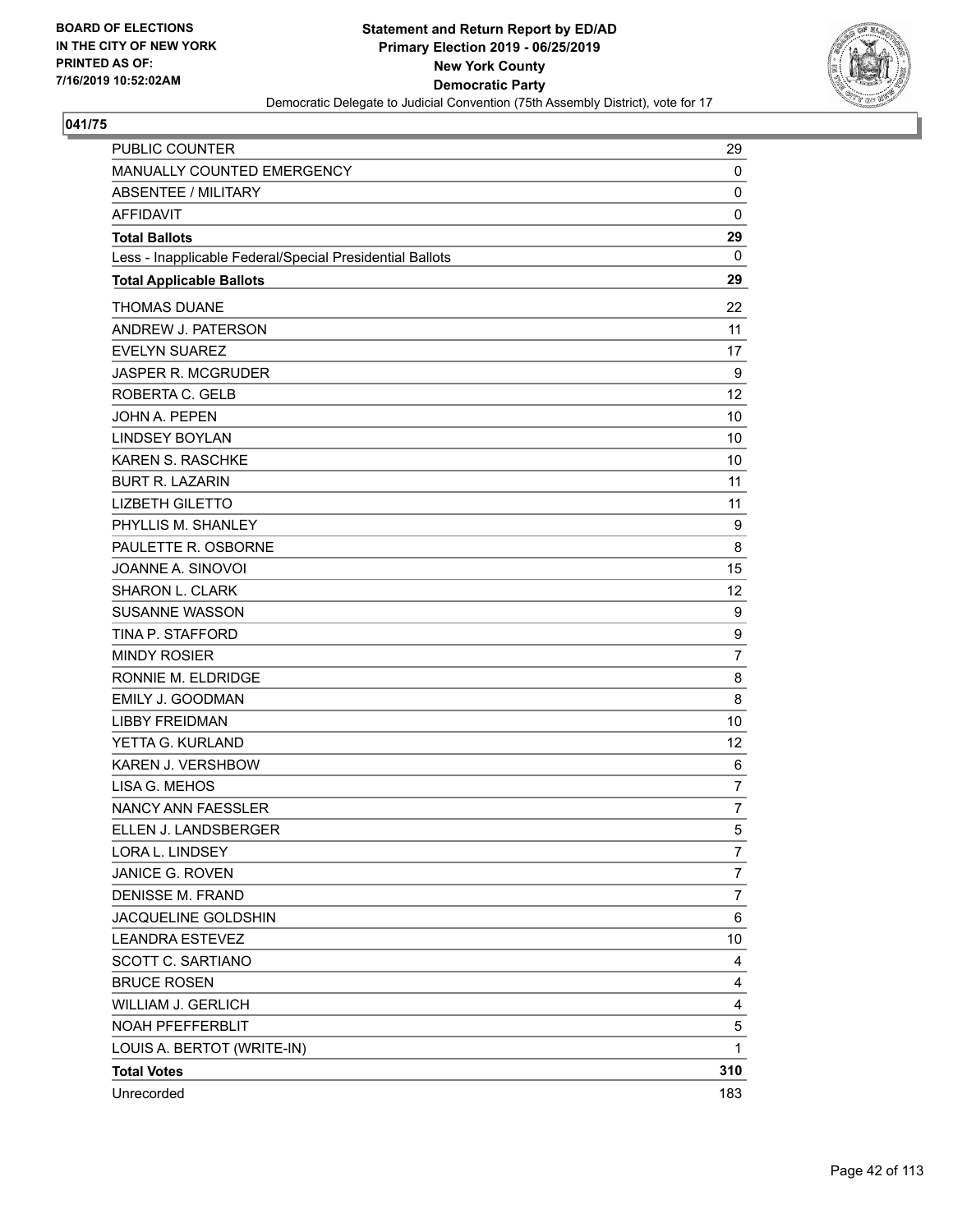

| <b>PUBLIC COUNTER</b>                                    | 17               |
|----------------------------------------------------------|------------------|
| MANUALLY COUNTED EMERGENCY                               | 0                |
| <b>ABSENTEE / MILITARY</b>                               | $\mathbf{1}$     |
| <b>AFFIDAVIT</b>                                         | $\mathbf 0$      |
| <b>Total Ballots</b>                                     | 18               |
| Less - Inapplicable Federal/Special Presidential Ballots | $\mathbf{0}$     |
| <b>Total Applicable Ballots</b>                          | 18               |
| <b>THOMAS DUANE</b>                                      | 7                |
| ANDREW J. PATERSON                                       | 8                |
| <b>EVELYN SUAREZ</b>                                     | 9                |
| <b>JASPER R. MCGRUDER</b>                                | 8                |
| ROBERTA C. GELB                                          | 6                |
| JOHN A. PEPEN                                            | 8                |
| <b>LINDSEY BOYLAN</b>                                    | $\overline{7}$   |
| KAREN S. RASCHKE                                         | 7                |
| <b>BURT R. LAZARIN</b>                                   | 5                |
| <b>LIZBETH GILETTO</b>                                   | $\overline{7}$   |
| PHYLLIS M. SHANLEY                                       | 7                |
| PAULETTE R. OSBORNE                                      | 5                |
| JOANNE A. SINOVOI                                        | $\overline{7}$   |
| <b>SHARON L. CLARK</b>                                   | 5                |
| <b>SUSANNE WASSON</b>                                    | 8                |
| TINA P. STAFFORD                                         | 6                |
| <b>MINDY ROSIER</b>                                      | 3                |
| RONNIE M. ELDRIDGE                                       | 8                |
| EMILY J. GOODMAN                                         | $\overline{7}$   |
| <b>LIBBY FREIDMAN</b>                                    | 9                |
| YETTA G. KURLAND                                         | $\boldsymbol{9}$ |
| KAREN J. VERSHBOW                                        | $\overline{7}$   |
| LISA G. MEHOS                                            | 7                |
| <b>NANCY ANN FAESSLER</b>                                | 8                |
| ELLEN J. LANDSBERGER                                     | 6                |
| LORA L. LINDSEY                                          | 7                |
| JANICE G. ROVEN                                          | $\overline{7}$   |
| <b>DENISSE M. FRAND</b>                                  | 7                |
| JACQUELINE GOLDSHIN                                      | 8                |
| <b>LEANDRA ESTEVEZ</b>                                   | $\overline{7}$   |
| <b>SCOTT C. SARTIANO</b>                                 | 8                |
| <b>BRUCE ROSEN</b>                                       | 8                |
| <b>WILLIAM J. GERLICH</b>                                | $\overline{7}$   |
| NOAH PFEFFERBLIT                                         | 6                |
| <b>Total Votes</b>                                       | 239              |
| Unrecorded                                               | 67               |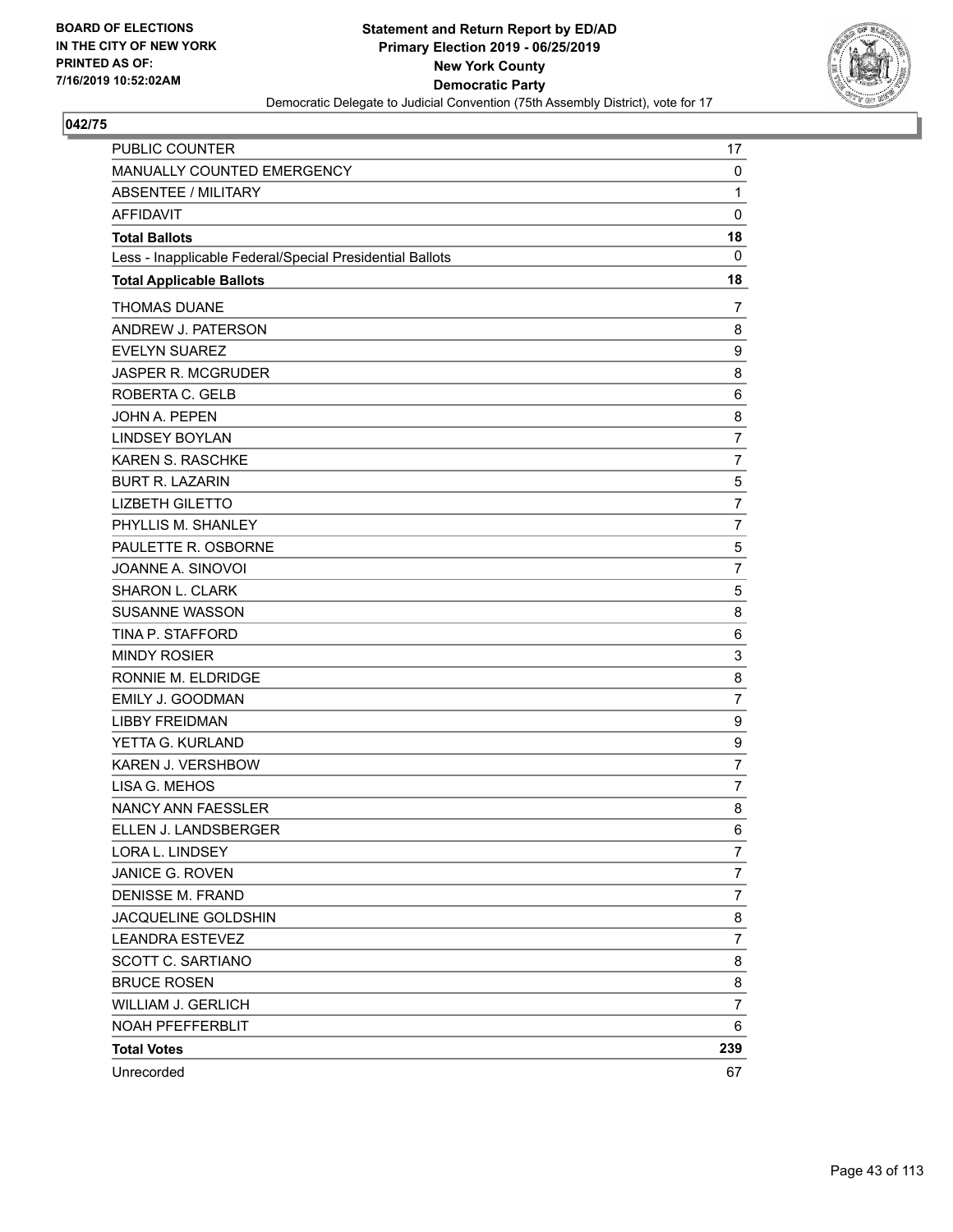

| PUBLIC COUNTER                                           | 158          |
|----------------------------------------------------------|--------------|
| MANUALLY COUNTED EMERGENCY                               | 0            |
| ABSENTEE / MILITARY                                      | 8            |
| <b>AFFIDAVIT</b>                                         | 0            |
| <b>Total Ballots</b>                                     | 166          |
| Less - Inapplicable Federal/Special Presidential Ballots | 0            |
| <b>Total Applicable Ballots</b>                          | 166          |
| <b>THOMAS DUANE</b>                                      | 145          |
| ANDREW J. PATERSON                                       | 88           |
| <b>EVELYN SUAREZ</b>                                     | 100          |
| <b>JASPER R. MCGRUDER</b>                                | 82           |
| ROBERTA C. GELB                                          | 103          |
| JOHN A. PEPEN                                            | 82           |
| <b>LINDSEY BOYLAN</b>                                    | 91           |
| KAREN S. RASCHKE                                         | 92           |
| <b>BURT R. LAZARIN</b>                                   | 89           |
| <b>LIZBETH GILETTO</b>                                   | 86           |
| PHYLLIS M. SHANLEY                                       | 99           |
| PAULETTE R. OSBORNE                                      | 84           |
| JOANNE A. SINOVOI                                        | 87           |
| SHARON L. CLARK                                          | 84           |
| <b>SUSANNE WASSON</b>                                    | 90           |
| <b>TINA P. STAFFORD</b>                                  | 81           |
| <b>MINDY ROSIER</b>                                      | 90           |
| RONNIE M. ELDRIDGE                                       | 47           |
| <b>EMILY J. GOODMAN</b>                                  | 33           |
| <b>LIBBY FREIDMAN</b>                                    | 31           |
| YETTA G. KURLAND                                         | 43           |
| <b>KAREN J. VERSHBOW</b>                                 | 23           |
| LISA G. MEHOS                                            | 23           |
| NANCY ANN FAESSLER                                       | 21           |
| ELLEN J. LANDSBERGER                                     | 25           |
| LORA L. LINDSEY                                          | 24           |
| JANICE G. ROVEN                                          | 20           |
| <b>DENISSE M. FRAND</b>                                  | 24           |
| JACQUELINE GOLDSHIN                                      | 25           |
| <b>LEANDRA ESTEVEZ</b>                                   | 35           |
| SCOTT C. SARTIANO                                        | 19           |
| <b>BRUCE ROSEN</b>                                       | 23           |
| WILLIAM J. GERLICH                                       | 16           |
| NOAH PFEFFERBLIT                                         | 22           |
| JESSE CAMPOAMOR (WRITE-IN)                               | 1            |
| MARK TWAIN (WRITE-IN)                                    | 1            |
| SAD YE CAMPOAMER (WRITE-IN)                              | $\mathbf{1}$ |
| STEPHEN COLBERT (WRITE-IN)                               | 1            |
| UNATTRIBUTABLE WRITE-IN (WRITE-IN)                       | 1            |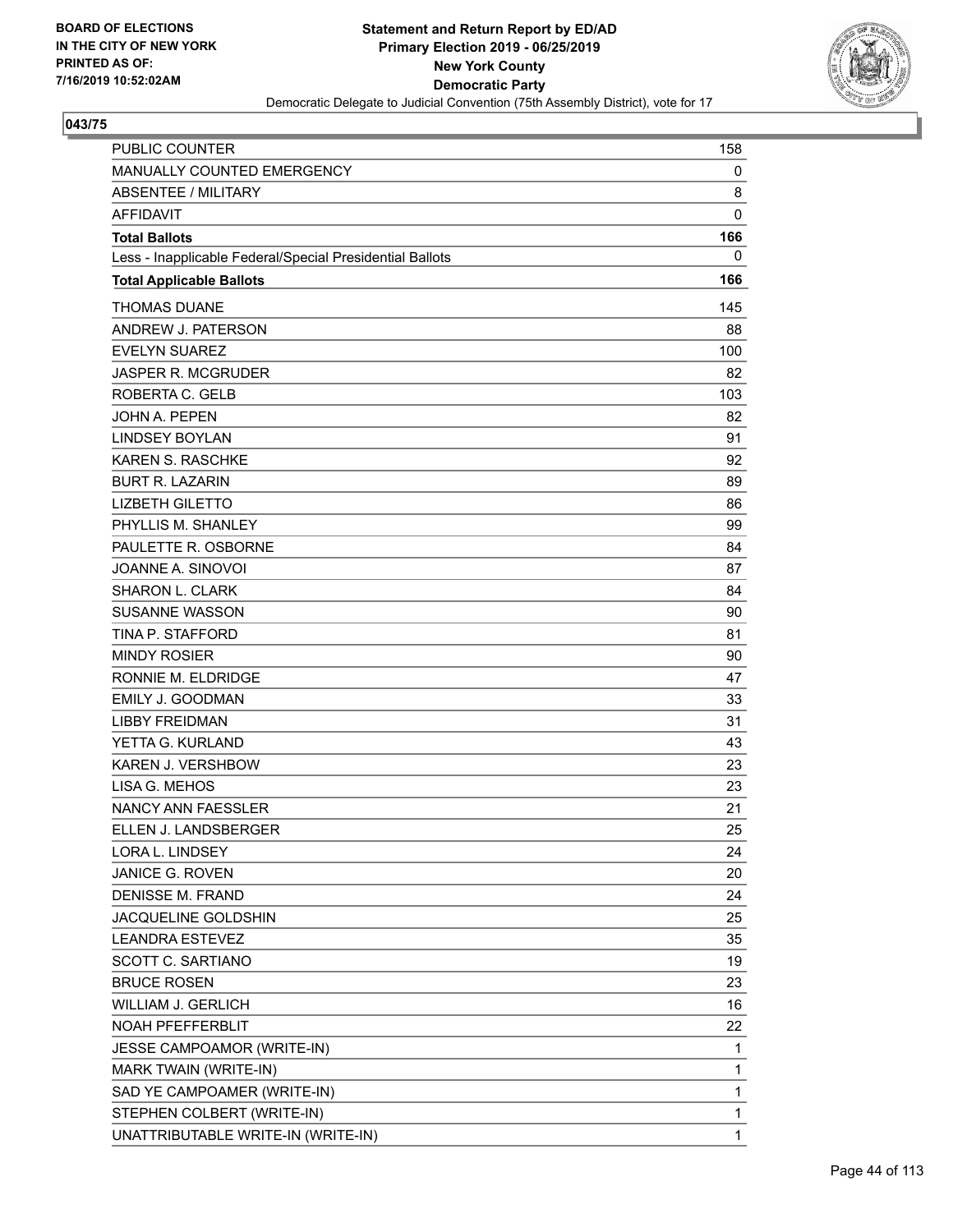

| <b>Total Votes</b>                                       | 2,032           |
|----------------------------------------------------------|-----------------|
| Unrecorded                                               | 790             |
| 044/75                                                   |                 |
| PUBLIC COUNTER                                           | 75              |
| MANUALLY COUNTED EMERGENCY                               | 0               |
| <b>ABSENTEE / MILITARY</b>                               | 4               |
| <b>AFFIDAVIT</b>                                         | $\mathbf 0$     |
| <b>Total Ballots</b>                                     | 79              |
| Less - Inapplicable Federal/Special Presidential Ballots | $\mathbf{0}$    |
| <b>Total Applicable Ballots</b>                          | 79              |
| <b>THOMAS DUANE</b>                                      | 62              |
| ANDREW J. PATERSON                                       | 44              |
| <b>EVELYN SUAREZ</b>                                     | 51              |
| JASPER R. MCGRUDER                                       | 39              |
| ROBERTA C. GELB                                          | 46              |
| JOHN A. PEPEN                                            | 41              |
| <b>LINDSEY BOYLAN</b>                                    | 41              |
| KAREN S. RASCHKE                                         | 40              |
| <b>BURT R. LAZARIN</b>                                   | 41              |
| <b>LIZBETH GILETTO</b>                                   | 43              |
| PHYLLIS M. SHANLEY                                       | 44              |
| PAULETTE R. OSBORNE                                      | 44              |
| JOANNE A. SINOVOI                                        | 40              |
| <b>SHARON L. CLARK</b>                                   | 42              |
| <b>SUSANNE WASSON</b>                                    | 40              |
| TINA P. STAFFORD                                         | 39              |
| <b>MINDY ROSIER</b>                                      | 44              |
| RONNIE M. ELDRIDGE                                       | 24              |
| EMILY J. GOODMAN                                         | 21              |
| <b>LIBBY FREIDMAN</b>                                    | 16              |
| YETTA G. KURLAND                                         | 23              |
| KAREN J. VERSHBOW                                        | 12              |
| LISA G. MEHOS                                            | 9               |
| NANCY ANN FAESSLER                                       | 11              |
| ELLEN J. LANDSBERGER                                     | 11              |
| LORA L. LINDSEY                                          | 13              |
| JANICE G. ROVEN                                          | 8               |
| <b>DENISSE M. FRAND</b>                                  | 10              |
| JACQUELINE GOLDSHIN                                      | 11              |
| <b>LEANDRA ESTEVEZ</b>                                   | 16              |
| SCOTT C. SARTIANO                                        | 12 <sup>°</sup> |
| <b>BRUCE ROSEN</b>                                       | 13              |
| WILLIAM J. GERLICH                                       | 14              |
| NOAH PFEFFERBLIT                                         | 13              |
| <b>Total Votes</b>                                       | 978             |
| Unrecorded                                               | 365             |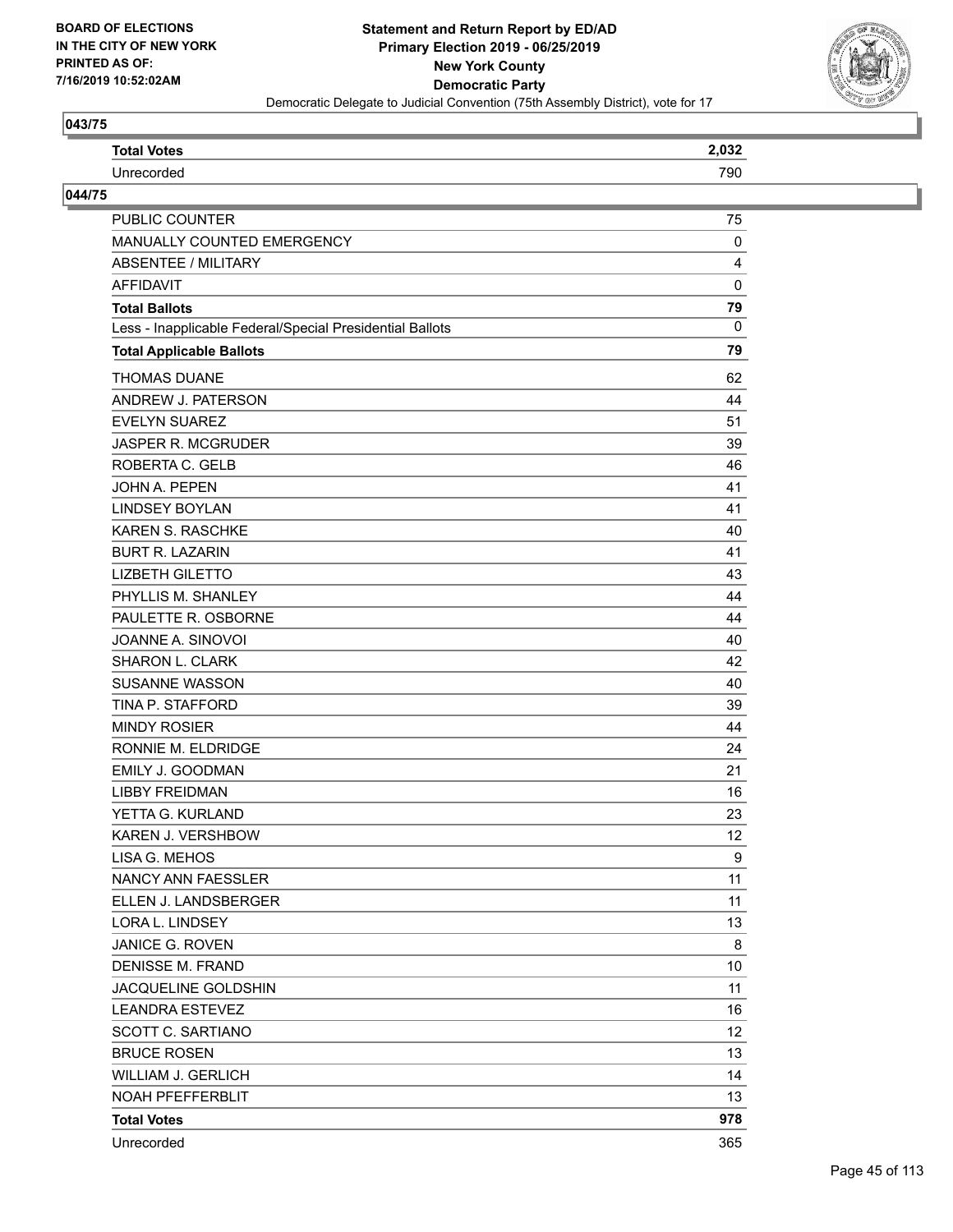

| <b>PUBLIC COUNTER</b>                                    | 29             |
|----------------------------------------------------------|----------------|
| MANUALLY COUNTED EMERGENCY                               | 0              |
| <b>ABSENTEE / MILITARY</b>                               | 0              |
| <b>AFFIDAVIT</b>                                         | 0              |
| <b>Total Ballots</b>                                     | 29             |
| Less - Inapplicable Federal/Special Presidential Ballots | 0              |
| <b>Total Applicable Ballots</b>                          | 29             |
| <b>THOMAS DUANE</b>                                      | 14             |
| ANDREW J. PATERSON                                       | 9              |
| <b>EVELYN SUAREZ</b>                                     | 17             |
| <b>JASPER R. MCGRUDER</b>                                | 5              |
| ROBERTA C. GELB                                          | 8              |
| <b>JOHN A. PEPEN</b>                                     | 5              |
| <b>LINDSEY BOYLAN</b>                                    | $\overline{7}$ |
| <b>KAREN S. RASCHKE</b>                                  | 4              |
| <b>BURT R. LAZARIN</b>                                   | 6              |
| <b>LIZBETH GILETTO</b>                                   | $\overline{7}$ |
| PHYLLIS M. SHANLEY                                       | 5              |
| PAULETTE R. OSBORNE                                      | 8              |
| JOANNE A. SINOVOI                                        | 6              |
| SHARON L. CLARK                                          | 10             |
| <b>SUSANNE WASSON</b>                                    | 8              |
| TINA P. STAFFORD                                         | 6              |
| <b>MINDY ROSIER</b>                                      | 5              |
| RONNIE M. ELDRIDGE                                       | 5              |
| <b>EMILY J. GOODMAN</b>                                  | $\overline{7}$ |
| <b>LIBBY FREIDMAN</b>                                    | 7              |
| YETTA G. KURLAND                                         | 6              |
| <b>KAREN J. VERSHBOW</b>                                 | 3              |
| LISA G. MEHOS                                            | $\overline{7}$ |
| NANCY ANN FAESSLER                                       | 6              |
| ELLEN J. LANDSBERGER                                     | 5              |
| LORA L. LINDSEY                                          | 4              |
| JANICE G. ROVEN                                          | 3              |
| <b>DENISSE M. FRAND</b>                                  | 6              |
| JACQUELINE GOLDSHIN                                      | 3              |
| <b>LEANDRA ESTEVEZ</b>                                   | 11             |
| <b>SCOTT C. SARTIANO</b>                                 | 6              |
| <b>BRUCE ROSEN</b>                                       | 3              |
| <b>WILLIAM J. GERLICH</b>                                | 4              |
| NOAH PFEFFERBLIT                                         | 3              |
| ROBERT JACKSON (WRITE-IN)                                | 1              |
| <b>Total Votes</b>                                       | 220            |
| Unrecorded                                               | 273            |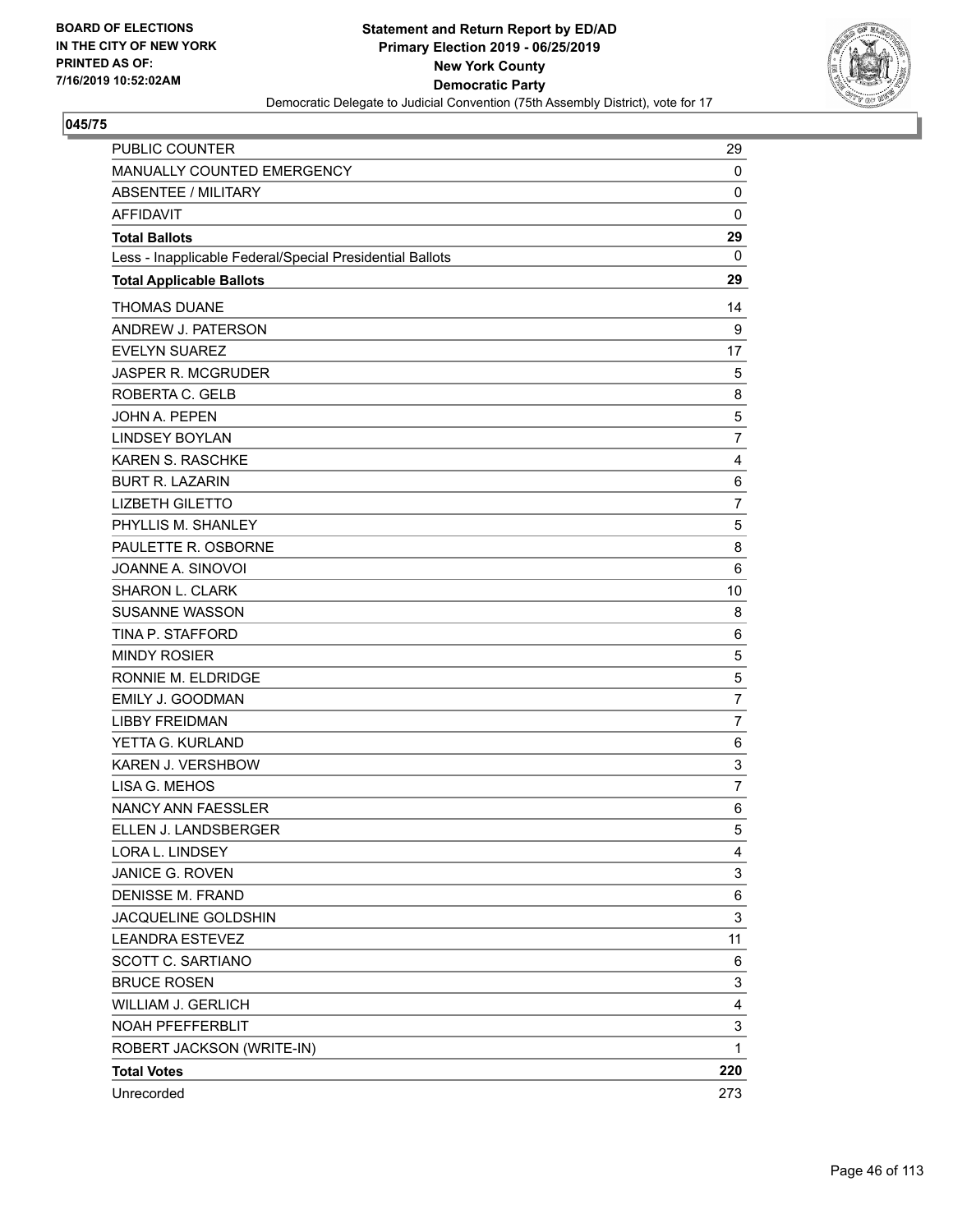

| PUBLIC COUNTER                                           | 7                       |
|----------------------------------------------------------|-------------------------|
| MANUALLY COUNTED EMERGENCY                               | 0                       |
| <b>ABSENTEE / MILITARY</b>                               | $\overline{c}$          |
| <b>AFFIDAVIT</b>                                         | 0                       |
| <b>Total Ballots</b>                                     | 9                       |
| Less - Inapplicable Federal/Special Presidential Ballots | $\mathbf 0$             |
| <b>Total Applicable Ballots</b>                          | 9                       |
| <b>THOMAS DUANE</b>                                      | 6                       |
| ANDREW J. PATERSON                                       | 3                       |
| <b>EVELYN SUAREZ</b>                                     | $\overline{7}$          |
| JASPER R. MCGRUDER                                       | 6                       |
| ROBERTA C. GELB                                          | $\overline{7}$          |
| JOHN A. PEPEN                                            | 4                       |
| <b>LINDSEY BOYLAN</b>                                    | 8                       |
| <b>KAREN S. RASCHKE</b>                                  | 4                       |
| <b>BURT R. LAZARIN</b>                                   | 4                       |
| <b>LIZBETH GILETTO</b>                                   | 8                       |
| PHYLLIS M. SHANLEY                                       | $\overline{7}$          |
| PAULETTE R. OSBORNE                                      | 6                       |
| JOANNE A. SINOVOI                                        | $\overline{\mathbf{4}}$ |
| <b>SHARON L. CLARK</b>                                   | $\overline{7}$          |
| <b>SUSANNE WASSON</b>                                    | $\overline{7}$          |
| TINA P. STAFFORD                                         | $\overline{7}$          |
| <b>MINDY ROSIER</b>                                      | 5                       |
| RONNIE M. ELDRIDGE                                       | $\,$ 5 $\,$             |
| EMILY J. GOODMAN                                         | 3                       |
| <b>LIBBY FREIDMAN</b>                                    | $\overline{c}$          |
| YETTA G. KURLAND                                         | $\overline{c}$          |
| KAREN J. VERSHBOW                                        | $\overline{2}$          |
| LISA G. MEHOS                                            | 4                       |
| NANCY ANN FAESSLER                                       | 3                       |
| ELLEN J. LANDSBERGER                                     | $\overline{2}$          |
| LORA L. LINDSEY                                          | 4                       |
| JANICE G. ROVEN                                          | 4                       |
| DENISSE M. FRAND                                         | $\overline{\mathbf{c}}$ |
| JACQUELINE GOLDSHIN                                      | 4                       |
| <b>LEANDRA ESTEVEZ</b>                                   | $\overline{\mathbf{c}}$ |
| <b>SCOTT C. SARTIANO</b>                                 | $\overline{\mathbf{4}}$ |
| <b>BRUCE ROSEN</b>                                       | 3                       |
| WILLIAM J. GERLICH                                       | 3                       |
| NOAH PFEFFERBLIT                                         | 1                       |
| STEVEN SKYLES-MULLIGAN (WRITE-IN)                        | $\mathbf{1}$            |
| <b>Total Votes</b>                                       | 151                     |
| Unrecorded                                               | $\overline{2}$          |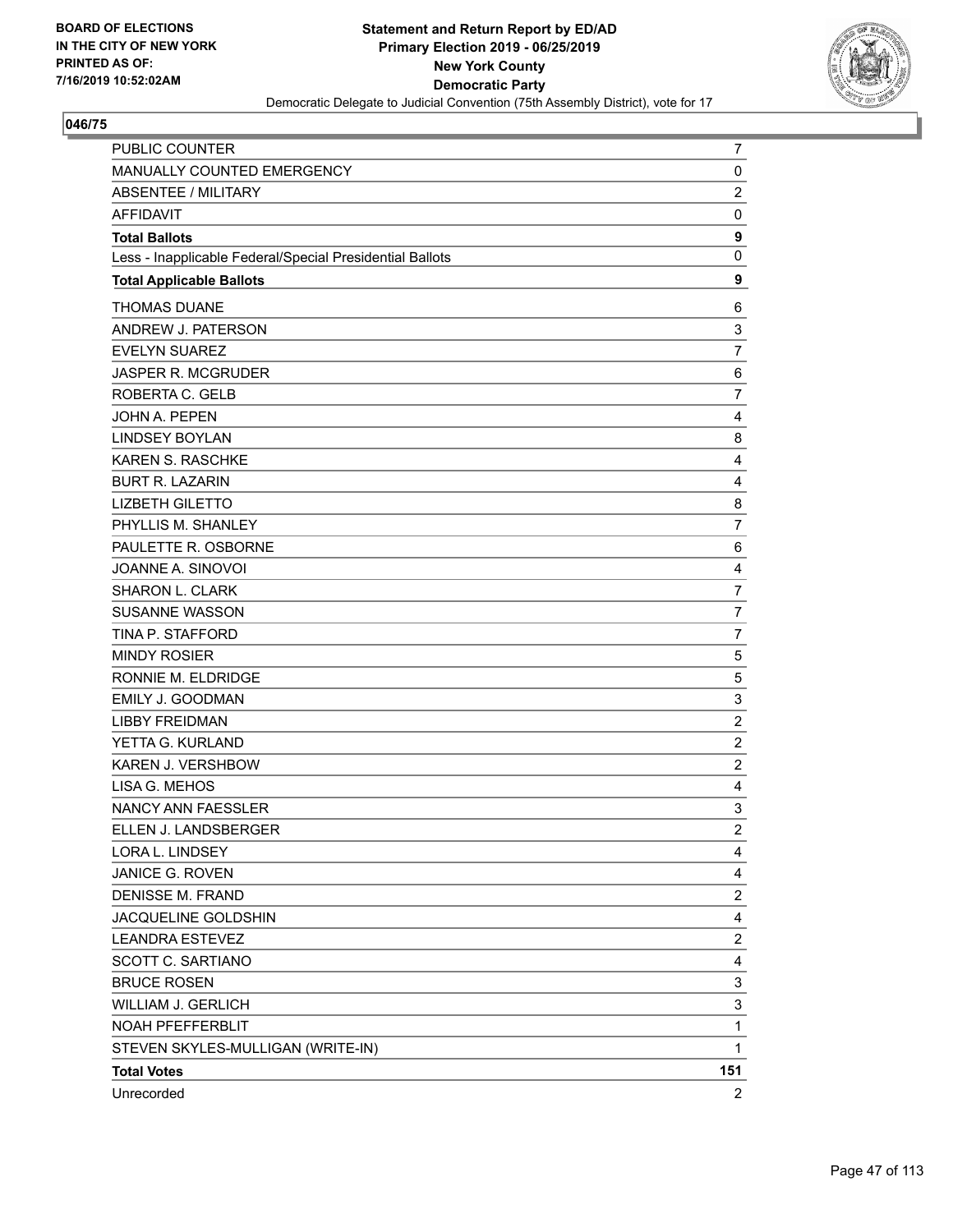

| <b>PUBLIC COUNTER</b>                                    | 29             |
|----------------------------------------------------------|----------------|
| MANUALLY COUNTED EMERGENCY                               | 0              |
| <b>ABSENTEE / MILITARY</b>                               | 0              |
| <b>AFFIDAVIT</b>                                         | $\mathbf 0$    |
| <b>Total Ballots</b>                                     | 29             |
| Less - Inapplicable Federal/Special Presidential Ballots | 0              |
| <b>Total Applicable Ballots</b>                          | 29             |
| <b>THOMAS DUANE</b>                                      | 24             |
| ANDREW J. PATERSON                                       | 19             |
| <b>EVELYN SUAREZ</b>                                     | 18             |
| <b>JASPER R. MCGRUDER</b>                                | 18             |
| ROBERTA C. GELB                                          | 17             |
| <b>JOHN A. PEPEN</b>                                     | 16             |
| <b>LINDSEY BOYLAN</b>                                    | 18             |
| <b>KAREN S. RASCHKE</b>                                  | 14             |
| <b>BURT R. LAZARIN</b>                                   | 17             |
| <b>LIZBETH GILETTO</b>                                   | 18             |
| PHYLLIS M. SHANLEY                                       | 13             |
| PAULETTE R. OSBORNE                                      | 14             |
| JOANNE A. SINOVOI                                        | 14             |
| <b>SHARON L. CLARK</b>                                   | 16             |
| <b>SUSANNE WASSON</b>                                    | 16             |
| TINA P. STAFFORD                                         | 15             |
| <b>MINDY ROSIER</b>                                      | 16             |
| RONNIE M. ELDRIDGE                                       | 12             |
| <b>EMILY J. GOODMAN</b>                                  | 9              |
| <b>LIBBY FREIDMAN</b>                                    | 10             |
| YETTA G. KURLAND                                         | 8              |
| KAREN J. VERSHBOW                                        | $\overline{7}$ |
| LISA G. MEHOS                                            | 5              |
| <b>NANCY ANN FAESSLER</b>                                | 6              |
| ELLEN J. LANDSBERGER                                     | $\overline{7}$ |
| LORA L. LINDSEY                                          | 7              |
| JANICE G. ROVEN                                          | 2              |
| <b>DENISSE M. FRAND</b>                                  | $\overline{7}$ |
| JACQUELINE GOLDSHIN                                      | 8              |
| <b>LEANDRA ESTEVEZ</b>                                   | 6              |
| SCOTT C. SARTIANO                                        | 13             |
| <b>BRUCE ROSEN</b>                                       | 10             |
| <b>WILLIAM J. GERLICH</b>                                | 13             |
| NOAH PFEFFERBLIT                                         | 7              |
| <b>Total Votes</b>                                       | 420            |
| Unrecorded                                               | 73             |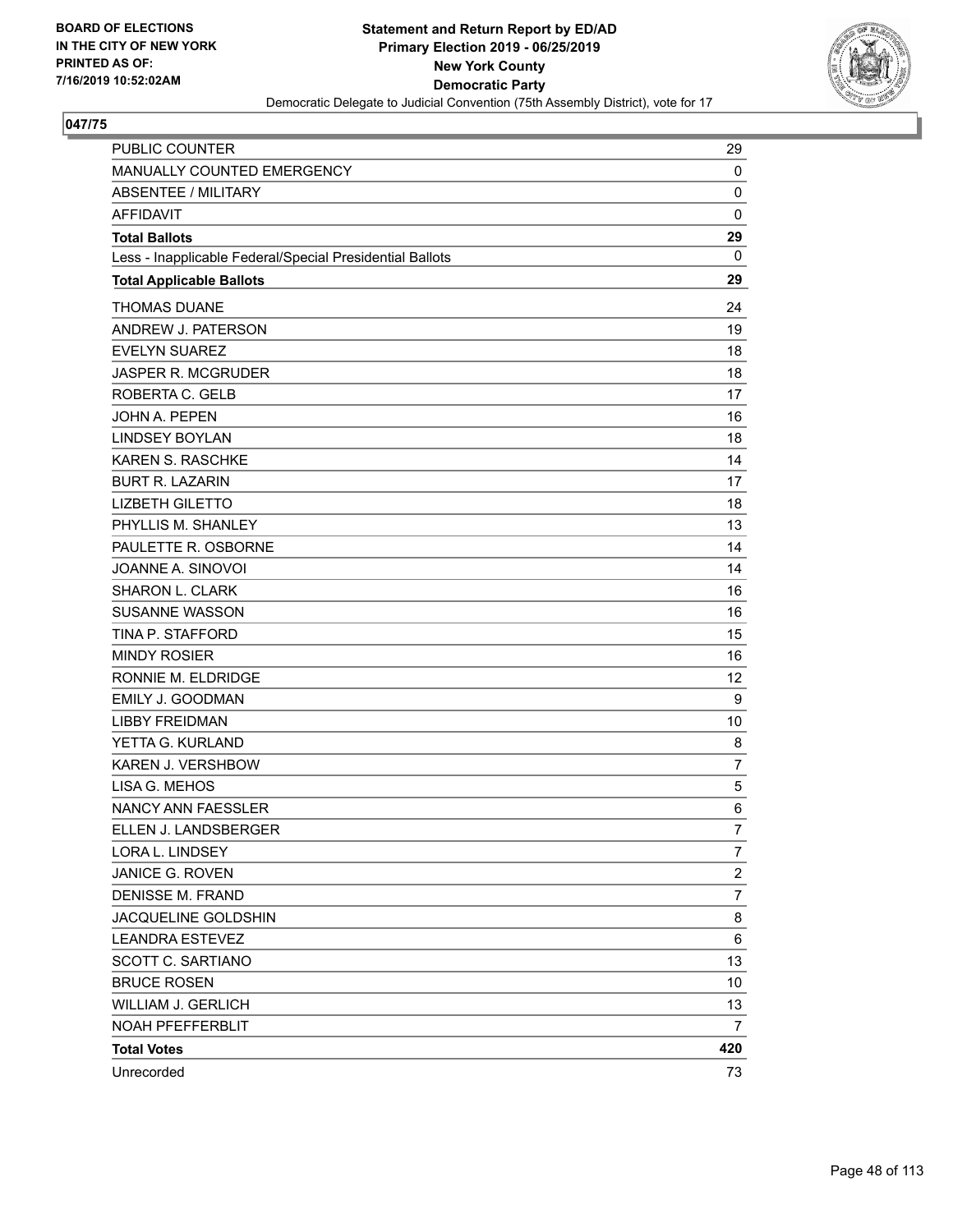

| PUBLIC COUNTER                                           | 20          |
|----------------------------------------------------------|-------------|
| MANUALLY COUNTED EMERGENCY                               | 0           |
| ABSENTEE / MILITARY                                      | 0           |
| <b>AFFIDAVIT</b>                                         | $\mathbf 0$ |
| <b>Total Ballots</b>                                     | 20          |
| Less - Inapplicable Federal/Special Presidential Ballots | 0           |
| <b>Total Applicable Ballots</b>                          | 20          |
| <b>THOMAS DUANE</b>                                      | 14          |
| ANDREW J. PATERSON                                       | 9           |
| <b>EVELYN SUAREZ</b>                                     | 10          |
| <b>JASPER R. MCGRUDER</b>                                | 7           |
| ROBERTA C. GELB                                          | 9           |
| <b>JOHN A. PEPEN</b>                                     | 9           |
| <b>LINDSEY BOYLAN</b>                                    | 9           |
| <b>KAREN S. RASCHKE</b>                                  | 10          |
| <b>BURT R. LAZARIN</b>                                   | 8           |
| <b>LIZBETH GILETTO</b>                                   | 11          |
| PHYLLIS M. SHANLEY                                       | 11          |
| PAULETTE R. OSBORNE                                      | 10          |
| JOANNE A. SINOVOI                                        | 9           |
| SHARON L. CLARK                                          | 10          |
| <b>SUSANNE WASSON</b>                                    | 10          |
| TINA P. STAFFORD                                         | 9           |
| <b>MINDY ROSIER</b>                                      | 10          |
| RONNIE M. ELDRIDGE                                       | 4           |
| <b>EMILY J. GOODMAN</b>                                  | 5           |
| <b>LIBBY FREIDMAN</b>                                    | 5           |
| YETTA G. KURLAND                                         | 5           |
| <b>KAREN J. VERSHBOW</b>                                 | 5           |
| LISA G. MEHOS                                            | 3           |
| <b>NANCY ANN FAESSLER</b>                                | 5           |
| ELLEN J. LANDSBERGER                                     | 3           |
| LORA L. LINDSEY                                          | 4           |
| JANICE G. ROVEN                                          | 3           |
| <b>DENISSE M. FRAND</b>                                  | 4           |
| JACQUELINE GOLDSHIN                                      | 3           |
| <b>LEANDRA ESTEVEZ</b>                                   | 5           |
| SCOTT C. SARTIANO                                        | 5           |
| <b>BRUCE ROSEN</b>                                       | 6           |
| WILLIAM J. GERLICH                                       | 5           |
| NOAH PFEFFERBLIT                                         | 3           |
| <b>Total Votes</b>                                       | 238         |
| Unrecorded                                               | 102         |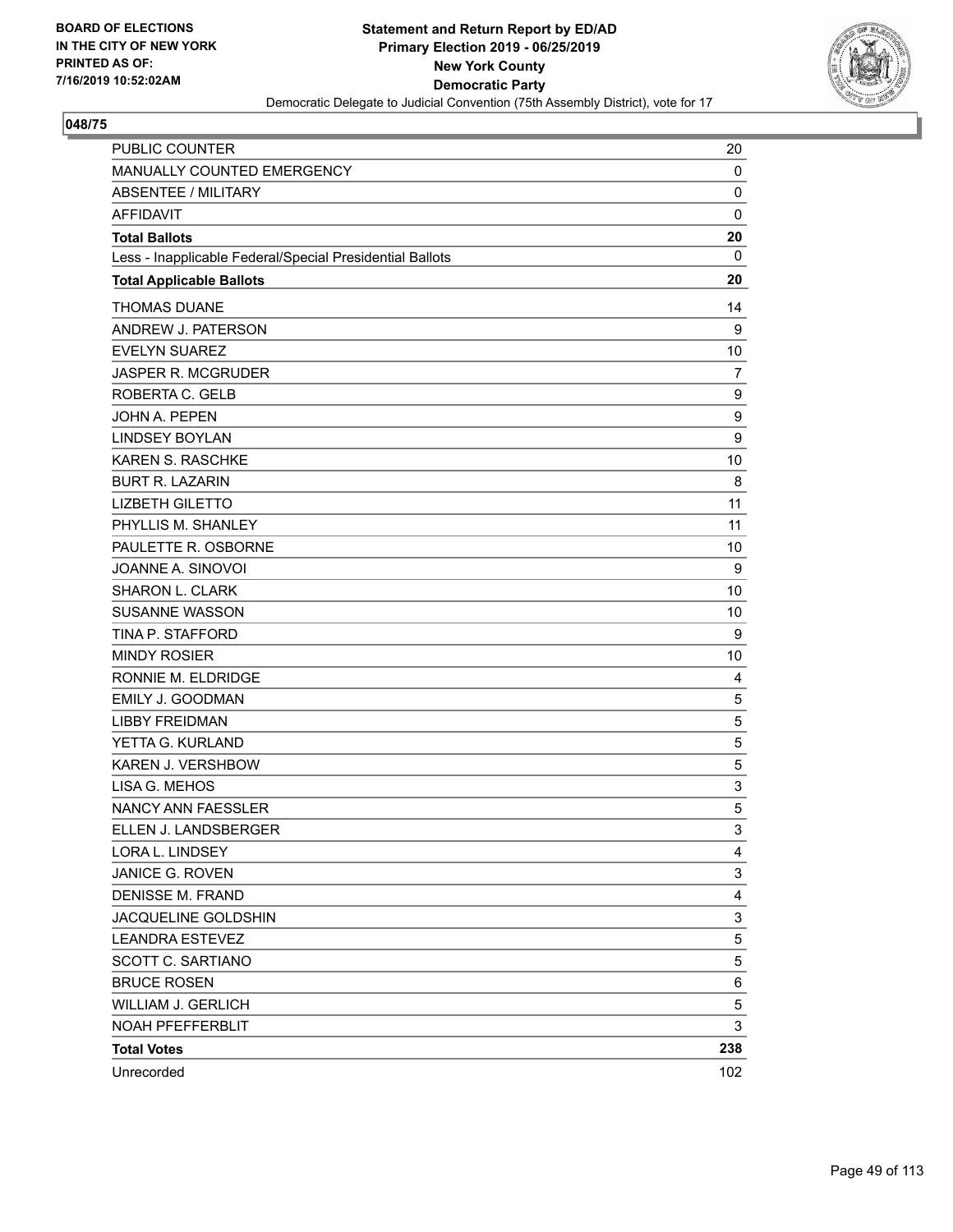

| <b>PUBLIC COUNTER</b>                                    | 11                      |
|----------------------------------------------------------|-------------------------|
| MANUALLY COUNTED EMERGENCY                               | $\mathbf 0$             |
| <b>ABSENTEE / MILITARY</b>                               | 0                       |
| <b>AFFIDAVIT</b>                                         | $\mathbf 0$             |
| <b>Total Ballots</b>                                     | 11                      |
| Less - Inapplicable Federal/Special Presidential Ballots | 0                       |
| <b>Total Applicable Ballots</b>                          | 11                      |
| <b>THOMAS DUANE</b>                                      | 7                       |
| ANDREW J. PATERSON                                       | $\overline{4}$          |
| <b>EVELYN SUAREZ</b>                                     | 7                       |
| <b>JASPER R. MCGRUDER</b>                                | 4                       |
| ROBERTA C. GELB                                          | 8                       |
| <b>JOHN A. PEPEN</b>                                     | 3                       |
| <b>LINDSEY BOYLAN</b>                                    | $\,6$                   |
| <b>KAREN S. RASCHKE</b>                                  | $\overline{7}$          |
| <b>BURT R. LAZARIN</b>                                   | 4                       |
| <b>LIZBETH GILETTO</b>                                   | 5                       |
| PHYLLIS M. SHANLEY                                       | 6                       |
| PAULETTE R. OSBORNE                                      | 6                       |
| JOANNE A. SINOVOI                                        | 8                       |
| SHARON L. CLARK                                          | 5                       |
| <b>SUSANNE WASSON</b>                                    | $\overline{7}$          |
| TINA P. STAFFORD                                         | 6                       |
| <b>MINDY ROSIER</b>                                      | $\overline{7}$          |
| RONNIE M. ELDRIDGE                                       | 3                       |
| EMILY J. GOODMAN                                         | 5                       |
| <b>LIBBY FREIDMAN</b>                                    | 5                       |
| YETTA G. KURLAND                                         | 4                       |
| <b>KAREN J. VERSHBOW</b>                                 | 4                       |
| LISA G. MEHOS                                            | 3                       |
| NANCY ANN FAESSLER                                       | 4                       |
| ELLEN J. LANDSBERGER                                     | 3                       |
| LORA L. LINDSEY                                          | 4                       |
| <b>JANICE G. ROVEN</b>                                   | 3                       |
| <b>DENISSE M. FRAND</b>                                  | 3                       |
| JACQUELINE GOLDSHIN                                      | 4                       |
| <b>LEANDRA ESTEVEZ</b>                                   | 4                       |
| SCOTT C. SARTIANO                                        | $\overline{\mathbf{c}}$ |
| <b>BRUCE ROSEN</b>                                       | 5                       |
| <b>WILLIAM J. GERLICH</b>                                | 3                       |
| NOAH PFEFFERBLIT                                         | 3                       |
| <b>Total Votes</b>                                       | 162                     |
| Unrecorded                                               | 25                      |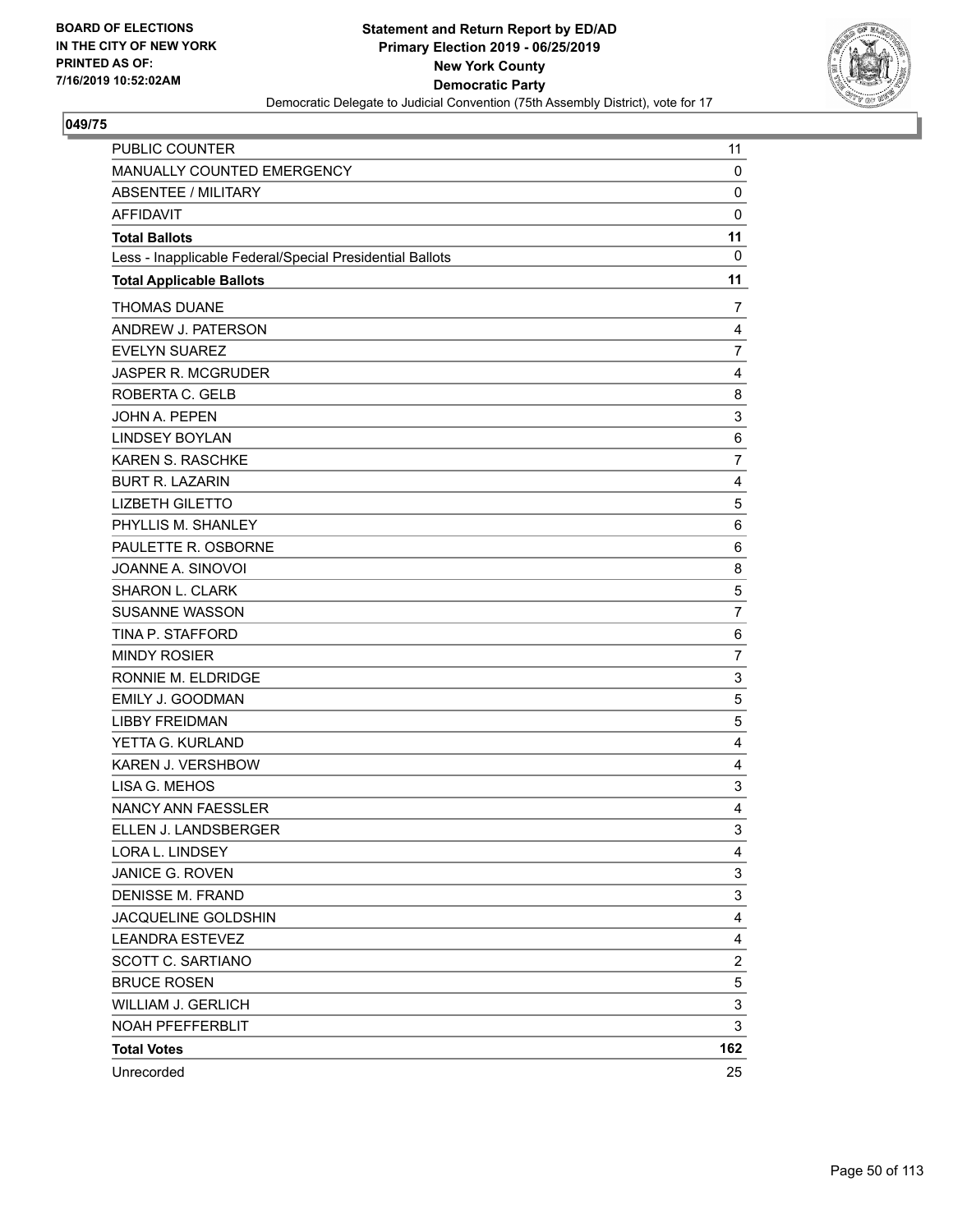

| PUBLIC COUNTER                                           | 12             |
|----------------------------------------------------------|----------------|
| MANUALLY COUNTED EMERGENCY                               | $\mathbf 0$    |
| ABSENTEE / MILITARY                                      | $\mathbf{1}$   |
| <b>AFFIDAVIT</b>                                         | $\mathbf 0$    |
| <b>Total Ballots</b>                                     | 13             |
| Less - Inapplicable Federal/Special Presidential Ballots | 0              |
| <b>Total Applicable Ballots</b>                          | 13             |
| <b>THOMAS DUANE</b>                                      | 6              |
| ANDREW J. PATERSON                                       | 5              |
| <b>EVELYN SUAREZ</b>                                     | $\overline{7}$ |
| <b>JASPER R. MCGRUDER</b>                                | 3              |
| ROBERTA C. GELB                                          | 5              |
| <b>JOHN A. PEPEN</b>                                     | 3              |
| <b>LINDSEY BOYLAN</b>                                    | 3              |
| KAREN S. RASCHKE                                         | $\overline{c}$ |
| <b>BURT R. LAZARIN</b>                                   | 4              |
| <b>LIZBETH GILETTO</b>                                   | $\overline{2}$ |
| PHYLLIS M. SHANLEY                                       | 4              |
| PAULETTE R. OSBORNE                                      | $\overline{c}$ |
| JOANNE A. SINOVOI                                        | 4              |
| SHARON L. CLARK                                          | 3              |
| <b>SUSANNE WASSON</b>                                    | 3              |
| TINA P. STAFFORD                                         | 3              |
| <b>MINDY ROSIER</b>                                      | 3              |
| RONNIE M. ELDRIDGE                                       | 5              |
| <b>EMILY J. GOODMAN</b>                                  | $\overline{7}$ |
| <b>LIBBY FREIDMAN</b>                                    | 5              |
| YETTA G. KURLAND                                         | 5              |
| <b>KAREN J. VERSHBOW</b>                                 | $\overline{7}$ |
| LISA G. MEHOS                                            | 7              |
| NANCY ANN FAESSLER                                       | 4              |
| ELLEN J. LANDSBERGER                                     | 4              |
| LORA L. LINDSEY                                          | 5              |
| JANICE G. ROVEN                                          | 5              |
| <b>DENISSE M. FRAND</b>                                  | 5              |
| JACQUELINE GOLDSHIN                                      | 4              |
| <b>LEANDRA ESTEVEZ</b>                                   | 6              |
| SCOTT C. SARTIANO                                        | 5              |
| <b>BRUCE ROSEN</b>                                       | 5              |
| <b>WILLIAM J. GERLICH</b>                                | 4              |
| NOAH PFEFFERBLIT                                         | 4              |
| <b>Total Votes</b>                                       | 149            |
| Unrecorded                                               | 72             |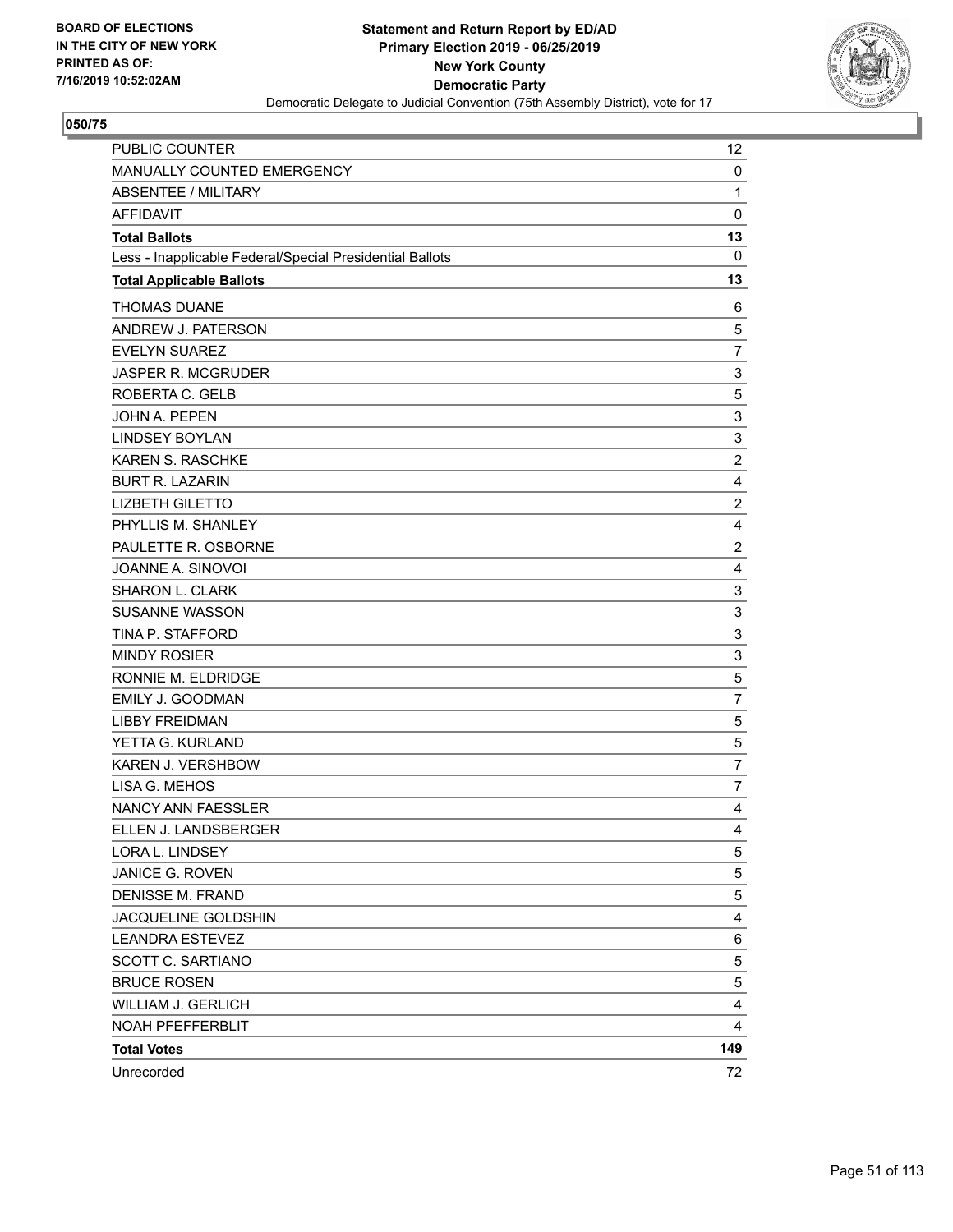

| PUBLIC COUNTER                                           | $\overline{c}$          |
|----------------------------------------------------------|-------------------------|
| MANUALLY COUNTED EMERGENCY                               | 0                       |
| <b>ABSENTEE / MILITARY</b>                               | $\overline{2}$          |
| <b>AFFIDAVIT</b>                                         | 0                       |
| <b>Total Ballots</b>                                     | 4                       |
| Less - Inapplicable Federal/Special Presidential Ballots | 0                       |
| <b>Total Applicable Ballots</b>                          | 4                       |
| <b>THOMAS DUANE</b>                                      | 3                       |
| ANDREW J. PATERSON                                       | $\overline{2}$          |
| <b>EVELYN SUAREZ</b>                                     | $\overline{2}$          |
| JASPER R. MCGRUDER                                       | $\overline{c}$          |
| ROBERTA C. GELB                                          | 3                       |
| JOHN A. PEPEN                                            | 1                       |
| <b>LINDSEY BOYLAN</b>                                    | 1                       |
| KAREN S. RASCHKE                                         | 3                       |
| <b>BURT R. LAZARIN</b>                                   | 1                       |
| <b>LIZBETH GILETTO</b>                                   | $\overline{\mathbf{c}}$ |
| PHYLLIS M. SHANLEY                                       | 1                       |
| PAULETTE R. OSBORNE                                      | 1                       |
| JOANNE A. SINOVOI                                        | $\overline{c}$          |
| SHARON L. CLARK                                          | 3                       |
| <b>SUSANNE WASSON</b>                                    | $\overline{2}$          |
| TINA P. STAFFORD                                         | $\mathbf{1}$            |
| <b>MINDY ROSIER</b>                                      | $\overline{c}$          |
| RONNIE M. ELDRIDGE                                       | $\overline{2}$          |
| EMILY J. GOODMAN                                         | 0                       |
| <b>LIBBY FREIDMAN</b>                                    | $\mathbf{1}$            |
| YETTA G. KURLAND                                         | 0                       |
| KAREN J. VERSHBOW                                        | 1                       |
| LISA G. MEHOS                                            | 1                       |
| <b>NANCY ANN FAESSLER</b>                                | 0                       |
| ELLEN J. LANDSBERGER                                     | 1                       |
| LORA L. LINDSEY                                          | 1                       |
| JANICE G. ROVEN                                          | 1                       |
| <b>DENISSE M. FRAND</b>                                  | 0                       |
| JACQUELINE GOLDSHIN                                      | 0                       |
| <b>LEANDRA ESTEVEZ</b>                                   | 1                       |
| <b>SCOTT C. SARTIANO</b>                                 | 1                       |
| <b>BRUCE ROSEN</b>                                       | 0                       |
| <b>WILLIAM J. GERLICH</b>                                | 0                       |
| NOAH PFEFFERBLIT                                         | 1                       |
| <b>Total Votes</b>                                       | 43                      |
| Unrecorded                                               | 25                      |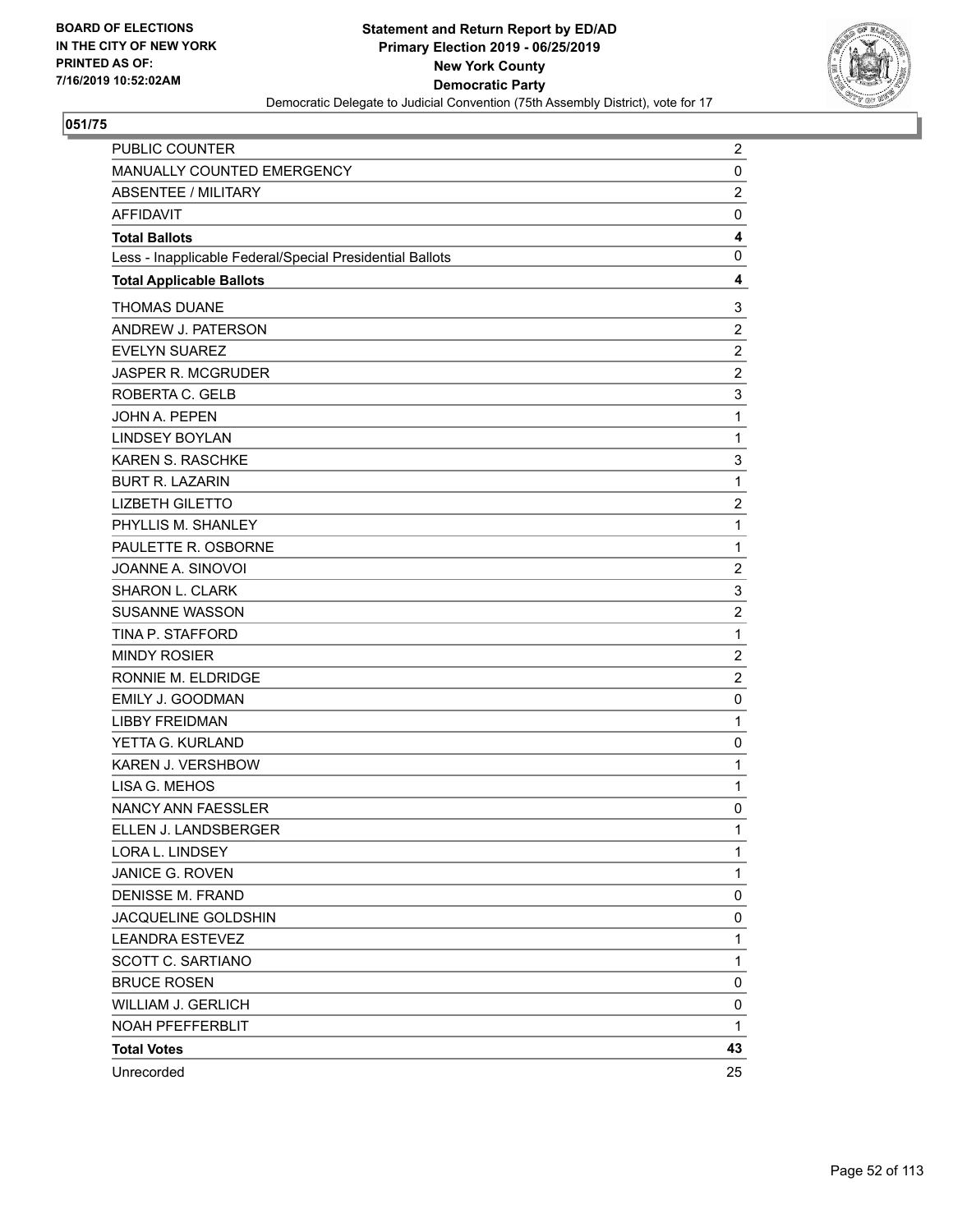

| PUBLIC COUNTER                                           | 21             |
|----------------------------------------------------------|----------------|
| MANUALLY COUNTED EMERGENCY                               | 0              |
| ABSENTEE / MILITARY                                      | 0              |
| <b>AFFIDAVIT</b>                                         | 0              |
| <b>Total Ballots</b>                                     | 21             |
| Less - Inapplicable Federal/Special Presidential Ballots | 0              |
| <b>Total Applicable Ballots</b>                          | 21             |
| <b>THOMAS DUANE</b>                                      | 11             |
| ANDREW J. PATERSON                                       | 6              |
| <b>EVELYN SUAREZ</b>                                     | 10             |
| JASPER R. MCGRUDER                                       | 8              |
| ROBERTA C. GELB                                          | 12             |
| JOHN A. PEPEN                                            | 8              |
| <b>LINDSEY BOYLAN</b>                                    | 10             |
| <b>KAREN S. RASCHKE</b>                                  | 8              |
| <b>BURT R. LAZARIN</b>                                   | 7              |
| <b>LIZBETH GILETTO</b>                                   | 11             |
| PHYLLIS M. SHANLEY                                       | $\overline{7}$ |
| PAULETTE R. OSBORNE                                      | 10             |
| JOANNE A. SINOVOI                                        | 9              |
| <b>SHARON L. CLARK</b>                                   | 8              |
| <b>SUSANNE WASSON</b>                                    | $\overline{7}$ |
| TINA P. STAFFORD                                         | 8              |
| <b>MINDY ROSIER</b>                                      | 9              |
| RONNIE M. ELDRIDGE                                       | 6              |
| <b>EMILY J. GOODMAN</b>                                  | 8              |
| <b>LIBBY FREIDMAN</b>                                    | 6              |
| YETTA G. KURLAND                                         | 6              |
| KAREN J. VERSHBOW                                        | 5              |
| LISA G. MEHOS                                            | $\overline{7}$ |
| NANCY ANN FAESSLER                                       | $\overline{7}$ |
| ELLEN J. LANDSBERGER                                     | 8              |
| LORA L. LINDSEY                                          | 6              |
| JANICE G. ROVEN                                          | $\overline{7}$ |
| <b>DENISSE M. FRAND</b>                                  | $\overline{7}$ |
| JACQUELINE GOLDSHIN                                      | $\overline{7}$ |
| <b>LEANDRA ESTEVEZ</b>                                   | 8              |
| SCOTT C. SARTIANO                                        | $\overline{7}$ |
| <b>BRUCE ROSEN</b>                                       | 5              |
| <b>WILLIAM J. GERLICH</b>                                | 4              |
| NOAH PFEFFERBLIT                                         | 5              |
| <b>Total Votes</b>                                       | 258            |
| Unrecorded                                               | 99             |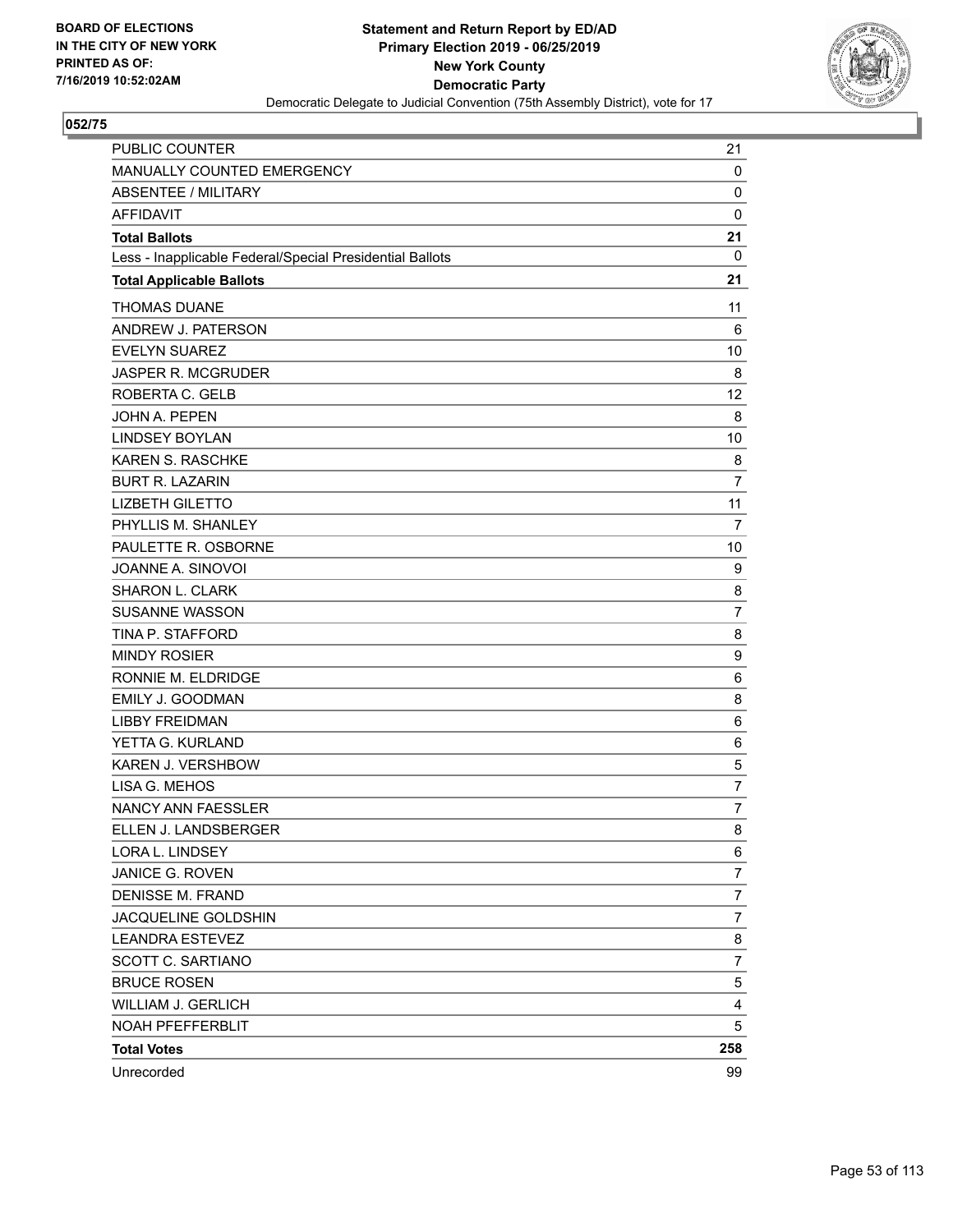

| PUBLIC COUNTER                                           | 26             |
|----------------------------------------------------------|----------------|
| MANUALLY COUNTED EMERGENCY                               | 0              |
| <b>ABSENTEE / MILITARY</b>                               | $\overline{2}$ |
| <b>AFFIDAVIT</b>                                         | $\mathbf 0$    |
| <b>Total Ballots</b>                                     | 28             |
| Less - Inapplicable Federal/Special Presidential Ballots | $\mathbf{0}$   |
| <b>Total Applicable Ballots</b>                          | 28             |
| <b>THOMAS DUANE</b>                                      | 5              |
| ANDREW J. PATERSON                                       | 4              |
| <b>EVELYN SUAREZ</b>                                     | 9              |
| <b>JASPER R. MCGRUDER</b>                                | 3              |
| ROBERTA C. GELB                                          | 8              |
| JOHN A. PEPEN                                            | 3              |
| <b>LINDSEY BOYLAN</b>                                    | 7              |
| KAREN S. RASCHKE                                         | 5              |
| <b>BURT R. LAZARIN</b>                                   | 5              |
| <b>LIZBETH GILETTO</b>                                   | 10             |
| PHYLLIS M. SHANLEY                                       | 6              |
| PAULETTE R. OSBORNE                                      | 6              |
| JOANNE A. SINOVOI                                        | 6              |
| SHARON L. CLARK                                          | $\overline{7}$ |
| <b>SUSANNE WASSON</b>                                    | 6              |
| TINA P. STAFFORD                                         | 7              |
| <b>MINDY ROSIER</b>                                      | 8              |
| RONNIE M. ELDRIDGE                                       | $\overline{7}$ |
| EMILY J. GOODMAN                                         | 11             |
| <b>LIBBY FREIDMAN</b>                                    | 11             |
| YETTA G. KURLAND                                         | 12             |
| KAREN J. VERSHBOW                                        | 8              |
| LISA G. MEHOS                                            | 9              |
| <b>NANCY ANN FAESSLER</b>                                | 9              |
| ELLEN J. LANDSBERGER                                     | 10             |
| LORA L. LINDSEY                                          | 10             |
| JANICE G. ROVEN                                          | 9              |
| <b>DENISSE M. FRAND</b>                                  | 7              |
| JACQUELINE GOLDSHIN                                      | 10             |
| <b>LEANDRA ESTEVEZ</b>                                   | 14             |
| SCOTT C. SARTIANO                                        | 6              |
| <b>BRUCE ROSEN</b>                                       | 6              |
| WILLIAM J. GERLICH                                       | 5              |
| NOAH PFEFFERBLIT                                         | 6              |
| UNATTRIBUTABLE WRITE-IN (WRITE-IN)                       | 1              |
| UNCOUNTED WRITE-IN PER STATUTE (WRITE-IN)                | $\overline{2}$ |
| <b>Total Votes</b>                                       | 258            |
| Unrecorded                                               | 218            |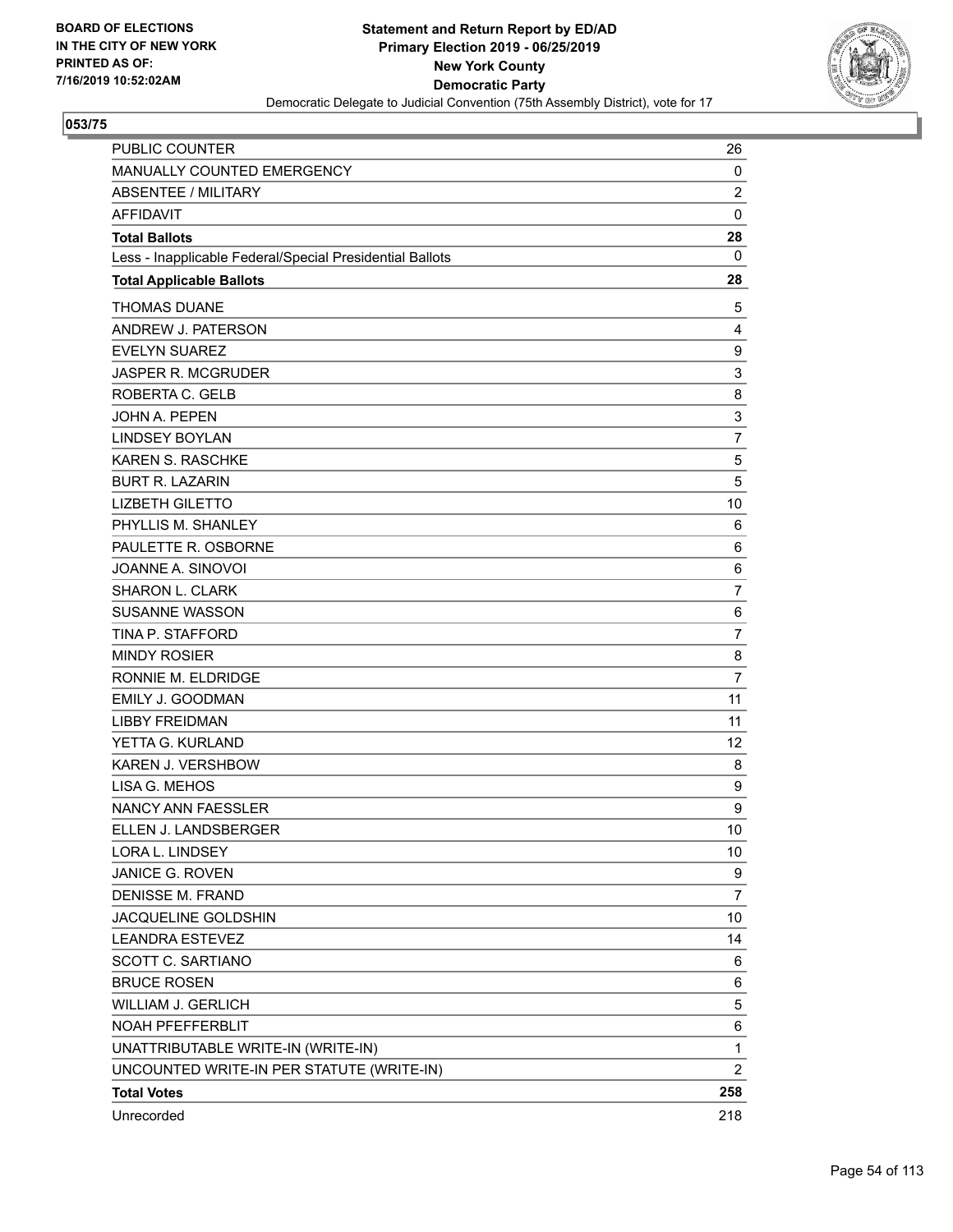

| PUBLIC COUNTER                                           | 24             |
|----------------------------------------------------------|----------------|
| MANUALLY COUNTED EMERGENCY                               | 0              |
| ABSENTEE / MILITARY                                      | 0              |
| <b>AFFIDAVIT</b>                                         | $\mathbf 0$    |
| <b>Total Ballots</b>                                     | 24             |
| Less - Inapplicable Federal/Special Presidential Ballots | 0              |
| <b>Total Applicable Ballots</b>                          | 24             |
| <b>THOMAS DUANE</b>                                      | 11             |
| ANDREW J. PATERSON                                       | 5              |
| <b>EVELYN SUAREZ</b>                                     | 10             |
| JASPER R. MCGRUDER                                       | 5              |
| ROBERTA C. GELB                                          | $\overline{7}$ |
| JOHN A. PEPEN                                            | 5              |
| <b>LINDSEY BOYLAN</b>                                    | 9              |
| <b>KAREN S. RASCHKE</b>                                  | 8              |
| <b>BURT R. LAZARIN</b>                                   | $\overline{7}$ |
| <b>LIZBETH GILETTO</b>                                   | 8              |
| PHYLLIS M. SHANLEY                                       | 6              |
| PAULETTE R. OSBORNE                                      | 7              |
| JOANNE A. SINOVOI                                        | 10             |
| <b>SHARON L. CLARK</b>                                   | 9              |
| <b>SUSANNE WASSON</b>                                    | 10             |
| TINA P. STAFFORD                                         | 7              |
| <b>MINDY ROSIER</b>                                      | 8              |
| RONNIE M. ELDRIDGE                                       | 9              |
| <b>EMILY J. GOODMAN</b>                                  | 10             |
| <b>LIBBY FREIDMAN</b>                                    | 9              |
| YETTA G. KURLAND                                         | $\overline{7}$ |
| KAREN J. VERSHBOW                                        | 8              |
| LISA G. MEHOS                                            | 9              |
| NANCY ANN FAESSLER                                       | 9              |
| ELLEN J. LANDSBERGER                                     | $\overline{7}$ |
| LORA L. LINDSEY                                          | 9              |
| JANICE G. ROVEN                                          | 8              |
| <b>DENISSE M. FRAND</b>                                  | 6              |
| JACQUELINE GOLDSHIN                                      | 10             |
| <b>LEANDRA ESTEVEZ</b>                                   | 9              |
| SCOTT C. SARTIANO                                        | 4              |
| <b>BRUCE ROSEN</b>                                       | 8              |
| <b>WILLIAM J. GERLICH</b>                                | 5              |
| NOAH PFEFFERBLIT                                         | 6              |
| <b>Total Votes</b>                                       | 265            |
| Unrecorded                                               | 143            |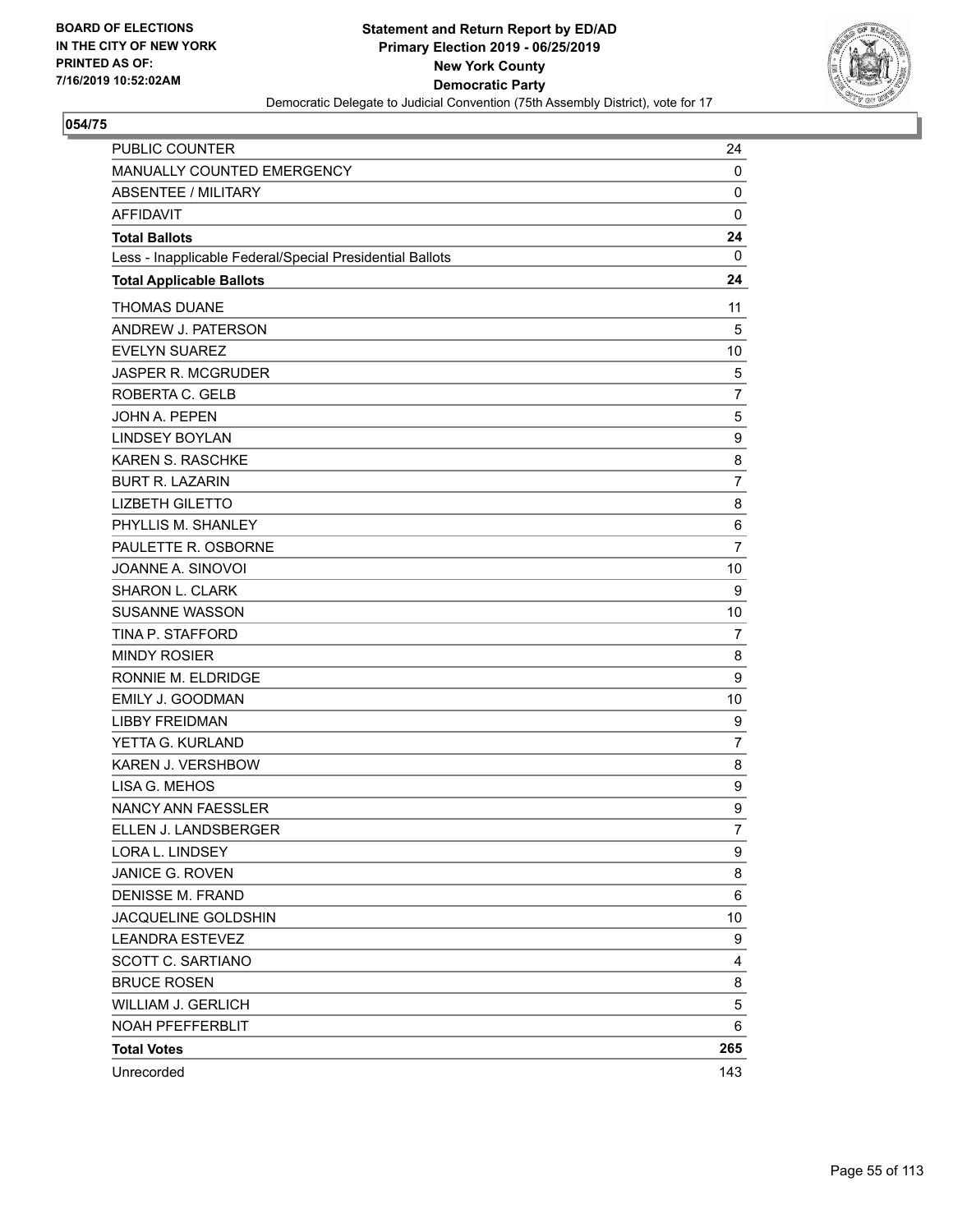

| PUBLIC COUNTER                                           | 13              |
|----------------------------------------------------------|-----------------|
| MANUALLY COUNTED EMERGENCY                               | 0               |
| <b>ABSENTEE / MILITARY</b>                               | 0               |
| <b>AFFIDAVIT</b>                                         | $\mathbf 0$     |
| <b>Total Ballots</b>                                     | 13              |
| Less - Inapplicable Federal/Special Presidential Ballots | $\mathbf 0$     |
| <b>Total Applicable Ballots</b>                          | 13              |
| <b>THOMAS DUANE</b>                                      | 7               |
| ANDREW J. PATERSON                                       | 3               |
| <b>EVELYN SUAREZ</b>                                     | 7               |
| <b>JASPER R. MCGRUDER</b>                                | 3               |
| ROBERTA C. GELB                                          | 5               |
| <b>JOHN A. PEPEN</b>                                     | 3               |
| <b>LINDSEY BOYLAN</b>                                    | 5               |
| KAREN S. RASCHKE                                         | $6\phantom{1}6$ |
| <b>BURT R. LAZARIN</b>                                   | 4               |
| <b>LIZBETH GILETTO</b>                                   | 6               |
| PHYLLIS M. SHANLEY                                       | $\overline{7}$  |
| PAULETTE R. OSBORNE                                      | 6               |
| JOANNE A. SINOVOI                                        | 5               |
| SHARON L. CLARK                                          | $\overline{7}$  |
| <b>SUSANNE WASSON</b>                                    | 7               |
| TINA P. STAFFORD                                         | 6               |
| <b>MINDY ROSIER</b>                                      | 4               |
| RONNIE M. ELDRIDGE                                       | 8               |
| <b>EMILY J. GOODMAN</b>                                  | 5               |
| <b>LIBBY FREIDMAN</b>                                    | 3               |
| YETTA G. KURLAND                                         | 6               |
| KAREN J. VERSHBOW                                        | 6               |
| LISA G. MEHOS                                            | 4               |
| NANCY ANN FAESSLER                                       | 4               |
| ELLEN J. LANDSBERGER                                     | $\overline{4}$  |
| LORA L. LINDSEY                                          | 6               |
| JANICE G. ROVEN                                          | 4               |
| <b>DENISSE M. FRAND</b>                                  | 3               |
| JACQUELINE GOLDSHIN                                      | 3               |
| <b>LEANDRA ESTEVEZ</b>                                   | 4               |
| SCOTT C. SARTIANO                                        | 4               |
| <b>BRUCE ROSEN</b>                                       | 3               |
| <b>WILLIAM J. GERLICH</b>                                | 5               |
| NOAH PFEFFERBLIT                                         | $\overline{c}$  |
| <b>Total Votes</b>                                       | 165             |
| Unrecorded                                               | 56              |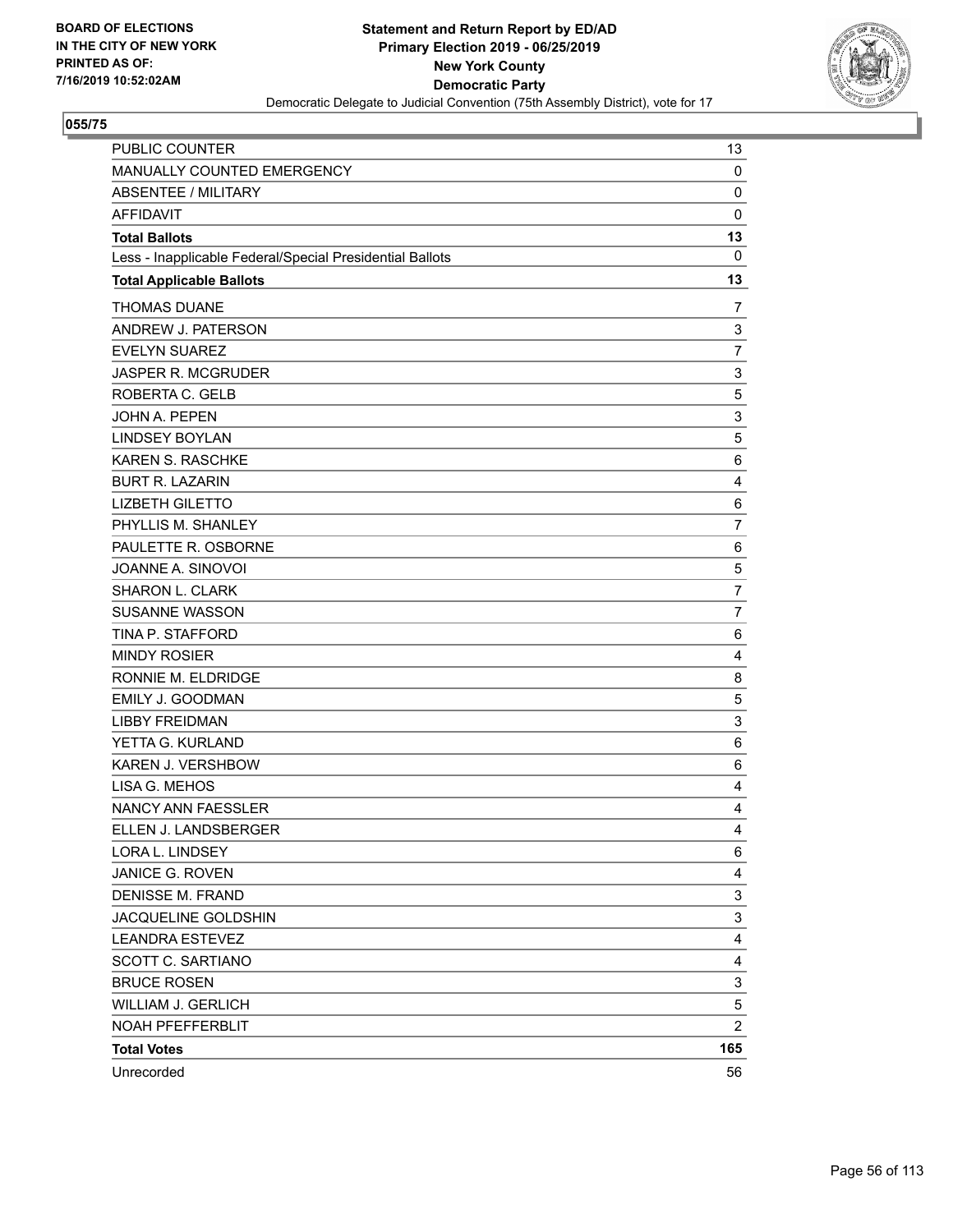

| <b>PUBLIC COUNTER</b>                                    | 15             |
|----------------------------------------------------------|----------------|
| MANUALLY COUNTED EMERGENCY                               | 0              |
| <b>ABSENTEE / MILITARY</b>                               | $\mathbf{1}$   |
| <b>AFFIDAVIT</b>                                         | $\mathbf 0$    |
| <b>Total Ballots</b>                                     | 16             |
| Less - Inapplicable Federal/Special Presidential Ballots | $\mathbf 0$    |
| <b>Total Applicable Ballots</b>                          | 16             |
| <b>THOMAS DUANE</b>                                      | 9              |
| ANDREW J. PATERSON                                       | $\overline{2}$ |
| <b>EVELYN SUAREZ</b>                                     | 5              |
| <b>JASPER R. MCGRUDER</b>                                | $\overline{c}$ |
| ROBERTA C. GELB                                          | 5              |
| <b>JOHN A. PEPEN</b>                                     | $\mathbf{1}$   |
| <b>LINDSEY BOYLAN</b>                                    | 5              |
| KAREN S. RASCHKE                                         | 3              |
| <b>BURT R. LAZARIN</b>                                   | 3              |
| <b>LIZBETH GILETTO</b>                                   | 5              |
| PHYLLIS M. SHANLEY                                       | 6              |
| PAULETTE R. OSBORNE                                      | 3              |
| JOANNE A. SINOVOI                                        | 3              |
| SHARON L. CLARK                                          | 5              |
| <b>SUSANNE WASSON</b>                                    | 3              |
| TINA P. STAFFORD                                         | $\overline{c}$ |
| <b>MINDY ROSIER</b>                                      | 3              |
| RONNIE M. ELDRIDGE                                       | 12             |
| <b>EMILY J. GOODMAN</b>                                  | 11             |
| <b>LIBBY FREIDMAN</b>                                    | 10             |
| YETTA G. KURLAND                                         | 8              |
| KAREN J. VERSHBOW                                        | $\overline{7}$ |
| LISA G. MEHOS                                            | 8              |
| NANCY ANN FAESSLER                                       | 9              |
| ELLEN J. LANDSBERGER                                     | 9              |
| LORA L. LINDSEY                                          | 6              |
| JANICE G. ROVEN                                          | 8              |
| <b>DENISSE M. FRAND</b>                                  | $\overline{7}$ |
| JACQUELINE GOLDSHIN                                      | 9              |
| <b>LEANDRA ESTEVEZ</b>                                   | 8              |
| SCOTT C. SARTIANO                                        | 4              |
| <b>BRUCE ROSEN</b>                                       | 8              |
| <b>WILLIAM J. GERLICH</b>                                | 5              |
| NOAH PFEFFERBLIT                                         | $\overline{7}$ |
| <b>Total Votes</b>                                       | 201            |
| Unrecorded                                               | 71             |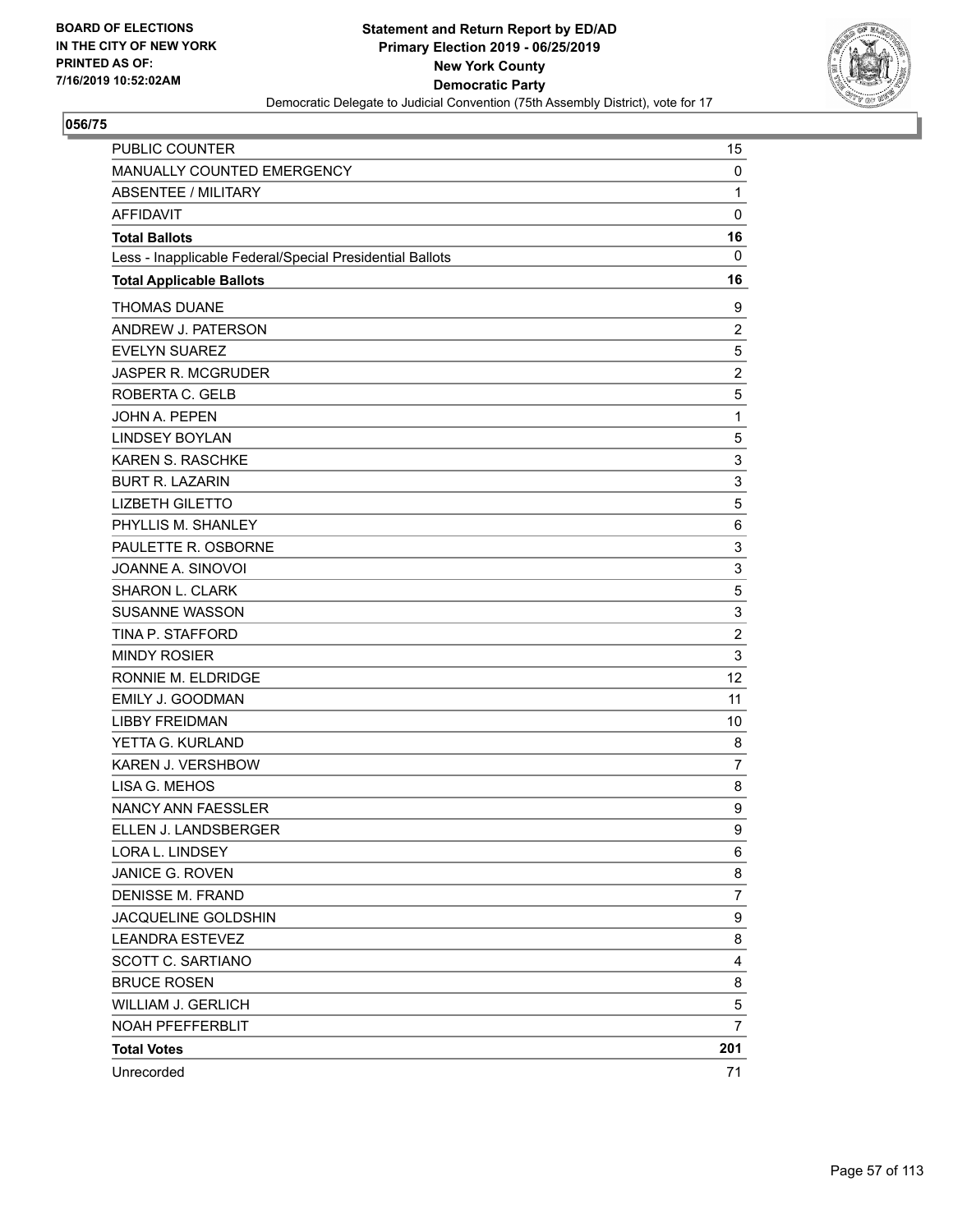

| PUBLIC COUNTER                                           | 7                       |
|----------------------------------------------------------|-------------------------|
| MANUALLY COUNTED EMERGENCY                               | 0                       |
| <b>ABSENTEE / MILITARY</b>                               | 0                       |
| <b>AFFIDAVIT</b>                                         | 0                       |
| <b>Total Ballots</b>                                     | $\overline{\mathbf{r}}$ |
| Less - Inapplicable Federal/Special Presidential Ballots | $\mathbf 0$             |
| <b>Total Applicable Ballots</b>                          | $\overline{\mathbf{7}}$ |
| <b>THOMAS DUANE</b>                                      | 4                       |
| ANDREW J. PATERSON                                       | 4                       |
| <b>EVELYN SUAREZ</b>                                     | 4                       |
| JASPER R. MCGRUDER                                       | 4                       |
| ROBERTA C. GELB                                          | 4                       |
| JOHN A. PEPEN                                            | 4                       |
| <b>LINDSEY BOYLAN</b>                                    | 4                       |
| KAREN S. RASCHKE                                         | 4                       |
| <b>BURT R. LAZARIN</b>                                   | 4                       |
| <b>LIZBETH GILETTO</b>                                   | 4                       |
| PHYLLIS M. SHANLEY                                       | 4                       |
| PAULETTE R. OSBORNE                                      | 4                       |
| JOANNE A. SINOVOI                                        | 4                       |
| <b>SHARON L. CLARK</b>                                   | 4                       |
| <b>SUSANNE WASSON</b>                                    | 4                       |
| TINA P. STAFFORD                                         | 4                       |
| <b>MINDY ROSIER</b>                                      | 4                       |
| RONNIE M. ELDRIDGE                                       | $\overline{c}$          |
| EMILY J. GOODMAN                                         | $\overline{c}$          |
| <b>LIBBY FREIDMAN</b>                                    | $\overline{c}$          |
| YETTA G. KURLAND                                         | $\overline{c}$          |
| KAREN J. VERSHBOW                                        | $\overline{c}$          |
| LISA G. MEHOS                                            | $\overline{c}$          |
| NANCY ANN FAESSLER                                       | $\overline{\mathbf{c}}$ |
| ELLEN J. LANDSBERGER                                     | $\overline{2}$          |
| LORA L. LINDSEY                                          | $\overline{c}$          |
| JANICE G. ROVEN                                          | $\overline{c}$          |
| <b>DENISSE M. FRAND</b>                                  | $\overline{c}$          |
| JACQUELINE GOLDSHIN                                      | $\overline{c}$          |
| <b>LEANDRA ESTEVEZ</b>                                   | $\overline{\mathbf{c}}$ |
| SCOTT C. SARTIANO                                        | $\overline{\mathbf{c}}$ |
| <b>BRUCE ROSEN</b>                                       | $\overline{c}$          |
| <b>WILLIAM J. GERLICH</b>                                | $\overline{c}$          |
| NOAH PFEFFERBLIT                                         | $\overline{2}$          |
| <b>Total Votes</b>                                       | 102                     |
| Unrecorded                                               | 17                      |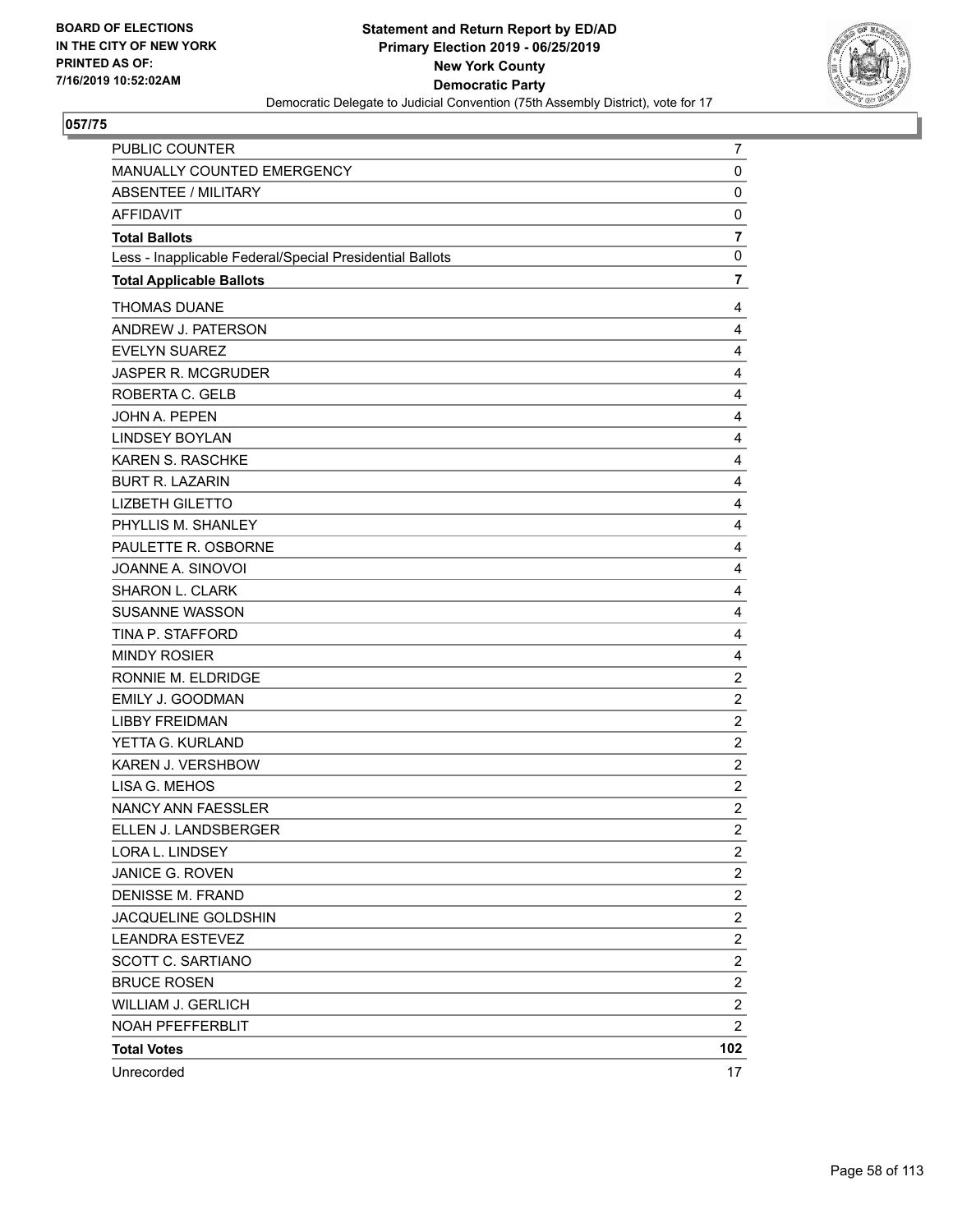

| PUBLIC COUNTER                                           | 7                       |
|----------------------------------------------------------|-------------------------|
| MANUALLY COUNTED EMERGENCY                               | 0                       |
| <b>ABSENTEE / MILITARY</b>                               | $\mathbf 0$             |
| <b>AFFIDAVIT</b>                                         | 0                       |
| <b>Total Ballots</b>                                     | $\overline{7}$          |
| Less - Inapplicable Federal/Special Presidential Ballots | $\mathbf 0$             |
| <b>Total Applicable Ballots</b>                          | $\overline{7}$          |
| <b>THOMAS DUANE</b>                                      | $\overline{c}$          |
| ANDREW J. PATERSON                                       | 0                       |
| <b>EVELYN SUAREZ</b>                                     | $\overline{2}$          |
| JASPER R. MCGRUDER                                       | 0                       |
| ROBERTA C. GELB                                          | $\mathbf{1}$            |
| JOHN A. PEPEN                                            | $\mathbf 0$             |
| <b>LINDSEY BOYLAN</b>                                    | 0                       |
| KAREN S. RASCHKE                                         | $\overline{c}$          |
| <b>BURT R. LAZARIN</b>                                   | $\mathbf 0$             |
| <b>LIZBETH GILETTO</b>                                   | 3                       |
| PHYLLIS M. SHANLEY                                       | $\mathbf{1}$            |
| PAULETTE R. OSBORNE                                      | $\mathbf{1}$            |
| JOANNE A. SINOVOI                                        | $\mathbf{1}$            |
| <b>SHARON L. CLARK</b>                                   | $\mathbf 1$             |
| <b>SUSANNE WASSON</b>                                    | $\mathbf{1}$            |
| TINA P. STAFFORD                                         | $\mathbf{1}$            |
| <b>MINDY ROSIER</b>                                      | $\mathbf{1}$            |
| RONNIE M. ELDRIDGE                                       | 3                       |
| EMILY J. GOODMAN                                         | 4                       |
| <b>LIBBY FREIDMAN</b>                                    | $\overline{c}$          |
| YETTA G. KURLAND                                         | 1                       |
| <b>KAREN J. VERSHBOW</b>                                 | 0                       |
| LISA G. MEHOS                                            | $\mathbf{1}$            |
| <b>NANCY ANN FAESSLER</b>                                | $\mathbf{1}$            |
| ELLEN J. LANDSBERGER                                     | 0                       |
| LORA L. LINDSEY                                          | 1                       |
| JANICE G. ROVEN                                          | 1                       |
| DENISSE M. FRAND                                         | $\overline{\mathbf{c}}$ |
| JACQUELINE GOLDSHIN                                      | $\mathbf{1}$            |
| <b>LEANDRA ESTEVEZ</b>                                   | $\overline{c}$          |
| SCOTT C. SARTIANO                                        | 0                       |
| <b>BRUCE ROSEN</b>                                       | 0                       |
| <b>WILLIAM J. GERLICH</b>                                | 0                       |
| NOAH PFEFFERBLIT                                         | 0                       |
| CRAIG GHELBERG (WRITE-IN)                                | $\mathbf 1$             |
| EMMA GHELBERG (WRITE-IN)                                 | 1                       |
| ERIK T. ISRANI (WRITE-IN)                                | 1                       |
| JAIME B. ISRANI (WRITE-IN)                               | 1                       |
| JOHN PAUL QUATRONNE (WRITE-IN)                           | 1                       |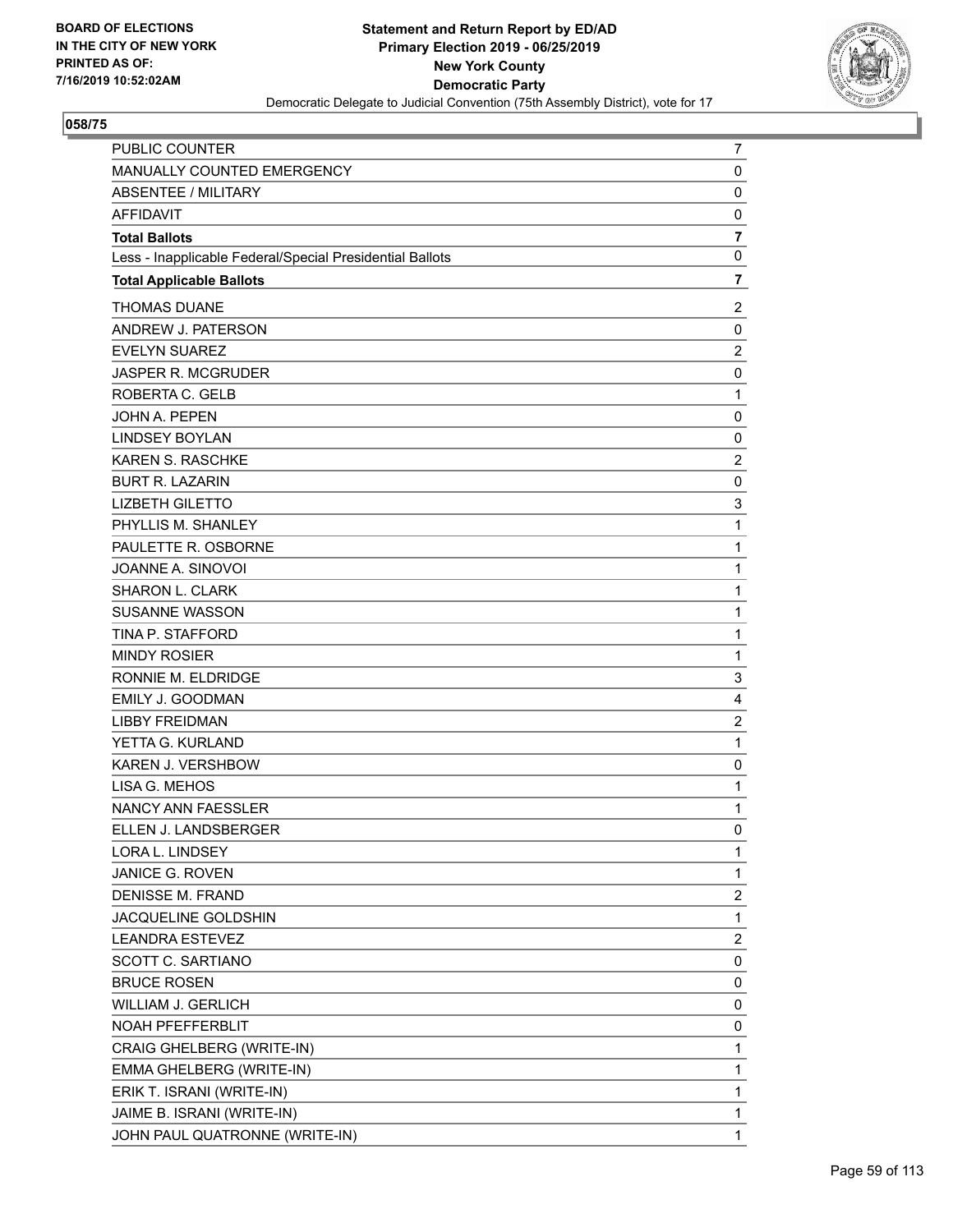

| MITCHEL VANZANDT (WRITE-IN) |    |
|-----------------------------|----|
| REBECCA VANZANDT (WRITE-IN) |    |
| TARA BAHL (WRITE-IN)        |    |
| WILL SHEEHAN (WRITE-IN)     |    |
| <b>Total Votes</b>          | 45 |
| Unrecorded                  | 74 |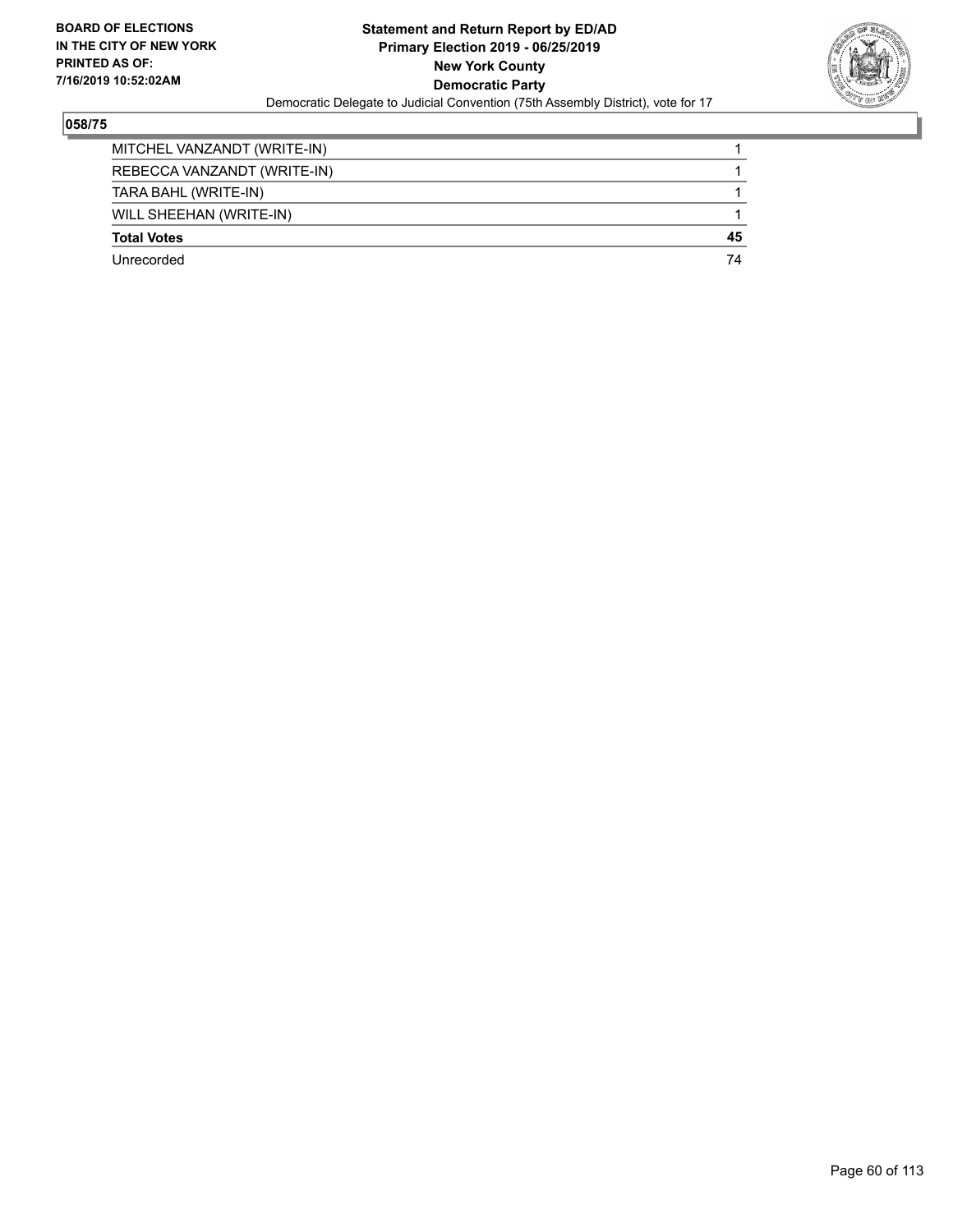

| PUBLIC COUNTER                                           | 21             |
|----------------------------------------------------------|----------------|
| MANUALLY COUNTED EMERGENCY                               | 0              |
| <b>ABSENTEE / MILITARY</b>                               | 3              |
| <b>AFFIDAVIT</b>                                         | $\mathbf 0$    |
| <b>Total Ballots</b>                                     | 24             |
| Less - Inapplicable Federal/Special Presidential Ballots | 0              |
| <b>Total Applicable Ballots</b>                          | 24             |
| <b>THOMAS DUANE</b>                                      | 17             |
| ANDREW J. PATERSON                                       | 14             |
| <b>EVELYN SUAREZ</b>                                     | 17             |
| <b>JASPER R. MCGRUDER</b>                                | 13             |
| ROBERTA C. GELB                                          | 16             |
| <b>JOHN A. PEPEN</b>                                     | 11             |
| <b>LINDSEY BOYLAN</b>                                    | 15             |
| KAREN S. RASCHKE                                         | 15             |
| <b>BURT R. LAZARIN</b>                                   | 14             |
| <b>LIZBETH GILETTO</b>                                   | 13             |
| PHYLLIS M. SHANLEY                                       | 17             |
| PAULETTE R. OSBORNE                                      | 16             |
| JOANNE A. SINOVOI                                        | 13             |
| <b>SHARON L. CLARK</b>                                   | 15             |
| <b>SUSANNE WASSON</b>                                    | 12             |
| TINA P. STAFFORD                                         | 15             |
| <b>MINDY ROSIER</b>                                      | 13             |
| RONNIE M. ELDRIDGE                                       | 8              |
| <b>EMILY J. GOODMAN</b>                                  | $\overline{7}$ |
| <b>LIBBY FREIDMAN</b>                                    | 5              |
| YETTA G. KURLAND                                         | 8              |
| KAREN J. VERSHBOW                                        | 6              |
| LISA G. MEHOS                                            | $\overline{7}$ |
| NANCY ANN FAESSLER                                       | 4              |
| ELLEN J. LANDSBERGER                                     | 5              |
| LORA L. LINDSEY                                          | 7              |
| JANICE G. ROVEN                                          | 4              |
| DENISSE M. FRAND                                         | 6              |
| JACQUELINE GOLDSHIN                                      | 6              |
| <b>LEANDRA ESTEVEZ</b>                                   | 5              |
| SCOTT C. SARTIANO                                        | 4              |
| <b>BRUCE ROSEN</b>                                       | 6              |
| WILLIAM J. GERLICH                                       | 7              |
| NOAH PFEFFERBLIT                                         | 4              |
| KENNETH J. MARTINEAU (WRITE-IN)                          | 1              |
| <b>Total Votes</b>                                       | 346            |
| Unrecorded                                               | 62             |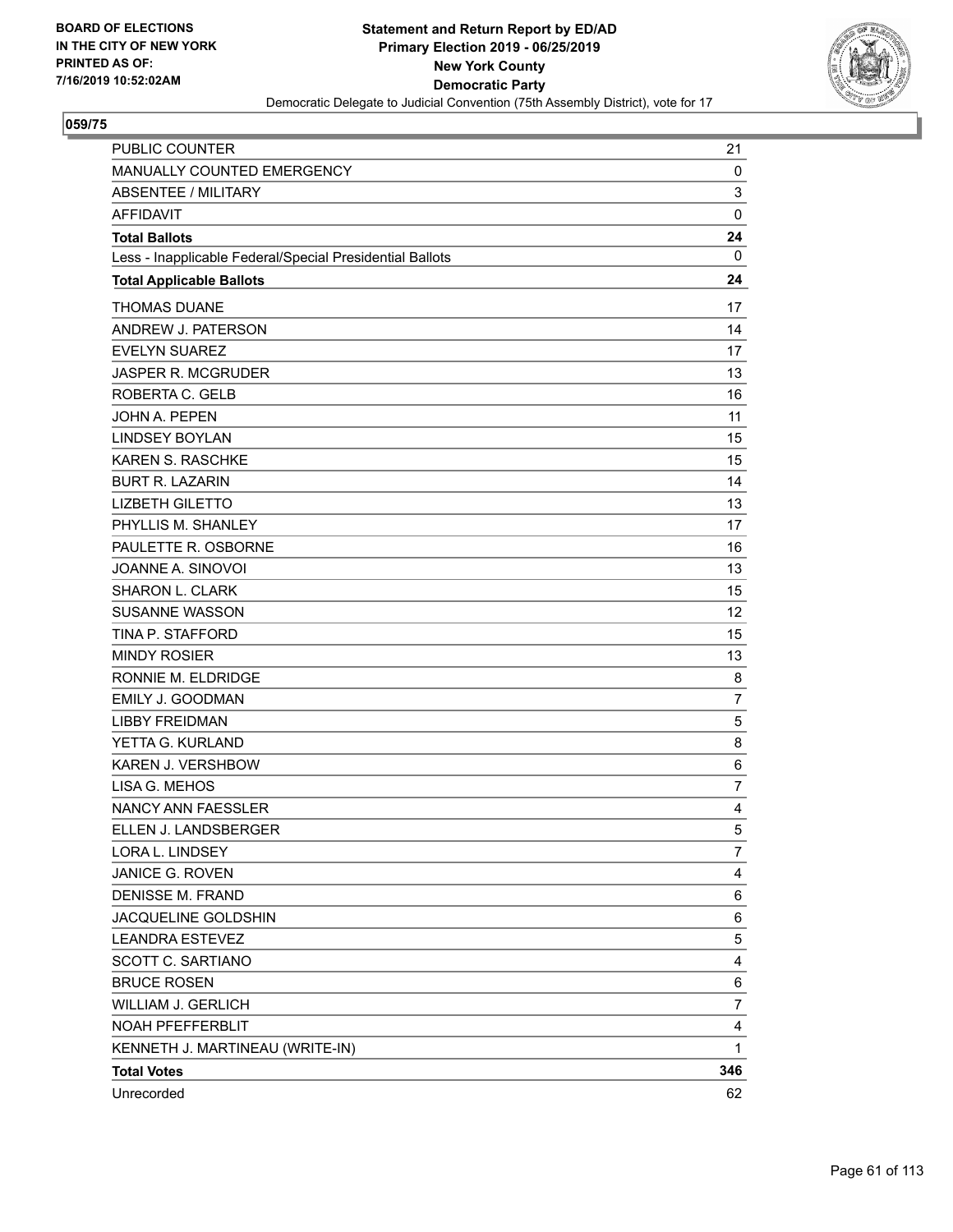

| <b>PUBLIC COUNTER</b>                                    | 0           |
|----------------------------------------------------------|-------------|
| MANUALLY COUNTED EMERGENCY                               | 0           |
| <b>ABSENTEE / MILITARY</b>                               | 0           |
| <b>AFFIDAVIT</b>                                         | 0           |
| <b>Total Ballots</b>                                     | $\pmb{0}$   |
| Less - Inapplicable Federal/Special Presidential Ballots | $\mathbf 0$ |
| <b>Total Applicable Ballots</b>                          | 0           |
| <b>THOMAS DUANE</b>                                      | 0           |
| ANDREW J. PATERSON                                       | 0           |
| <b>EVELYN SUAREZ</b>                                     | 0           |
| <b>JASPER R. MCGRUDER</b>                                | $\mathbf 0$ |
| ROBERTA C. GELB                                          | 0           |
| <b>JOHN A. PEPEN</b>                                     | 0           |
| <b>LINDSEY BOYLAN</b>                                    | 0           |
| <b>KAREN S. RASCHKE</b>                                  | 0           |
| <b>BURT R. LAZARIN</b>                                   | 0           |
| <b>LIZBETH GILETTO</b>                                   | 0           |
| PHYLLIS M. SHANLEY                                       | 0           |
| PAULETTE R. OSBORNE                                      | 0           |
| JOANNE A. SINOVOI                                        | 0           |
| SHARON L. CLARK                                          | 0           |
| <b>SUSANNE WASSON</b>                                    | 0           |
| <b>TINA P. STAFFORD</b>                                  | 0           |
| <b>MINDY ROSIER</b>                                      | 0           |
| RONNIE M. ELDRIDGE                                       | 0           |
| EMILY J. GOODMAN                                         | 0           |
| <b>LIBBY FREIDMAN</b>                                    | 0           |
| YETTA G. KURLAND                                         | 0           |
| KAREN J. VERSHBOW                                        | 0           |
| LISA G. MEHOS                                            | 0           |
| <b>NANCY ANN FAESSLER</b>                                | 0           |
| ELLEN J. LANDSBERGER                                     | 0           |
| LORA L. LINDSEY                                          | 0           |
| <b>JANICE G. ROVEN</b>                                   | 0           |
| <b>DENISSE M. FRAND</b>                                  | 0           |
| JACQUELINE GOLDSHIN                                      | 0           |
| LEANDRA ESTEVEZ                                          | 0           |
| SCOTT C. SARTIANO                                        | 0           |
| <b>BRUCE ROSEN</b>                                       | 0           |
| <b>WILLIAM J. GERLICH</b>                                | $\pmb{0}$   |
| <b>NOAH PFEFFERBLIT</b>                                  | 0           |
| <b>Total Votes</b>                                       | 0           |
| 061/75 COMBINED into: 060/75                             |             |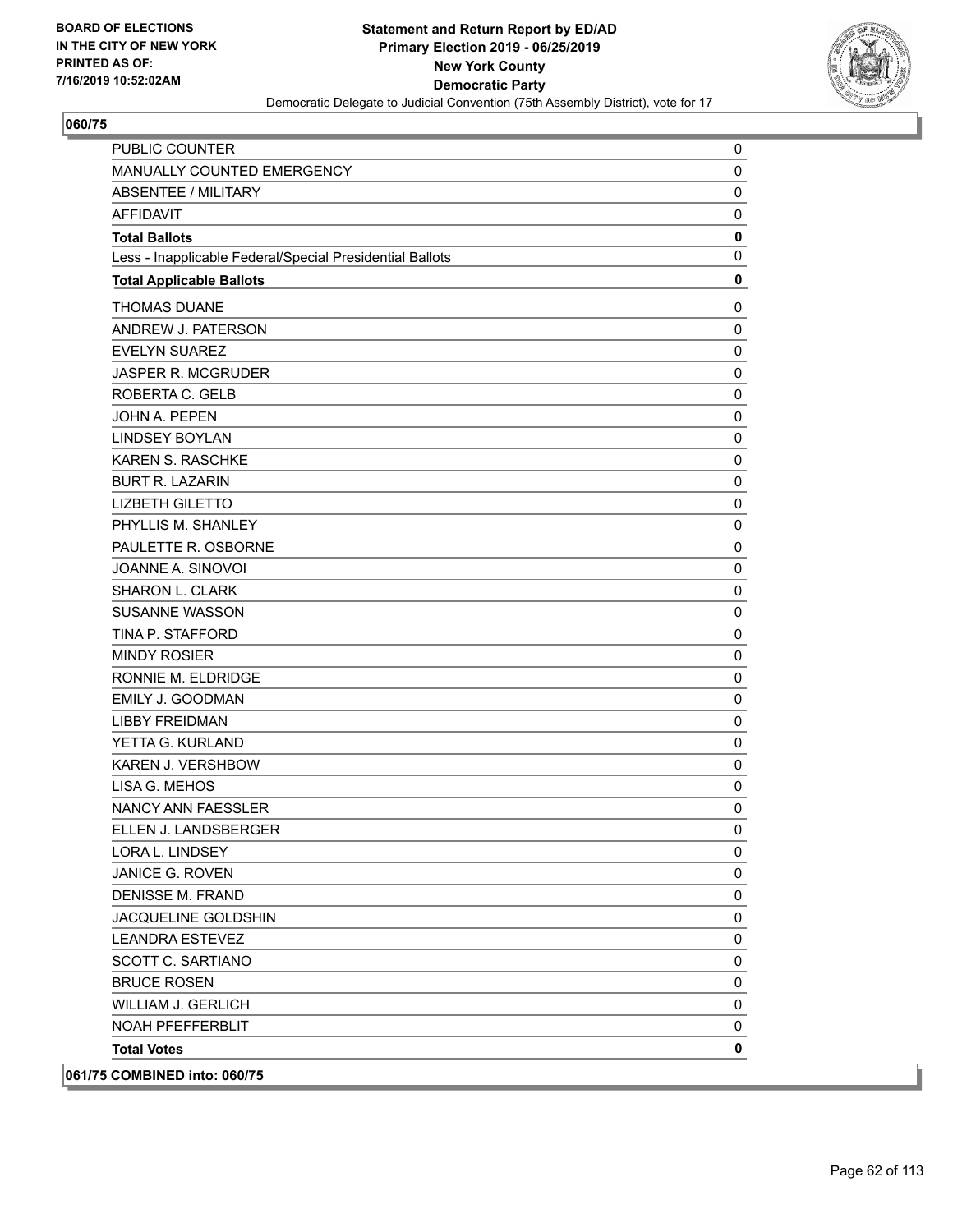

| PUBLIC COUNTER                                           | 14               |
|----------------------------------------------------------|------------------|
| MANUALLY COUNTED EMERGENCY                               | 0                |
| ABSENTEE / MILITARY                                      | $\overline{c}$   |
| <b>AFFIDAVIT</b>                                         | $\mathbf 0$      |
| <b>Total Ballots</b>                                     | 16               |
| Less - Inapplicable Federal/Special Presidential Ballots | $\mathbf{0}$     |
| <b>Total Applicable Ballots</b>                          | 16               |
| <b>THOMAS DUANE</b>                                      | 10               |
| ANDREW J. PATERSON                                       | 7                |
| <b>EVELYN SUAREZ</b>                                     | 9                |
| JASPER R. MCGRUDER                                       | $\overline{7}$   |
| ROBERTA C. GELB                                          | 10               |
| JOHN A. PEPEN                                            | 8                |
| <b>LINDSEY BOYLAN</b>                                    | $\overline{7}$   |
| KAREN S. RASCHKE                                         | 9                |
| <b>BURT R. LAZARIN</b>                                   | 8                |
| <b>LIZBETH GILETTO</b>                                   | 8                |
| PHYLLIS M. SHANLEY                                       | 9                |
| PAULETTE R. OSBORNE                                      | 8                |
| JOANNE A. SINOVOI                                        | $\boldsymbol{9}$ |
| <b>SHARON L. CLARK</b>                                   | 9                |
| <b>SUSANNE WASSON</b>                                    | 10               |
| TINA P. STAFFORD                                         | 9                |
| <b>MINDY ROSIER</b>                                      | $\overline{7}$   |
| RONNIE M. ELDRIDGE                                       | 6                |
| EMILY J. GOODMAN                                         | 8                |
| <b>LIBBY FREIDMAN</b>                                    | 8                |
| YETTA G. KURLAND                                         | 5                |
| KAREN J. VERSHBOW                                        | 6                |
| LISA G. MEHOS                                            | 4                |
| NANCY ANN FAESSLER                                       | 6                |
| ELLEN J. LANDSBERGER                                     | 5                |
| LORA L. LINDSEY                                          | 5                |
| JANICE G. ROVEN                                          | 5                |
| <b>DENISSE M. FRAND</b>                                  | $\overline{4}$   |
| JACQUELINE GOLDSHIN                                      | $\overline{7}$   |
| <b>LEANDRA ESTEVEZ</b>                                   | 7                |
| <b>SCOTT C. SARTIANO</b>                                 | 5                |
| <b>BRUCE ROSEN</b>                                       | 6                |
| WILLIAM J. GERLICH                                       | 6                |
| NOAH PFEFFERBLIT                                         | 6                |
| MATTHEW BOND (WRITE-IN)                                  | 1                |
| <b>Total Votes</b>                                       | 244              |
| Unrecorded                                               | 28               |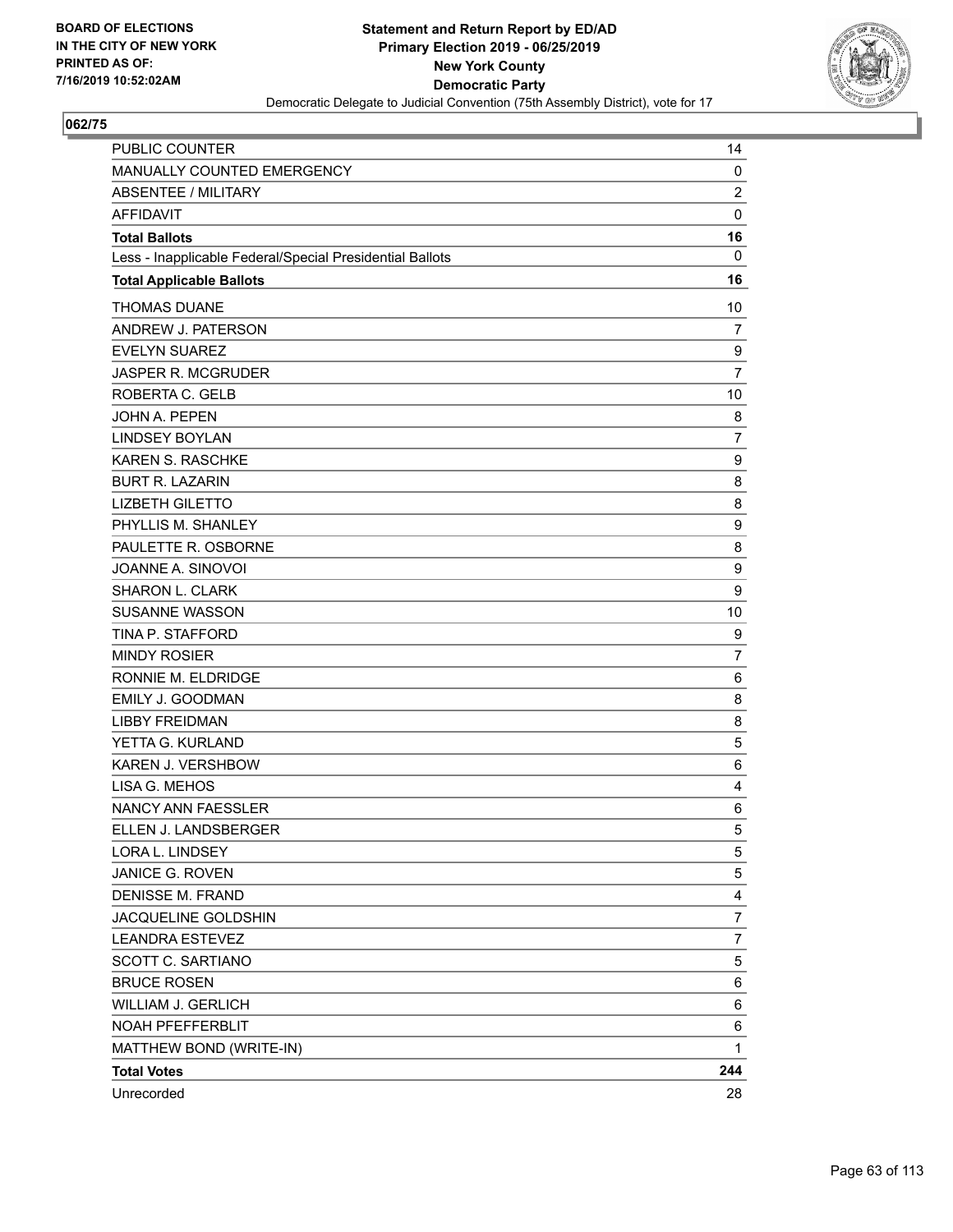

| PUBLIC COUNTER                                           | 17             |
|----------------------------------------------------------|----------------|
| MANUALLY COUNTED EMERGENCY                               | 0              |
| <b>ABSENTEE / MILITARY</b>                               | 3              |
| <b>AFFIDAVIT</b>                                         | $\mathbf 0$    |
| <b>Total Ballots</b>                                     | 20             |
| Less - Inapplicable Federal/Special Presidential Ballots | $\mathbf{0}$   |
| <b>Total Applicable Ballots</b>                          | 20             |
| <b>THOMAS DUANE</b>                                      | 10             |
| ANDREW J. PATERSON                                       | $\overline{7}$ |
| <b>EVELYN SUAREZ</b>                                     | 11             |
| JASPER R. MCGRUDER                                       | 4              |
| ROBERTA C. GELB                                          | $\overline{7}$ |
| JOHN A. PEPEN                                            | 6              |
| <b>LINDSEY BOYLAN</b>                                    | 6              |
| KAREN S. RASCHKE                                         | 9              |
| <b>BURT R. LAZARIN</b>                                   | 8              |
| <b>LIZBETH GILETTO</b>                                   | 6              |
| PHYLLIS M. SHANLEY                                       | $\overline{7}$ |
| PAULETTE R. OSBORNE                                      | 6              |
| JOANNE A. SINOVOI                                        | 6              |
| SHARON L. CLARK                                          | 6              |
| <b>SUSANNE WASSON</b>                                    | 6              |
| TINA P. STAFFORD                                         | 5              |
| <b>MINDY ROSIER</b>                                      | 9              |
| RONNIE M. ELDRIDGE                                       | 9              |
| EMILY J. GOODMAN                                         | 11             |
| <b>LIBBY FREIDMAN</b>                                    | $\overline{7}$ |
| YETTA G. KURLAND                                         | 9              |
| KAREN J. VERSHBOW                                        | 5              |
| LISA G. MEHOS                                            | 7              |
| <b>NANCY ANN FAESSLER</b>                                | 6              |
| ELLEN J. LANDSBERGER                                     | 6              |
| LORA L. LINDSEY                                          | 6              |
| JANICE G. ROVEN                                          | 7              |
| <b>DENISSE M. FRAND</b>                                  | 5              |
| JACQUELINE GOLDSHIN                                      | 7              |
| <b>LEANDRA ESTEVEZ</b>                                   | $\overline{7}$ |
| <b>SCOTT C. SARTIANO</b>                                 | 8              |
| <b>BRUCE ROSEN</b>                                       | 8              |
| <b>WILLIAM J. GERLICH</b>                                | 7              |
| NOAH PFEFFERBLIT                                         | 4              |
| <b>Total Votes</b>                                       | 238            |
| Unrecorded                                               | 102            |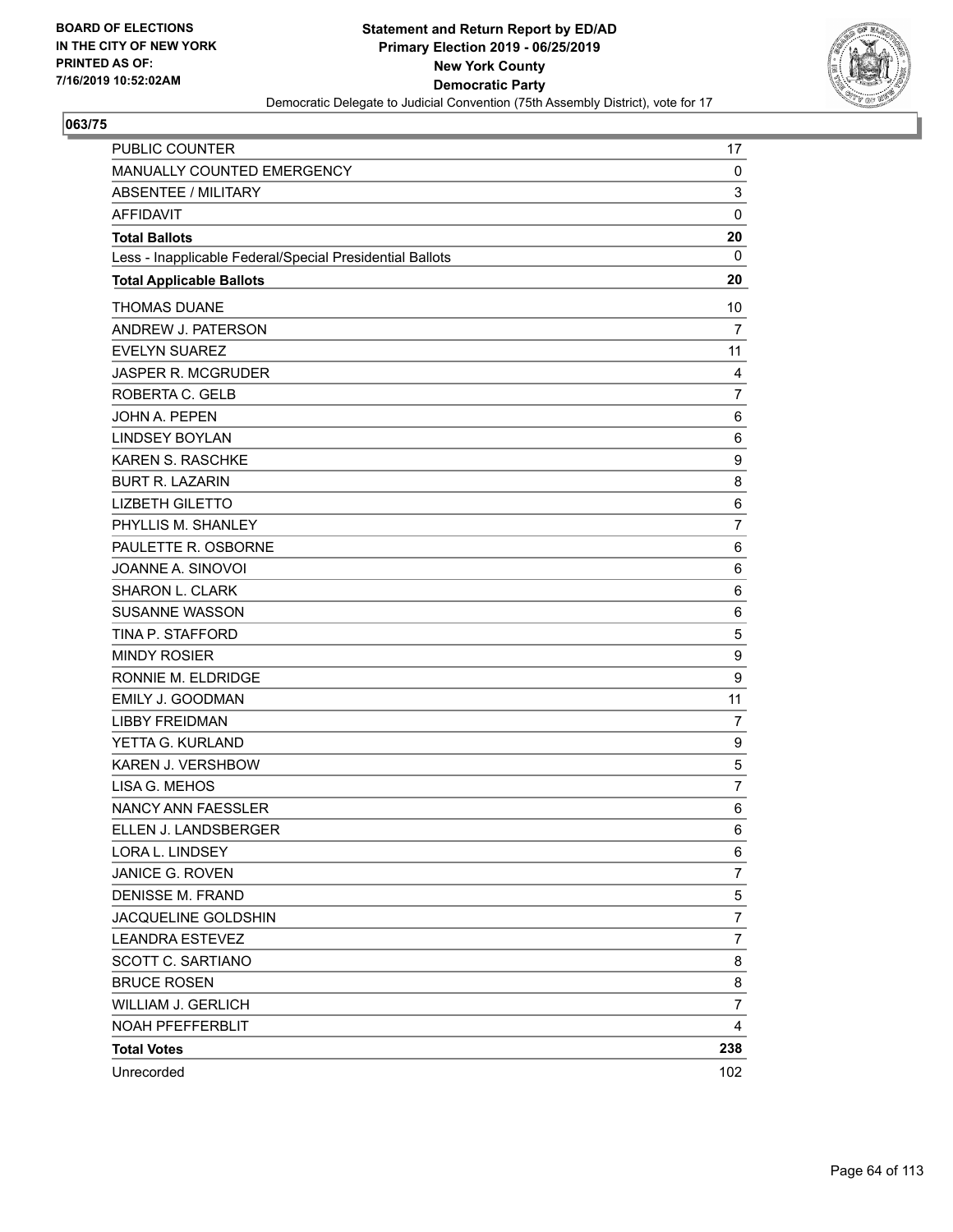

| PUBLIC COUNTER                                           | 7                       |
|----------------------------------------------------------|-------------------------|
| MANUALLY COUNTED EMERGENCY                               | 0                       |
| <b>ABSENTEE / MILITARY</b>                               | 3                       |
| <b>AFFIDAVIT</b>                                         | 0                       |
| <b>Total Ballots</b>                                     | 10                      |
| Less - Inapplicable Federal/Special Presidential Ballots | $\mathbf{0}$            |
| <b>Total Applicable Ballots</b>                          | 10                      |
| <b>THOMAS DUANE</b>                                      | 7                       |
| ANDREW J. PATERSON                                       | 6                       |
| <b>EVELYN SUAREZ</b>                                     | 4                       |
| JASPER R. MCGRUDER                                       | 4                       |
| ROBERTA C. GELB                                          | 5                       |
| JOHN A. PEPEN                                            | 3                       |
| <b>LINDSEY BOYLAN</b>                                    | 5                       |
| <b>KAREN S. RASCHKE</b>                                  | 5                       |
| <b>BURT R. LAZARIN</b>                                   | 4                       |
| <b>LIZBETH GILETTO</b>                                   | 5                       |
| PHYLLIS M. SHANLEY                                       | 4                       |
| PAULETTE R. OSBORNE                                      | 5                       |
| JOANNE A. SINOVOI                                        | 4                       |
| <b>SHARON L. CLARK</b>                                   | $\overline{7}$          |
| <b>SUSANNE WASSON</b>                                    | 4                       |
| TINA P. STAFFORD                                         | 5                       |
| <b>MINDY ROSIER</b>                                      | 5                       |
| RONNIE M. ELDRIDGE                                       | $\overline{\mathbf{c}}$ |
| EMILY J. GOODMAN                                         | $\overline{c}$          |
| <b>LIBBY FREIDMAN</b>                                    | 3                       |
| YETTA G. KURLAND                                         | $\overline{\mathbf{c}}$ |
| KAREN J. VERSHBOW                                        | $\overline{c}$          |
| LISA G. MEHOS                                            | $\overline{c}$          |
| NANCY ANN FAESSLER                                       | 4                       |
| ELLEN J. LANDSBERGER                                     | $\overline{2}$          |
| LORA L. LINDSEY                                          | $\overline{\mathbf{c}}$ |
| JANICE G. ROVEN                                          | $\overline{\mathbf{c}}$ |
| <b>DENISSE M. FRAND</b>                                  | $\overline{c}$          |
| JACQUELINE GOLDSHIN                                      | 3                       |
| <b>LEANDRA ESTEVEZ</b>                                   | $\overline{\mathbf{c}}$ |
| SCOTT C. SARTIANO                                        | $\overline{c}$          |
| <b>BRUCE ROSEN</b>                                       | 4                       |
| <b>WILLIAM J. GERLICH</b>                                | 3                       |
| NOAH PFEFFERBLIT                                         | $\mathbf{1}$            |
| <b>Total Votes</b>                                       | 122                     |
| Unrecorded                                               | 48                      |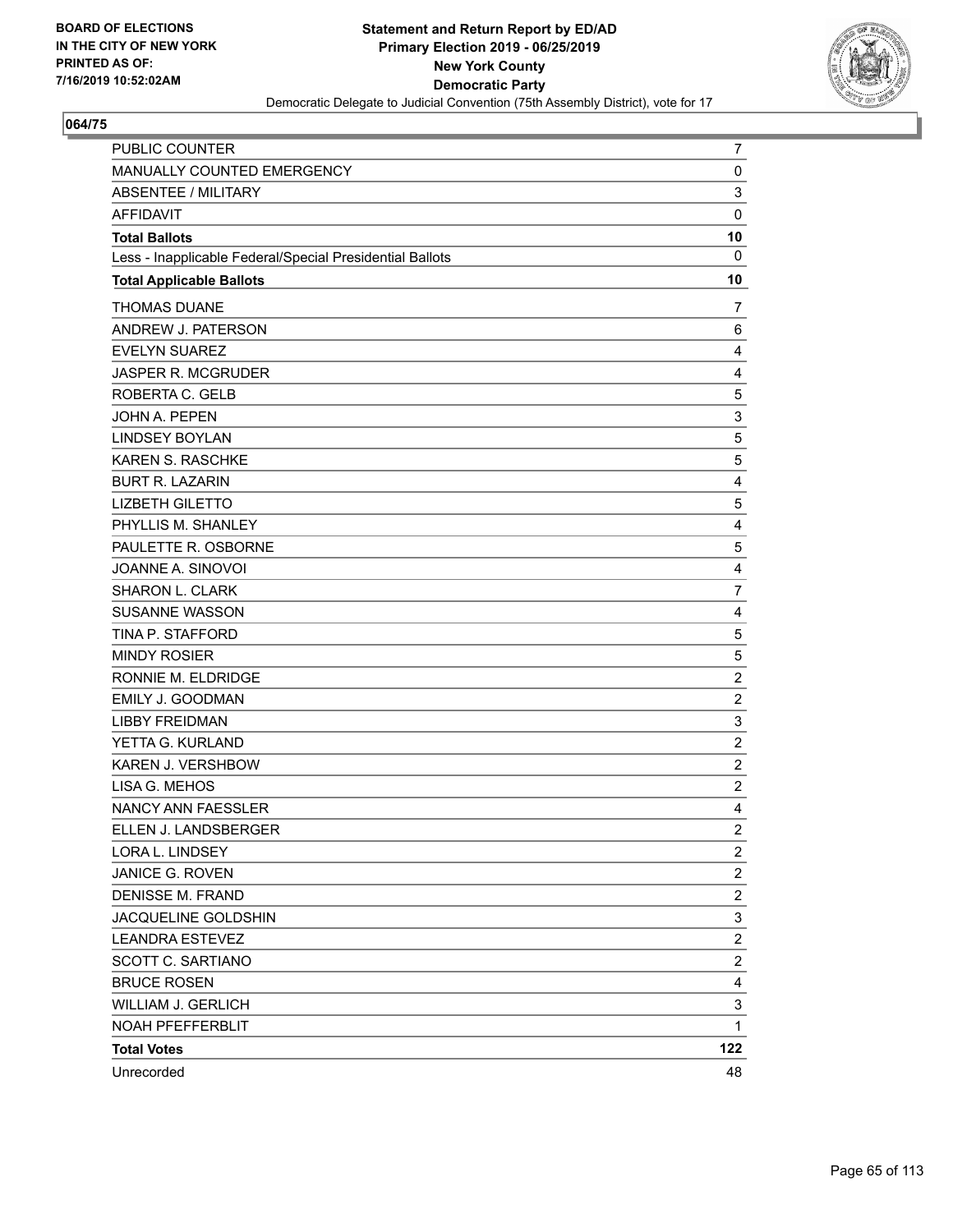

| PUBLIC COUNTER                                           | 0           |
|----------------------------------------------------------|-------------|
| MANUALLY COUNTED EMERGENCY                               | 0           |
| <b>ABSENTEE / MILITARY</b>                               | $\mathbf 0$ |
| <b>AFFIDAVIT</b>                                         | 0           |
| <b>Total Ballots</b>                                     | 0           |
| Less - Inapplicable Federal/Special Presidential Ballots | 0           |
| <b>Total Applicable Ballots</b>                          | 0           |
| <b>THOMAS DUANE</b>                                      | 0           |
| ANDREW J. PATERSON                                       | 0           |
| <b>EVELYN SUAREZ</b>                                     | $\mathbf 0$ |
| JASPER R. MCGRUDER                                       | 0           |
| ROBERTA C. GELB                                          | 0           |
| JOHN A. PEPEN                                            | $\mathbf 0$ |
| <b>LINDSEY BOYLAN</b>                                    | 0           |
| KAREN S. RASCHKE                                         | 0           |
| <b>BURT R. LAZARIN</b>                                   | $\mathbf 0$ |
| <b>LIZBETH GILETTO</b>                                   | 0           |
| PHYLLIS M. SHANLEY                                       | 0           |
| PAULETTE R. OSBORNE                                      | $\mathbf 0$ |
| JOANNE A. SINOVOI                                        | 0           |
| <b>SHARON L. CLARK</b>                                   | 0           |
| <b>SUSANNE WASSON</b>                                    | $\mathbf 0$ |
| TINA P. STAFFORD                                         | 0           |
| <b>MINDY ROSIER</b>                                      | 0           |
| RONNIE M. ELDRIDGE                                       | $\mathbf 0$ |
| EMILY J. GOODMAN                                         | 0           |
| <b>LIBBY FREIDMAN</b>                                    | 0           |
| YETTA G. KURLAND                                         | $\mathbf 0$ |
| KAREN J. VERSHBOW                                        | 0           |
| LISA G. MEHOS                                            | 0           |
| <b>NANCY ANN FAESSLER</b>                                | 0           |
| ELLEN J. LANDSBERGER                                     | $\mathbf 0$ |
| LORA L. LINDSEY                                          | 0           |
| JANICE G. ROVEN                                          | 0           |
| <b>DENISSE M. FRAND</b>                                  | 0           |
| JACQUELINE GOLDSHIN                                      | 0           |
| <b>LEANDRA ESTEVEZ</b>                                   | 0           |
| SCOTT C. SARTIANO                                        | 0           |
| <b>BRUCE ROSEN</b>                                       | 0           |
| <b>WILLIAM J. GERLICH</b>                                | 0           |
| <b>NOAH PFEFFERBLIT</b>                                  | 0           |
| <b>Total Votes</b>                                       | 0           |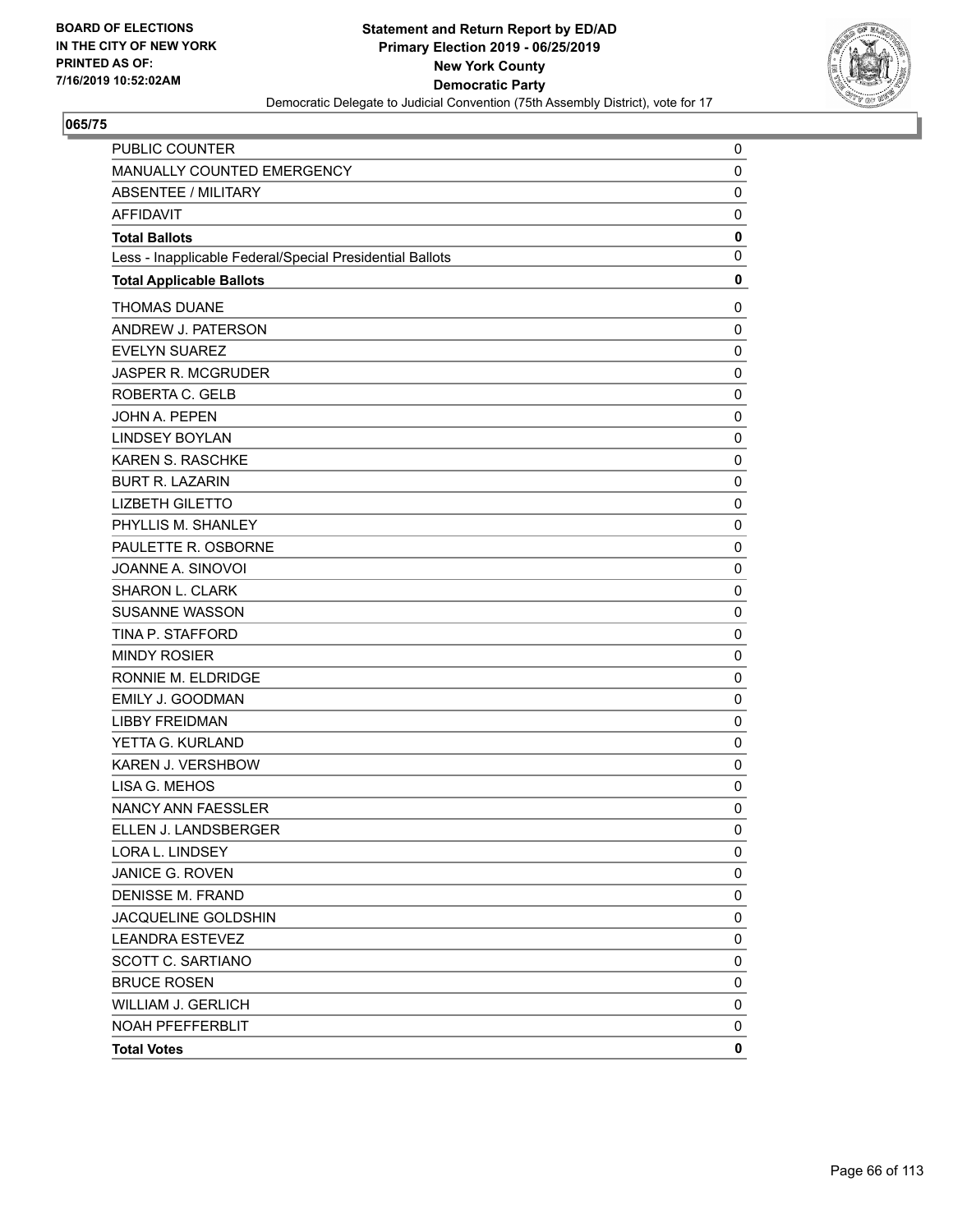

| PUBLIC COUNTER                                           | 5                       |
|----------------------------------------------------------|-------------------------|
| MANUALLY COUNTED EMERGENCY                               | $\mathbf 0$             |
| <b>ABSENTEE / MILITARY</b>                               | 0                       |
| <b>AFFIDAVIT</b>                                         | 0                       |
| <b>Total Ballots</b>                                     | 5                       |
| Less - Inapplicable Federal/Special Presidential Ballots | 0                       |
| <b>Total Applicable Ballots</b>                          | 5                       |
| <b>THOMAS DUANE</b>                                      | $\mathbf{1}$            |
| ANDREW J. PATERSON                                       | $\mathbf{1}$            |
| <b>EVELYN SUAREZ</b>                                     | $\mathbf 1$             |
| <b>JASPER R. MCGRUDER</b>                                | $\mathbf{1}$            |
| ROBERTA C. GELB                                          | $\mathbf{1}$            |
| <b>JOHN A. PEPEN</b>                                     | 0                       |
| <b>LINDSEY BOYLAN</b>                                    | $\mathbf{1}$            |
| <b>KAREN S. RASCHKE</b>                                  | $\overline{2}$          |
| <b>BURT R. LAZARIN</b>                                   | $\mathbf{1}$            |
| <b>LIZBETH GILETTO</b>                                   | $\mathbf{1}$            |
| PHYLLIS M. SHANLEY                                       | 0                       |
| PAULETTE R. OSBORNE                                      | $\mathbf{1}$            |
| JOANNE A. SINOVOI                                        | $\boldsymbol{2}$        |
| SHARON L. CLARK                                          | $\mathbf{1}$            |
| <b>SUSANNE WASSON</b>                                    | $\overline{c}$          |
| TINA P. STAFFORD                                         | $\mathbf{1}$            |
| <b>MINDY ROSIER</b>                                      | $\mathbf{1}$            |
| RONNIE M. ELDRIDGE                                       | $\mathbf 1$             |
| <b>EMILY J. GOODMAN</b>                                  | 3                       |
| <b>LIBBY FREIDMAN</b>                                    | $\overline{2}$          |
| YETTA G. KURLAND                                         | $\overline{c}$          |
| KAREN J. VERSHBOW                                        | 3                       |
| LISA G. MEHOS                                            | $\mathbf{1}$            |
| NANCY ANN FAESSLER                                       | 3                       |
| ELLEN J. LANDSBERGER                                     | 5                       |
| LORA L. LINDSEY                                          | 2                       |
| JANICE G. ROVEN                                          | 1                       |
| <b>DENISSE M. FRAND</b>                                  | $\overline{\mathbf{c}}$ |
| JACQUELINE GOLDSHIN                                      | 3                       |
| <b>LEANDRA ESTEVEZ</b>                                   | $\mathbf{1}$            |
| SCOTT C. SARTIANO                                        | $\overline{\mathbf{c}}$ |
| <b>BRUCE ROSEN</b>                                       | $\overline{c}$          |
| WILLIAM J. GERLICH                                       | $\mathbf 1$             |
| NOAH PFEFFERBLIT                                         | $\mathbf{1}$            |
| SCOTT A. WEINER (WRITE-IN)                               | $\overline{c}$          |
| <b>Total Votes</b>                                       | 55                      |
| Unrecorded                                               | 30                      |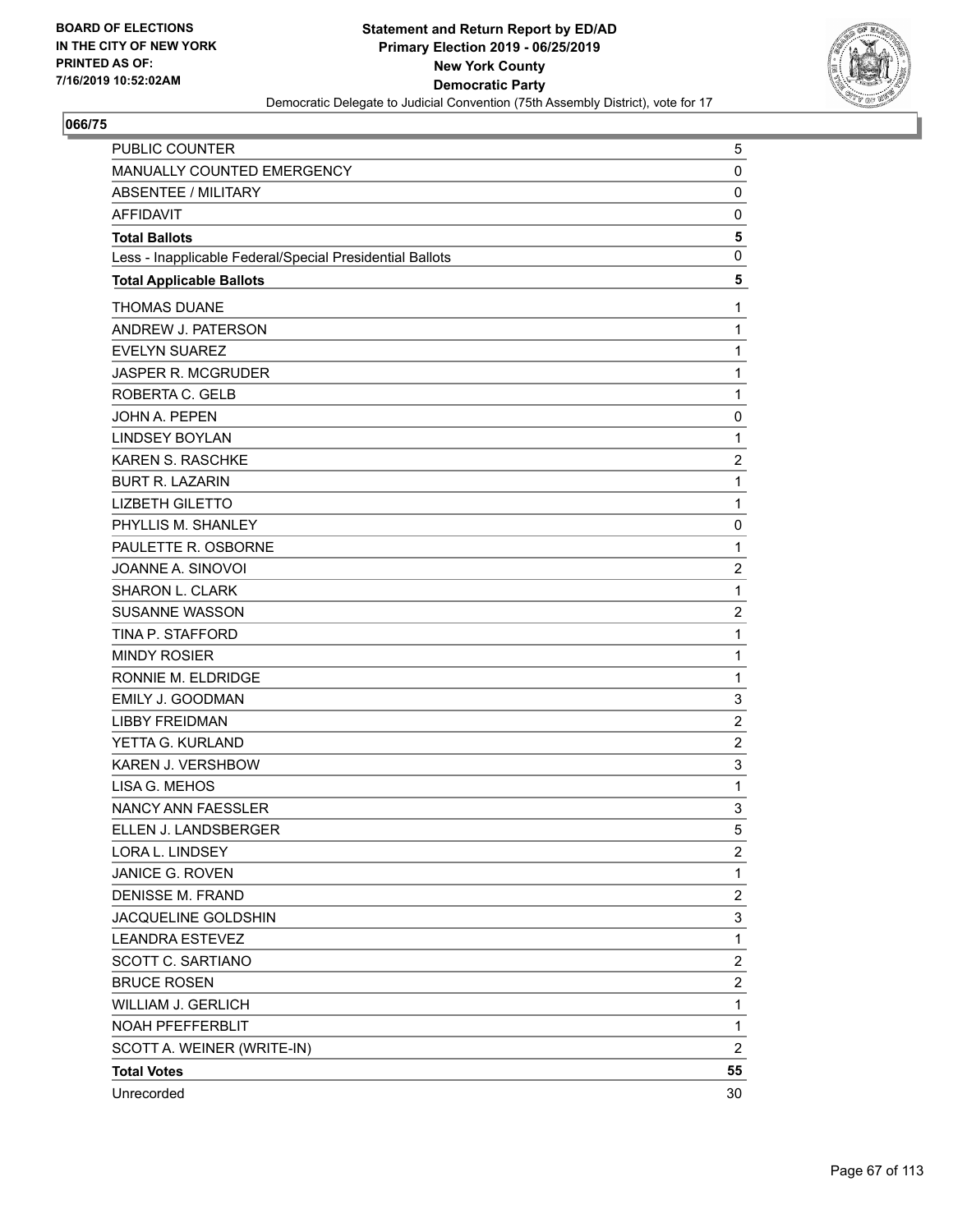

| PUBLIC COUNTER                                           | 10                      |
|----------------------------------------------------------|-------------------------|
| MANUALLY COUNTED EMERGENCY                               | 0                       |
| <b>ABSENTEE / MILITARY</b>                               | 0                       |
| <b>AFFIDAVIT</b>                                         | $\mathbf 0$             |
| <b>Total Ballots</b>                                     | 10                      |
| Less - Inapplicable Federal/Special Presidential Ballots | 0                       |
| <b>Total Applicable Ballots</b>                          | 10                      |
| <b>THOMAS DUANE</b>                                      | 8                       |
| ANDREW J. PATERSON                                       | 6                       |
| <b>EVELYN SUAREZ</b>                                     | $\overline{7}$          |
| <b>JASPER R. MCGRUDER</b>                                | 5                       |
| ROBERTA C. GELB                                          | 6                       |
| JOHN A. PEPEN                                            | 6                       |
| <b>LINDSEY BOYLAN</b>                                    | 5                       |
| <b>KAREN S. RASCHKE</b>                                  | 5                       |
| <b>BURT R. LAZARIN</b>                                   | 5                       |
| <b>LIZBETH GILETTO</b>                                   | 5                       |
| PHYLLIS M. SHANLEY                                       | 5                       |
| PAULETTE R. OSBORNE                                      | 6                       |
| JOANNE A. SINOVOI                                        | 5                       |
| <b>SHARON L. CLARK</b>                                   | 6                       |
| <b>SUSANNE WASSON</b>                                    | 5                       |
| TINA P. STAFFORD                                         | 6                       |
| <b>MINDY ROSIER</b>                                      | 6                       |
| RONNIE M. ELDRIDGE                                       | $\mathbf{1}$            |
| EMILY J. GOODMAN                                         | $\mathbf{1}$            |
| <b>LIBBY FREIDMAN</b>                                    | $\overline{c}$          |
| YETTA G. KURLAND                                         | $\mathbf{1}$            |
| KAREN J. VERSHBOW                                        | 0                       |
| LISA G. MEHOS                                            | $\mathbf{1}$            |
| NANCY ANN FAESSLER                                       | 0                       |
| ELLEN J. LANDSBERGER                                     | 1                       |
| LORA L. LINDSEY                                          | 0                       |
| JANICE G. ROVEN                                          | 0                       |
| <b>DENISSE M. FRAND</b>                                  | $\mathbf{1}$            |
| JACQUELINE GOLDSHIN                                      | $\mathbf 1$             |
| <b>LEANDRA ESTEVEZ</b>                                   | 2                       |
| <b>SCOTT C. SARTIANO</b>                                 | $\mathbf{1}$            |
| <b>BRUCE ROSEN</b>                                       | $\mathbf{1}$            |
| <b>WILLIAM J. GERLICH</b>                                | $\overline{\mathbf{c}}$ |
| NOAH PFEFFERBLIT                                         | 0                       |
| JULIET D. GERMANOTTA (WRITE-IN)                          | $\mathbf{1}$            |
| UNCOUNTED WRITE-IN PER STATUTE (WRITE-IN)                | 2                       |
| <b>Total Votes</b>                                       | 115                     |
| Unrecorded                                               | 55                      |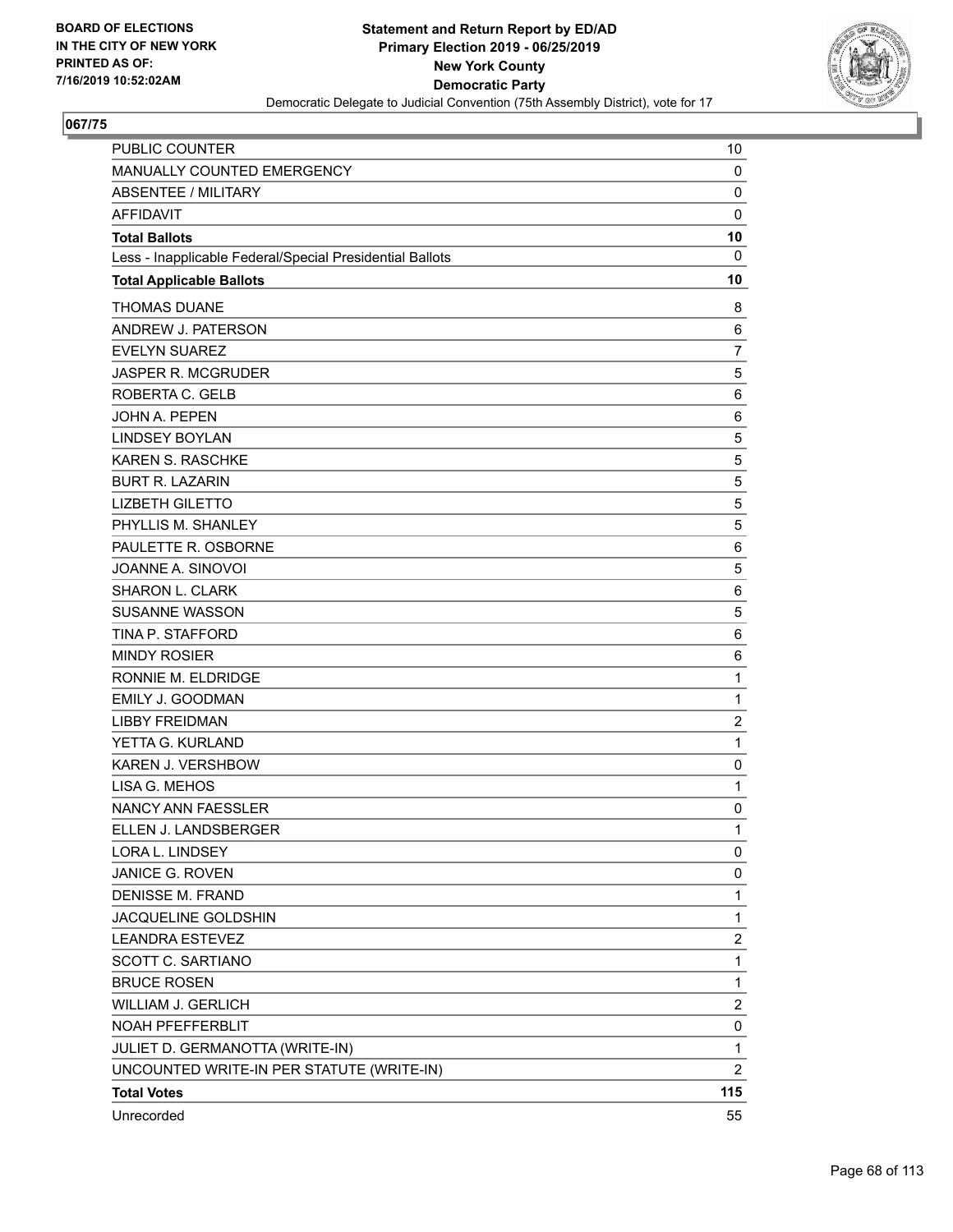

| PUBLIC COUNTER                                           | 6                         |
|----------------------------------------------------------|---------------------------|
| MANUALLY COUNTED EMERGENCY                               | 0                         |
| <b>ABSENTEE / MILITARY</b>                               | 0                         |
| <b>AFFIDAVIT</b>                                         | 0                         |
| <b>Total Ballots</b>                                     | 6                         |
| Less - Inapplicable Federal/Special Presidential Ballots | $\mathbf 0$               |
| <b>Total Applicable Ballots</b>                          | 6                         |
| <b>THOMAS DUANE</b>                                      | 3                         |
| ANDREW J. PATERSON                                       | $\overline{c}$            |
| <b>EVELYN SUAREZ</b>                                     | 3                         |
| JASPER R. MCGRUDER                                       | 3                         |
| ROBERTA C. GELB                                          | 4                         |
| JOHN A. PEPEN                                            | $\overline{\mathbf{c}}$   |
| <b>LINDSEY BOYLAN</b>                                    | 3                         |
| <b>KAREN S. RASCHKE</b>                                  | 3                         |
| <b>BURT R. LAZARIN</b>                                   | $\overline{\mathbf{c}}$   |
| <b>LIZBETH GILETTO</b>                                   | 3                         |
| PHYLLIS M. SHANLEY                                       | 4                         |
| PAULETTE R. OSBORNE                                      | 3                         |
| JOANNE A. SINOVOI                                        | 4                         |
| <b>SHARON L. CLARK</b>                                   | $\overline{c}$            |
| <b>SUSANNE WASSON</b>                                    | 3                         |
| TINA P. STAFFORD                                         | $\overline{c}$            |
| <b>MINDY ROSIER</b>                                      | 3                         |
| RONNIE M. ELDRIDGE                                       | $\overline{\mathbf{c}}$   |
| EMILY J. GOODMAN                                         | 3                         |
| <b>LIBBY FREIDMAN</b>                                    | 3                         |
| YETTA G. KURLAND                                         | $\overline{\mathbf{c}}$   |
| KAREN J. VERSHBOW                                        | $\overline{c}$            |
| LISA G. MEHOS                                            | $\ensuremath{\mathsf{3}}$ |
| NANCY ANN FAESSLER                                       | 3                         |
| ELLEN J. LANDSBERGER                                     | 3                         |
| LORA L. LINDSEY                                          | 3                         |
| JANICE G. ROVEN                                          | 4                         |
| <b>DENISSE M. FRAND</b>                                  | 3                         |
| JACQUELINE GOLDSHIN                                      | 3                         |
| <b>LEANDRA ESTEVEZ</b>                                   | 4                         |
| SCOTT C. SARTIANO                                        | $\mathbf{1}$              |
| <b>BRUCE ROSEN</b>                                       | $\mathbf 1$               |
| <b>WILLIAM J. GERLICH</b>                                | 1                         |
| NOAH PFEFFERBLIT                                         | $\mathbf 1$               |
| <b>Total Votes</b>                                       | 91                        |
| Unrecorded                                               | 11                        |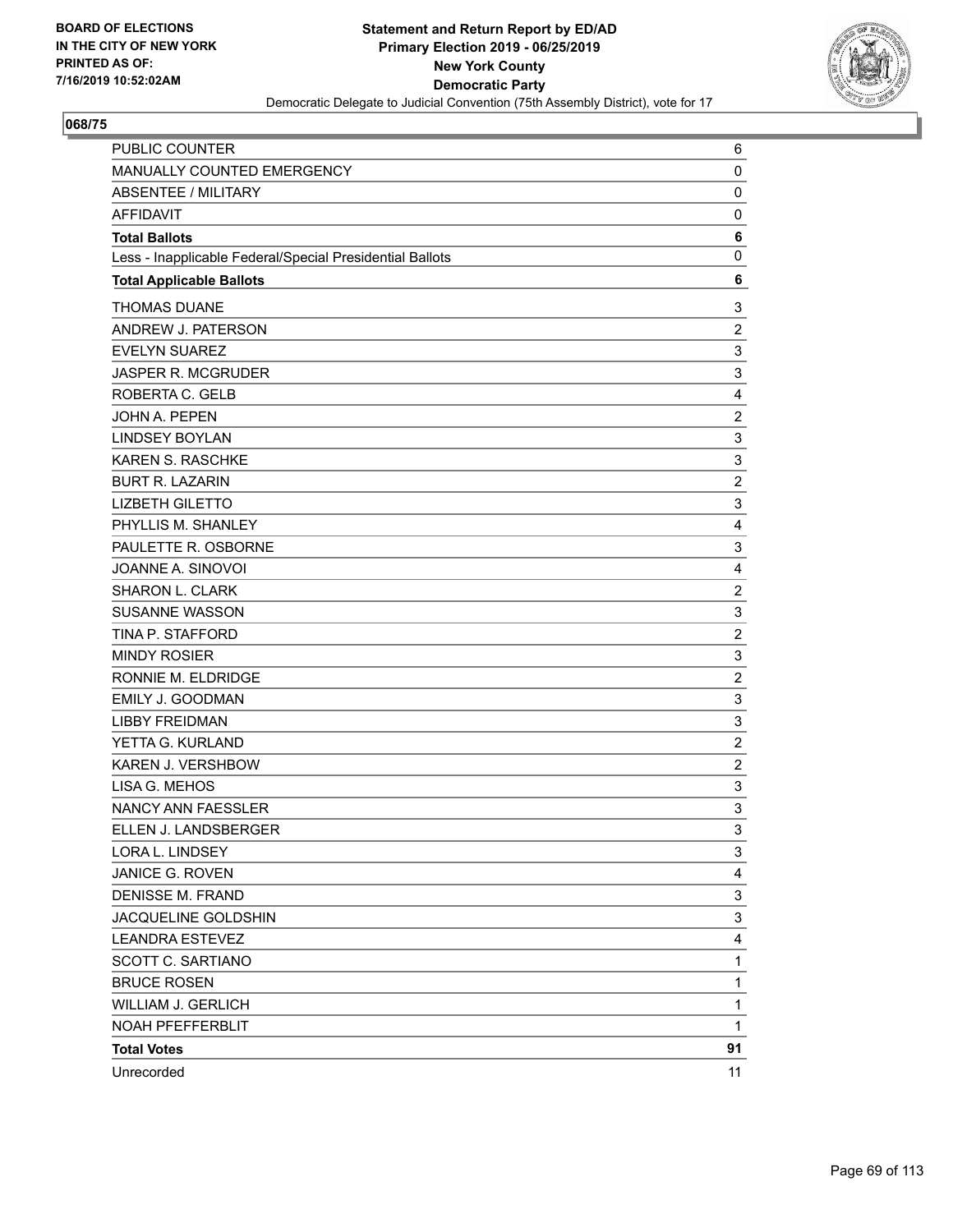

| PUBLIC COUNTER                                           | 2                       |
|----------------------------------------------------------|-------------------------|
| MANUALLY COUNTED EMERGENCY                               | 0                       |
| <b>ABSENTEE / MILITARY</b>                               | $\mathbf{1}$            |
| <b>AFFIDAVIT</b>                                         | 0                       |
| <b>Total Ballots</b>                                     | 3                       |
| Less - Inapplicable Federal/Special Presidential Ballots | 0                       |
| <b>Total Applicable Ballots</b>                          | 3                       |
| <b>THOMAS DUANE</b>                                      | $\overline{c}$          |
| ANDREW J. PATERSON                                       | $\overline{c}$          |
| <b>EVELYN SUAREZ</b>                                     | 3                       |
| JASPER R. MCGRUDER                                       | $\overline{c}$          |
| ROBERTA C. GELB                                          | 3                       |
| JOHN A. PEPEN                                            | $\overline{\mathbf{c}}$ |
| <b>LINDSEY BOYLAN</b>                                    | $\overline{c}$          |
| <b>KAREN S. RASCHKE</b>                                  | 3                       |
| <b>BURT R. LAZARIN</b>                                   | $\overline{\mathbf{c}}$ |
| <b>LIZBETH GILETTO</b>                                   | $\overline{c}$          |
| PHYLLIS M. SHANLEY                                       | $\overline{c}$          |
| PAULETTE R. OSBORNE                                      | 3                       |
| JOANNE A. SINOVOI                                        | $\overline{c}$          |
| <b>SHARON L. CLARK</b>                                   | $\overline{c}$          |
| <b>SUSANNE WASSON</b>                                    | $\overline{\mathbf{c}}$ |
| TINA P. STAFFORD                                         | $\overline{c}$          |
| <b>MINDY ROSIER</b>                                      | 3                       |
| RONNIE M. ELDRIDGE                                       | 0                       |
| EMILY J. GOODMAN                                         | $\mathbf{1}$            |
| <b>LIBBY FREIDMAN</b>                                    | 0                       |
| YETTA G. KURLAND                                         | 0                       |
| KAREN J. VERSHBOW                                        | $\mathbf{1}$            |
| LISA G. MEHOS                                            | 0                       |
| NANCY ANN FAESSLER                                       | $\mathbf{1}$            |
| ELLEN J. LANDSBERGER                                     | $\mathbf 0$             |
| LORA L. LINDSEY                                          | 1                       |
| JANICE G. ROVEN                                          | 0                       |
| <b>DENISSE M. FRAND</b>                                  | 0                       |
| JACQUELINE GOLDSHIN                                      | 0                       |
| <b>LEANDRA ESTEVEZ</b>                                   | 1                       |
| SCOTT C. SARTIANO                                        | 0                       |
| <b>BRUCE ROSEN</b>                                       | 0                       |
| <b>WILLIAM J. GERLICH</b>                                | 1                       |
| NOAH PFEFFERBLIT                                         | 0                       |
| <b>Total Votes</b>                                       | 45                      |
| Unrecorded                                               | 6                       |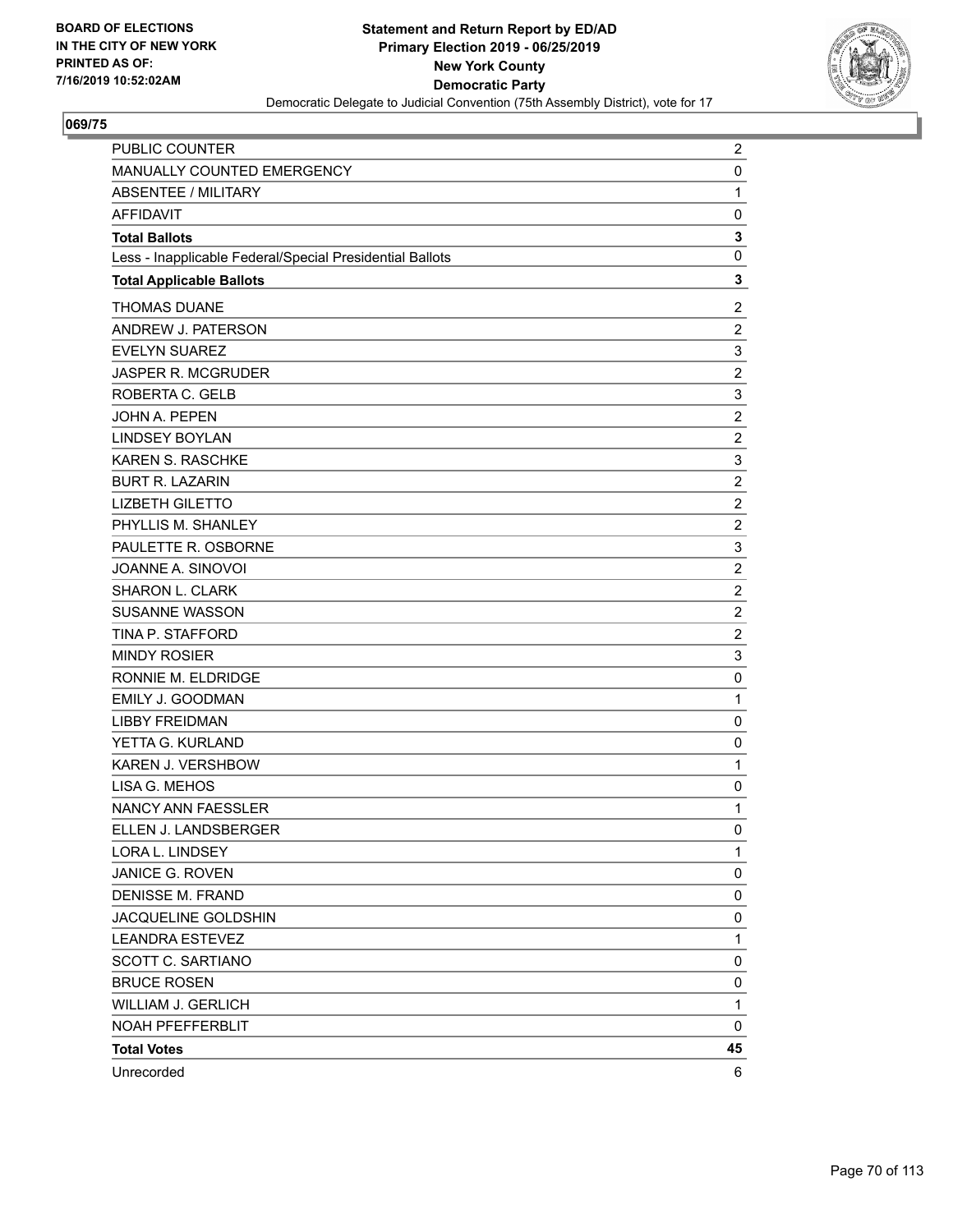

| <b>PUBLIC COUNTER</b>                                    | 28             |
|----------------------------------------------------------|----------------|
| MANUALLY COUNTED EMERGENCY                               | 0              |
| <b>ABSENTEE / MILITARY</b>                               | $\mathbf{1}$   |
| <b>AFFIDAVIT</b>                                         | 0              |
| <b>Total Ballots</b>                                     | 29             |
| Less - Inapplicable Federal/Special Presidential Ballots | 0              |
| <b>Total Applicable Ballots</b>                          | 29             |
| <b>THOMAS DUANE</b>                                      | 23             |
| ANDREW J. PATERSON                                       | 19             |
| <b>EVELYN SUAREZ</b>                                     | 21             |
| <b>JASPER R. MCGRUDER</b>                                | 18             |
| ROBERTA C. GELB                                          | 17             |
| <b>JOHN A. PEPEN</b>                                     | 18             |
| <b>LINDSEY BOYLAN</b>                                    | 19             |
| <b>KAREN S. RASCHKE</b>                                  | 20             |
| <b>BURT R. LAZARIN</b>                                   | 20             |
| <b>LIZBETH GILETTO</b>                                   | 17             |
| PHYLLIS M. SHANLEY                                       | 19             |
| PAULETTE R. OSBORNE                                      | 17             |
| JOANNE A. SINOVOI                                        | 18             |
| SHARON L. CLARK                                          | 18             |
| <b>SUSANNE WASSON</b>                                    | 19             |
| TINA P. STAFFORD                                         | 22             |
| <b>MINDY ROSIER</b>                                      | 20             |
| RONNIE M. ELDRIDGE                                       | 9              |
| <b>EMILY J. GOODMAN</b>                                  | 9              |
| <b>LIBBY FREIDMAN</b>                                    | 8              |
| YETTA G. KURLAND                                         | 9              |
| <b>KAREN J. VERSHBOW</b>                                 | 6              |
| LISA G. MEHOS                                            | 8              |
| NANCY ANN FAESSLER                                       | $\overline{7}$ |
| ELLEN J. LANDSBERGER                                     | 8              |
| LORA L. LINDSEY                                          | 5              |
| JANICE G. ROVEN                                          | 6              |
| <b>DENISSE M. FRAND</b>                                  | 8              |
| JACQUELINE GOLDSHIN                                      | 6              |
| <b>LEANDRA ESTEVEZ</b>                                   | 8              |
| SCOTT C. SARTIANO                                        | 8              |
| <b>BRUCE ROSEN</b>                                       | 8              |
| WILLIAM J. GERLICH                                       | 7              |
| NOAH PFEFFERBLIT                                         | 9              |
| <b>Total Votes</b>                                       | 454            |
| Unrecorded                                               | 39             |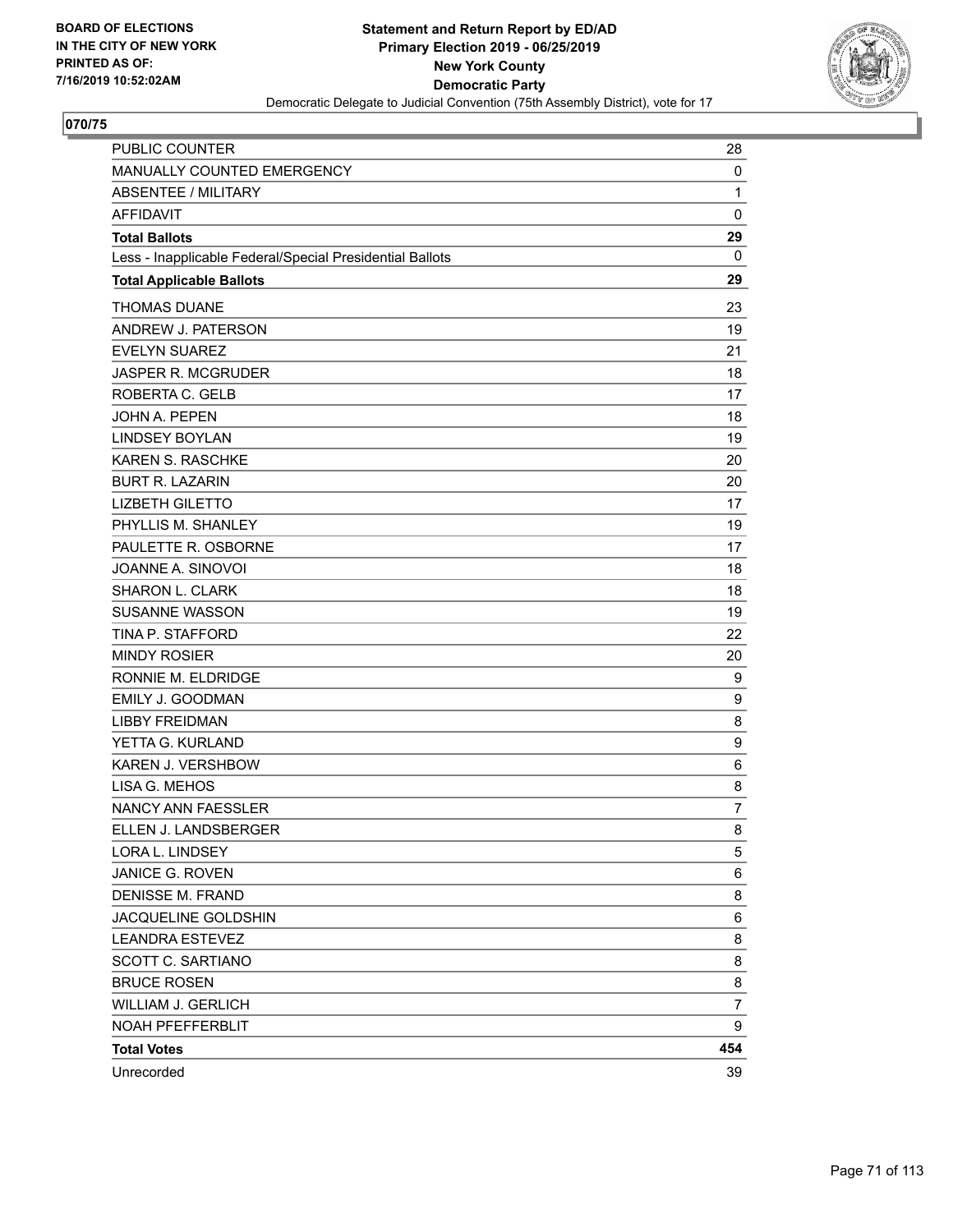

| <b>PUBLIC COUNTER</b>                                    | 183         |
|----------------------------------------------------------|-------------|
| MANUALLY COUNTED EMERGENCY                               | 0           |
| <b>ABSENTEE / MILITARY</b>                               | 3           |
| <b>AFFIDAVIT</b>                                         | $\mathbf 0$ |
| <b>Total Ballots</b>                                     | 186         |
| Less - Inapplicable Federal/Special Presidential Ballots | 0           |
| <b>Total Applicable Ballots</b>                          | 186         |
| <b>THOMAS DUANE</b>                                      | 159         |
| ANDREW J. PATERSON                                       | 127         |
| <b>EVELYN SUAREZ</b>                                     | 135         |
| <b>JASPER R. MCGRUDER</b>                                | 142         |
| ROBERTA C. GELB                                          | 134         |
| JOHN A. PEPEN                                            | 123         |
| <b>LINDSEY BOYLAN</b>                                    | 135         |
| <b>KAREN S. RASCHKE</b>                                  | 127         |
| <b>BURT R. LAZARIN</b>                                   | 128         |
| <b>LIZBETH GILETTO</b>                                   | 130         |
| PHYLLIS M. SHANLEY                                       | 133         |
| PAULETTE R. OSBORNE                                      | 136         |
| JOANNE A. SINOVOI                                        | 126         |
| <b>SHARON L. CLARK</b>                                   | 139         |
| <b>SUSANNE WASSON</b>                                    | 129         |
| TINA P. STAFFORD                                         | 131         |
| <b>MINDY ROSIER</b>                                      | 129         |
| RONNIE M. ELDRIDGE                                       | 49          |
| EMILY J. GOODMAN                                         | 40          |
| <b>LIBBY FREIDMAN</b>                                    | 29          |
| YETTA G. KURLAND                                         | 42          |
| KAREN J. VERSHBOW                                        | 23          |
| LISA G. MEHOS                                            | 23          |
| <b>NANCY ANN FAESSLER</b>                                | 21          |
| ELLEN J. LANDSBERGER                                     | 24          |
| LORA L. LINDSEY                                          | 18          |
| JANICE G. ROVEN                                          | 22          |
| DENISSE M. FRAND                                         | 22          |
| JACQUELINE GOLDSHIN                                      | 26          |
| <b>LEANDRA ESTEVEZ</b>                                   | 28          |
| SCOTT C. SARTIANO                                        | 15          |
| <b>BRUCE ROSEN</b>                                       | 27          |
| WILLIAM J. GERLICH                                       | 22          |
| NOAH PFEFFERBLIT                                         | 23          |
| ANNE HAAS (WRITE-IN)                                     | 1           |
| BRYAN CUSAK (WRITE-IN)                                   | 1           |
| JOHN GRANT (WRITE-IN)                                    | 1           |
| UNATTRIBUTABLE WRITE-IN (WRITE-IN)                       | 1           |
| <b>Total Votes</b>                                       | 2,721       |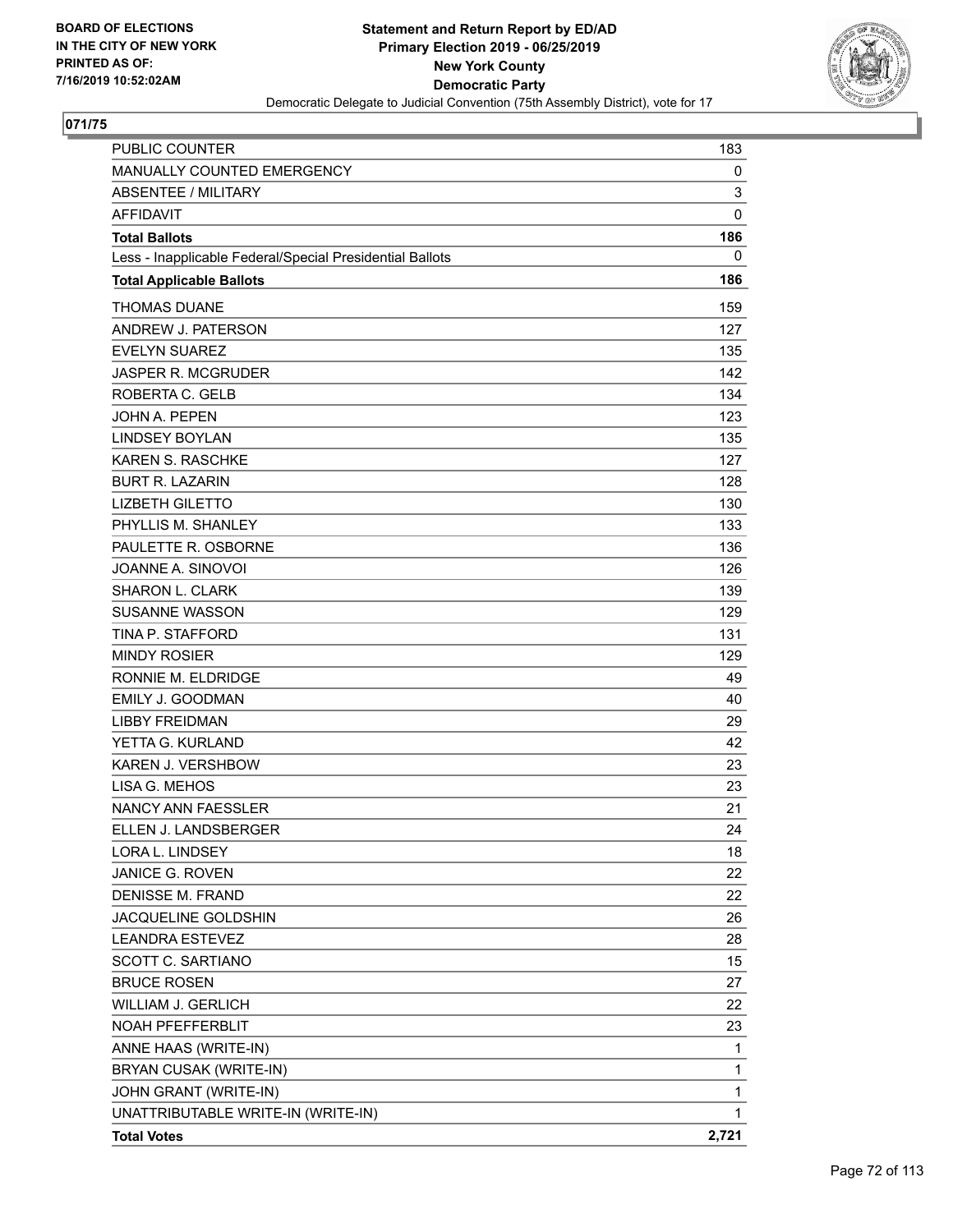

Unrecorded 441

| PUBLIC COUNTER                                           | 217            |
|----------------------------------------------------------|----------------|
| MANUALLY COUNTED EMERGENCY                               | 0              |
| <b>ABSENTEE / MILITARY</b>                               | $\overline{2}$ |
| <b>AFFIDAVIT</b>                                         | $\mathbf{1}$   |
| <b>Total Ballots</b>                                     | 220            |
| Less - Inapplicable Federal/Special Presidential Ballots | 0              |
| <b>Total Applicable Ballots</b>                          | 220            |
| <b>THOMAS DUANE</b>                                      | 169            |
| ANDREW J. PATERSON                                       | 125            |
| <b>EVELYN SUAREZ</b>                                     | 154            |
| JASPER R. MCGRUDER                                       | 127            |
| ROBERTA C. GELB                                          | 137            |
| <b>JOHN A. PEPEN</b>                                     | 115            |
| <b>LINDSEY BOYLAN</b>                                    | 128            |
| <b>KAREN S. RASCHKE</b>                                  | 135            |
| <b>BURT R. LAZARIN</b>                                   | 121            |
| <b>LIZBETH GILETTO</b>                                   | 137            |
| PHYLLIS M. SHANLEY                                       | 131            |
| PAULETTE R. OSBORNE                                      | 132            |
| JOANNE A. SINOVOI                                        | 132            |
| <b>SHARON L. CLARK</b>                                   | 143            |
| <b>SUSANNE WASSON</b>                                    | 136            |
| <b>TINA P. STAFFORD</b>                                  | 139            |
| <b>MINDY ROSIER</b>                                      | 129            |
| RONNIE M. ELDRIDGE                                       | 65             |
| EMILY J. GOODMAN                                         | 69             |
| <b>LIBBY FREIDMAN</b>                                    | 47             |
| YETTA G. KURLAND                                         | 73             |
| KAREN J. VERSHBOW                                        | 38             |
| LISA G. MEHOS                                            | 41             |
| <b>NANCY ANN FAESSLER</b>                                | 44             |
| ELLEN J. LANDSBERGER                                     | 44             |
| LORA L. LINDSEY                                          | 42             |
| JANICE G. ROVEN                                          | 35             |
| DENISSE M. FRAND                                         | 36             |
| JACQUELINE GOLDSHIN                                      | 45             |
| <b>LEANDRA ESTEVEZ</b>                                   | 53             |
| SCOTT C. SARTIANO                                        | 34             |
| <b>BRUCE ROSEN</b>                                       | 39             |
| WILLIAM J. GERLICH                                       | 32             |
| NOAH PFEFFERBLIT                                         | 34             |
| KEVIN C. ANDERSON (WRITE-IN)                             | 1              |
| UNATTRIBUTABLE WRITE-IN (WRITE-IN)                       | 7              |
| <b>Total Votes</b>                                       | 3,069          |
| Unrecorded                                               | 671            |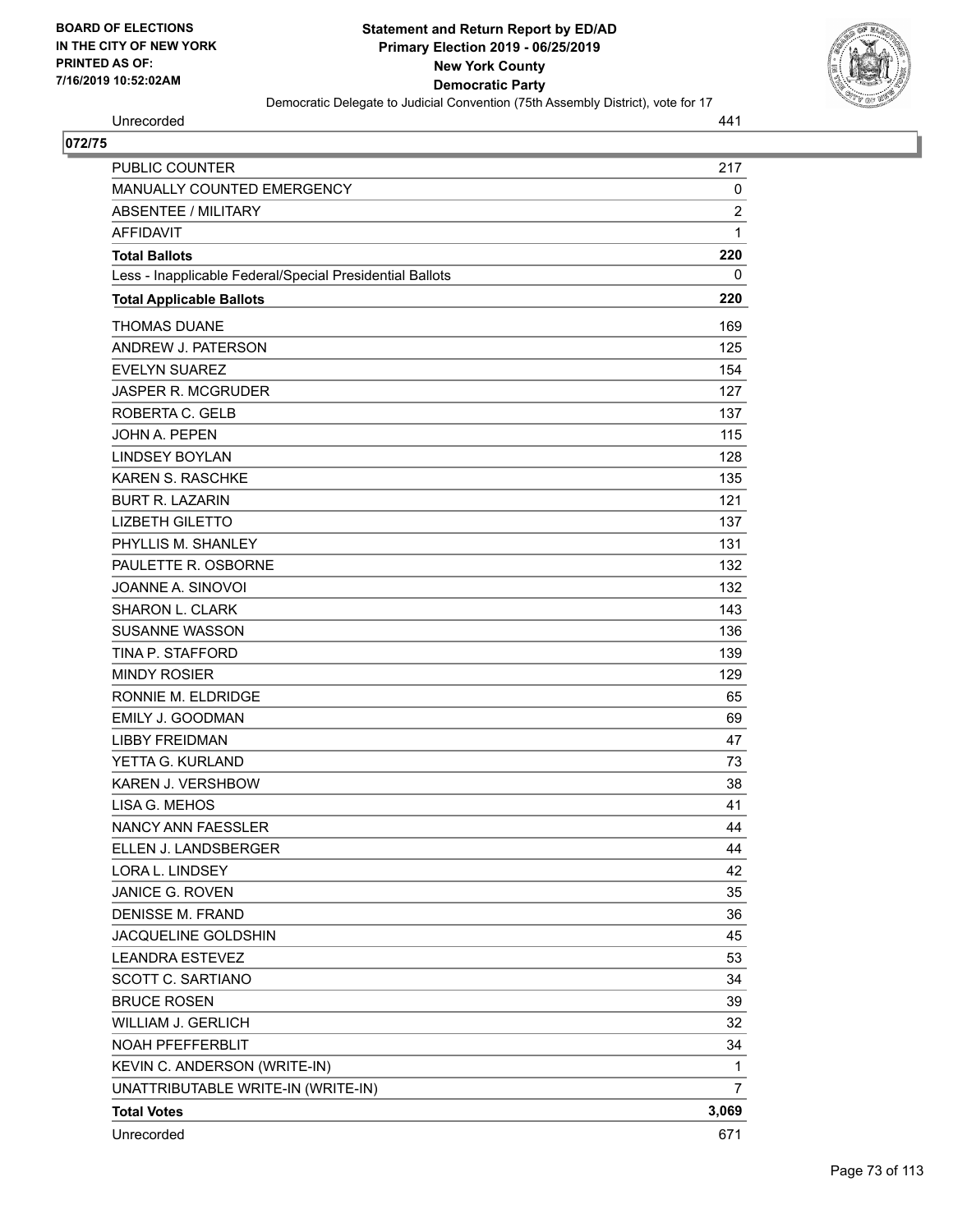

| PUBLIC COUNTER                                           | 20               |
|----------------------------------------------------------|------------------|
| MANUALLY COUNTED EMERGENCY                               | 0                |
| <b>ABSENTEE / MILITARY</b>                               | 3                |
| <b>AFFIDAVIT</b>                                         | $\mathbf 0$      |
| <b>Total Ballots</b>                                     | 23               |
| Less - Inapplicable Federal/Special Presidential Ballots | 0                |
| <b>Total Applicable Ballots</b>                          | 23               |
| <b>THOMAS DUANE</b>                                      | 14               |
| ANDREW J. PATERSON                                       | 11               |
| <b>EVELYN SUAREZ</b>                                     | 17               |
| <b>JASPER R. MCGRUDER</b>                                | 10               |
| ROBERTA C. GELB                                          | 12               |
| <b>JOHN A. PEPEN</b>                                     | 11               |
| <b>LINDSEY BOYLAN</b>                                    | 13               |
| KAREN S. RASCHKE                                         | 13               |
| <b>BURT R. LAZARIN</b>                                   | 9                |
| <b>LIZBETH GILETTO</b>                                   | 13               |
| PHYLLIS M. SHANLEY                                       | 13               |
| PAULETTE R. OSBORNE                                      | 14               |
| JOANNE A. SINOVOI                                        | 12               |
| <b>SHARON L. CLARK</b>                                   | 13               |
| <b>SUSANNE WASSON</b>                                    | 13               |
| <b>TINA P. STAFFORD</b>                                  | 11               |
| <b>MINDY ROSIER</b>                                      | 11               |
| RONNIE M. ELDRIDGE                                       | 3                |
| <b>EMILY J. GOODMAN</b>                                  | 4                |
| <b>LIBBY FREIDMAN</b>                                    | 4                |
| YETTA G. KURLAND                                         | 6                |
| KAREN J. VERSHBOW                                        | 6                |
| LISA G. MEHOS                                            | $\overline{4}$   |
| <b>NANCY ANN FAESSLER</b>                                | 7                |
| ELLEN J. LANDSBERGER                                     | 6                |
| LORA L. LINDSEY                                          | 4                |
| JANICE G. ROVEN                                          | 4                |
| <b>DENISSE M. FRAND</b>                                  | $\boldsymbol{2}$ |
| JACQUELINE GOLDSHIN                                      | 7                |
| <b>LEANDRA ESTEVEZ</b>                                   | 4                |
| SCOTT C. SARTIANO                                        | 3                |
| <b>BRUCE ROSEN</b>                                       | 1                |
| <b>WILLIAM J. GERLICH</b>                                | 3                |
| NOAH PFEFFERBLIT                                         | $\mathbf{1}$     |
| NAOMI JONES (WRITE-IN)                                   | 1                |
| UNATTRIBUTABLE WRITE-IN (WRITE-IN)                       | 17               |
| <b>Total Votes</b>                                       | 297              |
| Unrecorded                                               | 94               |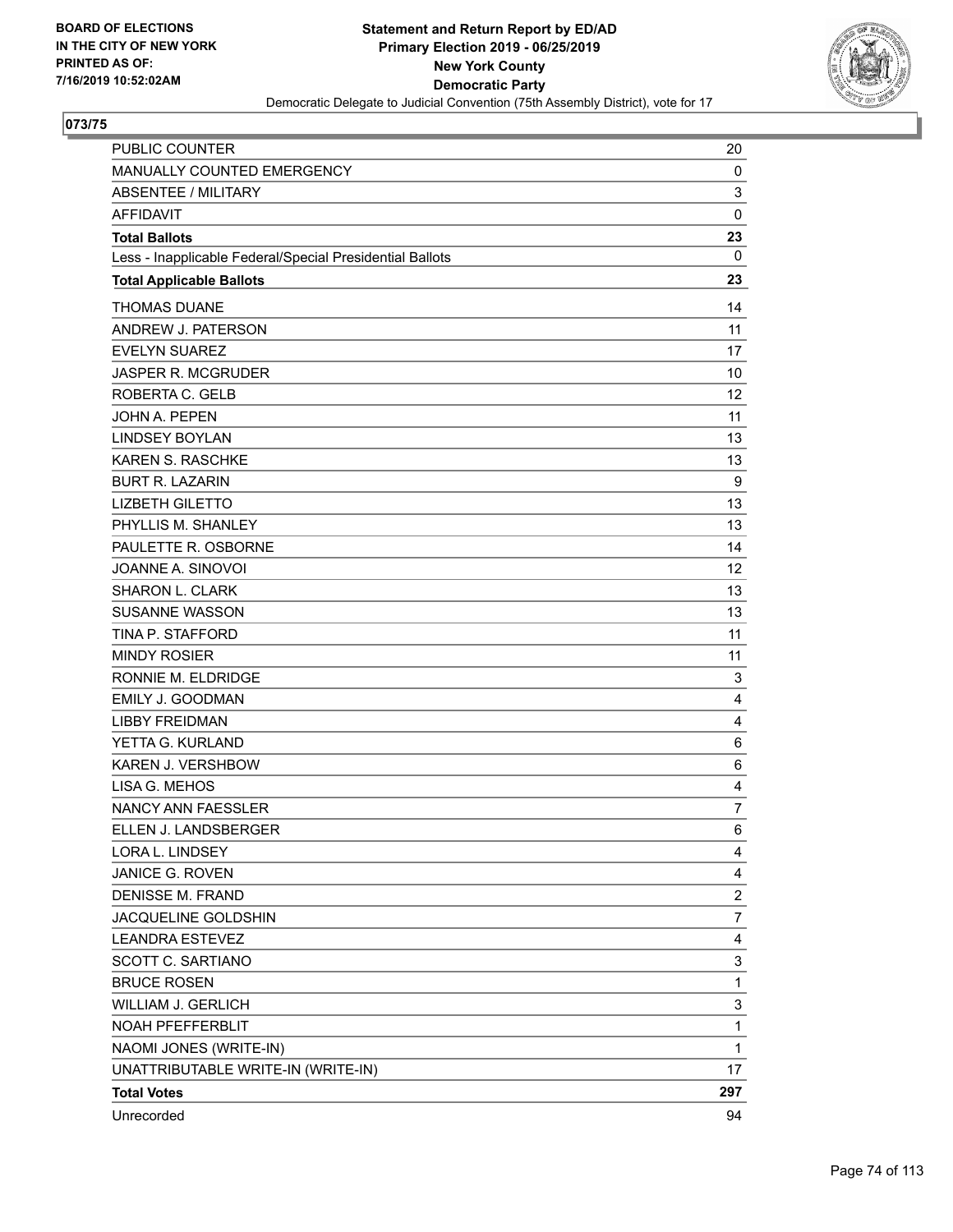

| <b>PUBLIC COUNTER</b>                                    | 14             |
|----------------------------------------------------------|----------------|
| MANUALLY COUNTED EMERGENCY                               | 0              |
| <b>ABSENTEE / MILITARY</b>                               | 6              |
| <b>AFFIDAVIT</b>                                         | $\mathbf 0$    |
| <b>Total Ballots</b>                                     | 20             |
| Less - Inapplicable Federal/Special Presidential Ballots | 0              |
| <b>Total Applicable Ballots</b>                          | 20             |
| <b>THOMAS DUANE</b>                                      | 12             |
| ANDREW J. PATERSON                                       | 11             |
| <b>EVELYN SUAREZ</b>                                     | 10             |
| <b>JASPER R. MCGRUDER</b>                                | 8              |
| ROBERTA C. GELB                                          | 11             |
| <b>JOHN A. PEPEN</b>                                     | 8              |
| <b>LINDSEY BOYLAN</b>                                    | 11             |
| KAREN S. RASCHKE                                         | 8              |
| <b>BURT R. LAZARIN</b>                                   | 10             |
| <b>LIZBETH GILETTO</b>                                   | 8              |
| PHYLLIS M. SHANLEY                                       | 9              |
| PAULETTE R. OSBORNE                                      | 10             |
| JOANNE A. SINOVOI                                        | 10             |
| SHARON L. CLARK                                          | 9              |
| <b>SUSANNE WASSON</b>                                    | 9              |
| <b>TINA P. STAFFORD</b>                                  | 11             |
| <b>MINDY ROSIER</b>                                      | 9              |
| RONNIE M. ELDRIDGE                                       | 6              |
| <b>EMILY J. GOODMAN</b>                                  | 6              |
| <b>LIBBY FREIDMAN</b>                                    | 6              |
| YETTA G. KURLAND                                         | 6              |
| KAREN J. VERSHBOW                                        | 5              |
| LISA G. MEHOS                                            | 4              |
| <b>NANCY ANN FAESSLER</b>                                | 4              |
| ELLEN J. LANDSBERGER                                     | $\overline{4}$ |
| LORA L. LINDSEY                                          | 4              |
| JANICE G. ROVEN                                          | 3              |
| <b>DENISSE M. FRAND</b>                                  | 3              |
| JACQUELINE GOLDSHIN                                      | 5              |
| <b>LEANDRA ESTEVEZ</b>                                   | 3              |
| SCOTT C. SARTIANO                                        | 3              |
| <b>BRUCE ROSEN</b>                                       | 4              |
| <b>WILLIAM J. GERLICH</b>                                | 5              |
| NOAH PFEFFERBLIT                                         | $\overline{c}$ |
| <b>Total Votes</b>                                       | 237            |
| Unrecorded                                               | 103            |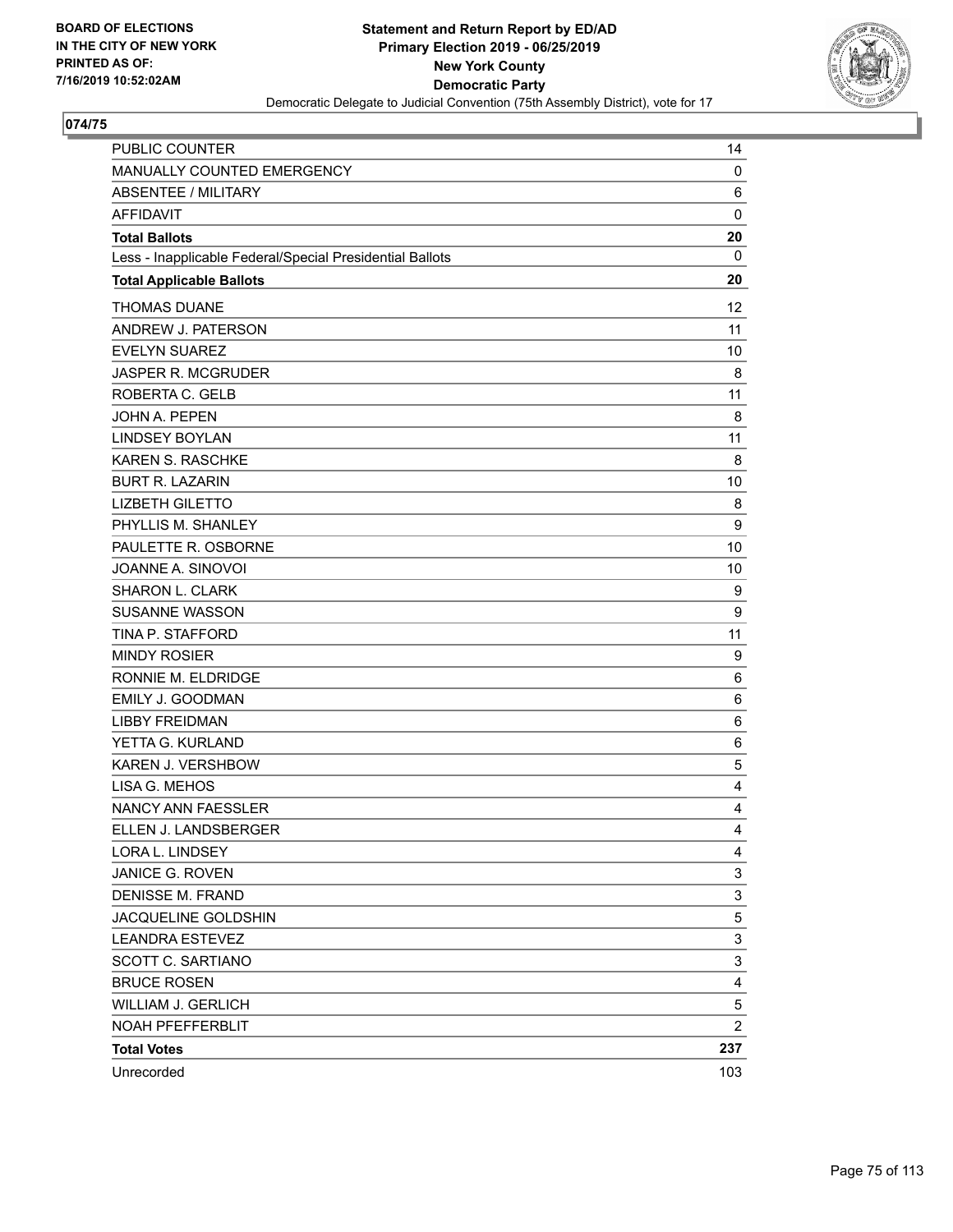

| <b>PUBLIC COUNTER</b>                                    | 18             |
|----------------------------------------------------------|----------------|
| MANUALLY COUNTED EMERGENCY                               | 0              |
| ABSENTEE / MILITARY                                      | $\mathbf{1}$   |
| <b>AFFIDAVIT</b>                                         | 0              |
| <b>Total Ballots</b>                                     | 19             |
| Less - Inapplicable Federal/Special Presidential Ballots | 0              |
| <b>Total Applicable Ballots</b>                          | 19             |
| <b>THOMAS DUANE</b>                                      | 14             |
| ANDREW J. PATERSON                                       | 10             |
| <b>EVELYN SUAREZ</b>                                     | 12             |
| <b>JASPER R. MCGRUDER</b>                                | 8              |
| ROBERTA C. GELB                                          | 12             |
| <b>JOHN A. PEPEN</b>                                     | 8              |
| <b>LINDSEY BOYLAN</b>                                    | 12             |
| <b>KAREN S. RASCHKE</b>                                  | 9              |
| <b>BURT R. LAZARIN</b>                                   | 10             |
| <b>LIZBETH GILETTO</b>                                   | 11             |
| PHYLLIS M. SHANLEY                                       | 10             |
| PAULETTE R. OSBORNE                                      | 11             |
| JOANNE A. SINOVOI                                        | 11             |
| <b>SHARON L. CLARK</b>                                   | 9              |
| <b>SUSANNE WASSON</b>                                    | 11             |
| TINA P. STAFFORD                                         | 9              |
| <b>MINDY ROSIER</b>                                      | 10             |
| RONNIE M. ELDRIDGE                                       | 9              |
| <b>EMILY J. GOODMAN</b>                                  | 4              |
| <b>LIBBY FREIDMAN</b>                                    | 3              |
| YETTA G. KURLAND                                         | 7              |
| KAREN J. VERSHBOW                                        | 3              |
| LISA G. MEHOS                                            | 3              |
| NANCY ANN FAESSLER                                       | $\overline{c}$ |
| ELLEN J. LANDSBERGER                                     | 3              |
| LORA L. LINDSEY                                          | 3              |
| JANICE G. ROVEN                                          | 1              |
| <b>DENISSE M. FRAND</b>                                  | 3              |
| JACQUELINE GOLDSHIN                                      | $\overline{c}$ |
| <b>LEANDRA ESTEVEZ</b>                                   | 4              |
| SCOTT C. SARTIANO                                        | 3              |
| <b>BRUCE ROSEN</b>                                       | 3              |
| WILLIAM J. GERLICH                                       | 3              |
| NOAH PFEFFERBLIT                                         | 3              |
| ALLEN COHEN (WRITE-IN)                                   | $\mathbf 1$    |
| ALTTO LOFARQUE (WRITE-IN)                                | $\mathbf 1$    |
| ED HARTLOT (WRITE-IN)                                    | 1              |
| JAMES R. MCMANUS (WRITE-IN)                              | 1              |
| MARIA CANTO (WRITE-IN)                                   | 1              |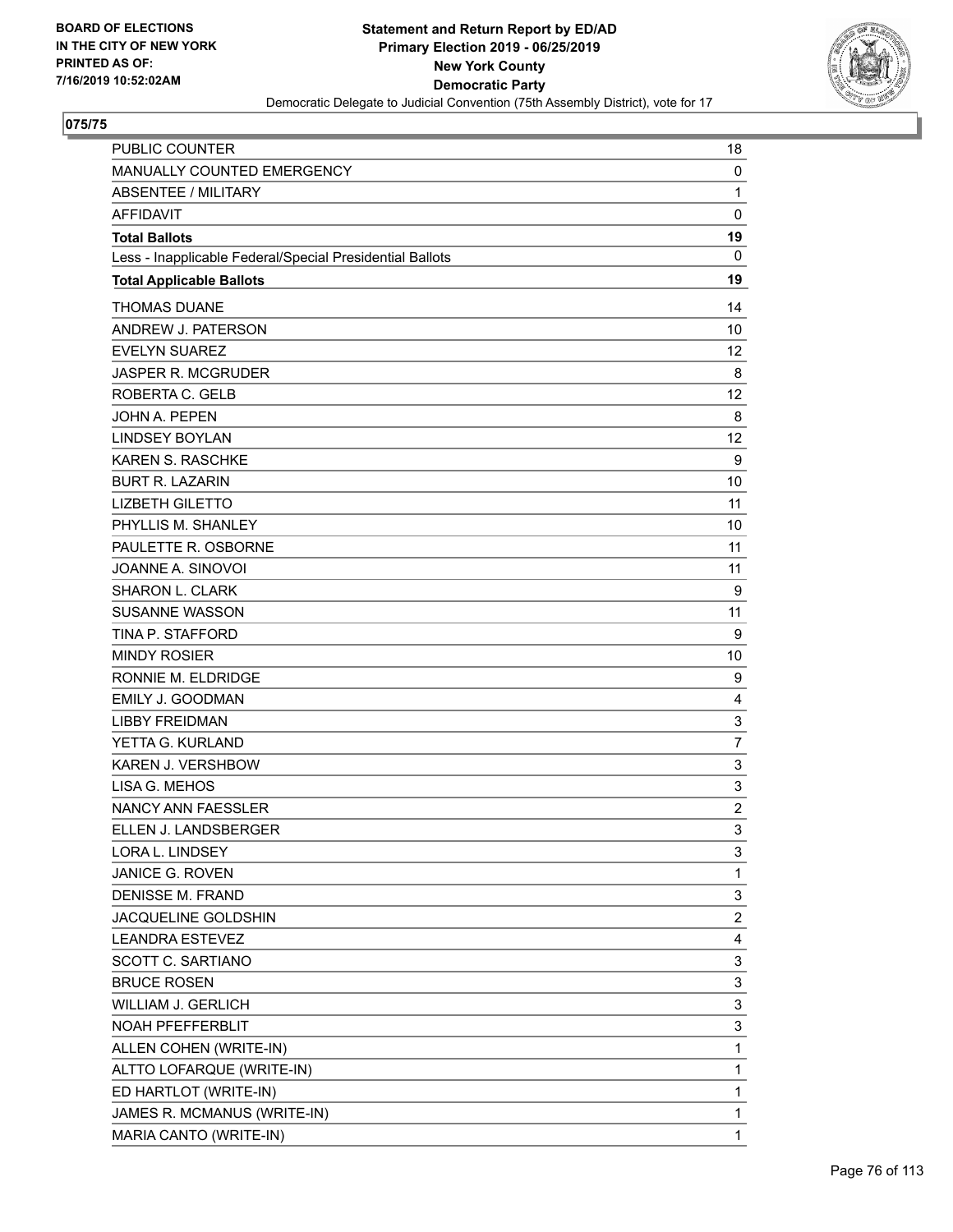

| Unrecorded                 | 79  |
|----------------------------|-----|
| <b>Total Votes</b>         | 244 |
| VICTORIA MORAN (WRITE-IN)  |     |
| TOM MANUS (WRITE-IN)       |     |
| MICKEY SPILLANE (WRITE-IN) |     |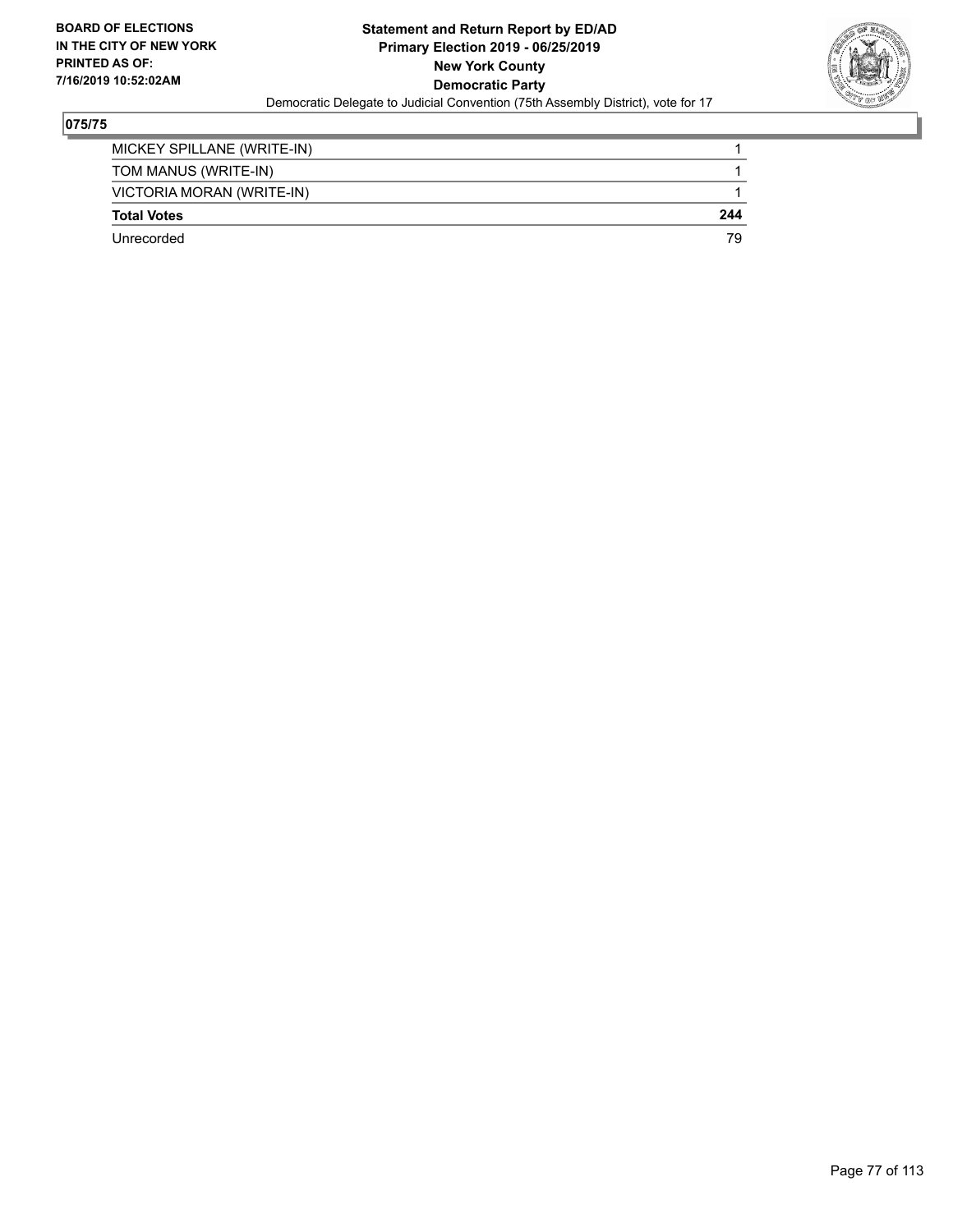

| PUBLIC COUNTER                                           | 9              |
|----------------------------------------------------------|----------------|
| MANUALLY COUNTED EMERGENCY                               | 0              |
| <b>ABSENTEE / MILITARY</b>                               | $\mathbf{1}$   |
| <b>AFFIDAVIT</b>                                         | $\mathbf 0$    |
| <b>Total Ballots</b>                                     | 10             |
| Less - Inapplicable Federal/Special Presidential Ballots | $\mathbf 0$    |
| <b>Total Applicable Ballots</b>                          | 10             |
| <b>THOMAS DUANE</b>                                      | 3              |
| ANDREW J. PATERSON                                       | $\overline{c}$ |
| <b>EVELYN SUAREZ</b>                                     | 5              |
| <b>JASPER R. MCGRUDER</b>                                | 3              |
| ROBERTA C. GELB                                          | $\mathbf{1}$   |
| JOHN A. PEPEN                                            | $\overline{c}$ |
| <b>LINDSEY BOYLAN</b>                                    | 3              |
| <b>KAREN S. RASCHKE</b>                                  | $\overline{c}$ |
| <b>BURT R. LAZARIN</b>                                   | $\overline{2}$ |
| <b>LIZBETH GILETTO</b>                                   | 3              |
| PHYLLIS M. SHANLEY                                       | 4              |
| PAULETTE R. OSBORNE                                      | $\overline{c}$ |
| JOANNE A. SINOVOI                                        | $\mathbf{1}$   |
| SHARON L. CLARK                                          | 4              |
| <b>SUSANNE WASSON</b>                                    | $\overline{2}$ |
| TINA P. STAFFORD                                         | $\overline{c}$ |
| <b>MINDY ROSIER</b>                                      | 3              |
| RONNIE M. ELDRIDGE                                       | 4              |
| <b>EMILY J. GOODMAN</b>                                  | 5              |
| <b>LIBBY FREIDMAN</b>                                    | 5              |
| YETTA G. KURLAND                                         | $\overline{7}$ |
| KAREN J. VERSHBOW                                        | 4              |
| LISA G. MEHOS                                            | $\overline{c}$ |
| NANCY ANN FAESSLER                                       | 4              |
| ELLEN J. LANDSBERGER                                     | $\overline{2}$ |
| LORA L. LINDSEY                                          | 5              |
| JANICE G. ROVEN                                          | 3              |
| <b>DENISSE M. FRAND</b>                                  | 3              |
| JACQUELINE GOLDSHIN                                      | 3              |
| <b>LEANDRA ESTEVEZ</b>                                   | 4              |
| SCOTT C. SARTIANO                                        | 3              |
| <b>BRUCE ROSEN</b>                                       | 4              |
| WILLIAM J. GERLICH                                       | 4              |
| <b>NOAH PFEFFERBLIT</b>                                  | 3              |
| UNATTRIBUTABLE WRITE-IN (WRITE-IN)                       | $\mathbf{1}$   |
| <b>Total Votes</b>                                       | 110            |
| Unrecorded                                               | 60             |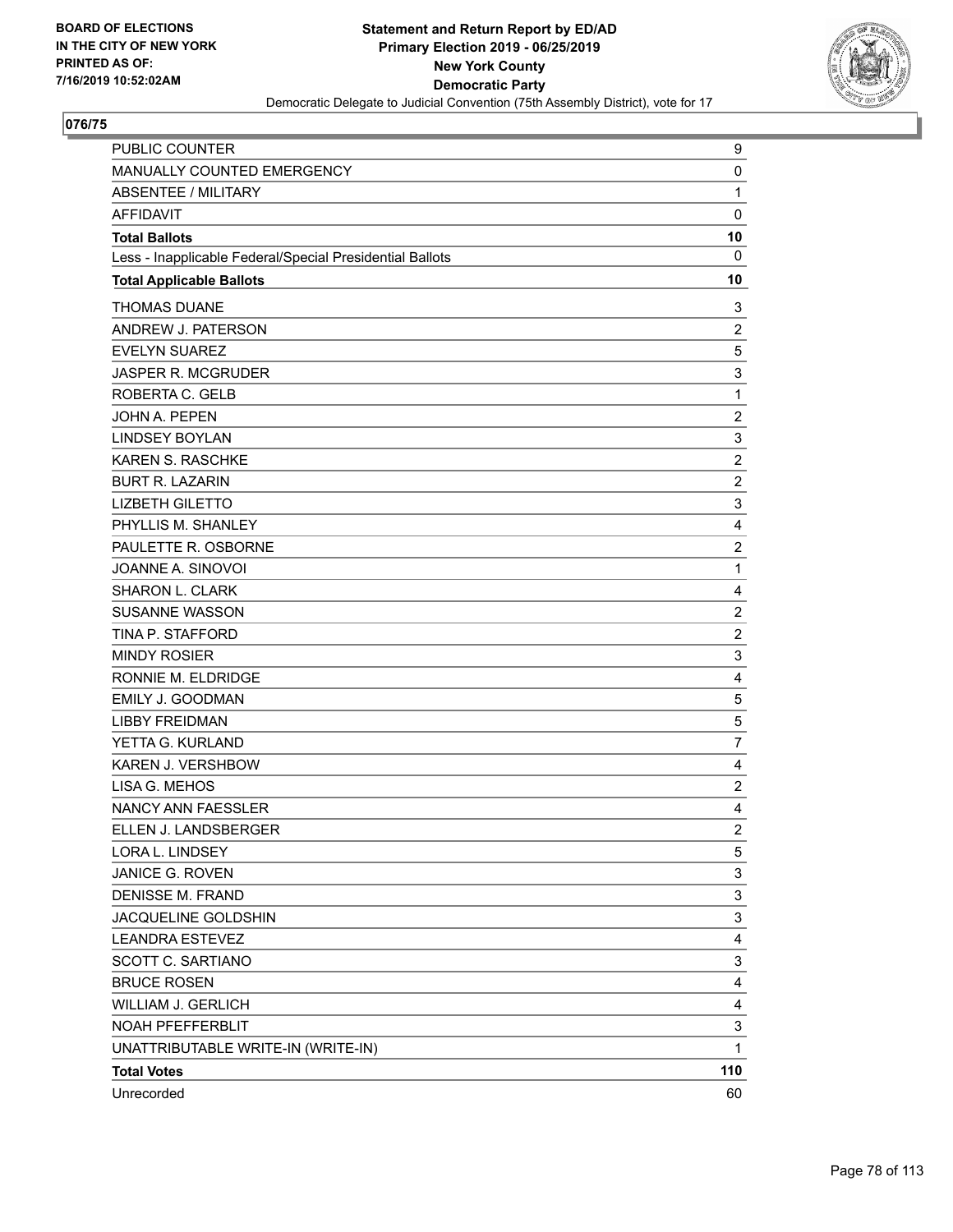

| PUBLIC COUNTER                                           | 14                      |
|----------------------------------------------------------|-------------------------|
| MANUALLY COUNTED EMERGENCY                               | 0                       |
| <b>ABSENTEE / MILITARY</b>                               | 3                       |
| <b>AFFIDAVIT</b>                                         | $\mathbf{1}$            |
| <b>Total Ballots</b>                                     | 18                      |
| Less - Inapplicable Federal/Special Presidential Ballots | $\mathbf{0}$            |
| <b>Total Applicable Ballots</b>                          | 18                      |
| <b>THOMAS DUANE</b>                                      | 14                      |
| ANDREW J. PATERSON                                       | 8                       |
| <b>EVELYN SUAREZ</b>                                     | 12                      |
| <b>JASPER R. MCGRUDER</b>                                | 7                       |
| ROBERTA C. GELB                                          | 11                      |
| <b>JOHN A. PEPEN</b>                                     | $\overline{7}$          |
| <b>LINDSEY BOYLAN</b>                                    | 12                      |
| KAREN S. RASCHKE                                         | 10                      |
| <b>BURT R. LAZARIN</b>                                   | 7                       |
| <b>LIZBETH GILETTO</b>                                   | 9                       |
| PHYLLIS M. SHANLEY                                       | 8                       |
| PAULETTE R. OSBORNE                                      | 11                      |
| JOANNE A. SINOVOI                                        | $\overline{7}$          |
| SHARON L. CLARK                                          | 11                      |
| <b>SUSANNE WASSON</b>                                    | 10                      |
| <b>TINA P. STAFFORD</b>                                  | 11                      |
| <b>MINDY ROSIER</b>                                      | 8                       |
| RONNIE M. ELDRIDGE                                       | 9                       |
| <b>EMILY J. GOODMAN</b>                                  | 6                       |
| <b>LIBBY FREIDMAN</b>                                    | 6                       |
| YETTA G. KURLAND                                         | 6                       |
| KAREN J. VERSHBOW                                        | 4                       |
| LISA G. MEHOS                                            | 4                       |
| <b>NANCY ANN FAESSLER</b>                                | 6                       |
| ELLEN J. LANDSBERGER                                     | $\overline{\mathbf{c}}$ |
| LORA L. LINDSEY                                          | 3                       |
| JANICE G. ROVEN                                          | 2                       |
| <b>DENISSE M. FRAND</b>                                  | $\overline{\mathbf{c}}$ |
| JACQUELINE GOLDSHIN                                      | 4                       |
| <b>LEANDRA ESTEVEZ</b>                                   | 6                       |
| SCOTT C. SARTIANO                                        | $\overline{\mathbf{c}}$ |
| <b>BRUCE ROSEN</b>                                       | 4                       |
| <b>WILLIAM J. GERLICH</b>                                | 2                       |
| NOAH PFEFFERBLIT                                         | $\mathbf{1}$            |
| <b>Total Votes</b>                                       | 232                     |
| Unrecorded                                               | 74                      |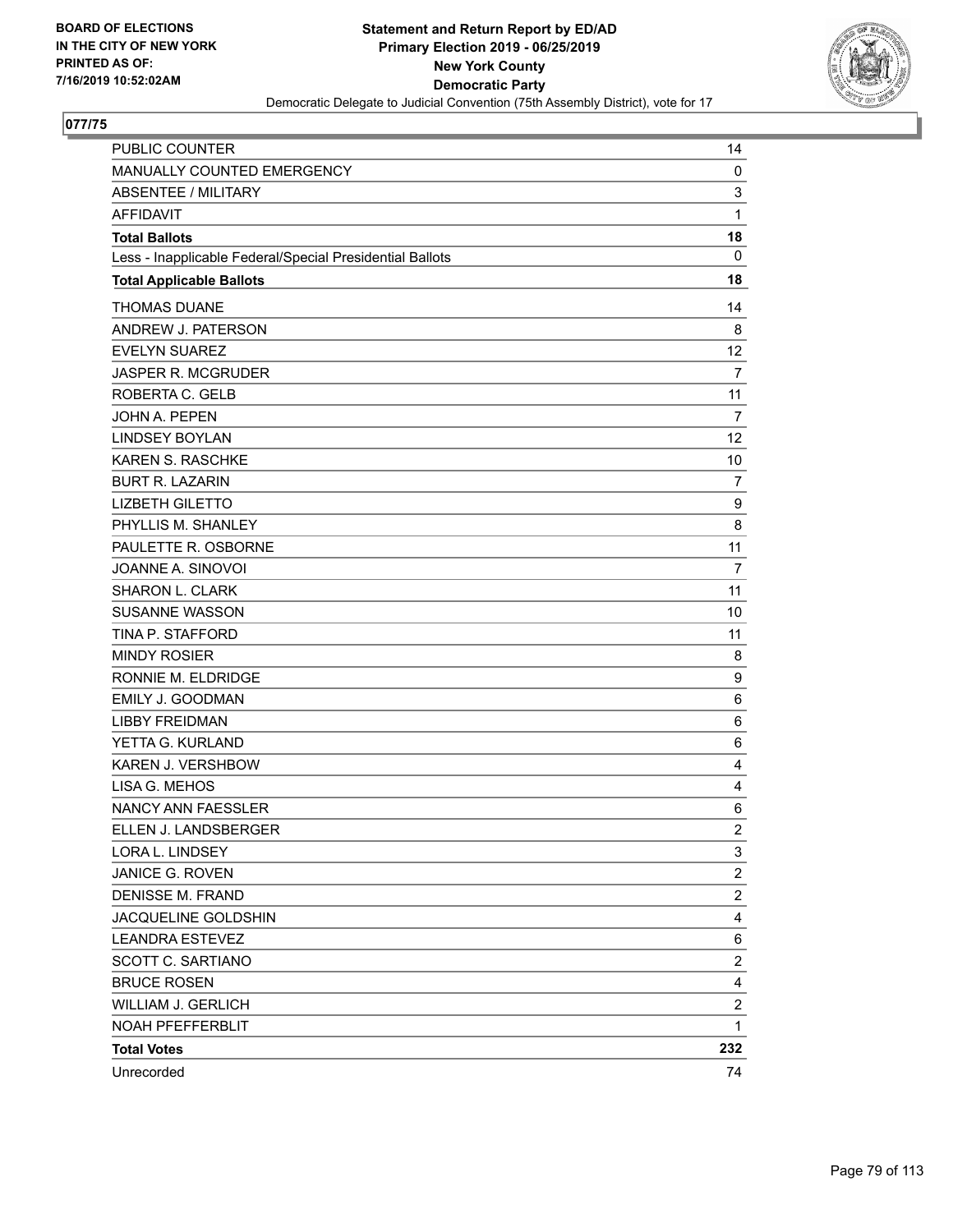

| <b>PUBLIC COUNTER</b>                                    | 21           |
|----------------------------------------------------------|--------------|
| MANUALLY COUNTED EMERGENCY                               | 0            |
| <b>ABSENTEE / MILITARY</b>                               | $\mathbf{1}$ |
| <b>AFFIDAVIT</b>                                         | $\mathbf 0$  |
| <b>Total Ballots</b>                                     | 22           |
| Less - Inapplicable Federal/Special Presidential Ballots | 0            |
| <b>Total Applicable Ballots</b>                          | 22           |
| <b>THOMAS DUANE</b>                                      | 17           |
| ANDREW J. PATERSON                                       | 9            |
| <b>EVELYN SUAREZ</b>                                     | 15           |
| <b>JASPER R. MCGRUDER</b>                                | 8            |
| ROBERTA C. GELB                                          | 12           |
| <b>JOHN A. PEPEN</b>                                     | 8            |
| <b>LINDSEY BOYLAN</b>                                    | 11           |
| KAREN S. RASCHKE                                         | 10           |
| <b>BURT R. LAZARIN</b>                                   | 8            |
| <b>LIZBETH GILETTO</b>                                   | 10           |
| PHYLLIS M. SHANLEY                                       | 12           |
| PAULETTE R. OSBORNE                                      | 13           |
| JOANNE A. SINOVOI                                        | 11           |
| <b>SHARON L. CLARK</b>                                   | 14           |
| <b>SUSANNE WASSON</b>                                    | 13           |
| TINA P. STAFFORD                                         | 13           |
| <b>MINDY ROSIER</b>                                      | 12           |
| RONNIE M. ELDRIDGE                                       | 8            |
| <b>EMILY J. GOODMAN</b>                                  | 12           |
| <b>LIBBY FREIDMAN</b>                                    | 8            |
| YETTA G. KURLAND                                         | 10           |
| KAREN J. VERSHBOW                                        | 8            |
| LISA G. MEHOS                                            | 8            |
| NANCY ANN FAESSLER                                       | 8            |
| ELLEN J. LANDSBERGER                                     | 9            |
| LORA L. LINDSEY                                          | 6            |
| JANICE G. ROVEN                                          | 9            |
| <b>DENISSE M. FRAND</b>                                  | 6            |
| JACQUELINE GOLDSHIN                                      | 8            |
| <b>LEANDRA ESTEVEZ</b>                                   | 10           |
| <b>SCOTT C. SARTIANO</b>                                 | 5            |
| <b>BRUCE ROSEN</b>                                       | 6            |
| WILLIAM J. GERLICH                                       | 6            |
| NOAH PFEFFERBLIT                                         | 5            |
| ALEJANDRO HIDALGO (WRITE-IN)                             | $\mathbf{1}$ |
| <b>Total Votes</b>                                       | 329          |
| Unrecorded                                               | 45           |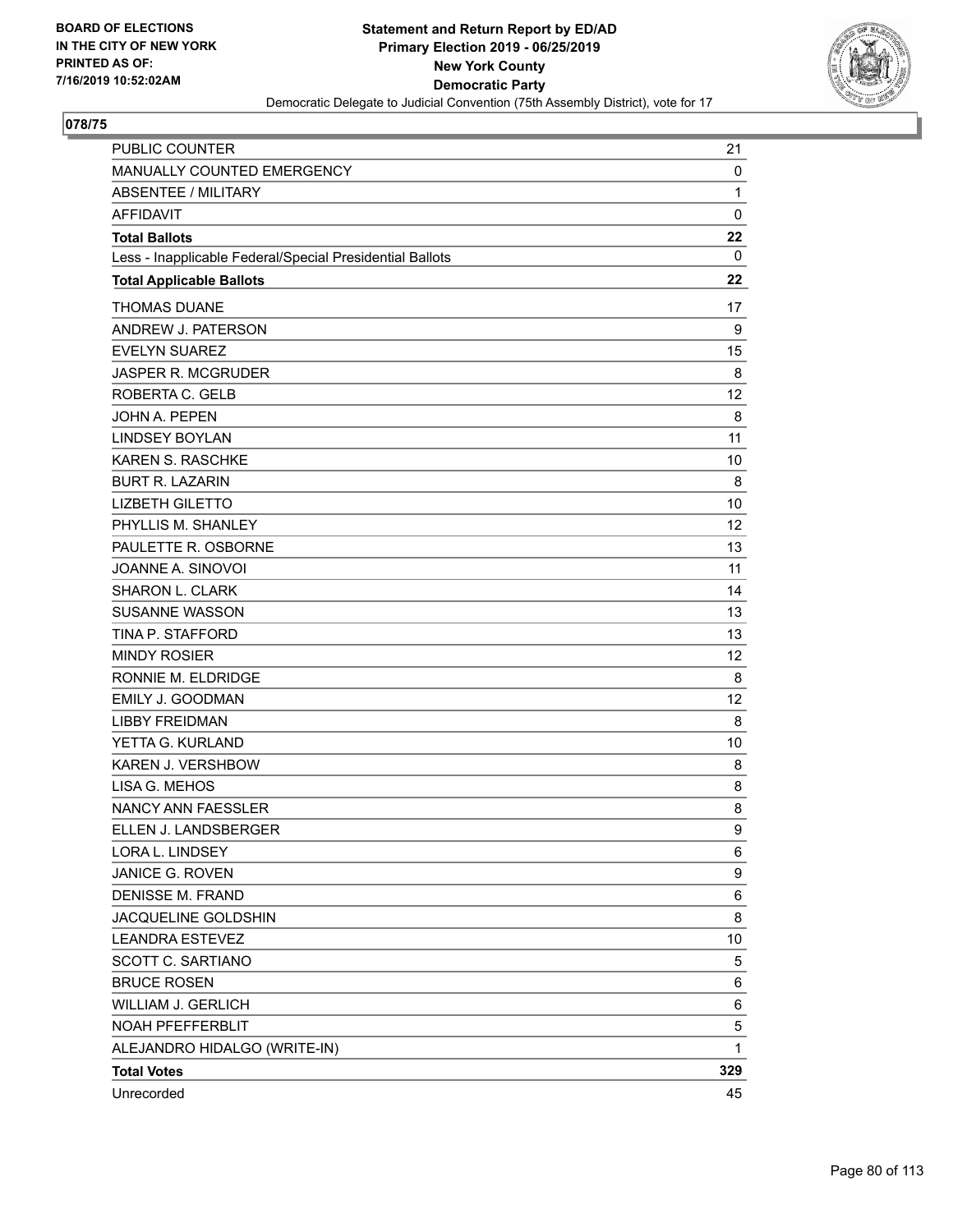

| <b>PUBLIC COUNTER</b>                                    | 19             |
|----------------------------------------------------------|----------------|
| MANUALLY COUNTED EMERGENCY                               | 0              |
| ABSENTEE / MILITARY                                      | 3              |
| <b>AFFIDAVIT</b>                                         | $\mathbf 0$    |
| <b>Total Ballots</b>                                     | 22             |
| Less - Inapplicable Federal/Special Presidential Ballots | 0              |
| <b>Total Applicable Ballots</b>                          | 22             |
| <b>THOMAS DUANE</b>                                      | 16             |
| ANDREW J. PATERSON                                       | 11             |
| <b>EVELYN SUAREZ</b>                                     | 18             |
| <b>JASPER R. MCGRUDER</b>                                | 10             |
| ROBERTA C. GELB                                          | 14             |
| <b>JOHN A. PEPEN</b>                                     | 11             |
| <b>LINDSEY BOYLAN</b>                                    | 13             |
| <b>KAREN S. RASCHKE</b>                                  | 16             |
| <b>BURT R. LAZARIN</b>                                   | 11             |
| <b>LIZBETH GILETTO</b>                                   | 16             |
| PHYLLIS M. SHANLEY                                       | 12             |
| PAULETTE R. OSBORNE                                      | 11             |
| JOANNE A. SINOVOI                                        | 10             |
| SHARON L. CLARK                                          | 13             |
| <b>SUSANNE WASSON</b>                                    | 11             |
| TINA P. STAFFORD                                         | 13             |
| <b>MINDY ROSIER</b>                                      | 11             |
| RONNIE M. ELDRIDGE                                       | 8              |
| <b>EMILY J. GOODMAN</b>                                  | 8              |
| <b>LIBBY FREIDMAN</b>                                    | 6              |
| YETTA G. KURLAND                                         | 11             |
| KAREN J. VERSHBOW                                        | 8              |
| LISA G. MEHOS                                            | 6              |
| <b>NANCY ANN FAESSLER</b>                                | 4              |
| ELLEN J. LANDSBERGER                                     | 3              |
| LORA L. LINDSEY                                          | 5              |
| JANICE G. ROVEN                                          | 5              |
| <b>DENISSE M. FRAND</b>                                  | 4              |
| JACQUELINE GOLDSHIN                                      | 6              |
| <b>LEANDRA ESTEVEZ</b>                                   | 8              |
| SCOTT C. SARTIANO                                        | 6              |
| <b>BRUCE ROSEN</b>                                       | 3              |
| WILLIAM J. GERLICH                                       | $\overline{c}$ |
| NOAH PFEFFERBLIT                                         | 3              |
| <b>Total Votes</b>                                       | 313            |
| Unrecorded                                               | 61             |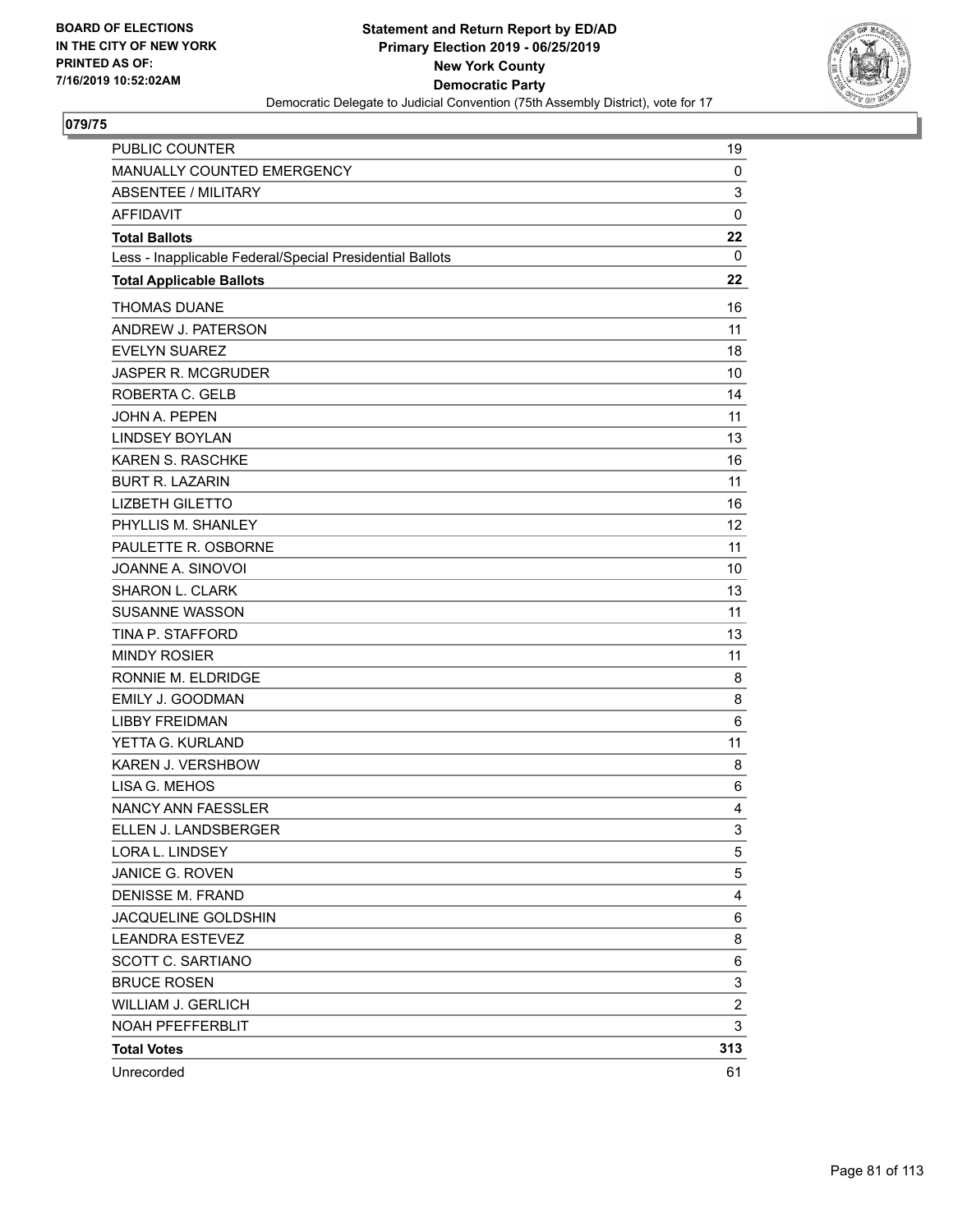

| <b>PUBLIC COUNTER</b>                                    | 21              |
|----------------------------------------------------------|-----------------|
| MANUALLY COUNTED EMERGENCY                               | 0               |
| <b>ABSENTEE / MILITARY</b>                               | $\mathbf{1}$    |
| <b>AFFIDAVIT</b>                                         | $\mathbf 0$     |
| <b>Total Ballots</b>                                     | 22              |
| Less - Inapplicable Federal/Special Presidential Ballots | 0               |
| <b>Total Applicable Ballots</b>                          | 22              |
| <b>THOMAS DUANE</b>                                      | 13              |
| ANDREW J. PATERSON                                       | $\overline{7}$  |
| <b>EVELYN SUAREZ</b>                                     | 12 <sub>2</sub> |
| <b>JASPER R. MCGRUDER</b>                                | 8               |
| ROBERTA C. GELB                                          | 14              |
| <b>JOHN A. PEPEN</b>                                     | 8               |
| <b>LINDSEY BOYLAN</b>                                    | 10              |
| <b>KAREN S. RASCHKE</b>                                  | 10              |
| <b>BURT R. LAZARIN</b>                                   | 7               |
| <b>LIZBETH GILETTO</b>                                   | 10              |
| PHYLLIS M. SHANLEY                                       | 9               |
| PAULETTE R. OSBORNE                                      | 11              |
| JOANNE A. SINOVOI                                        | 11              |
| <b>SHARON L. CLARK</b>                                   | 11              |
| <b>SUSANNE WASSON</b>                                    | 13              |
| TINA P. STAFFORD                                         | 13              |
| <b>MINDY ROSIER</b>                                      | 10              |
| RONNIE M. ELDRIDGE                                       | 10              |
| <b>EMILY J. GOODMAN</b>                                  | 10              |
| <b>LIBBY FREIDMAN</b>                                    | 9               |
| YETTA G. KURLAND                                         | 9               |
| KAREN J. VERSHBOW                                        | 9               |
| LISA G. MEHOS                                            | 9               |
| NANCY ANN FAESSLER                                       | 10              |
| ELLEN J. LANDSBERGER                                     | 11              |
| LORA L. LINDSEY                                          | 9               |
| JANICE G. ROVEN                                          | 9               |
| <b>DENISSE M. FRAND</b>                                  | 9               |
| JACQUELINE GOLDSHIN                                      | 8               |
| <b>LEANDRA ESTEVEZ</b>                                   | 9               |
| SCOTT C. SARTIANO                                        | 5               |
| <b>BRUCE ROSEN</b>                                       | 5               |
| WILLIAM J. GERLICH                                       | 4               |
| NOAH PFEFFERBLIT                                         | $\overline{7}$  |
| <b>Total Votes</b>                                       | 319             |
| Unrecorded                                               | 55              |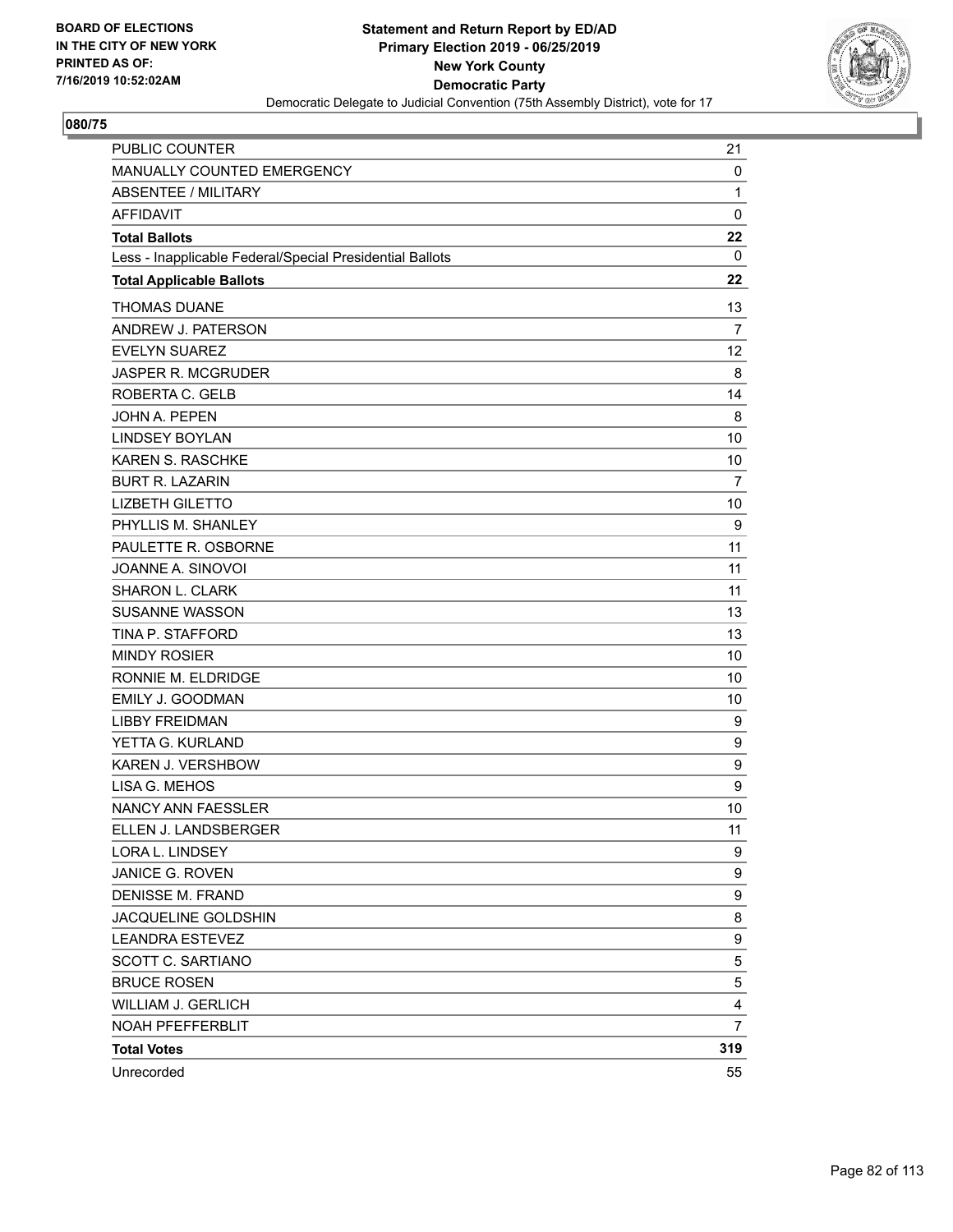

| PUBLIC COUNTER                                           | 5              |
|----------------------------------------------------------|----------------|
| MANUALLY COUNTED EMERGENCY                               | 0              |
| <b>ABSENTEE / MILITARY</b>                               | $\mathbf{1}$   |
| <b>AFFIDAVIT</b>                                         | 0              |
| <b>Total Ballots</b>                                     | 6              |
| Less - Inapplicable Federal/Special Presidential Ballots | 0              |
| <b>Total Applicable Ballots</b>                          | 6              |
| <b>THOMAS DUANE</b>                                      | 4              |
| ANDREW J. PATERSON                                       | 4              |
| <b>EVELYN SUAREZ</b>                                     | 5              |
| JASPER R. MCGRUDER                                       | 4              |
| ROBERTA C. GELB                                          | 5              |
| JOHN A. PEPEN                                            | 4              |
| <b>LINDSEY BOYLAN</b>                                    | 4              |
| <b>KAREN S. RASCHKE</b>                                  | 6              |
| <b>BURT R. LAZARIN</b>                                   | 4              |
| <b>LIZBETH GILETTO</b>                                   | 5              |
| PHYLLIS M. SHANLEY                                       | 5              |
| PAULETTE R. OSBORNE                                      | 5              |
| JOANNE A. SINOVOI                                        | 4              |
| SHARON L. CLARK                                          | 5              |
| <b>SUSANNE WASSON</b>                                    | 4              |
| TINA P. STAFFORD                                         | 4              |
| <b>MINDY ROSIER</b>                                      | 4              |
| RONNIE M. ELDRIDGE                                       | 0              |
| EMILY J. GOODMAN                                         | $\mathbf{1}$   |
| <b>LIBBY FREIDMAN</b>                                    | $\overline{c}$ |
| YETTA G. KURLAND                                         | 0              |
| KAREN J. VERSHBOW                                        | $\mathbf{1}$   |
| LISA G. MEHOS                                            | 0              |
| NANCY ANN FAESSLER                                       | 0              |
| ELLEN J. LANDSBERGER                                     | 1              |
| LORA L. LINDSEY                                          | 0              |
| JANICE G. ROVEN                                          | 1              |
| <b>DENISSE M. FRAND</b>                                  | 0              |
| JACQUELINE GOLDSHIN                                      | $\mathbf{1}$   |
| <b>LEANDRA ESTEVEZ</b>                                   | 1              |
| SCOTT C. SARTIANO                                        | 0              |
| <b>BRUCE ROSEN</b>                                       | 0              |
| <b>WILLIAM J. GERLICH</b>                                | 0              |
| NOAH PFEFFERBLIT                                         | 0              |
| <b>Total Votes</b>                                       | 84             |
| Unrecorded                                               | 18             |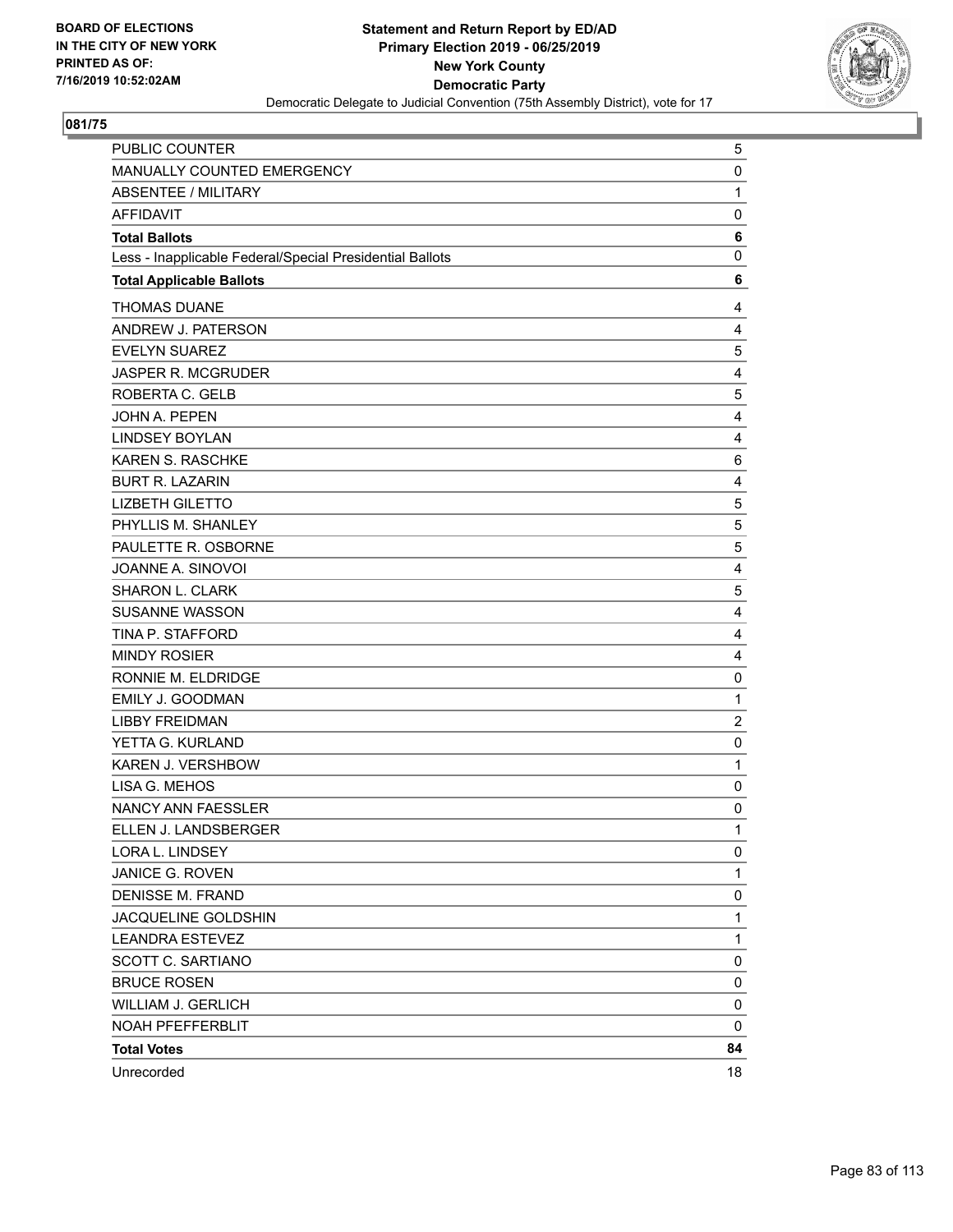

| <b>PUBLIC COUNTER</b>                                    | 13             |
|----------------------------------------------------------|----------------|
| MANUALLY COUNTED EMERGENCY                               | 0              |
| <b>ABSENTEE / MILITARY</b>                               | $\overline{2}$ |
| <b>AFFIDAVIT</b>                                         | $\mathbf 0$    |
| <b>Total Ballots</b>                                     | 15             |
| Less - Inapplicable Federal/Special Presidential Ballots | $\mathbf 0$    |
| <b>Total Applicable Ballots</b>                          | 15             |
| <b>THOMAS DUANE</b>                                      | 11             |
| ANDREW J. PATERSON                                       | 9              |
| <b>EVELYN SUAREZ</b>                                     | 12             |
| <b>JASPER R. MCGRUDER</b>                                | 9              |
| ROBERTA C. GELB                                          | 11             |
| <b>JOHN A. PEPEN</b>                                     | 9              |
| <b>LINDSEY BOYLAN</b>                                    | 11             |
| <b>KAREN S. RASCHKE</b>                                  | 10             |
| <b>BURT R. LAZARIN</b>                                   | 9              |
| <b>LIZBETH GILETTO</b>                                   | 10             |
| PHYLLIS M. SHANLEY                                       | 10             |
| PAULETTE R. OSBORNE                                      | 10             |
| JOANNE A. SINOVOI                                        | 10             |
| SHARON L. CLARK                                          | 10             |
| <b>SUSANNE WASSON</b>                                    | 10             |
| TINA P. STAFFORD                                         | 11             |
| <b>MINDY ROSIER</b>                                      | 11             |
| RONNIE M. ELDRIDGE                                       | 2              |
| <b>EMILY J. GOODMAN</b>                                  | 3              |
| <b>LIBBY FREIDMAN</b>                                    | 5              |
| YETTA G. KURLAND                                         | 3              |
| KAREN J. VERSHBOW                                        | 3              |
| LISA G. MEHOS                                            | 3              |
| NANCY ANN FAESSLER                                       | $\overline{c}$ |
| ELLEN J. LANDSBERGER                                     | 1              |
| LORA L. LINDSEY                                          | 1              |
| JANICE G. ROVEN                                          | 0              |
| <b>DENISSE M. FRAND</b>                                  | $\mathbf{1}$   |
| JACQUELINE GOLDSHIN                                      | $\overline{c}$ |
| <b>LEANDRA ESTEVEZ</b>                                   | $\mathbf{1}$   |
| SCOTT C. SARTIANO                                        | 0              |
| <b>BRUCE ROSEN</b>                                       | 0              |
| <b>WILLIAM J. GERLICH</b>                                | 0              |
| NOAH PFEFFERBLIT                                         | 0              |
| JEFFREY J. PARADISE (WRITE-IN)                           | 1              |
| RYAN J. BENNINGTON (WRITE-IN)                            | 1              |
| <b>Total Votes</b>                                       | 202            |
| Unrecorded                                               | 53             |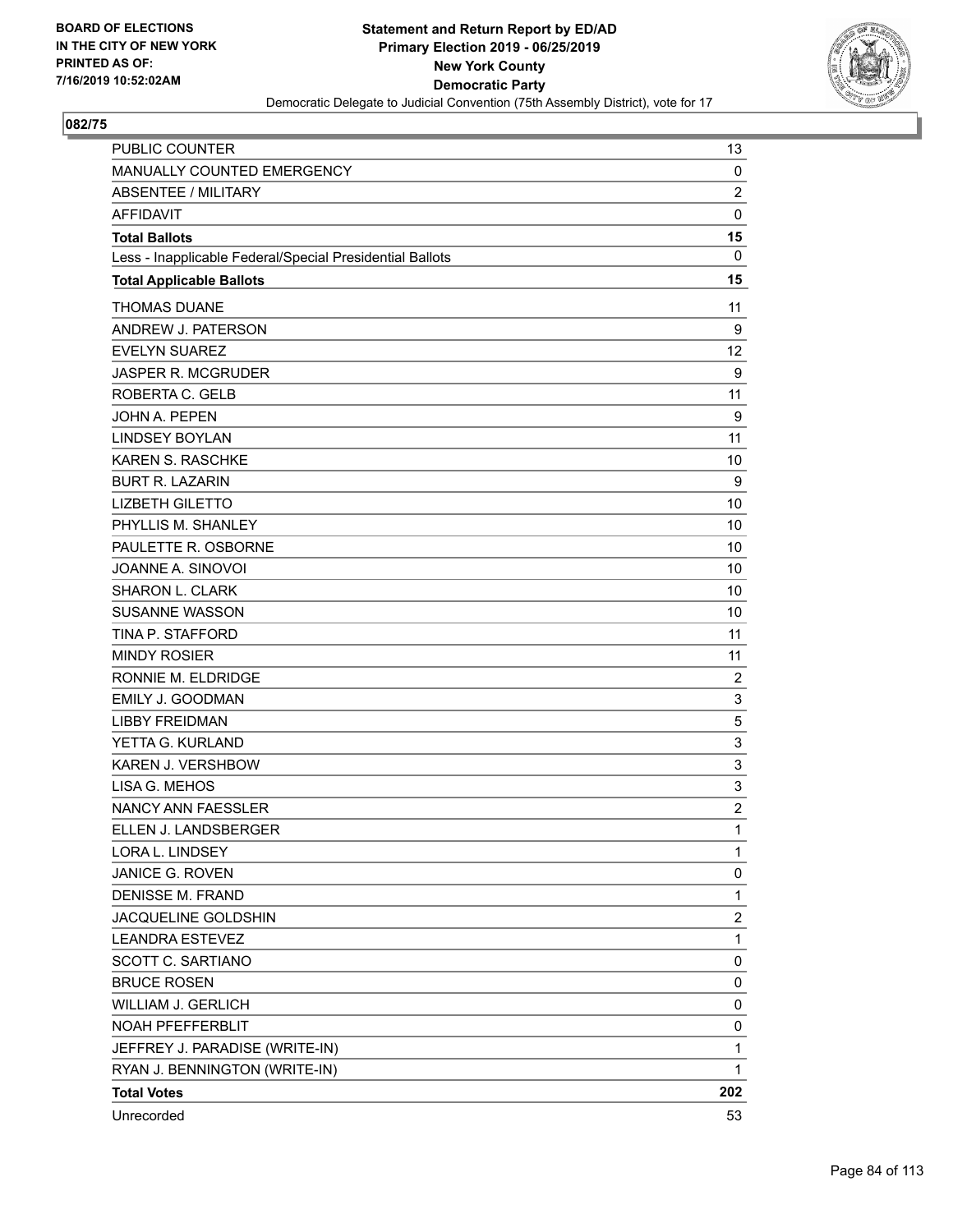

| <b>PUBLIC COUNTER</b>                                    | 26  |
|----------------------------------------------------------|-----|
| MANUALLY COUNTED EMERGENCY                               | 0   |
| <b>ABSENTEE / MILITARY</b>                               | 0   |
| <b>AFFIDAVIT</b>                                         | 0   |
| <b>Total Ballots</b>                                     | 26  |
| Less - Inapplicable Federal/Special Presidential Ballots | 0   |
| <b>Total Applicable Ballots</b>                          | 26  |
| <b>THOMAS DUANE</b>                                      | 20  |
| ANDREW J. PATERSON                                       | 12  |
| <b>EVELYN SUAREZ</b>                                     | 16  |
| <b>JASPER R. MCGRUDER</b>                                | 8   |
| ROBERTA C. GELB                                          | 18  |
| <b>JOHN A. PEPEN</b>                                     | 7   |
| <b>LINDSEY BOYLAN</b>                                    | 11  |
| <b>KAREN S. RASCHKE</b>                                  | 11  |
| <b>BURT R. LAZARIN</b>                                   | 11  |
| <b>LIZBETH GILETTO</b>                                   | 12  |
| PHYLLIS M. SHANLEY                                       | 12  |
| PAULETTE R. OSBORNE                                      | 13  |
| JOANNE A. SINOVOI                                        | 13  |
| <b>SHARON L. CLARK</b>                                   | 11  |
| <b>SUSANNE WASSON</b>                                    | 16  |
| TINA P. STAFFORD                                         | 10  |
| <b>MINDY ROSIER</b>                                      | 16  |
| RONNIE M. ELDRIDGE                                       | 8   |
| <b>EMILY J. GOODMAN</b>                                  | 13  |
| <b>LIBBY FREIDMAN</b>                                    | 13  |
| YETTA G. KURLAND                                         | 7   |
| <b>KAREN J. VERSHBOW</b>                                 | 9   |
| LISA G. MEHOS                                            | 10  |
| <b>NANCY ANN FAESSLER</b>                                | 11  |
| ELLEN J. LANDSBERGER                                     | 8   |
| LORA L. LINDSEY                                          | 8   |
| JANICE G. ROVEN                                          | 7   |
| <b>DENISSE M. FRAND</b>                                  | 9   |
| JACQUELINE GOLDSHIN                                      | 11  |
| <b>LEANDRA ESTEVEZ</b>                                   | 10  |
| SCOTT C. SARTIANO                                        | 9   |
| <b>BRUCE ROSEN</b>                                       | 10  |
| WILLIAM J. GERLICH                                       | 6   |
| NOAH PFEFFERBLIT                                         | 9   |
| RENEE MORRIS (WRITE-IN)                                  | 1   |
| <b>Total Votes</b>                                       | 376 |
| Unrecorded                                               | 66  |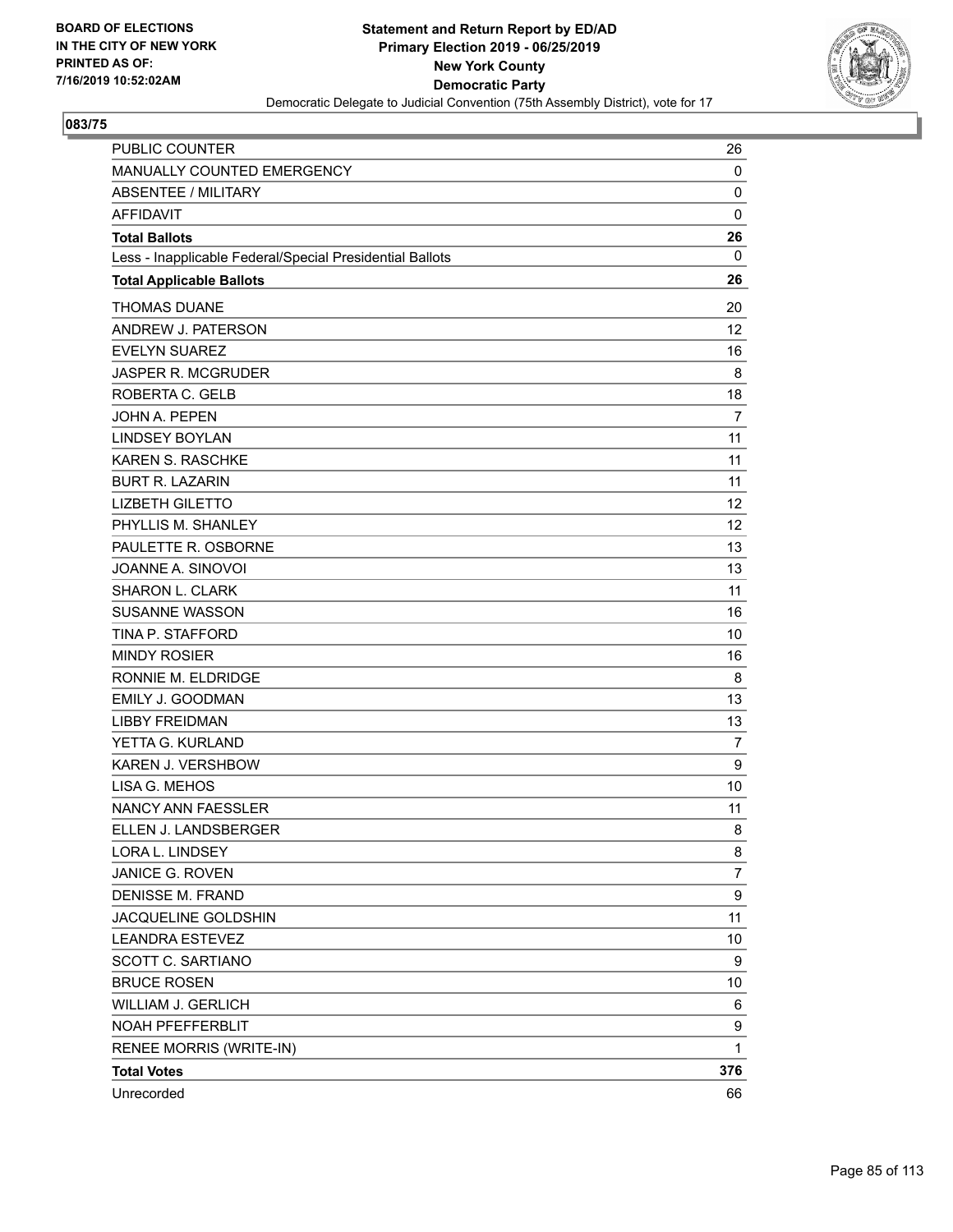

| <b>PUBLIC COUNTER</b>                                    | 15             |
|----------------------------------------------------------|----------------|
| MANUALLY COUNTED EMERGENCY                               | $\mathbf 0$    |
| <b>ABSENTEE / MILITARY</b>                               | $\mathbf{1}$   |
| <b>AFFIDAVIT</b>                                         | $\mathbf 0$    |
| <b>Total Ballots</b>                                     | 16             |
| Less - Inapplicable Federal/Special Presidential Ballots | 0              |
| <b>Total Applicable Ballots</b>                          | 16             |
| <b>THOMAS DUANE</b>                                      | $\overline{7}$ |
| ANDREW J. PATERSON                                       | 8              |
| <b>EVELYN SUAREZ</b>                                     | 8              |
| <b>JASPER R. MCGRUDER</b>                                | $\overline{7}$ |
| ROBERTA C. GELB                                          | $\overline{7}$ |
| <b>JOHN A. PEPEN</b>                                     | $\overline{7}$ |
| <b>LINDSEY BOYLAN</b>                                    | 8              |
| KAREN S. RASCHKE                                         | 8              |
| <b>BURT R. LAZARIN</b>                                   | 9              |
| <b>LIZBETH GILETTO</b>                                   | $\overline{7}$ |
| PHYLLIS M. SHANLEY                                       | $\overline{7}$ |
| PAULETTE R. OSBORNE                                      | $\overline{7}$ |
| JOANNE A. SINOVOI                                        | 8              |
| SHARON L. CLARK                                          | $\overline{7}$ |
| <b>SUSANNE WASSON</b>                                    | 8              |
| TINA P. STAFFORD                                         | 8              |
| <b>MINDY ROSIER</b>                                      | 8              |
| RONNIE M. ELDRIDGE                                       | 5              |
| <b>EMILY J. GOODMAN</b>                                  | 5              |
| <b>LIBBY FREIDMAN</b>                                    | 5              |
| YETTA G. KURLAND                                         | 4              |
| <b>KAREN J. VERSHBOW</b>                                 | 4              |
| LISA G. MEHOS                                            | 5              |
| NANCY ANN FAESSLER                                       | 4              |
| ELLEN J. LANDSBERGER                                     | 4              |
| LORA L. LINDSEY                                          | 4              |
| JANICE G. ROVEN                                          | 3              |
| <b>DENISSE M. FRAND</b>                                  | 5              |
| JACQUELINE GOLDSHIN                                      | 4              |
| <b>LEANDRA ESTEVEZ</b>                                   | 3              |
| SCOTT C. SARTIANO                                        | 4              |
| <b>BRUCE ROSEN</b>                                       | 4              |
| <b>WILLIAM J. GERLICH</b>                                | 4              |
| NOAH PFEFFERBLIT                                         | 4              |
| <b>Total Votes</b>                                       | 200            |
| Unrecorded                                               | 72             |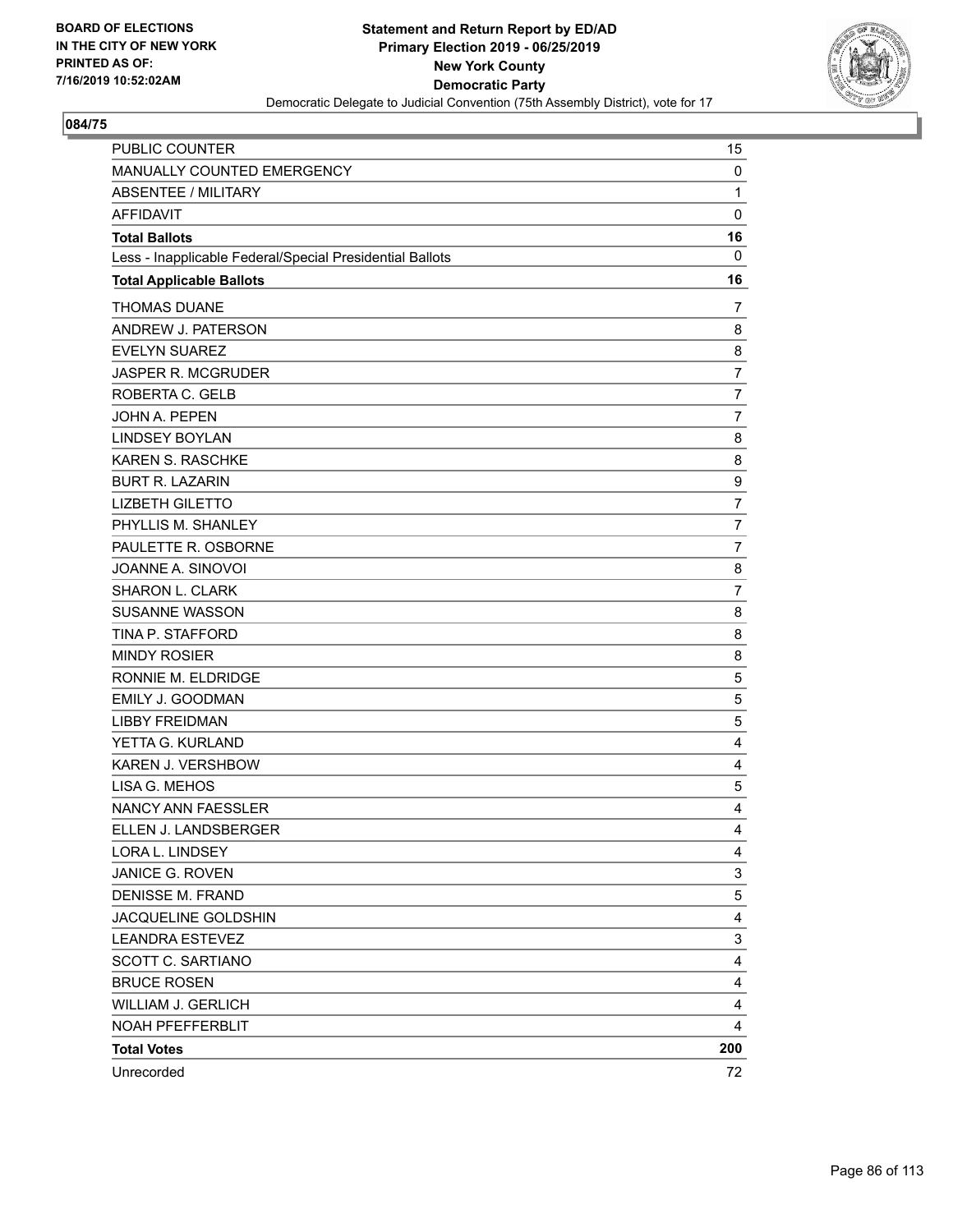

| <b>PUBLIC COUNTER</b>                                    | 10               |
|----------------------------------------------------------|------------------|
| MANUALLY COUNTED EMERGENCY                               | 0                |
| <b>ABSENTEE / MILITARY</b>                               | $\mathbf{1}$     |
| <b>AFFIDAVIT</b>                                         | $\mathbf 0$      |
| <b>Total Ballots</b>                                     | 11               |
| Less - Inapplicable Federal/Special Presidential Ballots | 0                |
| <b>Total Applicable Ballots</b>                          | 11               |
| <b>THOMAS DUANE</b>                                      | 10               |
| ANDREW J. PATERSON                                       | 7                |
| <b>EVELYN SUAREZ</b>                                     | 8                |
| <b>JASPER R. MCGRUDER</b>                                | $\overline{7}$   |
| ROBERTA C. GELB                                          | 8                |
| <b>JOHN A. PEPEN</b>                                     | 8                |
| <b>LINDSEY BOYLAN</b>                                    | 8                |
| <b>KAREN S. RASCHKE</b>                                  | $\overline{7}$   |
| <b>BURT R. LAZARIN</b>                                   | $\overline{7}$   |
| <b>LIZBETH GILETTO</b>                                   | 8                |
| PHYLLIS M. SHANLEY                                       | $\overline{7}$   |
| PAULETTE R. OSBORNE                                      | 7                |
| JOANNE A. SINOVOI                                        | $\overline{7}$   |
| SHARON L. CLARK                                          | 8                |
| <b>SUSANNE WASSON</b>                                    | $\overline{7}$   |
| TINA P. STAFFORD                                         | $\overline{7}$   |
| <b>MINDY ROSIER</b>                                      | 5                |
| RONNIE M. ELDRIDGE                                       | 4                |
| <b>EMILY J. GOODMAN</b>                                  | $\boldsymbol{2}$ |
| <b>LIBBY FREIDMAN</b>                                    | 3                |
| YETTA G. KURLAND                                         | $\overline{c}$   |
| <b>KAREN J. VERSHBOW</b>                                 | 3                |
| LISA G. MEHOS                                            | 3                |
| NANCY ANN FAESSLER                                       | $\overline{c}$   |
| ELLEN J. LANDSBERGER                                     | 1                |
| LORA L. LINDSEY                                          | 4                |
| JANICE G. ROVEN                                          | 3                |
| <b>DENISSE M. FRAND</b>                                  | $\mathbf{1}$     |
| JACQUELINE GOLDSHIN                                      | $\mathbf{1}$     |
| <b>LEANDRA ESTEVEZ</b>                                   | 3                |
| SCOTT C. SARTIANO                                        | 3                |
| <b>BRUCE ROSEN</b>                                       | $\mathbf{1}$     |
| <b>WILLIAM J. GERLICH</b>                                | $\mathbf 1$      |
| NOAH PFEFFERBLIT                                         | $\mathbf{1}$     |
| <b>Total Votes</b>                                       | 164              |
| Unrecorded                                               | 23               |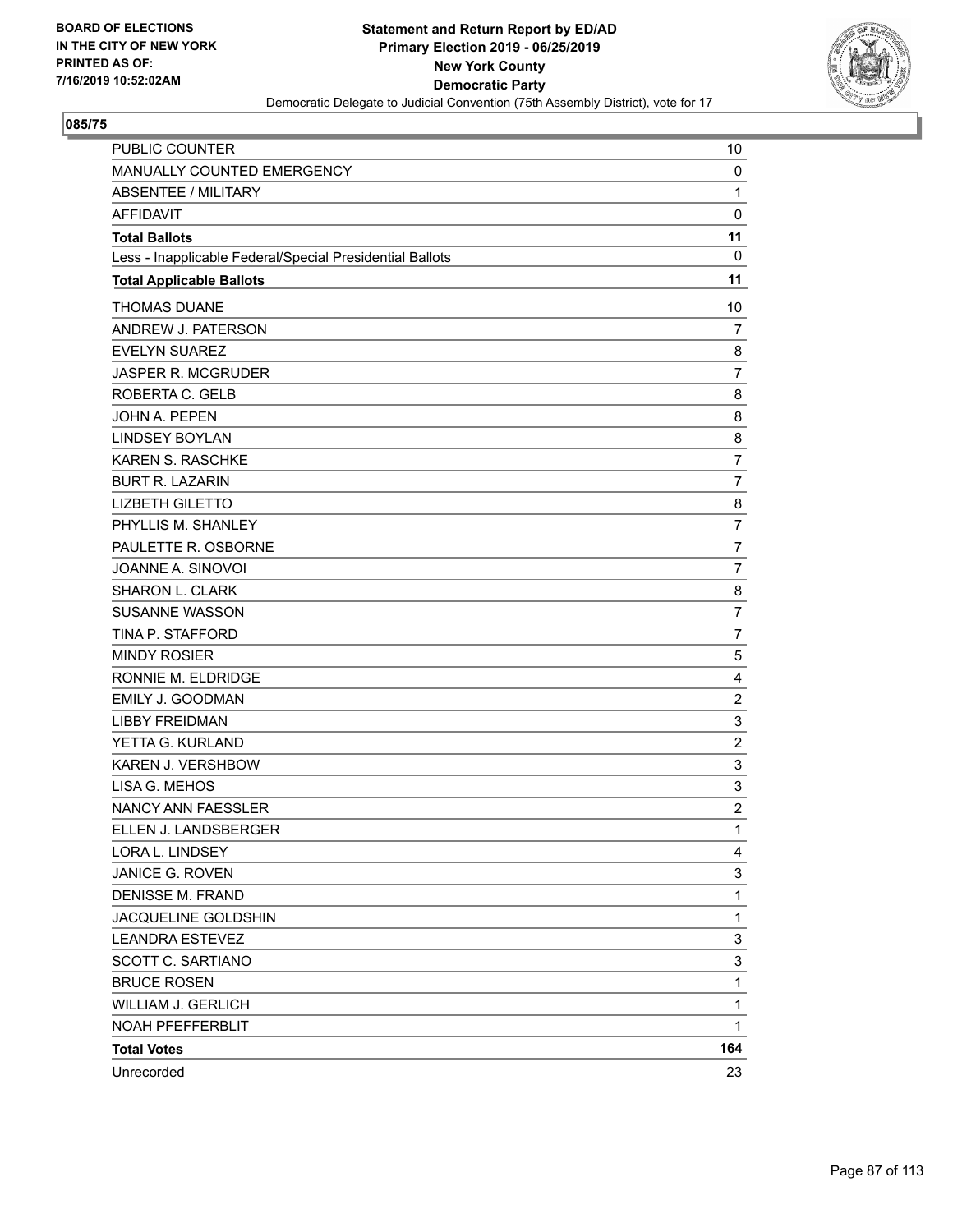

| PUBLIC COUNTER                                           | 0           |
|----------------------------------------------------------|-------------|
| MANUALLY COUNTED EMERGENCY                               | 0           |
| <b>ABSENTEE / MILITARY</b>                               | $\mathbf 0$ |
| <b>AFFIDAVIT</b>                                         | 0           |
| <b>Total Ballots</b>                                     | 0           |
| Less - Inapplicable Federal/Special Presidential Ballots | 0           |
| <b>Total Applicable Ballots</b>                          | 0           |
| <b>THOMAS DUANE</b>                                      | 0           |
| ANDREW J. PATERSON                                       | 0           |
| <b>EVELYN SUAREZ</b>                                     | $\mathbf 0$ |
| JASPER R. MCGRUDER                                       | 0           |
| ROBERTA C. GELB                                          | 0           |
| JOHN A. PEPEN                                            | $\mathbf 0$ |
| <b>LINDSEY BOYLAN</b>                                    | 0           |
| KAREN S. RASCHKE                                         | 0           |
| <b>BURT R. LAZARIN</b>                                   | $\mathbf 0$ |
| <b>LIZBETH GILETTO</b>                                   | 0           |
| PHYLLIS M. SHANLEY                                       | 0           |
| PAULETTE R. OSBORNE                                      | $\mathbf 0$ |
| JOANNE A. SINOVOI                                        | 0           |
| SHARON L. CLARK                                          | 0           |
| <b>SUSANNE WASSON</b>                                    | $\mathbf 0$ |
| TINA P. STAFFORD                                         | 0           |
| <b>MINDY ROSIER</b>                                      | 0           |
| RONNIE M. ELDRIDGE                                       | $\mathbf 0$ |
| EMILY J. GOODMAN                                         | 0           |
| <b>LIBBY FREIDMAN</b>                                    | 0           |
| YETTA G. KURLAND                                         | 0           |
| KAREN J. VERSHBOW                                        | 0           |
| LISA G. MEHOS                                            | 0           |
| <b>NANCY ANN FAESSLER</b>                                | 0           |
| ELLEN J. LANDSBERGER                                     | 0           |
| LORA L. LINDSEY                                          | 0           |
| JANICE G. ROVEN                                          | 0           |
| <b>DENISSE M. FRAND</b>                                  | 0           |
| JACQUELINE GOLDSHIN                                      | 0           |
| <b>LEANDRA ESTEVEZ</b>                                   | 0           |
| SCOTT C. SARTIANO                                        | 0           |
| <b>BRUCE ROSEN</b>                                       | 0           |
| <b>WILLIAM J. GERLICH</b>                                | 0           |
| NOAH PFEFFERBLIT                                         | 0           |
| <b>Total Votes</b>                                       | 0           |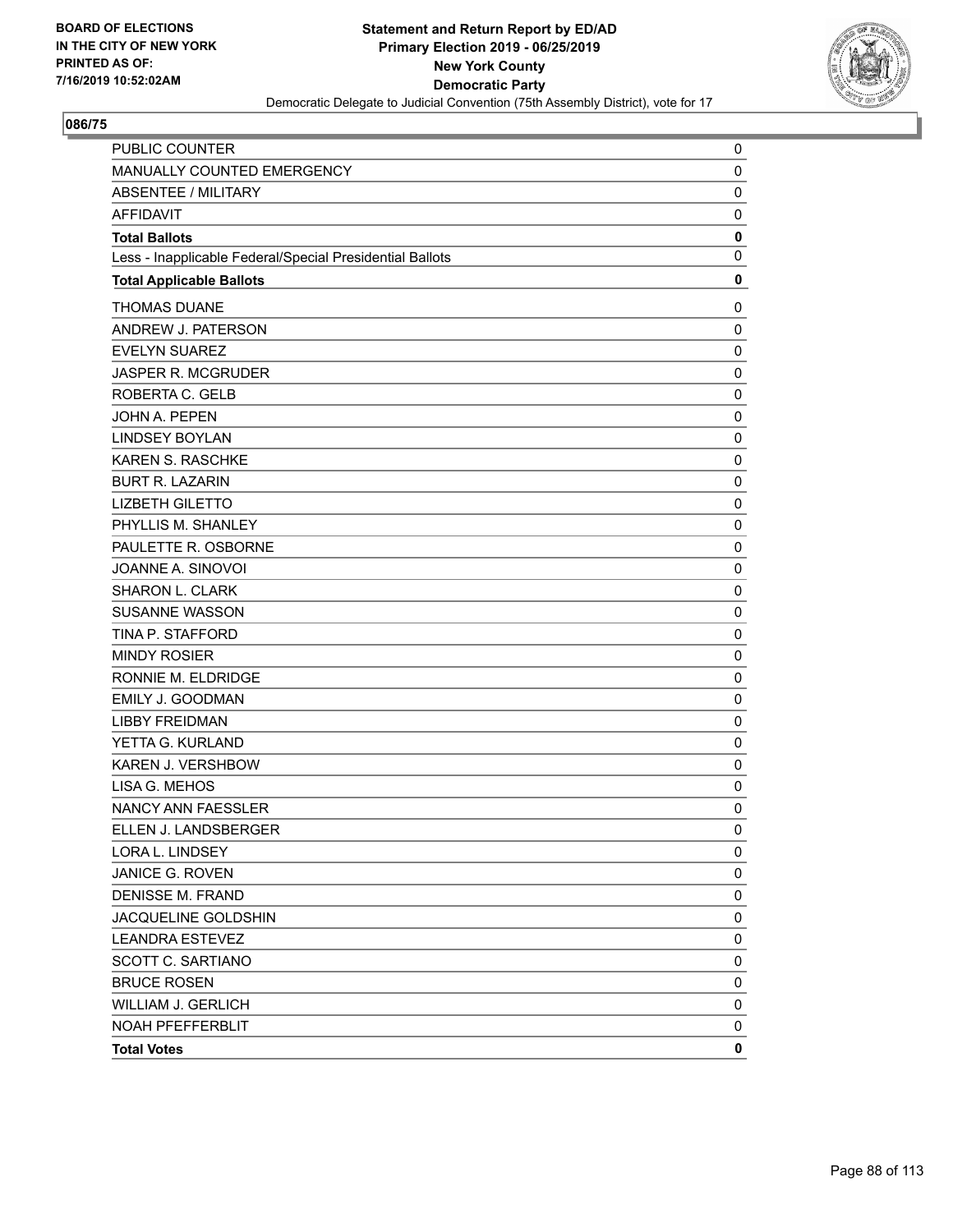

| <b>PUBLIC COUNTER</b>                                    | 14                        |
|----------------------------------------------------------|---------------------------|
| MANUALLY COUNTED EMERGENCY                               | 0                         |
| <b>ABSENTEE / MILITARY</b>                               | $\mathbf{1}$              |
| <b>AFFIDAVIT</b>                                         | $\mathbf 0$               |
| <b>Total Ballots</b>                                     | 15                        |
| Less - Inapplicable Federal/Special Presidential Ballots | $\mathbf 0$               |
| <b>Total Applicable Ballots</b>                          | 15                        |
| <b>THOMAS DUANE</b>                                      | 9                         |
| ANDREW J. PATERSON                                       | $\overline{4}$            |
| <b>EVELYN SUAREZ</b>                                     | 11                        |
| <b>JASPER R. MCGRUDER</b>                                | 6                         |
| ROBERTA C. GELB                                          | $\overline{7}$            |
| <b>JOHN A. PEPEN</b>                                     | 4                         |
| <b>LINDSEY BOYLAN</b>                                    | $\overline{7}$            |
| <b>KAREN S. RASCHKE</b>                                  | 8                         |
| <b>BURT R. LAZARIN</b>                                   | 4                         |
| <b>LIZBETH GILETTO</b>                                   | 10                        |
| PHYLLIS M. SHANLEY                                       | 6                         |
| PAULETTE R. OSBORNE                                      | 8                         |
| JOANNE A. SINOVOI                                        | $\overline{7}$            |
| <b>SHARON L. CLARK</b>                                   | 10                        |
| <b>SUSANNE WASSON</b>                                    | 9                         |
| TINA P. STAFFORD                                         | $\overline{7}$            |
| <b>MINDY ROSIER</b>                                      | $\overline{7}$            |
| RONNIE M. ELDRIDGE                                       | 6                         |
| <b>EMILY J. GOODMAN</b>                                  | 4                         |
| <b>LIBBY FREIDMAN</b>                                    | 6                         |
| YETTA G. KURLAND                                         | 7                         |
| KAREN J. VERSHBOW                                        | 5                         |
| LISA G. MEHOS                                            | 5                         |
| NANCY ANN FAESSLER                                       | 4                         |
| ELLEN J. LANDSBERGER                                     | 6                         |
| LORA L. LINDSEY                                          | $\overline{c}$            |
| JANICE G. ROVEN                                          | 5                         |
| <b>DENISSE M. FRAND</b>                                  | 3                         |
| JACQUELINE GOLDSHIN                                      | 5                         |
| <b>LEANDRA ESTEVEZ</b>                                   | 4                         |
| <b>SCOTT C. SARTIANO</b>                                 | $\overline{\mathbf{c}}$   |
| <b>BRUCE ROSEN</b>                                       | $\ensuremath{\mathsf{3}}$ |
| <b>WILLIAM J. GERLICH</b>                                | 4                         |
| NOAH PFEFFERBLIT                                         | 3                         |
| WILLIAM MATTHEW TRUST III (WRITE-IN)                     | $\mathbf{1}$              |
| <b>Total Votes</b>                                       | 199                       |
| Unrecorded                                               | 56                        |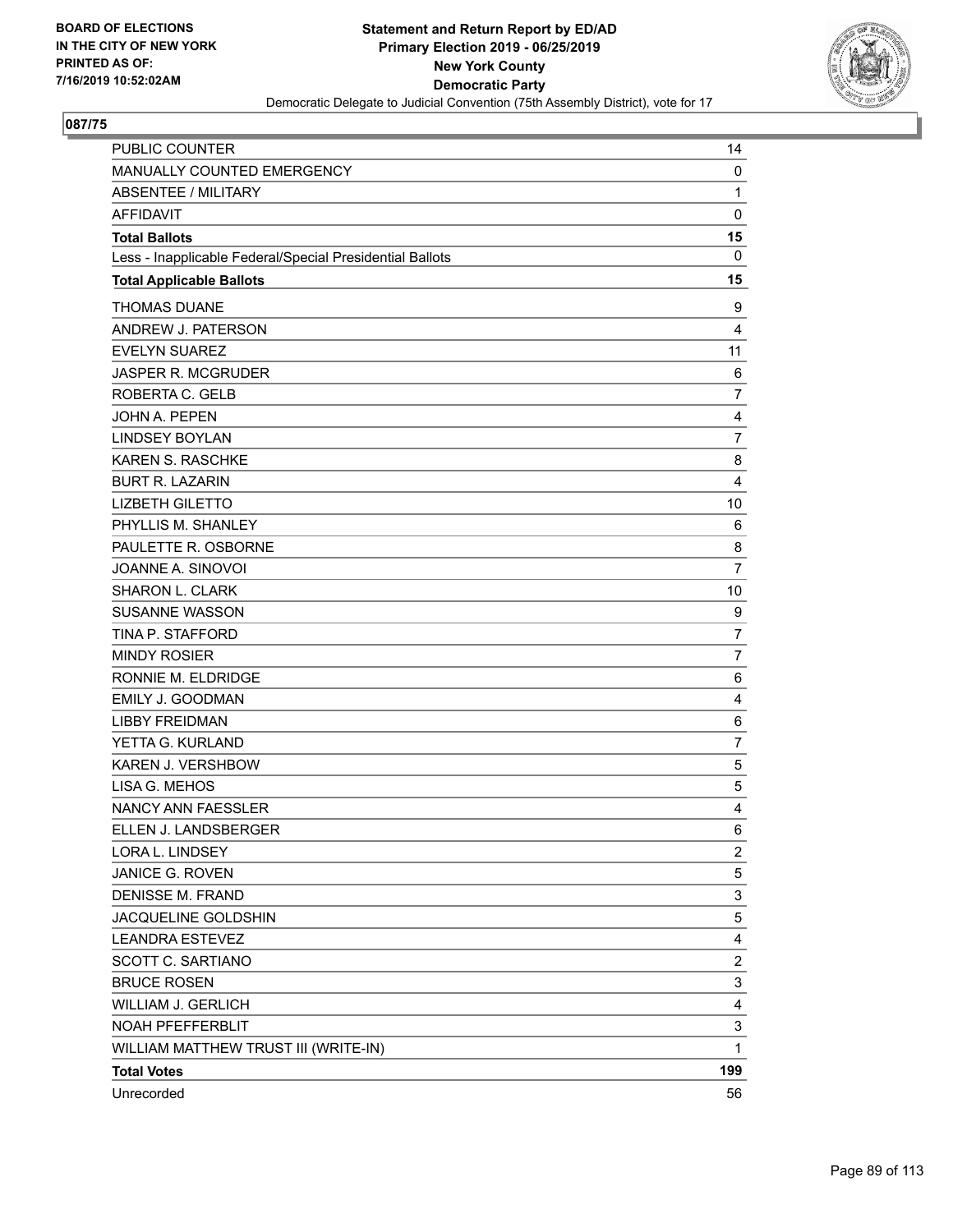

| PUBLIC COUNTER                                           | 11                      |
|----------------------------------------------------------|-------------------------|
| MANUALLY COUNTED EMERGENCY                               | 0                       |
| <b>ABSENTEE / MILITARY</b>                               | 3                       |
| <b>AFFIDAVIT</b>                                         | $\mathbf 0$             |
| <b>Total Ballots</b>                                     | 14                      |
| Less - Inapplicable Federal/Special Presidential Ballots | $\mathbf 0$             |
| <b>Total Applicable Ballots</b>                          | 14                      |
| <b>THOMAS DUANE</b>                                      | 7                       |
| ANDREW J. PATERSON                                       | 6                       |
| <b>EVELYN SUAREZ</b>                                     | 8                       |
| <b>JASPER R. MCGRUDER</b>                                | $\mathbf 5$             |
| ROBERTA C. GELB                                          | $\overline{7}$          |
| <b>JOHN A. PEPEN</b>                                     | 4                       |
| <b>LINDSEY BOYLAN</b>                                    | 8                       |
| KAREN S. RASCHKE                                         | $\overline{7}$          |
| <b>BURT R. LAZARIN</b>                                   | 5                       |
| <b>LIZBETH GILETTO</b>                                   | 8                       |
| PHYLLIS M. SHANLEY                                       | 8                       |
| PAULETTE R. OSBORNE                                      | 9                       |
| JOANNE A. SINOVOI                                        | 8                       |
| SHARON L. CLARK                                          | 8                       |
| <b>SUSANNE WASSON</b>                                    | 9                       |
| TINA P. STAFFORD                                         | 8                       |
| <b>MINDY ROSIER</b>                                      | 8                       |
| RONNIE M. ELDRIDGE                                       | 3                       |
| <b>EMILY J. GOODMAN</b>                                  | 6                       |
| <b>LIBBY FREIDMAN</b>                                    | 4                       |
| YETTA G. KURLAND                                         | 4                       |
| KAREN J. VERSHBOW                                        | $\overline{c}$          |
| LISA G. MEHOS                                            | 4                       |
| NANCY ANN FAESSLER                                       | $\mathbf{1}$            |
| ELLEN J. LANDSBERGER                                     | $\overline{\mathbf{c}}$ |
| LORA L. LINDSEY                                          | 3                       |
| JANICE G. ROVEN                                          | 1                       |
| <b>DENISSE M. FRAND</b>                                  | $\mathbf{1}$            |
| JACQUELINE GOLDSHIN                                      | $\mathbf{1}$            |
| <b>LEANDRA ESTEVEZ</b>                                   | 4                       |
| SCOTT C. SARTIANO                                        | $\overline{\mathbf{c}}$ |
| <b>BRUCE ROSEN</b>                                       | $\mathbf{1}$            |
| <b>WILLIAM J. GERLICH</b>                                | 0                       |
| NOAH PFEFFERBLIT                                         | $\overline{c}$          |
| <b>Total Votes</b>                                       | 164                     |
| Unrecorded                                               | 74                      |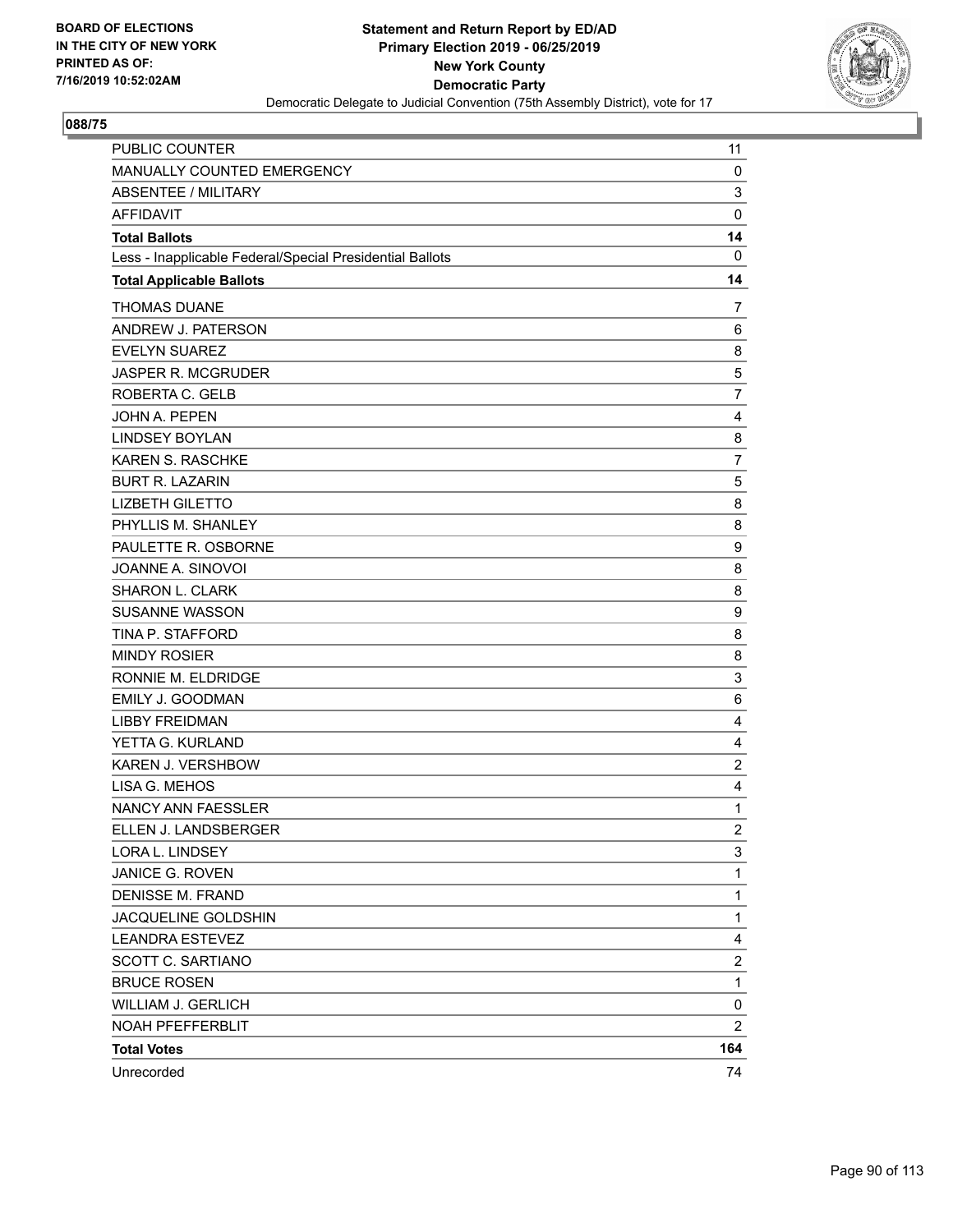

| PUBLIC COUNTER                                           | 5                       |
|----------------------------------------------------------|-------------------------|
| MANUALLY COUNTED EMERGENCY                               | 0                       |
| <b>ABSENTEE / MILITARY</b>                               | $\overline{\mathbf{c}}$ |
| <b>AFFIDAVIT</b>                                         | 0                       |
| <b>Total Ballots</b>                                     | $\overline{7}$          |
| Less - Inapplicable Federal/Special Presidential Ballots | $\mathbf 0$             |
| <b>Total Applicable Ballots</b>                          | $\overline{7}$          |
| <b>THOMAS DUANE</b>                                      | 7                       |
| ANDREW J. PATERSON                                       | 3                       |
| <b>EVELYN SUAREZ</b>                                     | 4                       |
| <b>JASPER R. MCGRUDER</b>                                | $\overline{c}$          |
| ROBERTA C. GELB                                          | 6                       |
| JOHN A. PEPEN                                            | $\overline{\mathbf{c}}$ |
| <b>LINDSEY BOYLAN</b>                                    | 3                       |
| <b>KAREN S. RASCHKE</b>                                  | 5                       |
| <b>BURT R. LAZARIN</b>                                   | 3                       |
| <b>LIZBETH GILETTO</b>                                   | 5                       |
| PHYLLIS M. SHANLEY                                       | 6                       |
| PAULETTE R. OSBORNE                                      | 5                       |
| JOANNE A. SINOVOI                                        | 4                       |
| SHARON L. CLARK                                          | 5                       |
| <b>SUSANNE WASSON</b>                                    | 5                       |
| TINA P. STAFFORD                                         | 3                       |
| <b>MINDY ROSIER</b>                                      | 5                       |
| RONNIE M. ELDRIDGE                                       | 3                       |
| EMILY J. GOODMAN                                         | 3                       |
| <b>LIBBY FREIDMAN</b>                                    | $\overline{c}$          |
| YETTA G. KURLAND                                         | 3                       |
| KAREN J. VERSHBOW                                        | $\mathbf{1}$            |
| LISA G. MEHOS                                            | $\overline{c}$          |
| <b>NANCY ANN FAESSLER</b>                                | $\mathbf{1}$            |
| ELLEN J. LANDSBERGER                                     | $\mathbf 0$             |
| LORA L. LINDSEY                                          | 1                       |
| JANICE G. ROVEN                                          | 2                       |
| <b>DENISSE M. FRAND</b>                                  | 0                       |
| JACQUELINE GOLDSHIN                                      | $\overline{\mathbf{c}}$ |
| <b>LEANDRA ESTEVEZ</b>                                   | 3                       |
| <b>SCOTT C. SARTIANO</b>                                 | $\mathbf{1}$            |
| <b>BRUCE ROSEN</b>                                       | $\overline{\mathbf{c}}$ |
| <b>WILLIAM J. GERLICH</b>                                | 1                       |
| NOAH PFEFFERBLIT                                         | $\mathbf{1}$            |
| <b>Total Votes</b>                                       | 101                     |
| Unrecorded                                               | 18                      |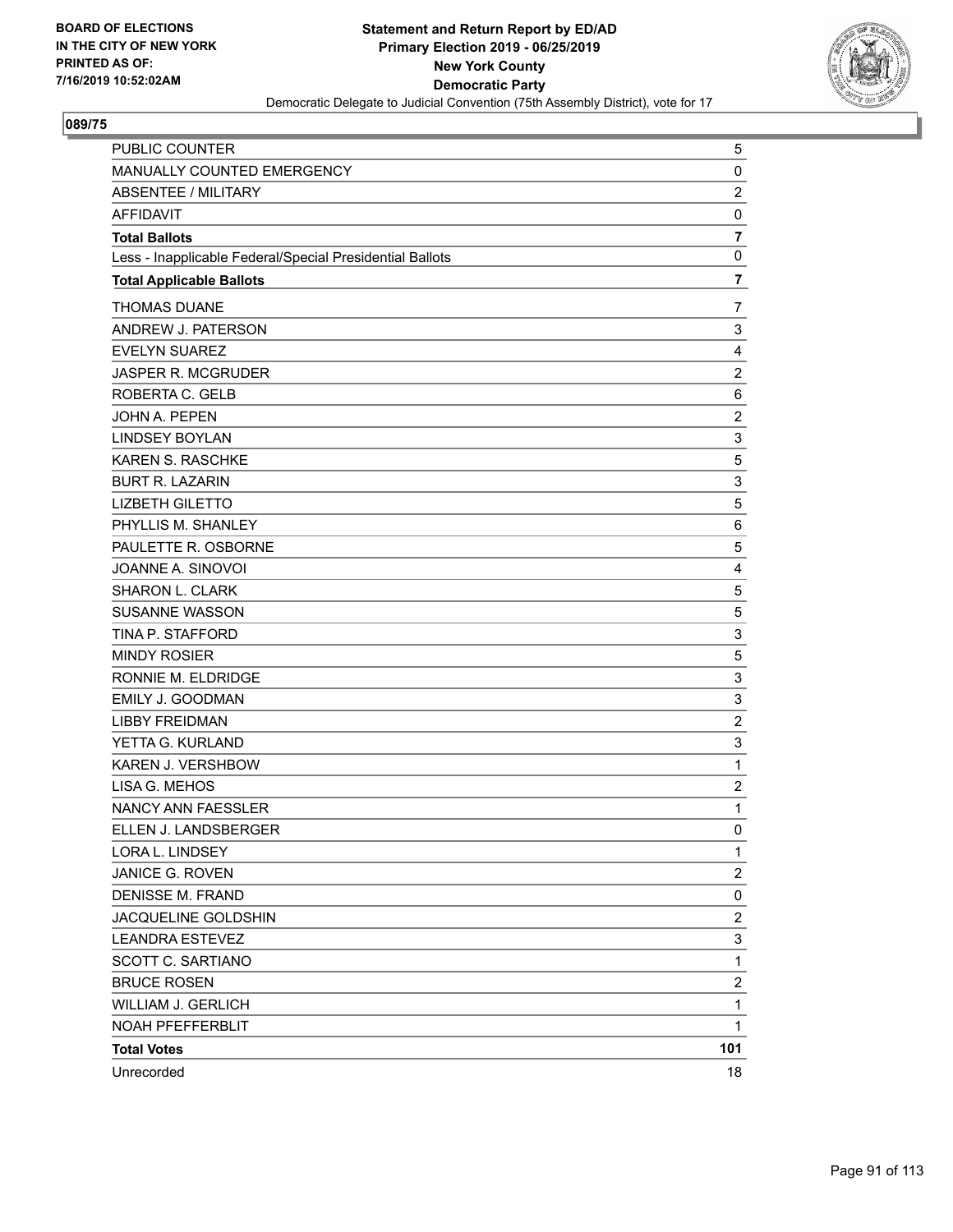

| PUBLIC COUNTER                                           | 7                       |
|----------------------------------------------------------|-------------------------|
| MANUALLY COUNTED EMERGENCY                               | 0                       |
| <b>ABSENTEE / MILITARY</b>                               | $\mathbf{1}$            |
| <b>AFFIDAVIT</b>                                         | 0                       |
| <b>Total Ballots</b>                                     | 8                       |
| Less - Inapplicable Federal/Special Presidential Ballots | $\mathbf 0$             |
| <b>Total Applicable Ballots</b>                          | 8                       |
| <b>THOMAS DUANE</b>                                      | 1                       |
| ANDREW J. PATERSON                                       | 0                       |
| <b>EVELYN SUAREZ</b>                                     | $\mathbf{1}$            |
| JASPER R. MCGRUDER                                       | $\mathbf{1}$            |
| ROBERTA C. GELB                                          | $\overline{c}$          |
| JOHN A. PEPEN                                            | $\mathbf{1}$            |
| <b>LINDSEY BOYLAN</b>                                    | $\overline{c}$          |
| <b>KAREN S. RASCHKE</b>                                  | 3                       |
| <b>BURT R. LAZARIN</b>                                   | 0                       |
| <b>LIZBETH GILETTO</b>                                   | 3                       |
| PHYLLIS M. SHANLEY                                       | 0                       |
| PAULETTE R. OSBORNE                                      | $\overline{\mathbf{c}}$ |
| JOANNE A. SINOVOI                                        | 3                       |
| SHARON L. CLARK                                          | 0                       |
| <b>SUSANNE WASSON</b>                                    | $\overline{\mathbf{c}}$ |
| TINA P. STAFFORD                                         | $\overline{2}$          |
| <b>MINDY ROSIER</b>                                      | 0                       |
| RONNIE M. ELDRIDGE                                       | 3                       |
| EMILY J. GOODMAN                                         | 6                       |
| <b>LIBBY FREIDMAN</b>                                    | 4                       |
| YETTA G. KURLAND                                         | 4                       |
| KAREN J. VERSHBOW                                        | 6                       |
| LISA G. MEHOS                                            | 5                       |
| NANCY ANN FAESSLER                                       | 5                       |
| ELLEN J. LANDSBERGER                                     | 3                       |
| LORA L. LINDSEY                                          | 6                       |
| JANICE G. ROVEN                                          | 4                       |
| <b>DENISSE M. FRAND</b>                                  | 5                       |
| JACQUELINE GOLDSHIN                                      | 6                       |
| <b>LEANDRA ESTEVEZ</b>                                   | 4                       |
| SCOTT C. SARTIANO                                        | 3                       |
| <b>BRUCE ROSEN</b>                                       | 4                       |
| <b>WILLIAM J. GERLICH</b>                                | 3                       |
| NOAH PFEFFERBLIT                                         | 5                       |
| <b>Total Votes</b>                                       | 99                      |
| Unrecorded                                               | 37                      |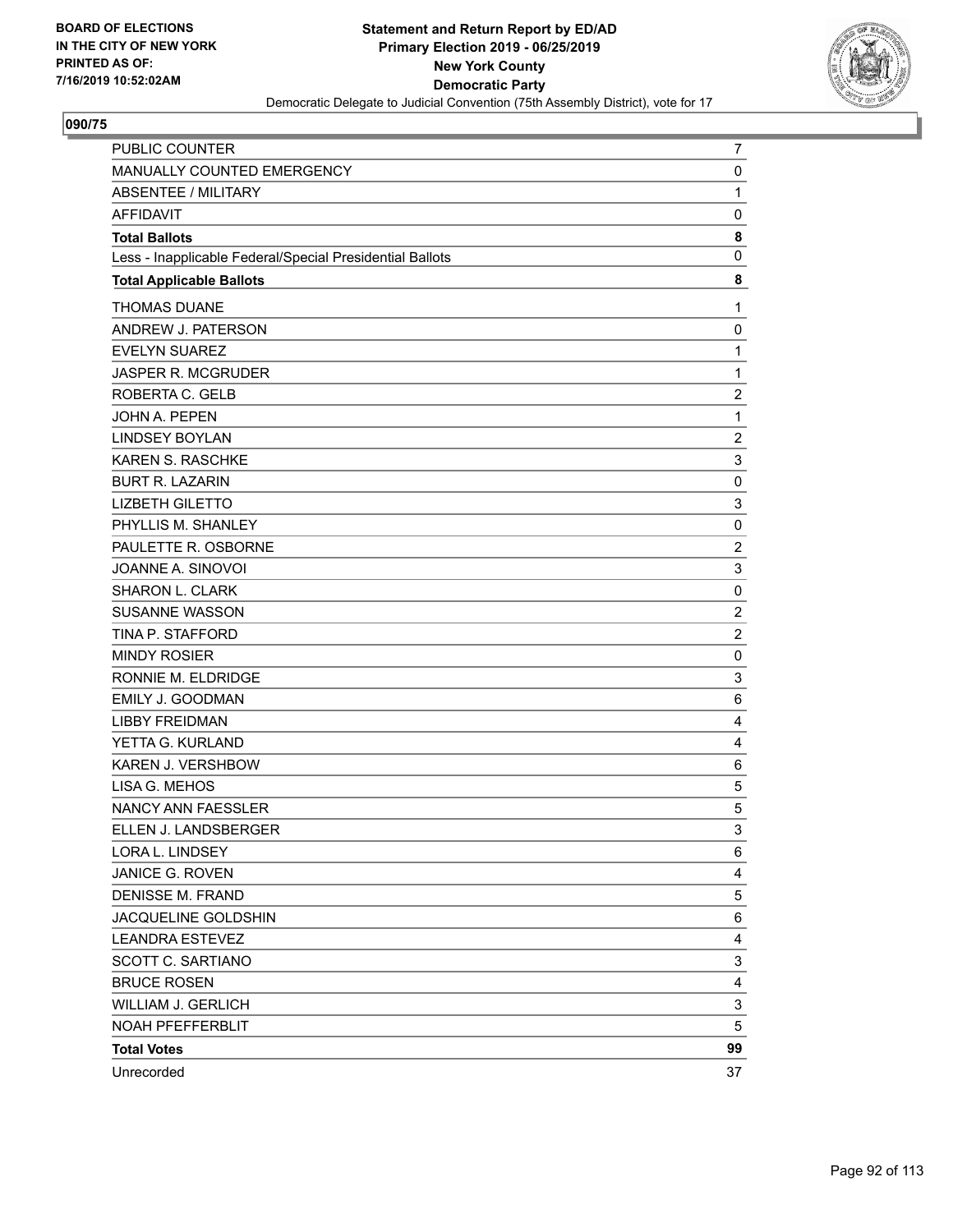

| PUBLIC COUNTER                                           | 5              |
|----------------------------------------------------------|----------------|
| MANUALLY COUNTED EMERGENCY                               | 0              |
| <b>ABSENTEE / MILITARY</b>                               | 3              |
| <b>AFFIDAVIT</b>                                         | $\pmb{0}$      |
| <b>Total Ballots</b>                                     | 8              |
| Less - Inapplicable Federal/Special Presidential Ballots | 0              |
| <b>Total Applicable Ballots</b>                          | 8              |
| <b>THOMAS DUANE</b>                                      | 3              |
| ANDREW J. PATERSON                                       | $\mathbf{1}$   |
| <b>EVELYN SUAREZ</b>                                     | 4              |
| JASPER R. MCGRUDER                                       | 3              |
| ROBERTA C. GELB                                          | 3              |
| JOHN A. PEPEN                                            | $\mathbf{1}$   |
| <b>LINDSEY BOYLAN</b>                                    | 3              |
| <b>KAREN S. RASCHKE</b>                                  | 3              |
| <b>BURT R. LAZARIN</b>                                   | 3              |
| <b>LIZBETH GILETTO</b>                                   | 4              |
| PHYLLIS M. SHANLEY                                       | $\mathbf{1}$   |
| PAULETTE R. OSBORNE                                      | $\mathbf{1}$   |
| JOANNE A. SINOVOI                                        | 4              |
| <b>SHARON L. CLARK</b>                                   | 3              |
| <b>SUSANNE WASSON</b>                                    | 3              |
| TINA P. STAFFORD                                         | $\overline{c}$ |
| <b>MINDY ROSIER</b>                                      | 3              |
| RONNIE M. ELDRIDGE                                       | 5              |
| EMILY J. GOODMAN                                         | 3              |
| <b>LIBBY FREIDMAN</b>                                    | 5              |
| YETTA G. KURLAND                                         | 3              |
| KAREN J. VERSHBOW                                        | 3              |
| LISA G. MEHOS                                            | 5              |
| NANCY ANN FAESSLER                                       | 4              |
| ELLEN J. LANDSBERGER                                     | 5              |
| LORA L. LINDSEY                                          | 5              |
| JANICE G. ROVEN                                          | 3              |
| <b>DENISSE M. FRAND</b>                                  | 3              |
| JACQUELINE GOLDSHIN                                      | 3              |
| <b>LEANDRA ESTEVEZ</b>                                   | 5              |
| SCOTT C. SARTIANO                                        | 3              |
| <b>BRUCE ROSEN</b>                                       | $\mathbf{1}$   |
| <b>WILLIAM J. GERLICH</b>                                | 1              |
| NOAH PFEFFERBLIT                                         | 3              |
| <b>Total Votes</b>                                       | 105            |
| Unrecorded                                               | 31             |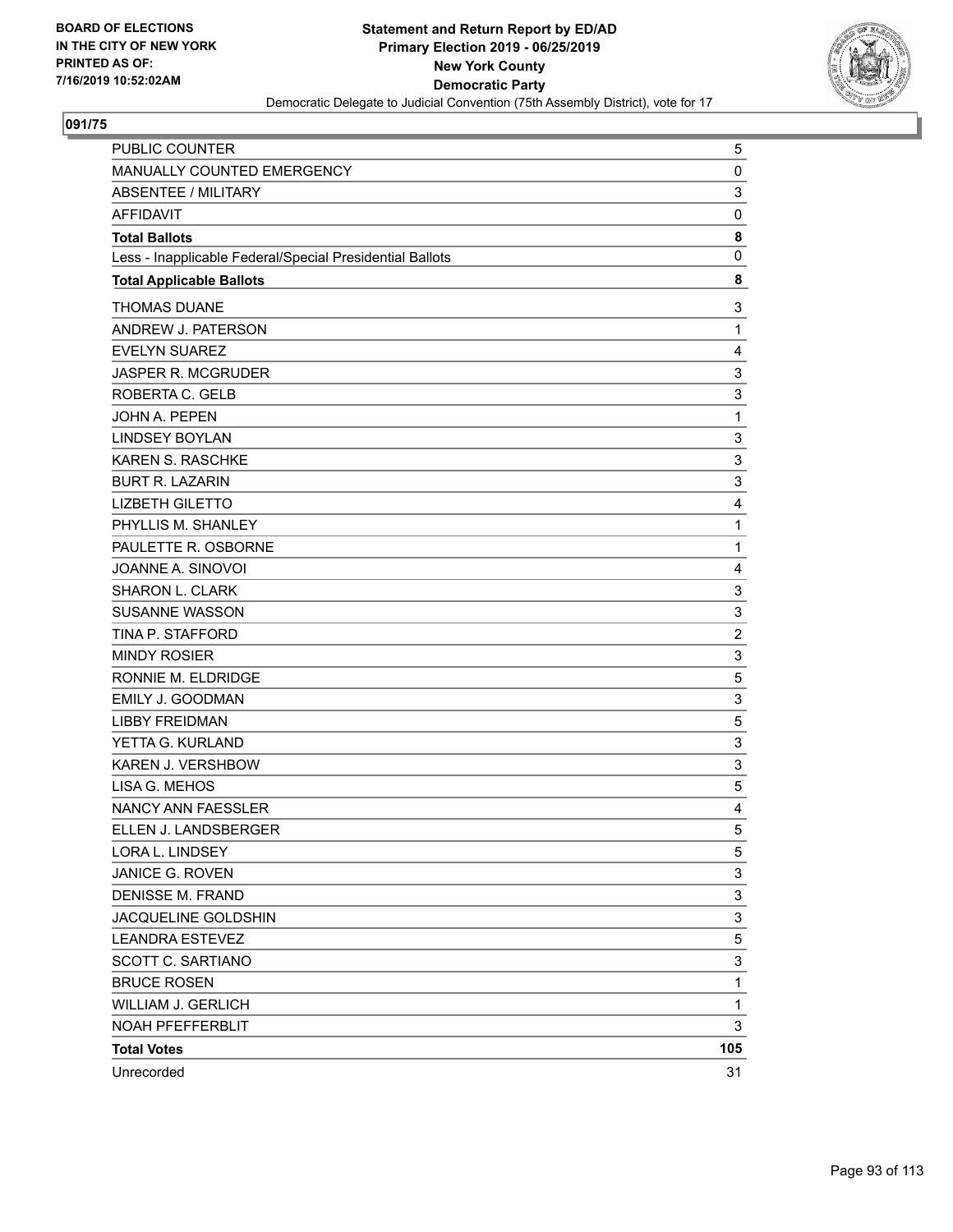

| <b>PUBLIC COUNTER</b>                                    | 10             |
|----------------------------------------------------------|----------------|
| MANUALLY COUNTED EMERGENCY                               | $\mathbf 0$    |
| <b>ABSENTEE / MILITARY</b>                               | 0              |
| <b>AFFIDAVIT</b>                                         | $\mathbf 0$    |
| <b>Total Ballots</b>                                     | 10             |
| Less - Inapplicable Federal/Special Presidential Ballots | 0              |
| <b>Total Applicable Ballots</b>                          | 10             |
| <b>THOMAS DUANE</b>                                      | 5              |
| ANDREW J. PATERSON                                       | 3              |
| <b>EVELYN SUAREZ</b>                                     | $\overline{c}$ |
| <b>JASPER R. MCGRUDER</b>                                | 3              |
| ROBERTA C. GELB                                          | 5              |
| <b>JOHN A. PEPEN</b>                                     | 3              |
| <b>LINDSEY BOYLAN</b>                                    | 3              |
| KAREN S. RASCHKE                                         | 4              |
| <b>BURT R. LAZARIN</b>                                   | 3              |
| <b>LIZBETH GILETTO</b>                                   | 3              |
| PHYLLIS M. SHANLEY                                       | 4              |
| PAULETTE R. OSBORNE                                      | $\overline{4}$ |
| JOANNE A. SINOVOI                                        | $\overline{2}$ |
| SHARON L. CLARK                                          | 5              |
| <b>SUSANNE WASSON</b>                                    | 4              |
| TINA P. STAFFORD                                         | $\overline{2}$ |
| <b>MINDY ROSIER</b>                                      | 5              |
| RONNIE M. ELDRIDGE                                       | 6              |
| <b>EMILY J. GOODMAN</b>                                  | 6              |
| <b>LIBBY FREIDMAN</b>                                    | 6              |
| YETTA G. KURLAND                                         | 4              |
| <b>KAREN J. VERSHBOW</b>                                 | 6              |
| LISA G. MEHOS                                            | 4              |
| NANCY ANN FAESSLER                                       | 5              |
| ELLEN J. LANDSBERGER                                     | 6              |
| LORA L. LINDSEY                                          | 3              |
| JANICE G. ROVEN                                          | 4              |
| <b>DENISSE M. FRAND</b>                                  | 5              |
| JACQUELINE GOLDSHIN                                      | 6              |
| <b>LEANDRA ESTEVEZ</b>                                   | 4              |
| SCOTT C. SARTIANO                                        | 4              |
| <b>BRUCE ROSEN</b>                                       | 6              |
| <b>WILLIAM J. GERLICH</b>                                | 4              |
| NOAH PFEFFERBLIT                                         | 5              |
| <b>Total Votes</b>                                       | 144            |
| Unrecorded                                               | 26             |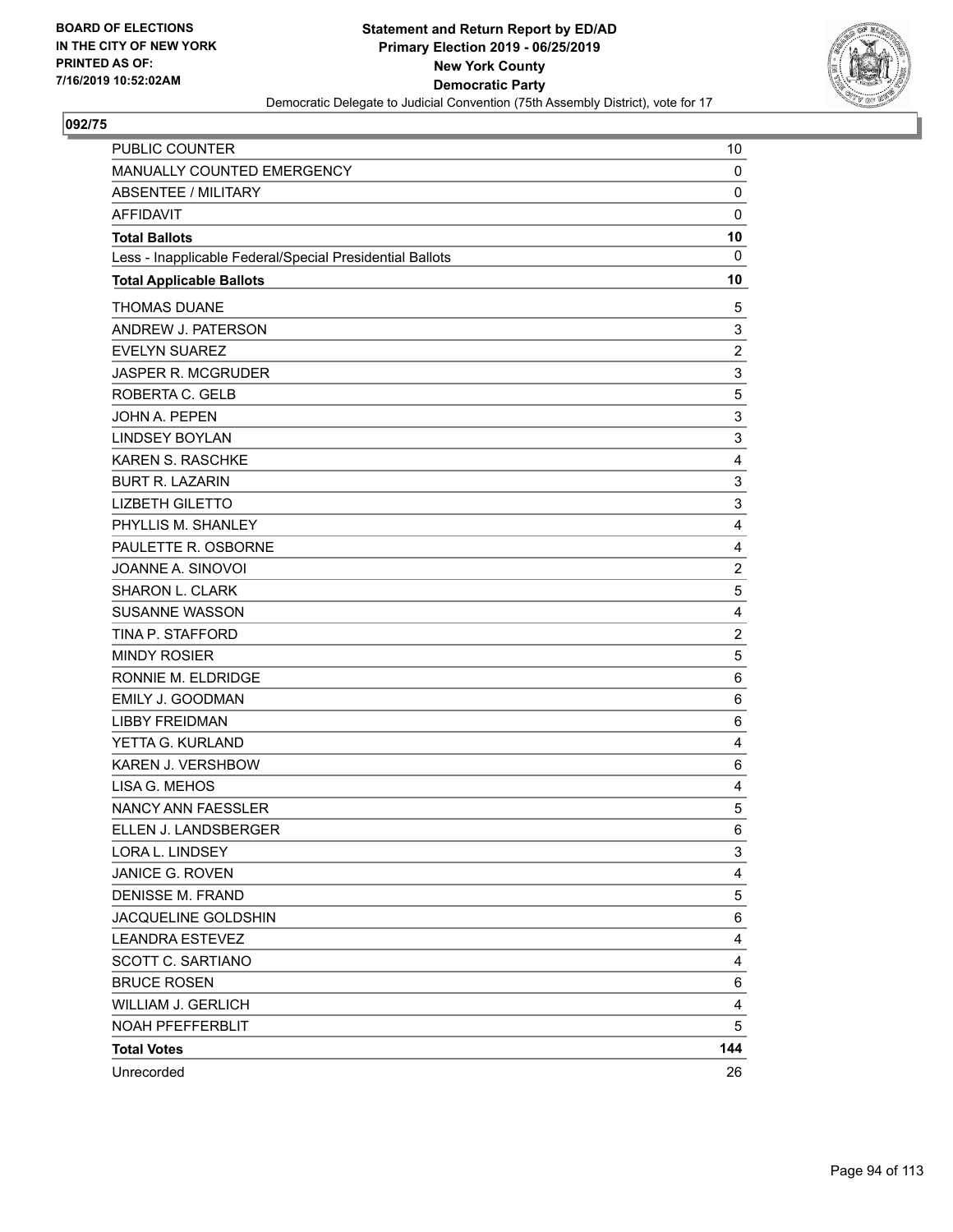

| PUBLIC COUNTER                                           | 0           |
|----------------------------------------------------------|-------------|
| MANUALLY COUNTED EMERGENCY                               | 0           |
| <b>ABSENTEE / MILITARY</b>                               | 0           |
| <b>AFFIDAVIT</b>                                         | $\mathbf 0$ |
| <b>Total Ballots</b>                                     | 0           |
| Less - Inapplicable Federal/Special Presidential Ballots | $\mathbf 0$ |
| <b>Total Applicable Ballots</b>                          | 0           |
| <b>THOMAS DUANE</b>                                      | 0           |
| ANDREW J. PATERSON                                       | $\mathbf 0$ |
| <b>EVELYN SUAREZ</b>                                     | 0           |
| <b>JASPER R. MCGRUDER</b>                                | 0           |
| ROBERTA C. GELB                                          | 0           |
| JOHN A. PEPEN                                            | 0           |
| <b>LINDSEY BOYLAN</b>                                    | $\mathbf 0$ |
| <b>KAREN S. RASCHKE</b>                                  | 0           |
| <b>BURT R. LAZARIN</b>                                   | 0           |
| <b>LIZBETH GILETTO</b>                                   | $\mathbf 0$ |
| PHYLLIS M. SHANLEY                                       | 0           |
| PAULETTE R. OSBORNE                                      | 0           |
| JOANNE A. SINOVOI                                        | $\mathbf 0$ |
| SHARON L. CLARK                                          | 0           |
| <b>SUSANNE WASSON</b>                                    | 0           |
| TINA P. STAFFORD                                         | $\mathbf 0$ |
| <b>MINDY ROSIER</b>                                      | 0           |
| RONNIE M. ELDRIDGE                                       | 0           |
| <b>EMILY J. GOODMAN</b>                                  | $\mathbf 0$ |
| <b>LIBBY FREIDMAN</b>                                    | 0           |
| YETTA G. KURLAND                                         | 0           |
| <b>KAREN J. VERSHBOW</b>                                 | $\mathbf 0$ |
| LISA G. MEHOS                                            | 0           |
| <b>NANCY ANN FAESSLER</b>                                | 0           |
| ELLEN J. LANDSBERGER                                     | 0           |
| LORA L. LINDSEY                                          | 0           |
| JANICE G. ROVEN                                          | 0           |
| <b>DENISSE M. FRAND</b>                                  | 0           |
| JACQUELINE GOLDSHIN                                      | 0           |
| <b>LEANDRA ESTEVEZ</b>                                   | 0           |
| <b>SCOTT C. SARTIANO</b>                                 | 0           |
| <b>BRUCE ROSEN</b>                                       | 0           |
| <b>WILLIAM J. GERLICH</b>                                | 0           |
| NOAH PFEFFERBLIT                                         | 0           |
| <b>Total Votes</b>                                       | 0           |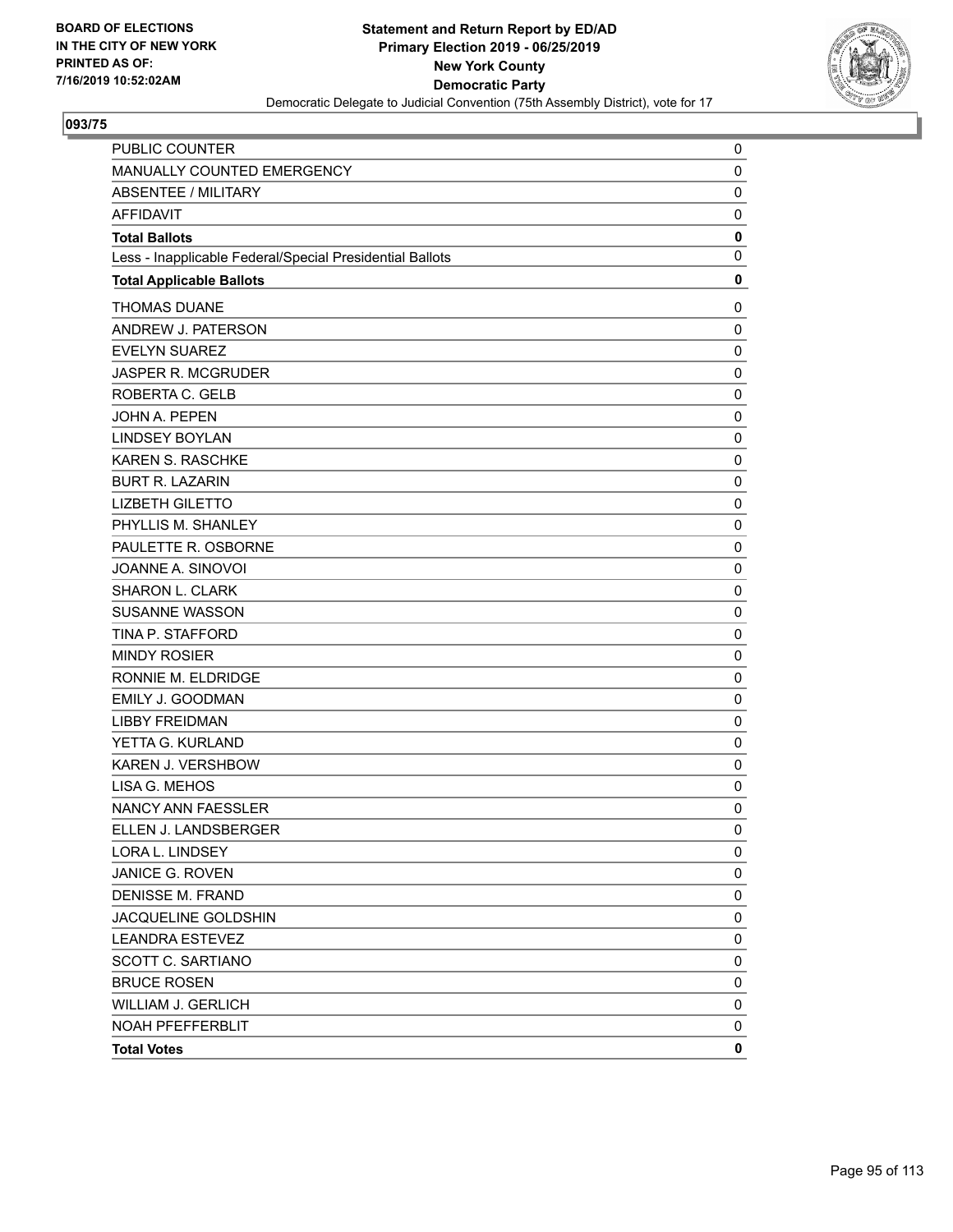

| PUBLIC COUNTER                                           | 8                       |
|----------------------------------------------------------|-------------------------|
| MANUALLY COUNTED EMERGENCY                               | 0                       |
| <b>ABSENTEE / MILITARY</b>                               | $\mathbf{1}$            |
| <b>AFFIDAVIT</b>                                         | 0                       |
| <b>Total Ballots</b>                                     | 9                       |
| Less - Inapplicable Federal/Special Presidential Ballots | $\mathbf 0$             |
| <b>Total Applicable Ballots</b>                          | 9                       |
| <b>THOMAS DUANE</b>                                      | 4                       |
| ANDREW J. PATERSON                                       | 3                       |
| <b>EVELYN SUAREZ</b>                                     | 6                       |
| JASPER R. MCGRUDER                                       | 3                       |
| ROBERTA C. GELB                                          | $\overline{7}$          |
| JOHN A. PEPEN                                            | $\overline{\mathbf{c}}$ |
| <b>LINDSEY BOYLAN</b>                                    | 6                       |
| <b>KAREN S. RASCHKE</b>                                  | 6                       |
| <b>BURT R. LAZARIN</b>                                   | 4                       |
| <b>LIZBETH GILETTO</b>                                   | 5                       |
| PHYLLIS M. SHANLEY                                       | 6                       |
| PAULETTE R. OSBORNE                                      | 5                       |
| JOANNE A. SINOVOI                                        | 5                       |
| <b>SHARON L. CLARK</b>                                   | 5                       |
| <b>SUSANNE WASSON</b>                                    | $\overline{7}$          |
| TINA P. STAFFORD                                         | 5                       |
| <b>MINDY ROSIER</b>                                      | 5                       |
| RONNIE M. ELDRIDGE                                       | 4                       |
| EMILY J. GOODMAN                                         | 6                       |
| <b>LIBBY FREIDMAN</b>                                    | 6                       |
| YETTA G. KURLAND                                         | 3                       |
| KAREN J. VERSHBOW                                        | 5                       |
| LISA G. MEHOS                                            | $\overline{c}$          |
| <b>NANCY ANN FAESSLER</b>                                | 4                       |
| ELLEN J. LANDSBERGER                                     | $\overline{4}$          |
| LORA L. LINDSEY                                          | 5                       |
| JANICE G. ROVEN                                          | 3                       |
| <b>DENISSE M. FRAND</b>                                  | 4                       |
| JACQUELINE GOLDSHIN                                      | 4                       |
| <b>LEANDRA ESTEVEZ</b>                                   | 5                       |
| SCOTT C. SARTIANO                                        | $\overline{c}$          |
| <b>BRUCE ROSEN</b>                                       | 4                       |
| <b>WILLIAM J. GERLICH</b>                                | 3                       |
| NOAH PFEFFERBLIT                                         | 4                       |
| <b>Total Votes</b>                                       | 152                     |
| Unrecorded                                               | 1                       |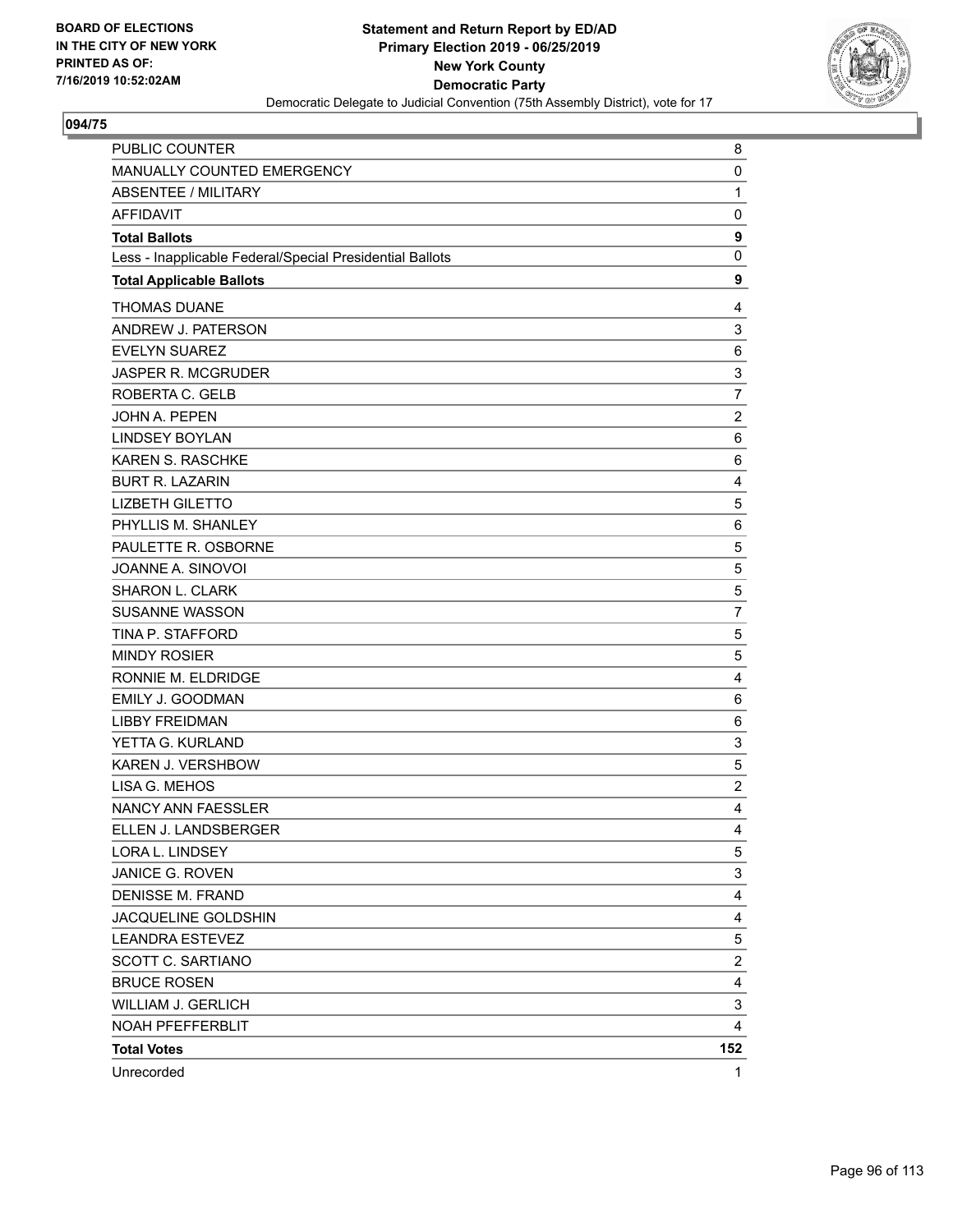

| <b>PUBLIC COUNTER</b>                                    | 48             |
|----------------------------------------------------------|----------------|
| MANUALLY COUNTED EMERGENCY                               | 0              |
| ABSENTEE / MILITARY                                      | $\overline{2}$ |
| <b>AFFIDAVIT</b>                                         | $\mathbf{1}$   |
| <b>Total Ballots</b>                                     | 51             |
| Less - Inapplicable Federal/Special Presidential Ballots | 0              |
| <b>Total Applicable Ballots</b>                          | 51             |
| <b>THOMAS DUANE</b>                                      | 25             |
| ANDREW J. PATERSON                                       | 16             |
| <b>EVELYN SUAREZ</b>                                     | 27             |
| <b>JASPER R. MCGRUDER</b>                                | 12             |
| ROBERTA C. GELB                                          | 28             |
| <b>JOHN A. PEPEN</b>                                     | 10             |
| <b>LINDSEY BOYLAN</b>                                    | 24             |
| <b>KAREN S. RASCHKE</b>                                  | 23             |
| <b>BURT R. LAZARIN</b>                                   | 14             |
| <b>LIZBETH GILETTO</b>                                   | 24             |
| PHYLLIS M. SHANLEY                                       | 22             |
| PAULETTE R. OSBORNE                                      | 23             |
| JOANNE A. SINOVOI                                        | 20             |
| SHARON L. CLARK                                          | 21             |
| <b>SUSANNE WASSON</b>                                    | 26             |
| TINA P. STAFFORD                                         | 21             |
| <b>MINDY ROSIER</b>                                      | 27             |
| RONNIE M. ELDRIDGE                                       | 24             |
| <b>EMILY J. GOODMAN</b>                                  | 30             |
| <b>LIBBY FREIDMAN</b>                                    | 25             |
| YETTA G. KURLAND                                         | 21             |
| <b>KAREN J. VERSHBOW</b>                                 | 17             |
| LISA G. MEHOS                                            | 14             |
| <b>NANCY ANN FAESSLER</b>                                | 15             |
| ELLEN J. LANDSBERGER                                     | 16             |
| LORA L. LINDSEY                                          | 15             |
| JANICE G. ROVEN                                          | 10             |
| <b>DENISSE M. FRAND</b>                                  | 11             |
| JACQUELINE GOLDSHIN                                      | 15             |
| <b>LEANDRA ESTEVEZ</b>                                   | 15             |
| SCOTT C. SARTIANO                                        | 4              |
| <b>BRUCE ROSEN</b>                                       | 19             |
| WILLIAM J. GERLICH                                       | 8              |
| NOAH PFEFFERBLIT                                         | 9              |
| MAURICE COHEN (WRITE-IN)                                 | $\mathbf{1}$   |
| TAMIKA D. PAYNE (WRITE-IN)                               | 1              |
| <b>Total Votes</b>                                       | 633            |
| Unrecorded                                               | 234            |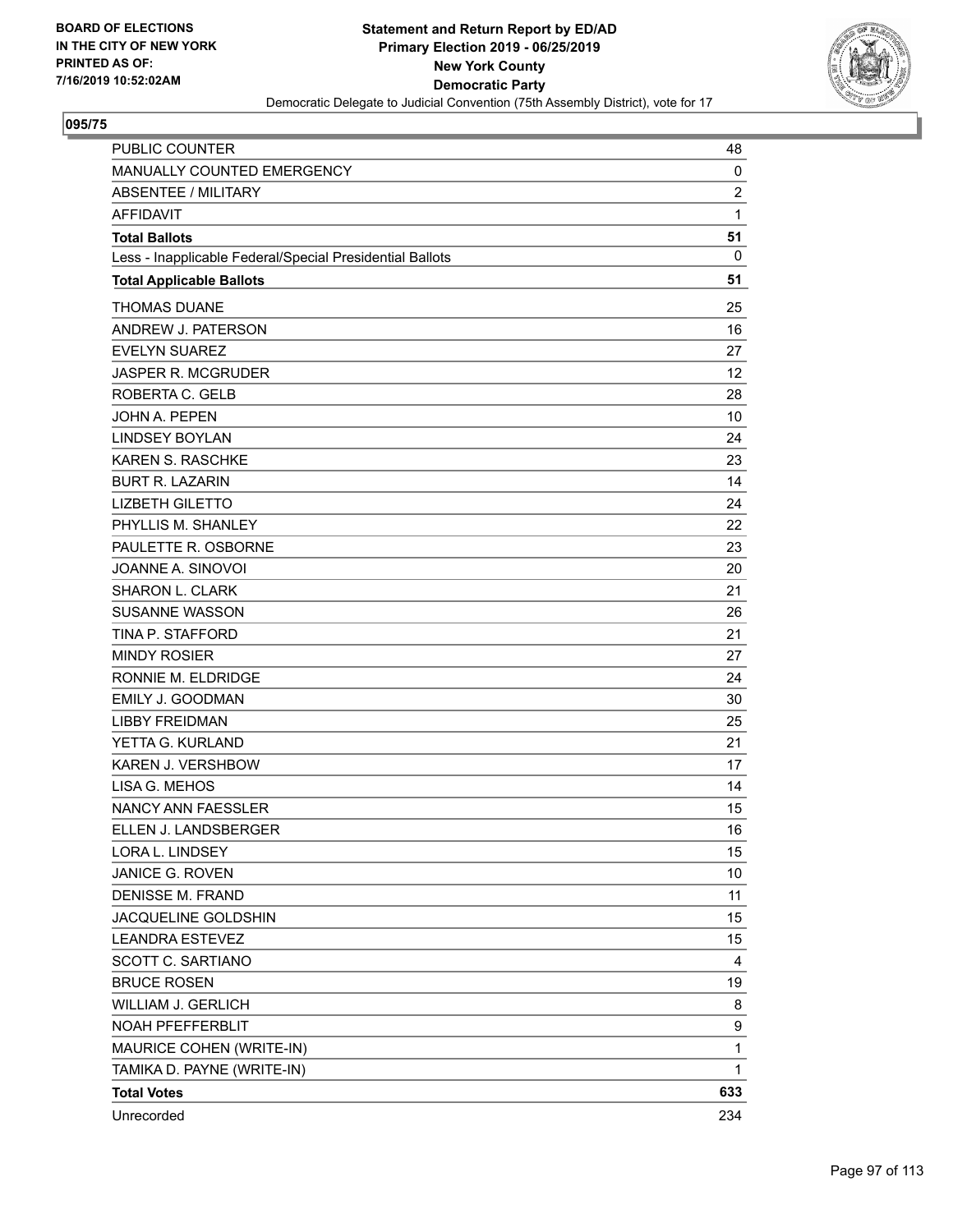

| <b>PUBLIC COUNTER</b>                                    | 11             |
|----------------------------------------------------------|----------------|
| MANUALLY COUNTED EMERGENCY                               | 0              |
| ABSENTEE / MILITARY                                      | 3              |
| <b>AFFIDAVIT</b>                                         | $\mathbf 0$    |
| <b>Total Ballots</b>                                     | 14             |
| Less - Inapplicable Federal/Special Presidential Ballots | $\mathbf 0$    |
| <b>Total Applicable Ballots</b>                          | 14             |
| <b>THOMAS DUANE</b>                                      | 10             |
| ANDREW J. PATERSON                                       | 6              |
| <b>EVELYN SUAREZ</b>                                     | $\overline{7}$ |
| <b>JASPER R. MCGRUDER</b>                                | $\mathbf 5$    |
| ROBERTA C. GELB                                          | $\overline{7}$ |
| <b>JOHN A. PEPEN</b>                                     | 5              |
| <b>LINDSEY BOYLAN</b>                                    | 6              |
| <b>KAREN S. RASCHKE</b>                                  | $\overline{7}$ |
| <b>BURT R. LAZARIN</b>                                   | $\overline{7}$ |
| <b>LIZBETH GILETTO</b>                                   | 6              |
| PHYLLIS M. SHANLEY                                       | 6              |
| PAULETTE R. OSBORNE                                      | 6              |
| JOANNE A. SINOVOI                                        | 6              |
| <b>SHARON L. CLARK</b>                                   | $\overline{7}$ |
| <b>SUSANNE WASSON</b>                                    | 8              |
| TINA P. STAFFORD                                         | 6              |
| <b>MINDY ROSIER</b>                                      | $\overline{7}$ |
| RONNIE M. ELDRIDGE                                       | 8              |
| <b>EMILY J. GOODMAN</b>                                  | $\mathbf 5$    |
| <b>LIBBY FREIDMAN</b>                                    | $\overline{7}$ |
| YETTA G. KURLAND                                         | $\overline{7}$ |
| KAREN J. VERSHBOW                                        | 6              |
| LISA G. MEHOS                                            | 5              |
| NANCY ANN FAESSLER                                       | 6              |
| ELLEN J. LANDSBERGER                                     | 6              |
| LORA L. LINDSEY                                          | 4              |
| JANICE G. ROVEN                                          | 6              |
| <b>DENISSE M. FRAND</b>                                  | 5              |
| JACQUELINE GOLDSHIN                                      | 5              |
| <b>LEANDRA ESTEVEZ</b>                                   | 5              |
| SCOTT C. SARTIANO                                        | 4              |
| <b>BRUCE ROSEN</b>                                       | $\overline{7}$ |
| WILLIAM J. GERLICH                                       | 5              |
| NOAH PFEFFERBLIT                                         | 5              |
| <b>Total Votes</b>                                       | 208            |
| Unrecorded                                               | 30             |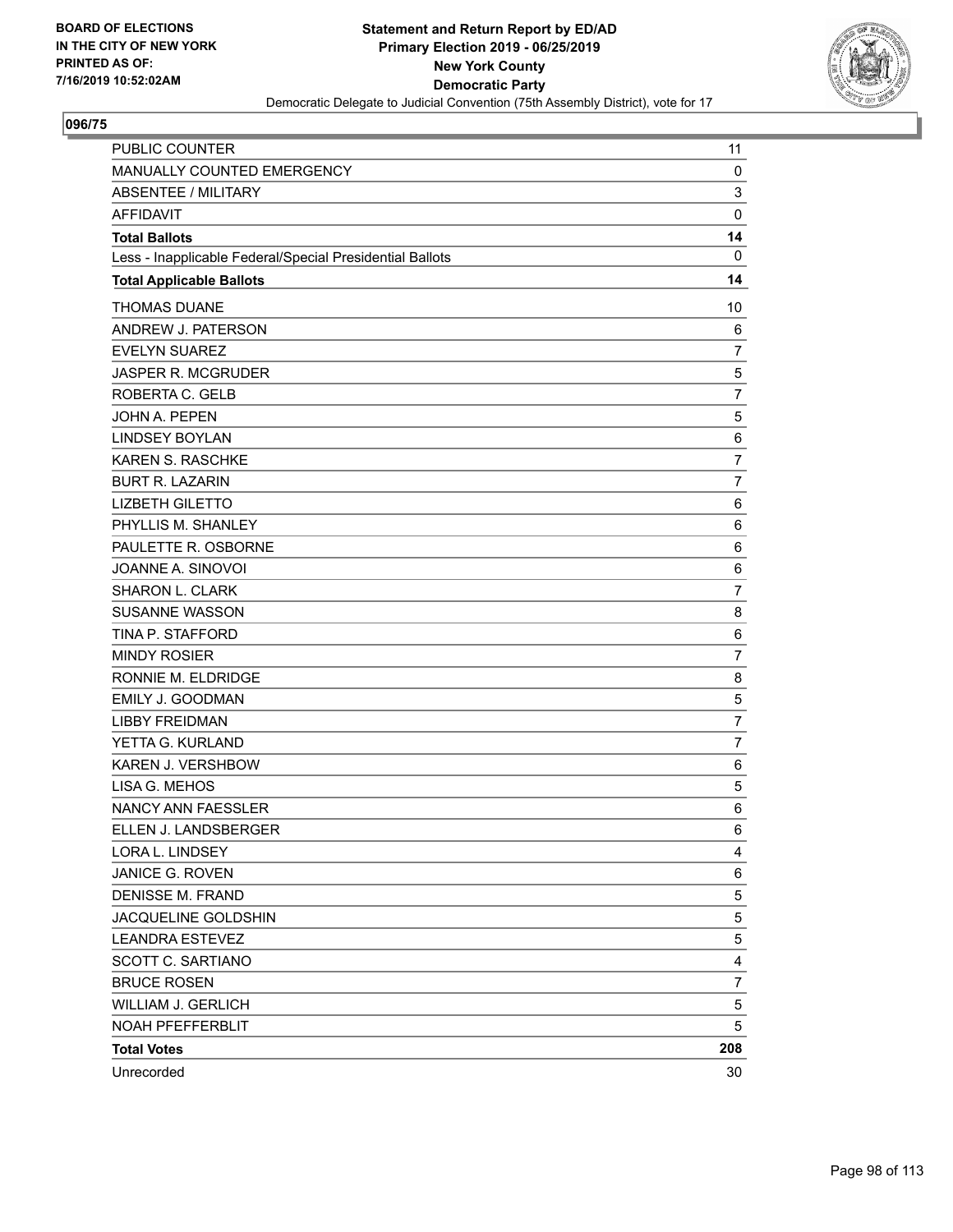

| PUBLIC COUNTER                                           | 8              |
|----------------------------------------------------------|----------------|
| MANUALLY COUNTED EMERGENCY                               | 0              |
| <b>ABSENTEE / MILITARY</b>                               | 4              |
| <b>AFFIDAVIT</b>                                         | $\mathbf 0$    |
| <b>Total Ballots</b>                                     | 12             |
| Less - Inapplicable Federal/Special Presidential Ballots | $\mathbf 0$    |
| <b>Total Applicable Ballots</b>                          | 12             |
| <b>THOMAS DUANE</b>                                      | 9              |
| ANDREW J. PATERSON                                       | 5              |
| <b>EVELYN SUAREZ</b>                                     | 9              |
| <b>JASPER R. MCGRUDER</b>                                | 4              |
| ROBERTA C. GELB                                          | 8              |
| <b>JOHN A. PEPEN</b>                                     | 4              |
| <b>LINDSEY BOYLAN</b>                                    | 4              |
| <b>KAREN S. RASCHKE</b>                                  | 8              |
| <b>BURT R. LAZARIN</b>                                   | 5              |
| <b>LIZBETH GILETTO</b>                                   | 8              |
| PHYLLIS M. SHANLEY                                       | 5              |
| PAULETTE R. OSBORNE                                      | 6              |
| JOANNE A. SINOVOI                                        | 6              |
| SHARON L. CLARK                                          | 5              |
| <b>SUSANNE WASSON</b>                                    | 5              |
| <b>TINA P. STAFFORD</b>                                  | $\overline{7}$ |
| <b>MINDY ROSIER</b>                                      | 6              |
| RONNIE M. ELDRIDGE                                       | 6              |
| <b>EMILY J. GOODMAN</b>                                  | 6              |
| <b>LIBBY FREIDMAN</b>                                    | 5              |
| YETTA G. KURLAND                                         | 5              |
| KAREN J. VERSHBOW                                        | 5              |
| LISA G. MEHOS                                            | 5              |
| <b>NANCY ANN FAESSLER</b>                                | 4              |
| ELLEN J. LANDSBERGER                                     | 5              |
| LORA L. LINDSEY                                          | 5              |
| JANICE G. ROVEN                                          | 4              |
| <b>DENISSE M. FRAND</b>                                  | 4              |
| JACQUELINE GOLDSHIN                                      | 5              |
| <b>LEANDRA ESTEVEZ</b>                                   | 6              |
| SCOTT C. SARTIANO                                        | 4              |
| <b>BRUCE ROSEN</b>                                       | 3              |
| <b>WILLIAM J. GERLICH</b>                                | 3              |
| NOAH PFEFFERBLIT                                         | 0              |
| <b>Total Votes</b>                                       | 179            |
| Unrecorded                                               | 25             |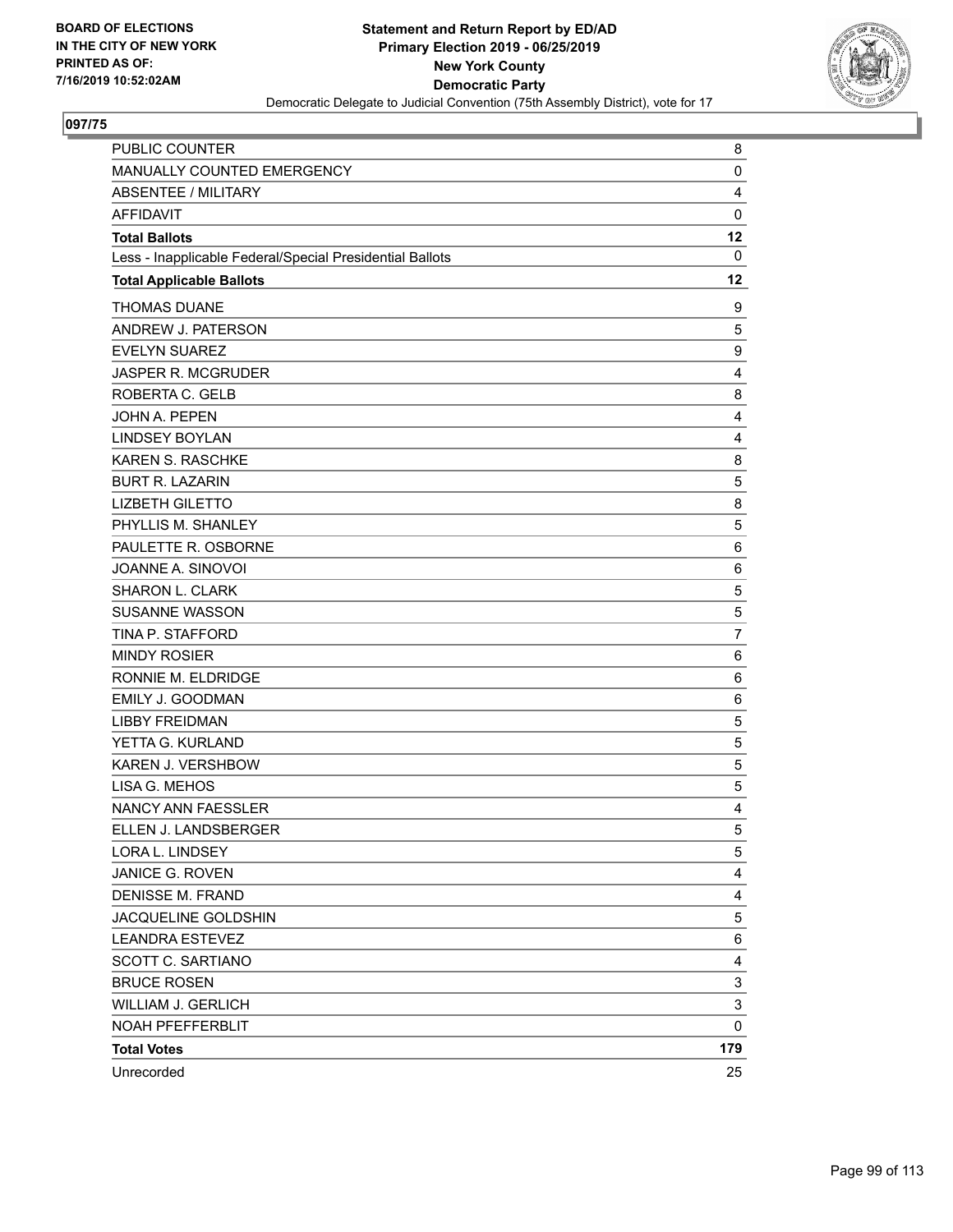

| PUBLIC COUNTER                                           | 3              |
|----------------------------------------------------------|----------------|
| MANUALLY COUNTED EMERGENCY                               | 0              |
| <b>ABSENTEE / MILITARY</b>                               | $\mathbf{1}$   |
| <b>AFFIDAVIT</b>                                         | 0              |
| <b>Total Ballots</b>                                     | 4              |
| Less - Inapplicable Federal/Special Presidential Ballots | 0              |
| <b>Total Applicable Ballots</b>                          | 4              |
| <b>THOMAS DUANE</b>                                      | $\overline{c}$ |
| ANDREW J. PATERSON                                       | $\overline{c}$ |
| <b>EVELYN SUAREZ</b>                                     | $\overline{c}$ |
| JASPER R. MCGRUDER                                       | $\overline{c}$ |
| ROBERTA C. GELB                                          | $\overline{2}$ |
| JOHN A. PEPEN                                            | $\overline{2}$ |
| <b>LINDSEY BOYLAN</b>                                    | $\overline{c}$ |
| KAREN S. RASCHKE                                         | $\mathbf 1$    |
| <b>BURT R. LAZARIN</b>                                   | $\overline{c}$ |
| <b>LIZBETH GILETTO</b>                                   | $\overline{c}$ |
| PHYLLIS M. SHANLEY                                       | $\overline{2}$ |
| PAULETTE R. OSBORNE                                      | $\overline{2}$ |
| JOANNE A. SINOVOI                                        | $\overline{c}$ |
| SHARON L. CLARK                                          | $\overline{c}$ |
| <b>SUSANNE WASSON</b>                                    | $\overline{c}$ |
| TINA P. STAFFORD                                         | $\overline{c}$ |
| <b>MINDY ROSIER</b>                                      | $\overline{c}$ |
| RONNIE M. ELDRIDGE                                       | $\mathbf{1}$   |
| EMILY J. GOODMAN                                         | $\mathbf{1}$   |
| <b>LIBBY FREIDMAN</b>                                    | $\mathbf 1$    |
| YETTA G. KURLAND                                         | $\mathbf 1$    |
| KAREN J. VERSHBOW                                        | $\mathbf{1}$   |
| LISA G. MEHOS                                            | $\mathbf 1$    |
| <b>NANCY ANN FAESSLER</b>                                | 0              |
| ELLEN J. LANDSBERGER                                     | 0              |
| LORA L. LINDSEY                                          | 0              |
| JANICE G. ROVEN                                          | 0              |
| DENISSE M. FRAND                                         | 0              |
| JACQUELINE GOLDSHIN                                      | 0              |
| <b>LEANDRA ESTEVEZ</b>                                   | 0              |
| <b>SCOTT C. SARTIANO</b>                                 | $\mathbf{1}$   |
| <b>BRUCE ROSEN</b>                                       | 0              |
| <b>WILLIAM J. GERLICH</b>                                | 1              |
| NOAH PFEFFERBLIT                                         | 1              |
| <b>Total Votes</b>                                       | 42             |
| Unrecorded                                               | 26             |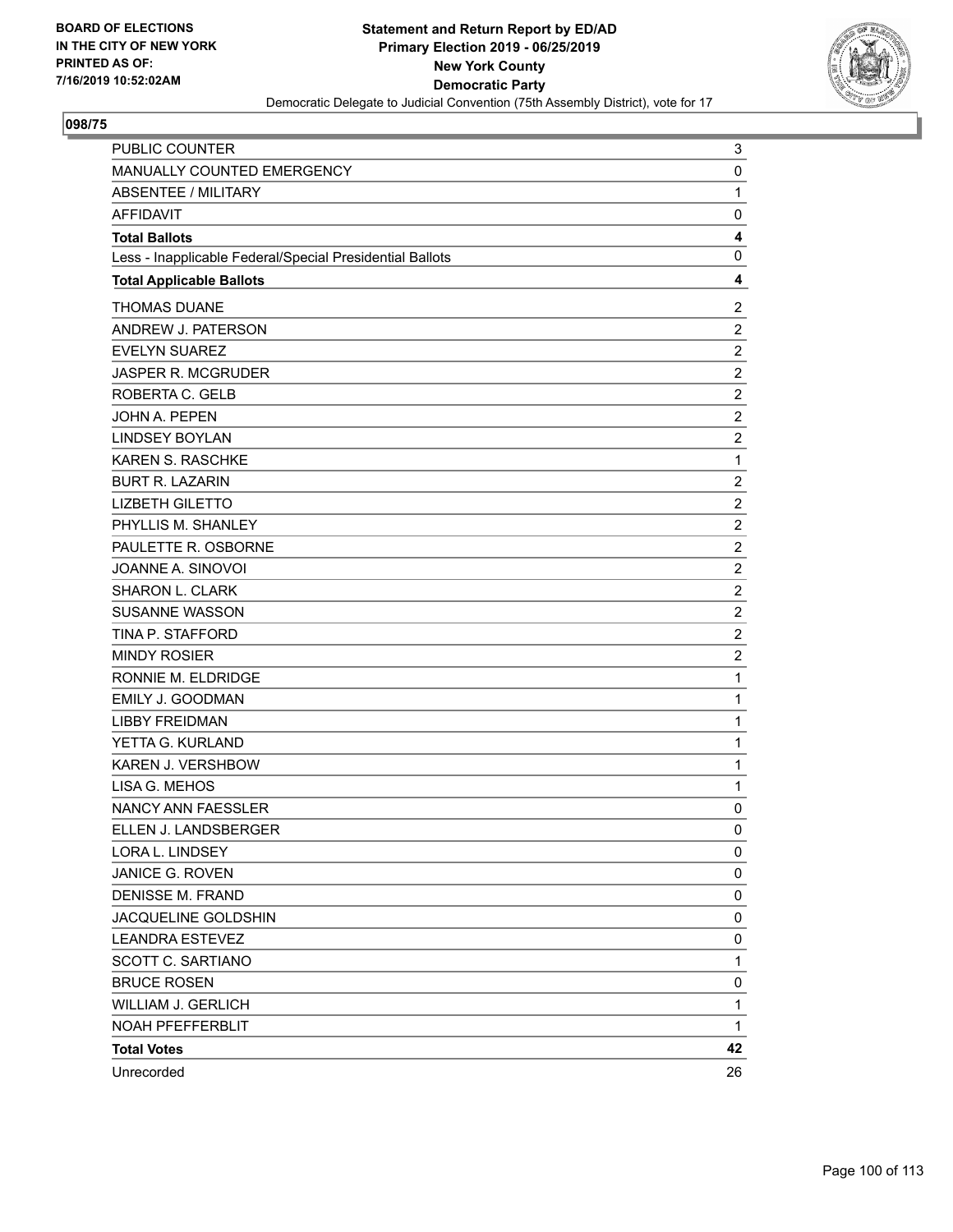

| PUBLIC COUNTER                                           | 7                       |
|----------------------------------------------------------|-------------------------|
| MANUALLY COUNTED EMERGENCY                               | 0                       |
| <b>ABSENTEE / MILITARY</b>                               | $\overline{\mathbf{c}}$ |
| <b>AFFIDAVIT</b>                                         | 0                       |
| <b>Total Ballots</b>                                     | 9                       |
| Less - Inapplicable Federal/Special Presidential Ballots | $\mathbf 0$             |
| <b>Total Applicable Ballots</b>                          | 9                       |
| <b>THOMAS DUANE</b>                                      | 4                       |
| ANDREW J. PATERSON                                       | 3                       |
| <b>EVELYN SUAREZ</b>                                     | 3                       |
| JASPER R. MCGRUDER                                       | 3                       |
| ROBERTA C. GELB                                          | 4                       |
| JOHN A. PEPEN                                            | 3                       |
| <b>LINDSEY BOYLAN</b>                                    | 4                       |
| <b>KAREN S. RASCHKE</b>                                  | 4                       |
| <b>BURT R. LAZARIN</b>                                   | 3                       |
| <b>LIZBETH GILETTO</b>                                   | 4                       |
| PHYLLIS M. SHANLEY                                       | 5                       |
| PAULETTE R. OSBORNE                                      | 4                       |
| JOANNE A. SINOVOI                                        | 4                       |
| SHARON L. CLARK                                          | 4                       |
| <b>SUSANNE WASSON</b>                                    | 4                       |
| TINA P. STAFFORD                                         | 3                       |
| <b>MINDY ROSIER</b>                                      | 4                       |
| RONNIE M. ELDRIDGE                                       | 8                       |
| EMILY J. GOODMAN                                         | 6                       |
| <b>LIBBY FREIDMAN</b>                                    | 5                       |
| YETTA G. KURLAND                                         | 4                       |
| KAREN J. VERSHBOW                                        | 4                       |
| LISA G. MEHOS                                            | 5                       |
| NANCY ANN FAESSLER                                       | 4                       |
| ELLEN J. LANDSBERGER                                     | 5                       |
| LORA L. LINDSEY                                          | 4                       |
| JANICE G. ROVEN                                          | 4                       |
| <b>DENISSE M. FRAND</b>                                  | 5                       |
| JACQUELINE GOLDSHIN                                      | 4                       |
| <b>LEANDRA ESTEVEZ</b>                                   | 5                       |
| <b>SCOTT C. SARTIANO</b>                                 | 4                       |
| <b>BRUCE ROSEN</b>                                       | $\mathbf 5$             |
| <b>WILLIAM J. GERLICH</b>                                | 4                       |
| NOAH PFEFFERBLIT                                         | 4                       |
| <b>Total Votes</b>                                       | 143                     |
| Unrecorded                                               | 10                      |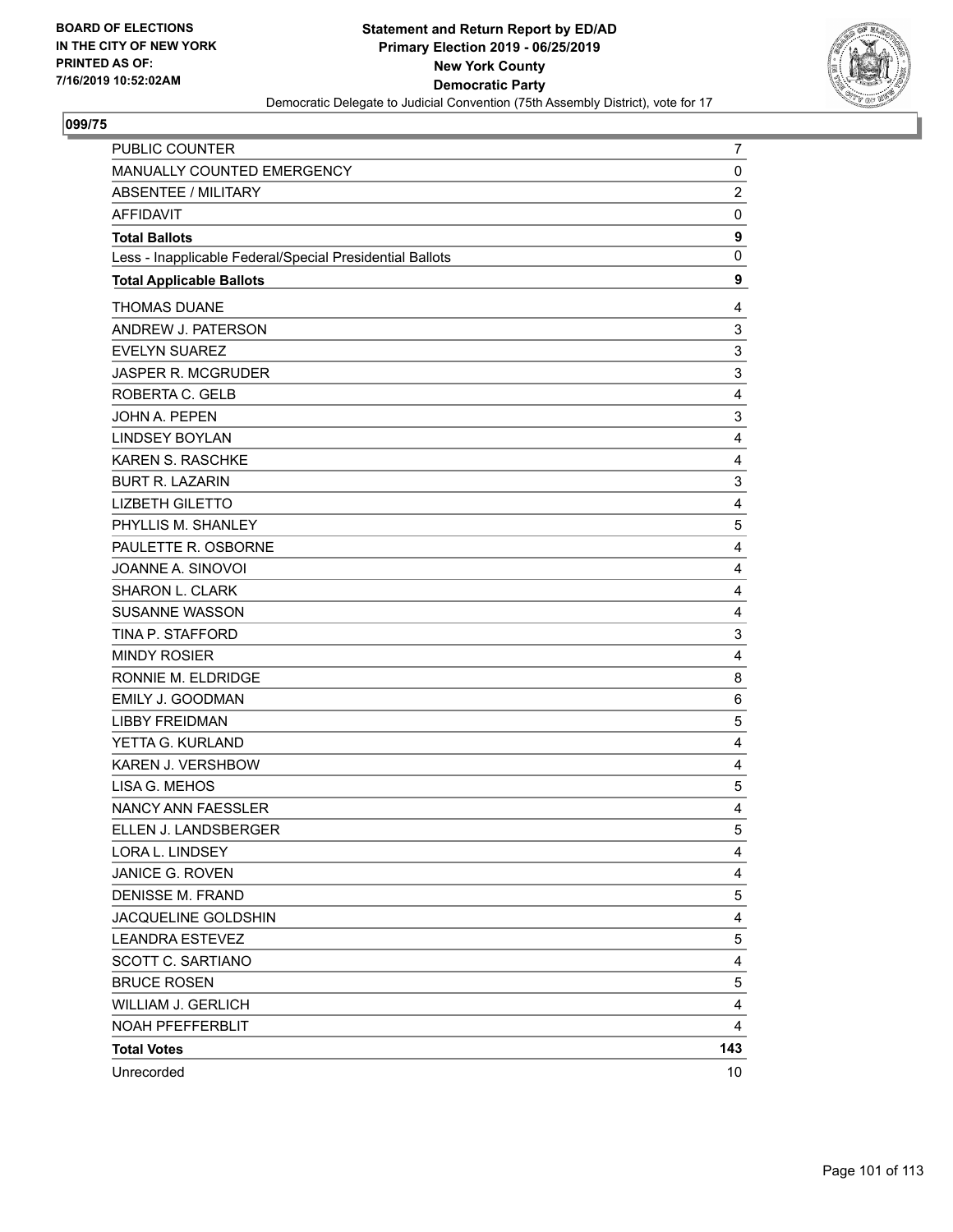

| SCOTT C. SARTIANO                                        | 4                |
|----------------------------------------------------------|------------------|
| <b>LEANDRA ESTEVEZ</b>                                   | $\boldsymbol{7}$ |
| JACQUELINE GOLDSHIN                                      | 8                |
| DENISSE M. FRAND                                         | $\mathbf 5$      |
|                                                          | 6                |
| <b>JANICE G. ROVEN</b>                                   | 6                |
| LORA L. LINDSEY                                          |                  |
| ELLEN J. LANDSBERGER                                     | 7                |
| <b>NANCY ANN FAESSLER</b>                                | 8                |
| LISA G. MEHOS                                            | 6                |
| KAREN J. VERSHBOW                                        | 6                |
| YETTA G. KURLAND                                         | 9                |
| <b>LIBBY FREIDMAN</b>                                    | 8                |
| EMILY J. GOODMAN                                         | 8                |
| RONNIE M. ELDRIDGE                                       | $\overline{7}$   |
| <b>MINDY ROSIER</b>                                      | $\sqrt{5}$       |
| TINA P. STAFFORD                                         | 6                |
| <b>SUSANNE WASSON</b>                                    | 6                |
| SHARON L. CLARK                                          | 8                |
| JOANNE A. SINOVOI                                        | 7                |
| PAULETTE R. OSBORNE                                      | 6                |
| PHYLLIS M. SHANLEY                                       | 6                |
| <b>LIZBETH GILETTO</b>                                   | 6                |
| <b>BURT R. LAZARIN</b>                                   | $\sqrt{5}$       |
| KAREN S. RASCHKE                                         | 6                |
| <b>LINDSEY BOYLAN</b>                                    | 6                |
| <b>JOHN A. PEPEN</b>                                     | 4                |
| ROBERTA C. GELB                                          | $\overline{7}$   |
| JASPER R. MCGRUDER                                       | 6                |
| <b>EVELYN SUAREZ</b>                                     | $\overline{7}$   |
| ANDREW J. PATERSON                                       | $\overline{7}$   |
| <b>THOMAS DUANE</b>                                      | 7                |
| <b>Total Applicable Ballots</b>                          | 14               |
| Less - Inapplicable Federal/Special Presidential Ballots | 0                |
| <b>Total Ballots</b>                                     | 14               |
| <b>AFFIDAVIT</b>                                         | 0                |
| ABSENTEE / MILITARY                                      | 1                |
| MANUALLY COUNTED EMERGENCY                               | 0                |
| PUBLIC COUNTER                                           | 13               |
|                                                          |                  |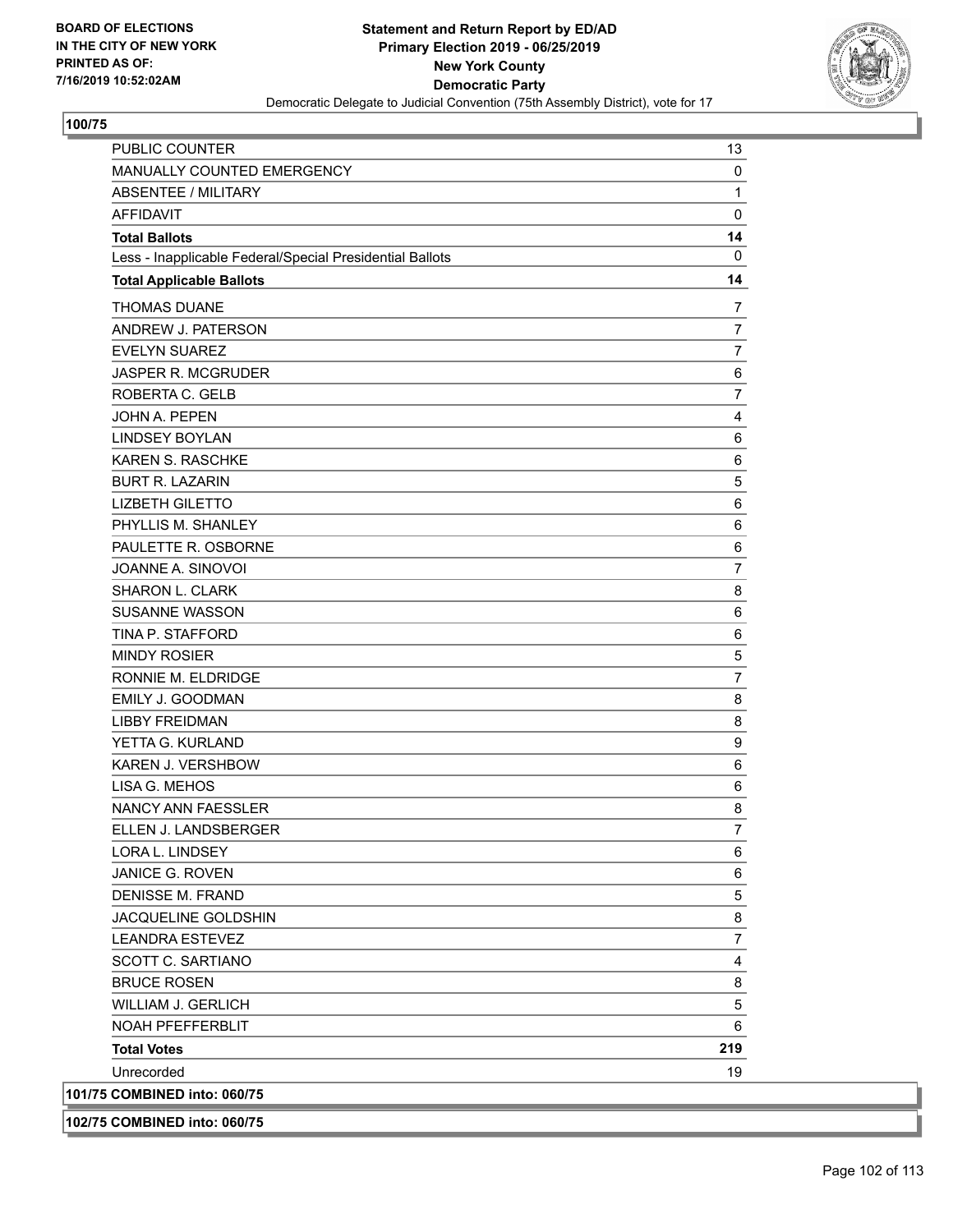

## **103/75 COMBINED into: 104/75**

**104/75** 

| .                                                        |             |
|----------------------------------------------------------|-------------|
| <b>PUBLIC COUNTER</b>                                    | 0           |
| MANUALLY COUNTED EMERGENCY                               | 0           |
| <b>ABSENTEE / MILITARY</b>                               | 0           |
| <b>AFFIDAVIT</b>                                         | 0           |
| <b>Total Ballots</b>                                     | $\mathbf 0$ |
| Less - Inapplicable Federal/Special Presidential Ballots | $\pmb{0}$   |
| <b>Total Applicable Ballots</b>                          | $\mathbf 0$ |
| <b>THOMAS DUANE</b>                                      | 0           |
| ANDREW J. PATERSON                                       | $\mathbf 0$ |
| <b>EVELYN SUAREZ</b>                                     | 0           |
| <b>JASPER R. MCGRUDER</b>                                | $\pmb{0}$   |
| ROBERTA C. GELB                                          | $\pmb{0}$   |
| JOHN A. PEPEN                                            | 0           |
| <b>LINDSEY BOYLAN</b>                                    | 0           |
| <b>KAREN S. RASCHKE</b>                                  | $\pmb{0}$   |
| <b>BURT R. LAZARIN</b>                                   | 0           |
| <b>LIZBETH GILETTO</b>                                   | $\pmb{0}$   |
| PHYLLIS M. SHANLEY                                       | 0           |
| PAULETTE R. OSBORNE                                      | 0           |
| JOANNE A. SINOVOI                                        | 0           |
| SHARON L. CLARK                                          | $\pmb{0}$   |
| <b>SUSANNE WASSON</b>                                    | 0           |
| TINA P. STAFFORD                                         | $\pmb{0}$   |
| <b>MINDY ROSIER</b>                                      | 0           |
| RONNIE M. ELDRIDGE                                       | 0           |
| EMILY J. GOODMAN                                         | 0           |
| <b>LIBBY FREIDMAN</b>                                    | 0           |
| YETTA G. KURLAND                                         | 0           |
| KAREN J. VERSHBOW                                        | $\pmb{0}$   |
| LISA G. MEHOS                                            | 0           |
| NANCY ANN FAESSLER                                       | $\mathbf 0$ |
| ELLEN J. LANDSBERGER                                     | 0           |
| <b>LORA L. LINDSEY</b>                                   | 0           |
| <b>JANICE G. ROVEN</b>                                   | 0           |
| <b>DENISSE M. FRAND</b>                                  | 0           |
| JACQUELINE GOLDSHIN                                      | 0           |
| <b>LEANDRA ESTEVEZ</b>                                   | 0           |
| SCOTT C. SARTIANO                                        | 0           |
| <b>BRUCE ROSEN</b>                                       | 0           |
| <b>WILLIAM J. GERLICH</b>                                | 0           |
| NOAH PFEFFERBLIT                                         | 0           |
| <b>Total Votes</b>                                       | $\mathbf 0$ |
| 105/75 COMBINED into: 104/75                             |             |

**106/75 COMBINED into: 104/75**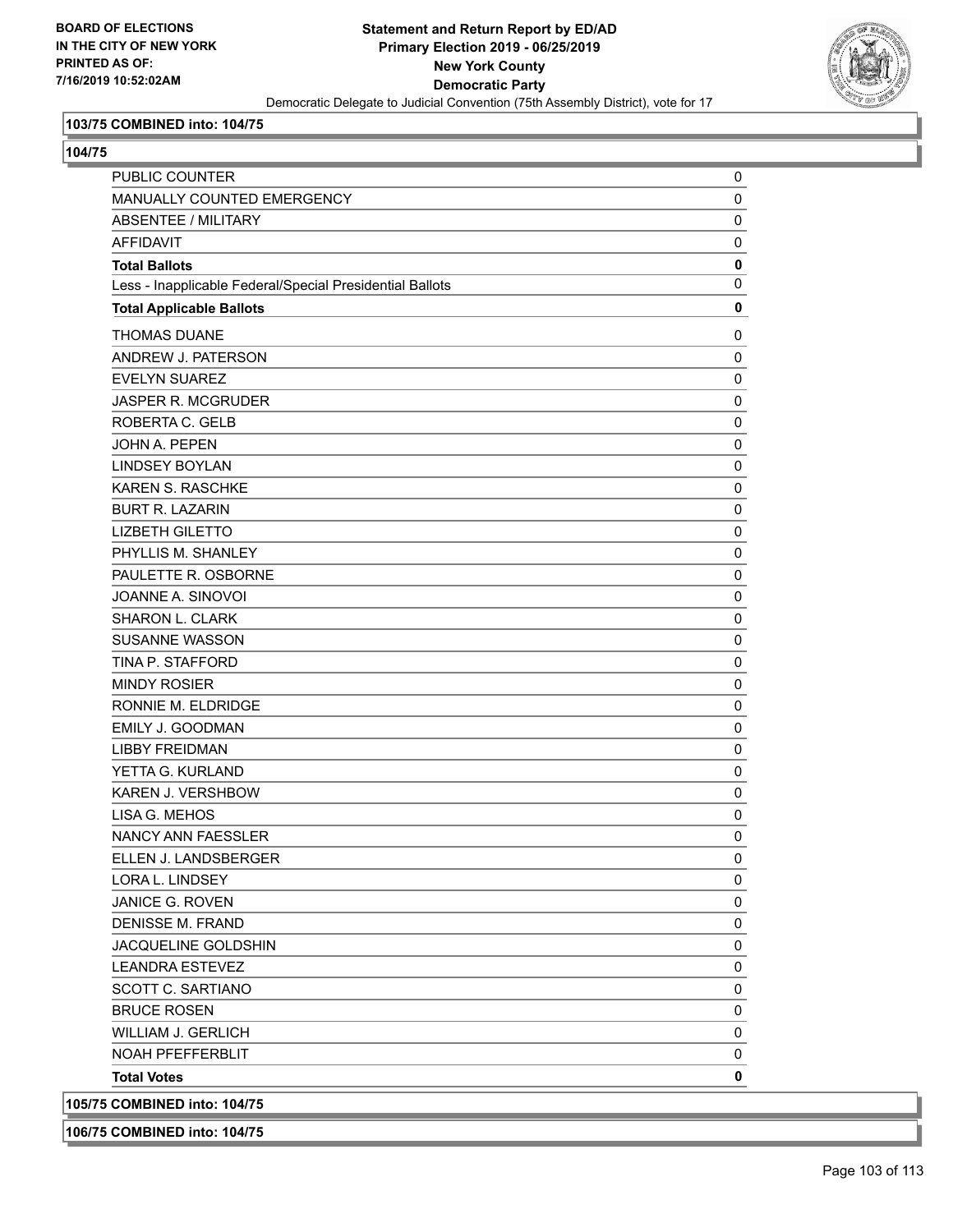

| <b>PUBLIC COUNTER</b>                                    | 11                      |
|----------------------------------------------------------|-------------------------|
| MANUALLY COUNTED EMERGENCY                               | 0                       |
| ABSENTEE / MILITARY                                      | $\mathbf{1}$            |
| <b>AFFIDAVIT</b>                                         | $\mathbf 0$             |
| <b>Total Ballots</b>                                     | 12                      |
| Less - Inapplicable Federal/Special Presidential Ballots | 0                       |
| <b>Total Applicable Ballots</b>                          | 12                      |
| <b>THOMAS DUANE</b>                                      | 11                      |
| ANDREW J. PATERSON                                       | 9                       |
| <b>EVELYN SUAREZ</b>                                     | 10                      |
| <b>JASPER R. MCGRUDER</b>                                | 9                       |
| ROBERTA C. GELB                                          | 9                       |
| JOHN A. PEPEN                                            | 9                       |
| <b>LINDSEY BOYLAN</b>                                    | 10                      |
| <b>KAREN S. RASCHKE</b>                                  | 10                      |
| <b>BURT R. LAZARIN</b>                                   | 10                      |
| <b>LIZBETH GILETTO</b>                                   | 10                      |
| PHYLLIS M. SHANLEY                                       | 9                       |
| PAULETTE R. OSBORNE                                      | 9                       |
| JOANNE A. SINOVOI                                        | $\boldsymbol{9}$        |
| SHARON L. CLARK                                          | 9                       |
| <b>SUSANNE WASSON</b>                                    | 10                      |
| TINA P. STAFFORD                                         | 10                      |
| <b>MINDY ROSIER</b>                                      | 10                      |
| RONNIE M. ELDRIDGE                                       | $\mathbf{1}$            |
| <b>EMILY J. GOODMAN</b>                                  | $\boldsymbol{2}$        |
| <b>LIBBY FREIDMAN</b>                                    | $\overline{2}$          |
| YETTA G. KURLAND                                         | $\mathbf{1}$            |
| KAREN J. VERSHBOW                                        | $\mathbf{1}$            |
| LISA G. MEHOS                                            | $\mathbf{1}$            |
| NANCY ANN FAESSLER                                       | $\mathbf{1}$            |
| ELLEN J. LANDSBERGER                                     | $\overline{\mathbf{c}}$ |
| LORA L. LINDSEY                                          | 1                       |
| JANICE G. ROVEN                                          | 2                       |
| <b>DENISSE M. FRAND</b>                                  | $\overline{\mathbf{c}}$ |
| JACQUELINE GOLDSHIN                                      | $\overline{c}$          |
| <b>LEANDRA ESTEVEZ</b>                                   | $\mathbf{1}$            |
| SCOTT C. SARTIANO                                        | $\mathbf{1}$            |
| <b>BRUCE ROSEN</b>                                       | $\overline{2}$          |
| <b>WILLIAM J. GERLICH</b>                                | $\overline{c}$          |
| NOAH PFEFFERBLIT                                         | $\overline{c}$          |
| <b>Total Votes</b>                                       | 189                     |
| Unrecorded                                               | $15\,$                  |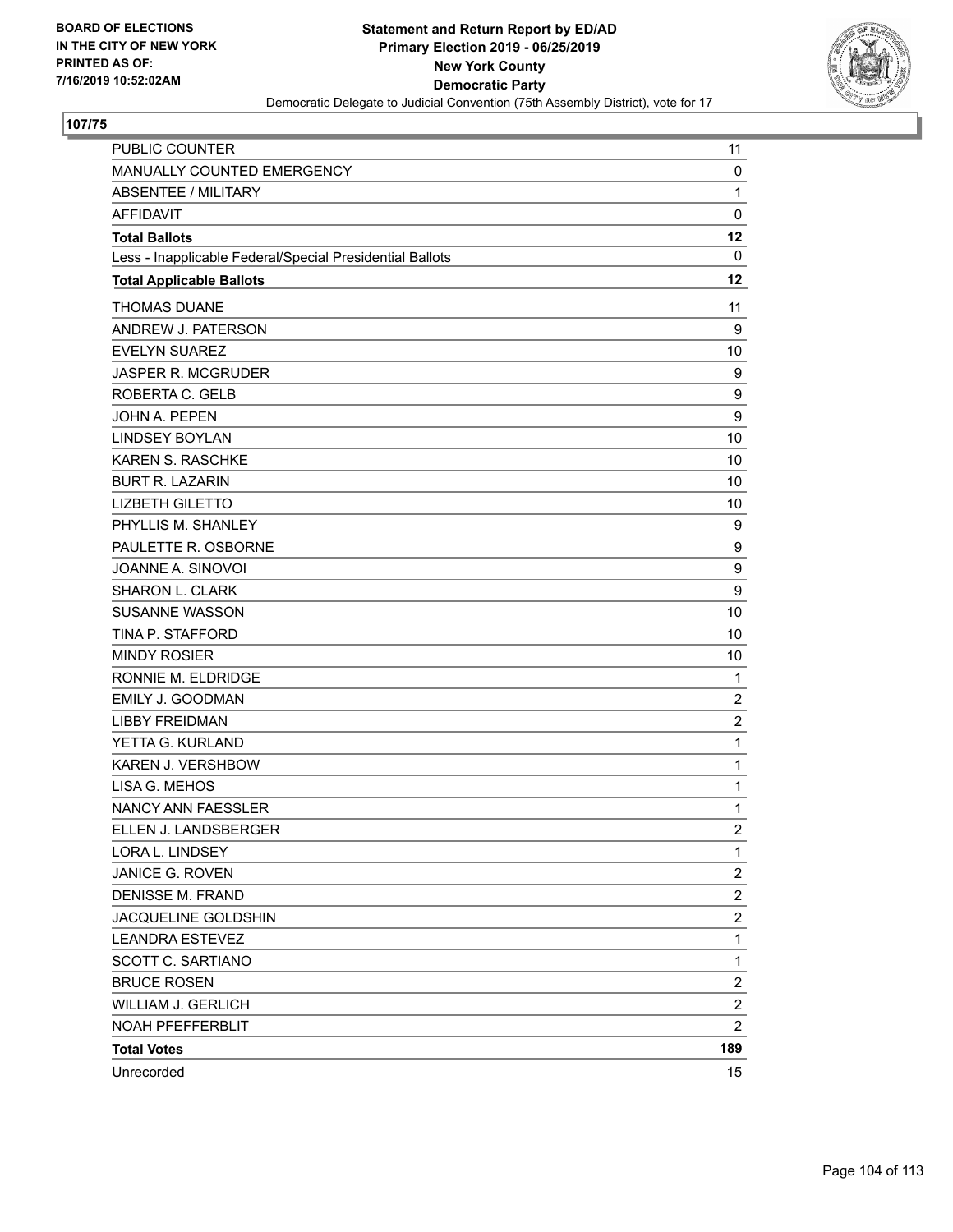

| <b>PUBLIC COUNTER</b>                                    | 35             |
|----------------------------------------------------------|----------------|
| MANUALLY COUNTED EMERGENCY                               | 0              |
| <b>ABSENTEE / MILITARY</b>                               | $\mathbf{1}$   |
| <b>AFFIDAVIT</b>                                         | 0              |
| <b>Total Ballots</b>                                     | 36             |
| Less - Inapplicable Federal/Special Presidential Ballots | 0              |
| <b>Total Applicable Ballots</b>                          | 36             |
| <b>THOMAS DUANE</b>                                      | 23             |
| ANDREW J. PATERSON                                       | 20             |
| <b>EVELYN SUAREZ</b>                                     | 25             |
| <b>JASPER R. MCGRUDER</b>                                | 19             |
| ROBERTA C. GELB                                          | 21             |
| <b>JOHN A. PEPEN</b>                                     | 19             |
| <b>LINDSEY BOYLAN</b>                                    | 20             |
| <b>KAREN S. RASCHKE</b>                                  | 24             |
| <b>BURT R. LAZARIN</b>                                   | 17             |
| <b>LIZBETH GILETTO</b>                                   | 20             |
| PHYLLIS M. SHANLEY                                       | 20             |
| PAULETTE R. OSBORNE                                      | 16             |
| JOANNE A. SINOVOI                                        | 18             |
| <b>SHARON L. CLARK</b>                                   | 21             |
| <b>SUSANNE WASSON</b>                                    | 18             |
| TINA P. STAFFORD                                         | 19             |
| <b>MINDY ROSIER</b>                                      | 19             |
| RONNIE M. ELDRIDGE                                       | 9              |
| <b>EMILY J. GOODMAN</b>                                  | 12             |
| <b>LIBBY FREIDMAN</b>                                    | 7              |
| YETTA G. KURLAND                                         | 12             |
| KAREN J. VERSHBOW                                        | 6              |
| LISA G. MEHOS                                            | 11             |
| <b>NANCY ANN FAESSLER</b>                                | 8              |
| ELLEN J. LANDSBERGER                                     | 5              |
| LORA L. LINDSEY                                          | 9              |
| JANICE G. ROVEN                                          | $\overline{7}$ |
| <b>DENISSE M. FRAND</b>                                  | $\mathbf 5$    |
| JACQUELINE GOLDSHIN                                      | $\overline{7}$ |
| <b>LEANDRA ESTEVEZ</b>                                   | 6              |
| SCOTT C. SARTIANO                                        | 6              |
| <b>BRUCE ROSEN</b>                                       | 5              |
| <b>WILLIAM J. GERLICH</b>                                | 4              |
| NOAH PFEFFERBLIT                                         | 3              |
| <b>Total Votes</b>                                       | 461            |
| Unrecorded                                               | 151            |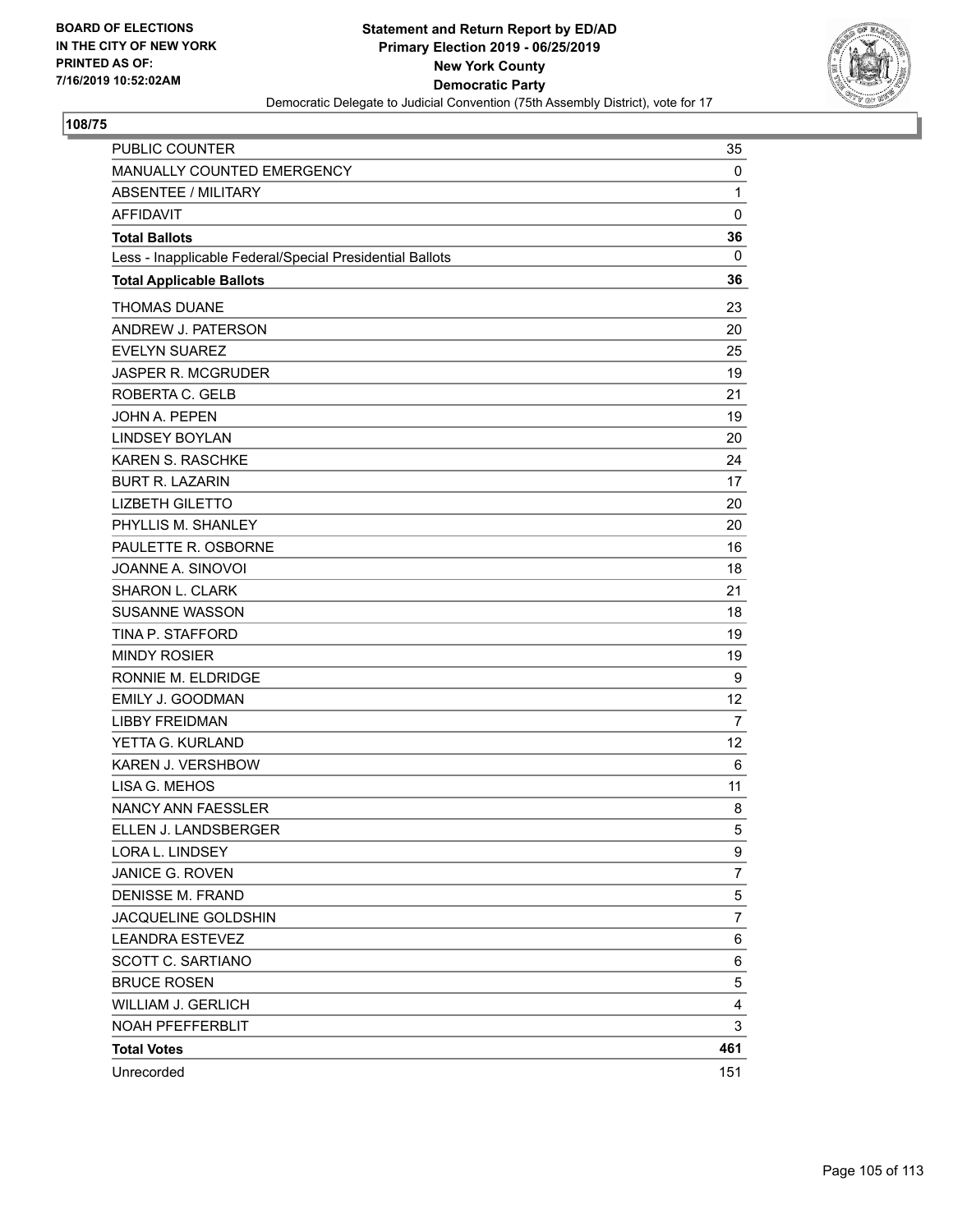

| PUBLIC COUNTER                                           | 14               |
|----------------------------------------------------------|------------------|
| MANUALLY COUNTED EMERGENCY                               | 0                |
| <b>ABSENTEE / MILITARY</b>                               | 0                |
| <b>AFFIDAVIT</b>                                         | $\mathbf 0$      |
| <b>Total Ballots</b>                                     | 14               |
| Less - Inapplicable Federal/Special Presidential Ballots | $\mathbf 0$      |
| <b>Total Applicable Ballots</b>                          | 14               |
| <b>THOMAS DUANE</b>                                      | 4                |
| ANDREW J. PATERSON                                       | $\overline{2}$   |
| <b>EVELYN SUAREZ</b>                                     | 6                |
| <b>JASPER R. MCGRUDER</b>                                | $\boldsymbol{2}$ |
| ROBERTA C. GELB                                          | $\overline{7}$   |
| <b>JOHN A. PEPEN</b>                                     | 3                |
| <b>LINDSEY BOYLAN</b>                                    | 5                |
| KAREN S. RASCHKE                                         | 8                |
| <b>BURT R. LAZARIN</b>                                   | 3                |
| <b>LIZBETH GILETTO</b>                                   | 6                |
| PHYLLIS M. SHANLEY                                       | 8                |
| PAULETTE R. OSBORNE                                      | 5                |
| JOANNE A. SINOVOI                                        | $\mathbf 5$      |
| SHARON L. CLARK                                          | 5                |
| <b>SUSANNE WASSON</b>                                    | 5                |
| TINA P. STAFFORD                                         | 4                |
| <b>MINDY ROSIER</b>                                      | 5                |
| RONNIE M. ELDRIDGE                                       | $\overline{7}$   |
| <b>EMILY J. GOODMAN</b>                                  | 9                |
| <b>LIBBY FREIDMAN</b>                                    | 9                |
| YETTA G. KURLAND                                         | 8                |
| KAREN J. VERSHBOW                                        | 8                |
| LISA G. MEHOS                                            | 6                |
| NANCY ANN FAESSLER                                       | $\overline{7}$   |
| ELLEN J. LANDSBERGER                                     | $\overline{7}$   |
| LORA L. LINDSEY                                          | 4                |
| JANICE G. ROVEN                                          | 5                |
| <b>DENISSE M. FRAND</b>                                  | 4                |
| JACQUELINE GOLDSHIN                                      | $\overline{7}$   |
| <b>LEANDRA ESTEVEZ</b>                                   | 6                |
| SCOTT C. SARTIANO                                        | 5                |
| <b>BRUCE ROSEN</b>                                       | 6                |
| <b>WILLIAM J. GERLICH</b>                                | 5                |
| NOAH PFEFFERBLIT                                         | 4                |
| <b>Total Votes</b>                                       | 190              |
| Unrecorded                                               | 48               |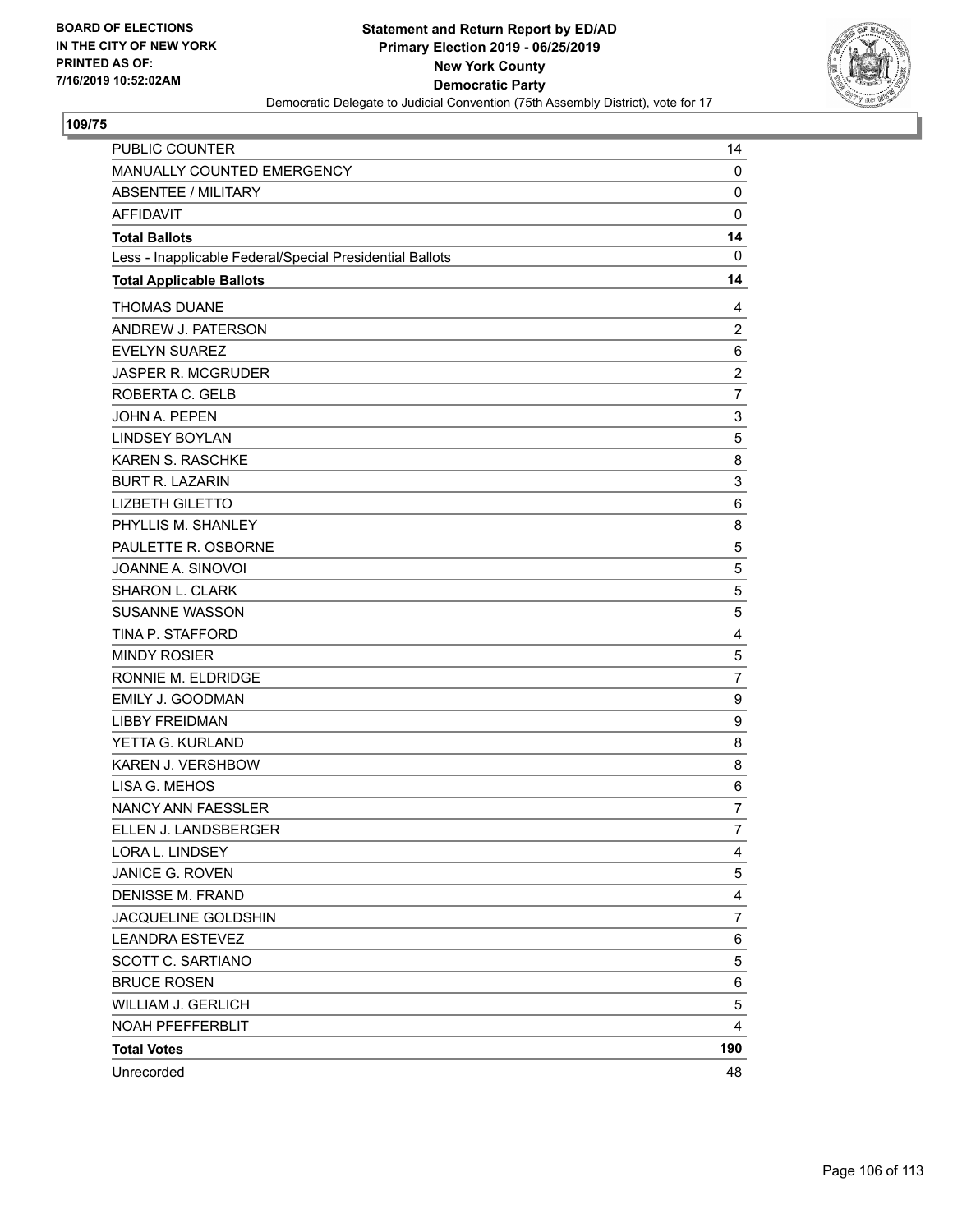

| PUBLIC COUNTER                                           | 26             |
|----------------------------------------------------------|----------------|
| MANUALLY COUNTED EMERGENCY                               | 0              |
| <b>ABSENTEE / MILITARY</b>                               | 1              |
| <b>AFFIDAVIT</b>                                         | 0              |
| <b>Total Ballots</b>                                     | 27             |
| Less - Inapplicable Federal/Special Presidential Ballots | 0              |
| <b>Total Applicable Ballots</b>                          | 27             |
| <b>THOMAS DUANE</b>                                      | 21             |
| ANDREW J. PATERSON                                       | 15             |
| <b>EVELYN SUAREZ</b>                                     | 17             |
| <b>JASPER R. MCGRUDER</b>                                | 17             |
| ROBERTA C. GELB                                          | 19             |
| JOHN A. PEPEN                                            | 15             |
| <b>LINDSEY BOYLAN</b>                                    | 17             |
| KAREN S. RASCHKE                                         | 19             |
| <b>BURT R. LAZARIN</b>                                   | 16             |
| <b>LIZBETH GILETTO</b>                                   | 17             |
| PHYLLIS M. SHANLEY                                       | 19             |
| PAULETTE R. OSBORNE                                      | 17             |
| JOANNE A. SINOVOI                                        | 15             |
| SHARON L. CLARK                                          | 20             |
| <b>SUSANNE WASSON</b>                                    | 19             |
| TINA P. STAFFORD                                         | 19             |
| <b>MINDY ROSIER</b>                                      | 17             |
| RONNIE M. ELDRIDGE                                       | $\overline{7}$ |
| EMILY J. GOODMAN                                         | 8              |
| <b>LIBBY FREIDMAN</b>                                    | 8              |
| YETTA G. KURLAND                                         | 10             |
| KAREN J. VERSHBOW                                        | 6              |
| LISA G. MEHOS                                            | $\overline{7}$ |
| <b>NANCY ANN FAESSLER</b>                                | 5              |
| ELLEN J. LANDSBERGER                                     | 8              |
| LORA L. LINDSEY                                          | 8              |
| JANICE G. ROVEN                                          | 6              |
| DENISSE M. FRAND                                         | 6              |
| JACQUELINE GOLDSHIN                                      | 9              |
| <b>LEANDRA ESTEVEZ</b>                                   | $\mathbf 5$    |
| <b>SCOTT C. SARTIANO</b>                                 | 5              |
| <b>BRUCE ROSEN</b>                                       | 6              |
| WILLIAM J. GERLICH                                       | 6              |
| NOAH PFEFFERBLIT                                         | 5              |
| <b>Total Votes</b>                                       | 414            |
| Unrecorded                                               | 45             |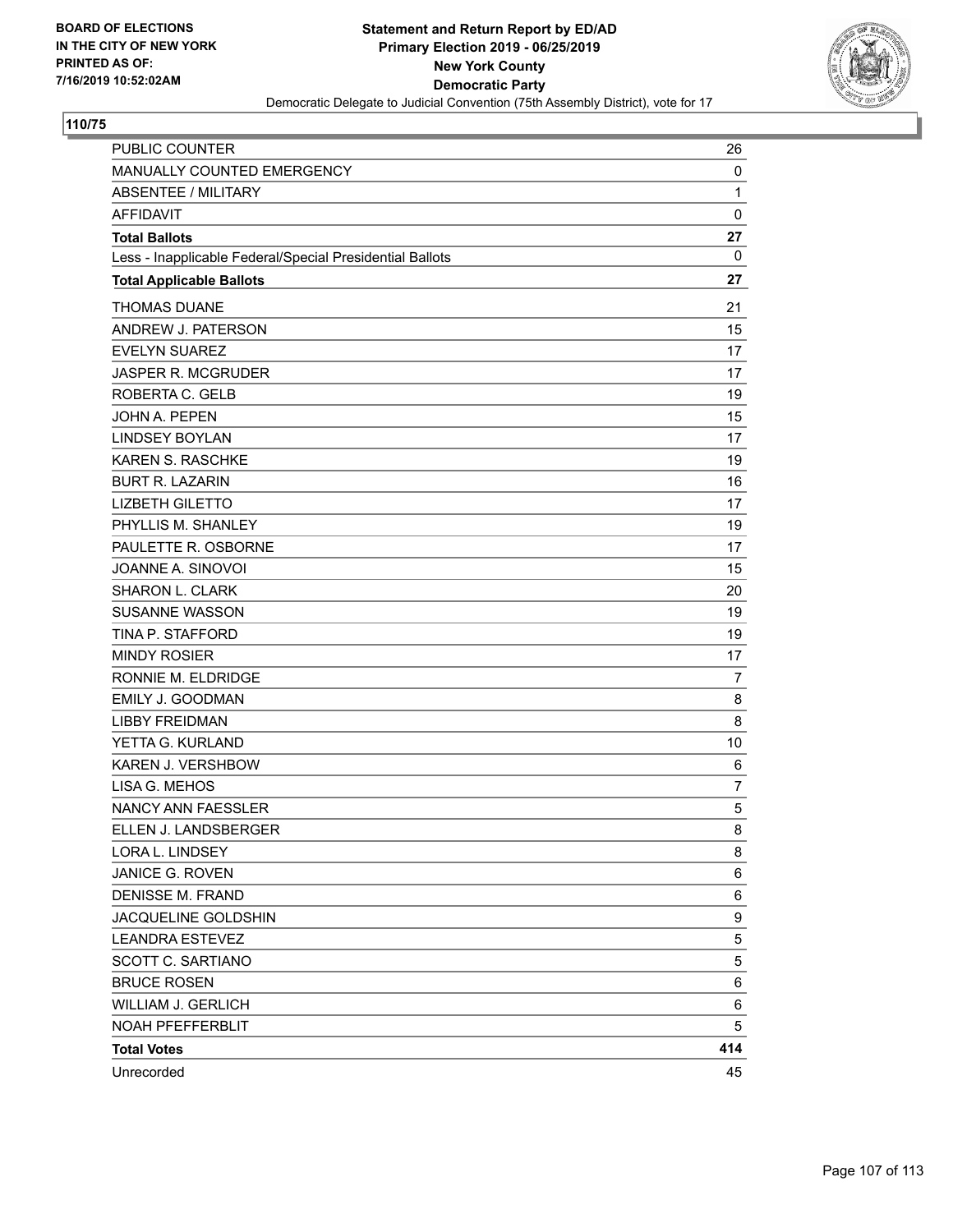

| PUBLIC COUNTER                                           | 23             |
|----------------------------------------------------------|----------------|
| MANUALLY COUNTED EMERGENCY                               | 0              |
| <b>ABSENTEE / MILITARY</b>                               | 3              |
| <b>AFFIDAVIT</b>                                         | $\mathbf 0$    |
| <b>Total Ballots</b>                                     | 26             |
| Less - Inapplicable Federal/Special Presidential Ballots | 0              |
| <b>Total Applicable Ballots</b>                          | 26             |
| <b>THOMAS DUANE</b>                                      | 17             |
| ANDREW J. PATERSON                                       | 9              |
| <b>EVELYN SUAREZ</b>                                     | 12             |
| <b>JASPER R. MCGRUDER</b>                                | 8              |
| ROBERTA C. GELB                                          | 12             |
| <b>JOHN A. PEPEN</b>                                     | 8              |
| <b>LINDSEY BOYLAN</b>                                    | 13             |
| <b>KAREN S. RASCHKE</b>                                  | 12             |
| <b>BURT R. LAZARIN</b>                                   | $\overline{7}$ |
| <b>LIZBETH GILETTO</b>                                   | 11             |
| PHYLLIS M. SHANLEY                                       | 10             |
| PAULETTE R. OSBORNE                                      | 11             |
| JOANNE A. SINOVOI                                        | 11             |
| SHARON L. CLARK                                          | 10             |
| <b>SUSANNE WASSON</b>                                    | 10             |
| TINA P. STAFFORD                                         | 9              |
| <b>MINDY ROSIER</b>                                      | 8              |
| RONNIE M. ELDRIDGE                                       | 8              |
| <b>EMILY J. GOODMAN</b>                                  | 10             |
| <b>LIBBY FREIDMAN</b>                                    | 8              |
| YETTA G. KURLAND                                         | 10             |
| <b>KAREN J. VERSHBOW</b>                                 | 9              |
| LISA G. MEHOS                                            | 6              |
| NANCY ANN FAESSLER                                       | 8              |
| ELLEN J. LANDSBERGER                                     | 5              |
| LORA L. LINDSEY                                          | 6              |
| JANICE G. ROVEN                                          | 8              |
| <b>DENISSE M. FRAND</b>                                  | 4              |
| JACQUELINE GOLDSHIN                                      | 6              |
| <b>LEANDRA ESTEVEZ</b>                                   | 5              |
| SCOTT C. SARTIANO                                        | 5              |
| <b>BRUCE ROSEN</b>                                       | 5              |
| <b>WILLIAM J. GERLICH</b>                                | 5              |
| NOAH PFEFFERBLIT                                         | 5              |
| TI-HUA CHANG (WRITE-IN)                                  | 1              |
| UNATTRIBUTABLE WRITE-IN (WRITE-IN)                       | 3              |
| <b>Total Votes</b>                                       | 295            |
| Unrecorded                                               | 147            |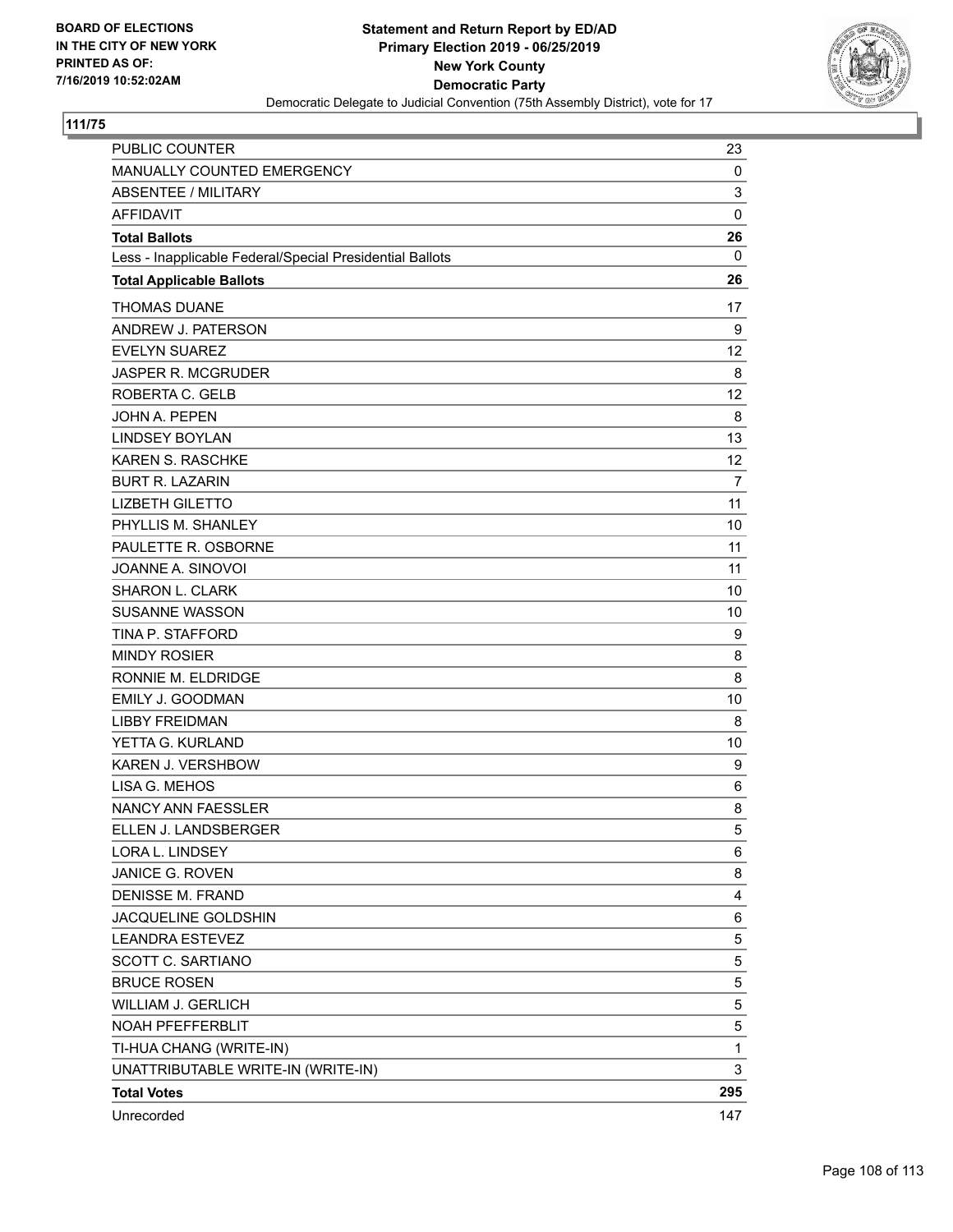

| <b>PUBLIC COUNTER</b>                                    | 133         |
|----------------------------------------------------------|-------------|
| MANUALLY COUNTED EMERGENCY                               | 0           |
| <b>ABSENTEE / MILITARY</b>                               | 5           |
| <b>AFFIDAVIT</b>                                         | $\mathbf 0$ |
| <b>Total Ballots</b>                                     | 138         |
| Less - Inapplicable Federal/Special Presidential Ballots | 0           |
| <b>Total Applicable Ballots</b>                          | 138         |
| <b>THOMAS DUANE</b>                                      | 114         |
| ANDREW J. PATERSON                                       | 76          |
| <b>EVELYN SUAREZ</b>                                     | 88          |
| <b>JASPER R. MCGRUDER</b>                                | 79          |
| ROBERTA C. GELB                                          | 88          |
| <b>JOHN A. PEPEN</b>                                     | 77          |
| <b>LINDSEY BOYLAN</b>                                    | 81          |
| <b>KAREN S. RASCHKE</b>                                  | 80          |
| <b>BURT R. LAZARIN</b>                                   | 78          |
| <b>LIZBETH GILETTO</b>                                   | 80          |
| PHYLLIS M. SHANLEY                                       | 87          |
| PAULETTE R. OSBORNE                                      | 82          |
| JOANNE A. SINOVOI                                        | 86          |
| <b>SHARON L. CLARK</b>                                   | 78          |
| <b>SUSANNE WASSON</b>                                    | 82          |
| TINA P. STAFFORD                                         | 77          |
| <b>MINDY ROSIER</b>                                      | 84          |
| RONNIE M. ELDRIDGE                                       | 39          |
| <b>EMILY J. GOODMAN</b>                                  | 35          |
| <b>LIBBY FREIDMAN</b>                                    | 27          |
| YETTA G. KURLAND                                         | 41          |
| <b>KAREN J. VERSHBOW</b>                                 | 18          |
| LISA G. MEHOS                                            | 18          |
| <b>NANCY ANN FAESSLER</b>                                | 20          |
| ELLEN J. LANDSBERGER                                     | 28          |
| LORA L. LINDSEY                                          | 19          |
| JANICE G. ROVEN                                          | 20          |
| <b>DENISSE M. FRAND</b>                                  | 17          |
| JACQUELINE GOLDSHIN                                      | 23          |
| <b>LEANDRA ESTEVEZ</b>                                   | 17          |
| SCOTT C. SARTIANO                                        | 18          |
| <b>BRUCE ROSEN</b>                                       | 26          |
| <b>WILLIAM J. GERLICH</b>                                | 21          |
| NOAH PFEFFERBLIT                                         | 22          |
| MICHAEL MEYERS (WRITE-IN)                                | 1           |
| <b>Total Votes</b>                                       | 1,827       |
| Unrecorded                                               | 519         |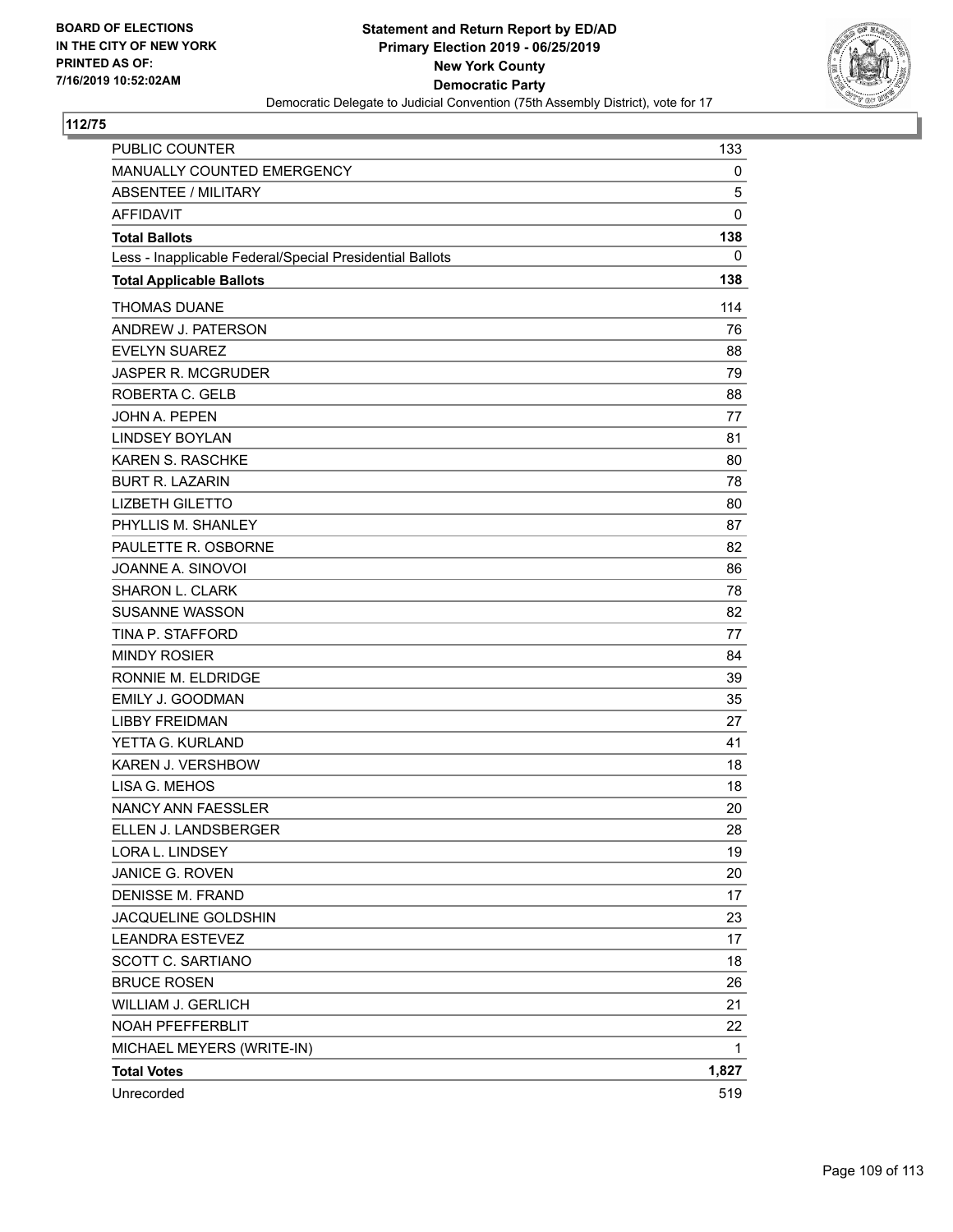

| <b>PUBLIC COUNTER</b>                                    | 39              |
|----------------------------------------------------------|-----------------|
| MANUALLY COUNTED EMERGENCY                               | 0               |
| <b>ABSENTEE / MILITARY</b>                               | 4               |
| <b>AFFIDAVIT</b>                                         | $\mathbf 0$     |
| <b>Total Ballots</b>                                     | 43              |
| Less - Inapplicable Federal/Special Presidential Ballots | $\mathbf 0$     |
| <b>Total Applicable Ballots</b>                          | 43              |
| <b>THOMAS DUANE</b>                                      | 34              |
| ANDREW J. PATERSON                                       | 20              |
| <b>EVELYN SUAREZ</b>                                     | 31              |
| <b>JASPER R. MCGRUDER</b>                                | 21              |
| ROBERTA C. GELB                                          | 30              |
| <b>JOHN A. PEPEN</b>                                     | 20              |
| <b>LINDSEY BOYLAN</b>                                    | 24              |
| <b>KAREN S. RASCHKE</b>                                  | 28              |
| <b>BURT R. LAZARIN</b>                                   | 21              |
| <b>LIZBETH GILETTO</b>                                   | 27              |
| PHYLLIS M. SHANLEY                                       | 29              |
| PAULETTE R. OSBORNE                                      | 29              |
| JOANNE A. SINOVOI                                        | 26              |
| <b>SHARON L. CLARK</b>                                   | 27              |
| <b>SUSANNE WASSON</b>                                    | 27              |
| TINA P. STAFFORD                                         | 29              |
| <b>MINDY ROSIER</b>                                      | 27              |
| RONNIE M. ELDRIDGE                                       | 12 <sup>2</sup> |
| <b>EMILY J. GOODMAN</b>                                  | 13              |
| <b>LIBBY FREIDMAN</b>                                    | 13              |
| YETTA G. KURLAND                                         | 15              |
| KAREN J. VERSHBOW                                        | 11              |
| LISA G. MEHOS                                            | 9               |
| NANCY ANN FAESSLER                                       | 9               |
| ELLEN J. LANDSBERGER                                     | 10              |
| LORA L. LINDSEY                                          | 8               |
| JANICE G. ROVEN                                          | 7               |
| <b>DENISSE M. FRAND</b>                                  | 6               |
| JACQUELINE GOLDSHIN                                      | $\overline{7}$  |
| <b>LEANDRA ESTEVEZ</b>                                   | 8               |
| SCOTT C. SARTIANO                                        | 5               |
| <b>BRUCE ROSEN</b>                                       | 5               |
| <b>WILLIAM J. GERLICH</b>                                | 5               |
| NOAH PFEFFERBLIT                                         | 6               |
| <b>Total Votes</b>                                       | 599             |
| Unrecorded                                               | 132             |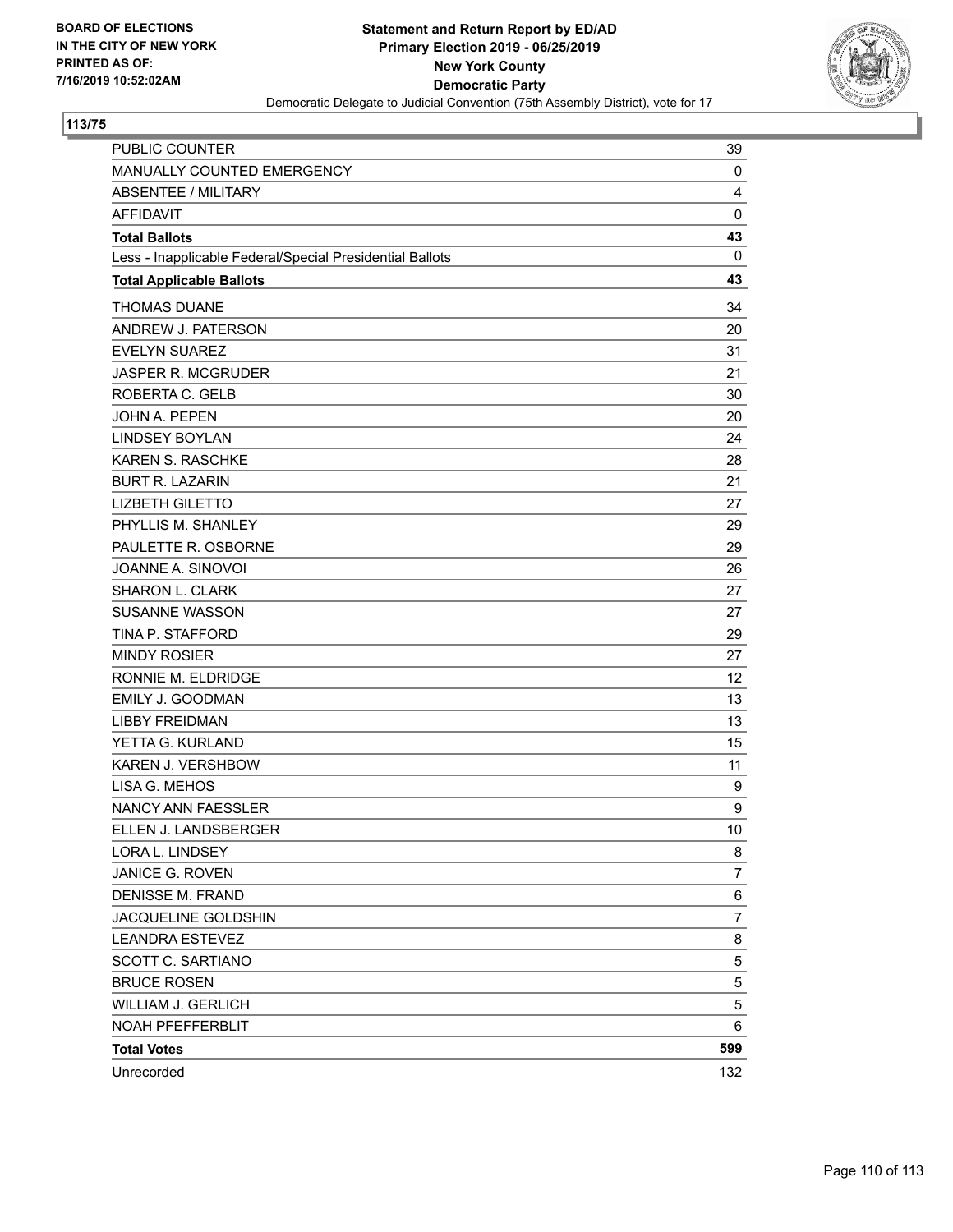

| <b>PUBLIC COUNTER</b>                                    | 123   |
|----------------------------------------------------------|-------|
| MANUALLY COUNTED EMERGENCY                               | 0     |
| ABSENTEE / MILITARY                                      | 6     |
| <b>AFFIDAVIT</b>                                         | 0     |
| <b>Total Ballots</b>                                     | 129   |
| Less - Inapplicable Federal/Special Presidential Ballots | 0     |
| <b>Total Applicable Ballots</b>                          | 129   |
| <b>THOMAS DUANE</b>                                      | 109   |
| ANDREW J. PATERSON                                       | 68    |
| <b>EVELYN SUAREZ</b>                                     | 82    |
| <b>JASPER R. MCGRUDER</b>                                | 60    |
| ROBERTA C. GELB                                          | 81    |
| JOHN A. PEPEN                                            | 61    |
| <b>LINDSEY BOYLAN</b>                                    | 72    |
| <b>KAREN S. RASCHKE</b>                                  | 75    |
| <b>BURT R. LAZARIN</b>                                   | 64    |
| <b>LIZBETH GILETTO</b>                                   | 68    |
| PHYLLIS M. SHANLEY                                       | 73    |
| PAULETTE R. OSBORNE                                      | 70    |
| JOANNE A. SINOVOI                                        | 67    |
| SHARON L. CLARK                                          | 72    |
| <b>SUSANNE WASSON</b>                                    | 66    |
| <b>TINA P. STAFFORD</b>                                  | 63    |
| <b>MINDY ROSIER</b>                                      | 68    |
| RONNIE M. ELDRIDGE                                       | 37    |
| <b>EMILY J. GOODMAN</b>                                  | 35    |
| <b>LIBBY FREIDMAN</b>                                    | 28    |
| YETTA G. KURLAND                                         | 33    |
| <b>KAREN J. VERSHBOW</b>                                 | 15    |
| LISA G. MEHOS                                            | 20    |
| <b>NANCY ANN FAESSLER</b>                                | 21    |
| ELLEN J. LANDSBERGER                                     | 25    |
| LORA L. LINDSEY                                          | 19    |
| JANICE G. ROVEN                                          | 22    |
| <b>DENISSE M. FRAND</b>                                  | 18    |
| JACQUELINE GOLDSHIN                                      | 27    |
| <b>LEANDRA ESTEVEZ</b>                                   | 22    |
| SCOTT C. SARTIANO                                        | 18    |
| <b>BRUCE ROSEN</b>                                       | 22    |
| WILLIAM J. GERLICH                                       | 19    |
| NOAH PFEFFERBLIT                                         | 19    |
| UNATTRIBUTABLE WRITE-IN (WRITE-IN)                       | 1     |
| <b>Total Votes</b>                                       | 1,620 |
| Unrecorded                                               | 573   |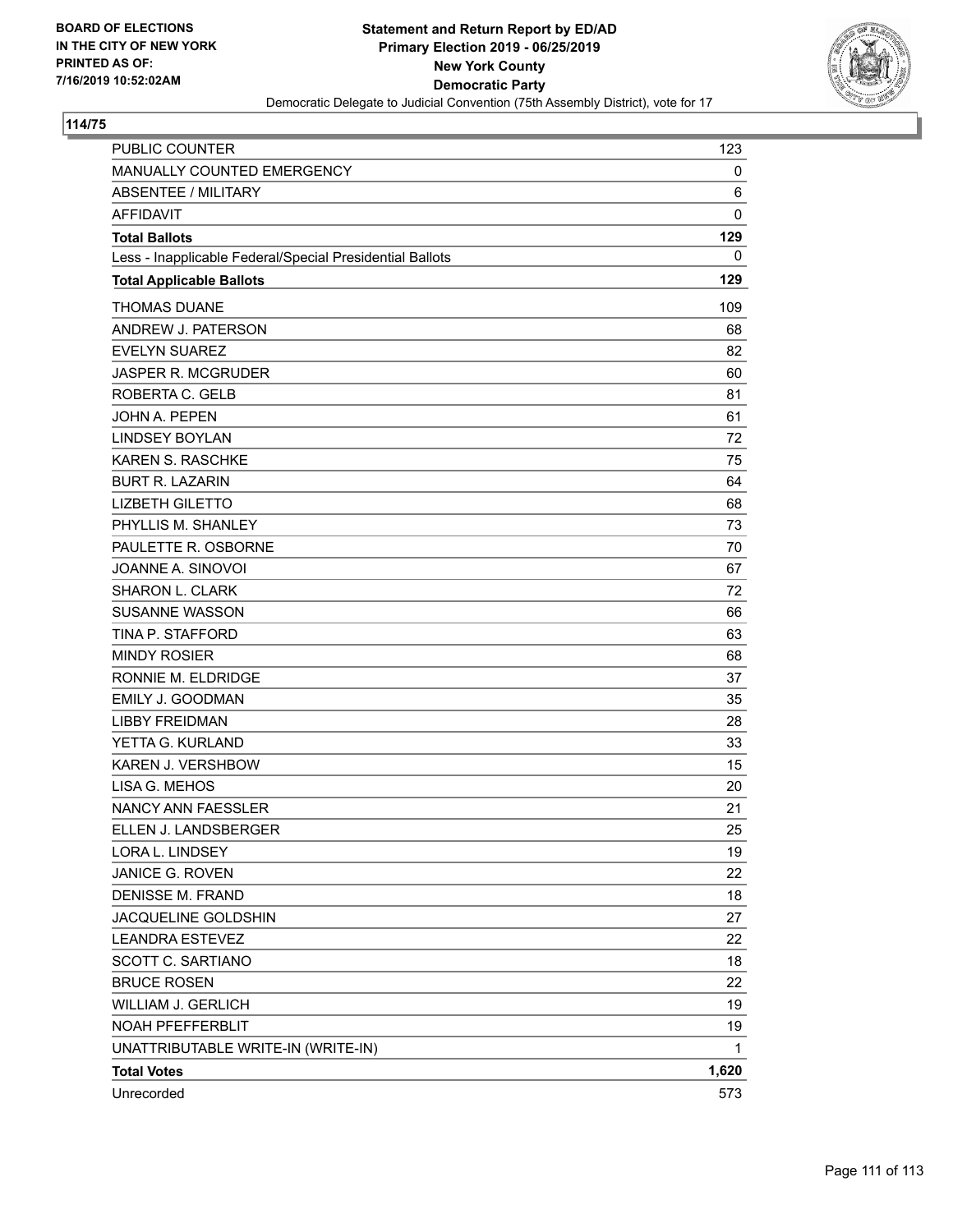

| PUBLIC COUNTER                                           | 33             |
|----------------------------------------------------------|----------------|
| MANUALLY COUNTED EMERGENCY                               | 0              |
| <b>ABSENTEE / MILITARY</b>                               | $\overline{c}$ |
| <b>AFFIDAVIT</b>                                         | $\mathbf 0$    |
| <b>Total Ballots</b>                                     | 35             |
| Less - Inapplicable Federal/Special Presidential Ballots | $\mathbf{0}$   |
| <b>Total Applicable Ballots</b>                          | 35             |
| <b>THOMAS DUANE</b>                                      | 27             |
| ANDREW J. PATERSON                                       | 23             |
| <b>EVELYN SUAREZ</b>                                     | 26             |
| <b>JASPER R. MCGRUDER</b>                                | 23             |
| ROBERTA C. GELB                                          | 25             |
| JOHN A. PEPEN                                            | 21             |
| <b>LINDSEY BOYLAN</b>                                    | 23             |
| KAREN S. RASCHKE                                         | 25             |
| <b>BURT R. LAZARIN</b>                                   | 19             |
| <b>LIZBETH GILETTO</b>                                   | 26             |
| PHYLLIS M. SHANLEY                                       | 21             |
| PAULETTE R. OSBORNE                                      | 23             |
| JOANNE A. SINOVOI                                        | 23             |
| <b>SHARON L. CLARK</b>                                   | 25             |
| <b>SUSANNE WASSON</b>                                    | 29             |
| TINA P. STAFFORD                                         | 21             |
| <b>MINDY ROSIER</b>                                      | 23             |
| RONNIE M. ELDRIDGE                                       | 11             |
| <b>EMILY J. GOODMAN</b>                                  | 4              |
| <b>LIBBY FREIDMAN</b>                                    | 5              |
| YETTA G. KURLAND                                         | 6              |
| <b>KAREN J. VERSHBOW</b>                                 | 7              |
| LISA G. MEHOS                                            | 8              |
| <b>NANCY ANN FAESSLER</b>                                | 6              |
| ELLEN J. LANDSBERGER                                     | 6              |
| LORA L. LINDSEY                                          | 8              |
| JANICE G. ROVEN                                          | 5              |
| <b>DENISSE M. FRAND</b>                                  | 6              |
| JACQUELINE GOLDSHIN                                      | 7              |
| <b>LEANDRA ESTEVEZ</b>                                   | $\overline{7}$ |
| SCOTT C. SARTIANO                                        | 4              |
| <b>BRUCE ROSEN</b>                                       | 3              |
| <b>WILLIAM J. GERLICH</b>                                | 3              |
| NOAH PFEFFERBLIT                                         | 3              |
| <b>Total Votes</b>                                       | 502            |
| Unrecorded                                               | 93             |